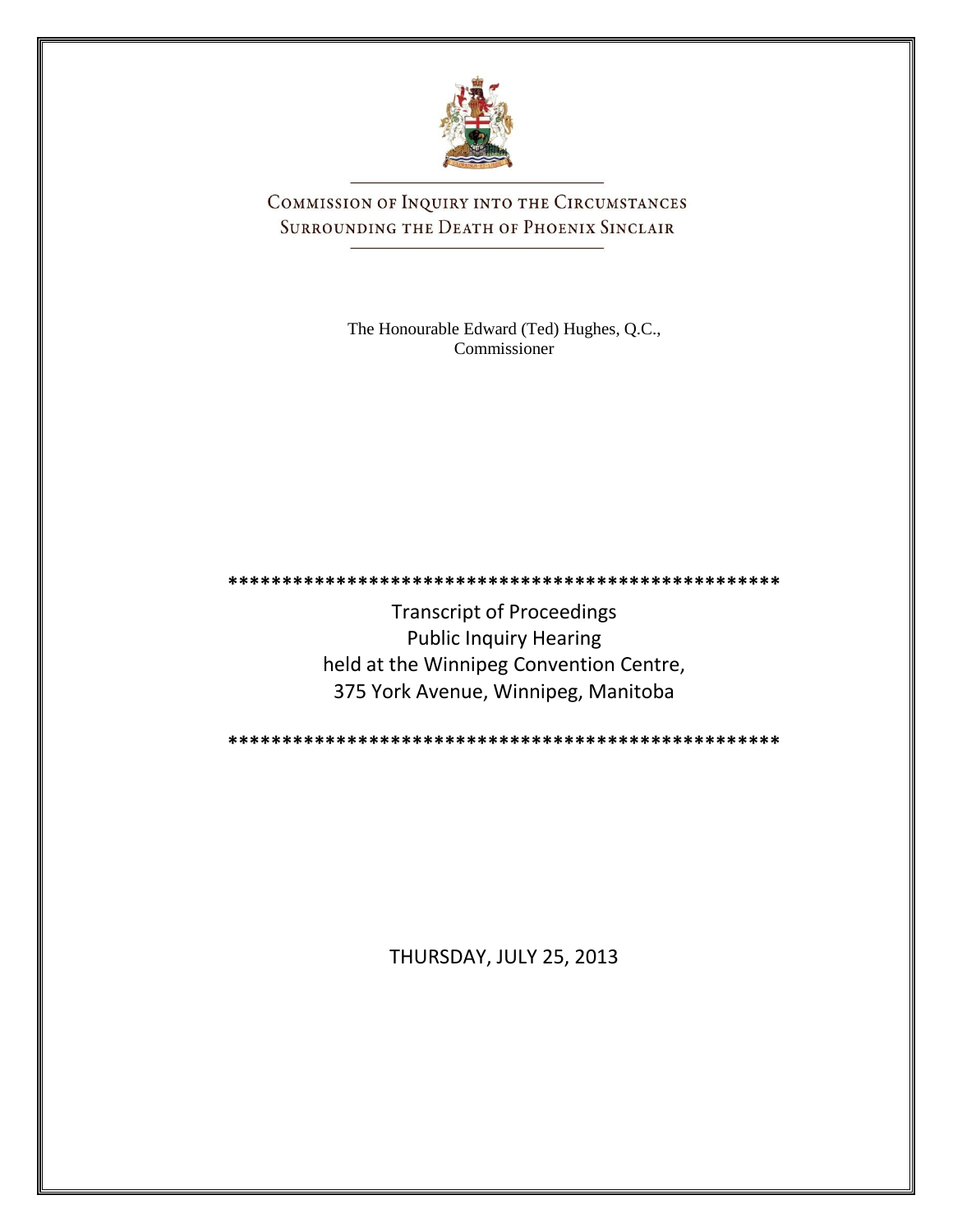# APPEARANCES

**MS. S. WALSH,** Commission Counsel

**MR. G. MCKINNON,** for Department of Family Services and Labour

**MR. T. RAY,** for Manitoba Government and General Employees Union

**MS. L. HARRIS,** for General Child and Family Services Authority

**MR. H. COCHRANE** and **MR. K. SAXBERG, ,** for First Nations of Northern Manitoba Child and Family Services Authority, First Nations of Southern Manitoba Child and Family Services Authority, and Child and Family All Nation Coordinated Response Network

**MR. H. KHAN** and **MR. J. BENSON,** for Intertribal Child and Family Services

**MR. J. GINDIN** and **MR. D. IRELAND,** for Mr. Nelson Draper Steve Sinclair and Ms. Kimberly-Ann Edwards

**MR. J. FUNKE,** for Assembly of Manitoba Chiefs and Southern Chiefs Organization Inc.

**MS. M. VERSACE**, for University of Manitoba, Faculty of Social Work

**MR. W. HAIGHT** and **MS. K. BJORNSON**, for Manitoba Métis Federation and Métis Child and Family Services Authority Inc.

**MS. C. DUNN**, for Ka Ni Kanichihk Inc.

**MR. G. TRAMLEY**, for Aboriginal Council of Winnipeg Inc.

**MS. B. BOWLEY**, for Witness, Ms. Diva Faria

**MR. R. ZAPARNIUK**, for Witness, Ms. Roberta Dick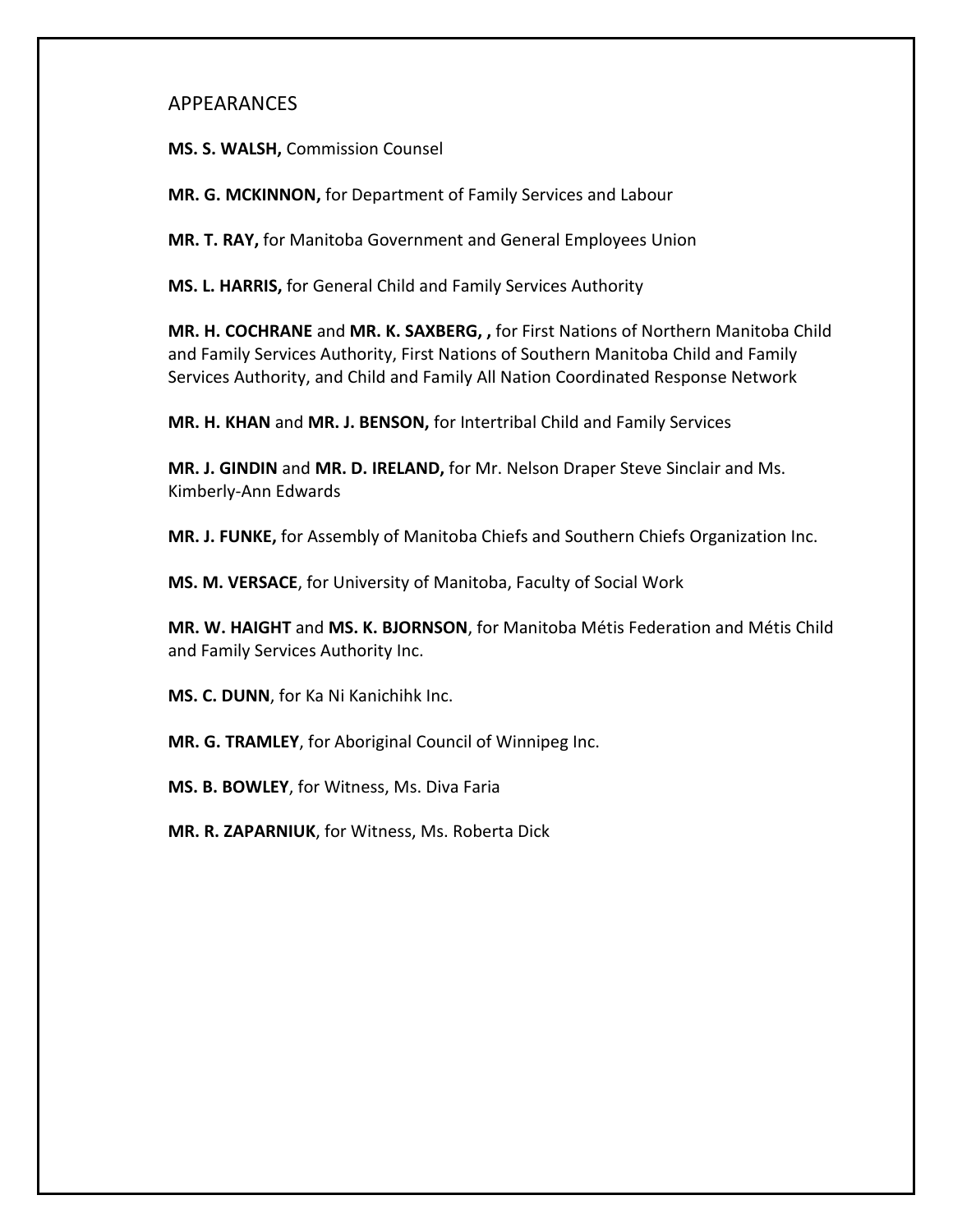# **INDEX**

# **Page**

| SUBMISSION BY MR. MCKINNON |  |       |
|----------------------------|--|-------|
| SUBMISSION BY MS. VERSACE  |  | 107   |
| SUBMISSION BY MR. HAIGHT   |  | 1 3 2 |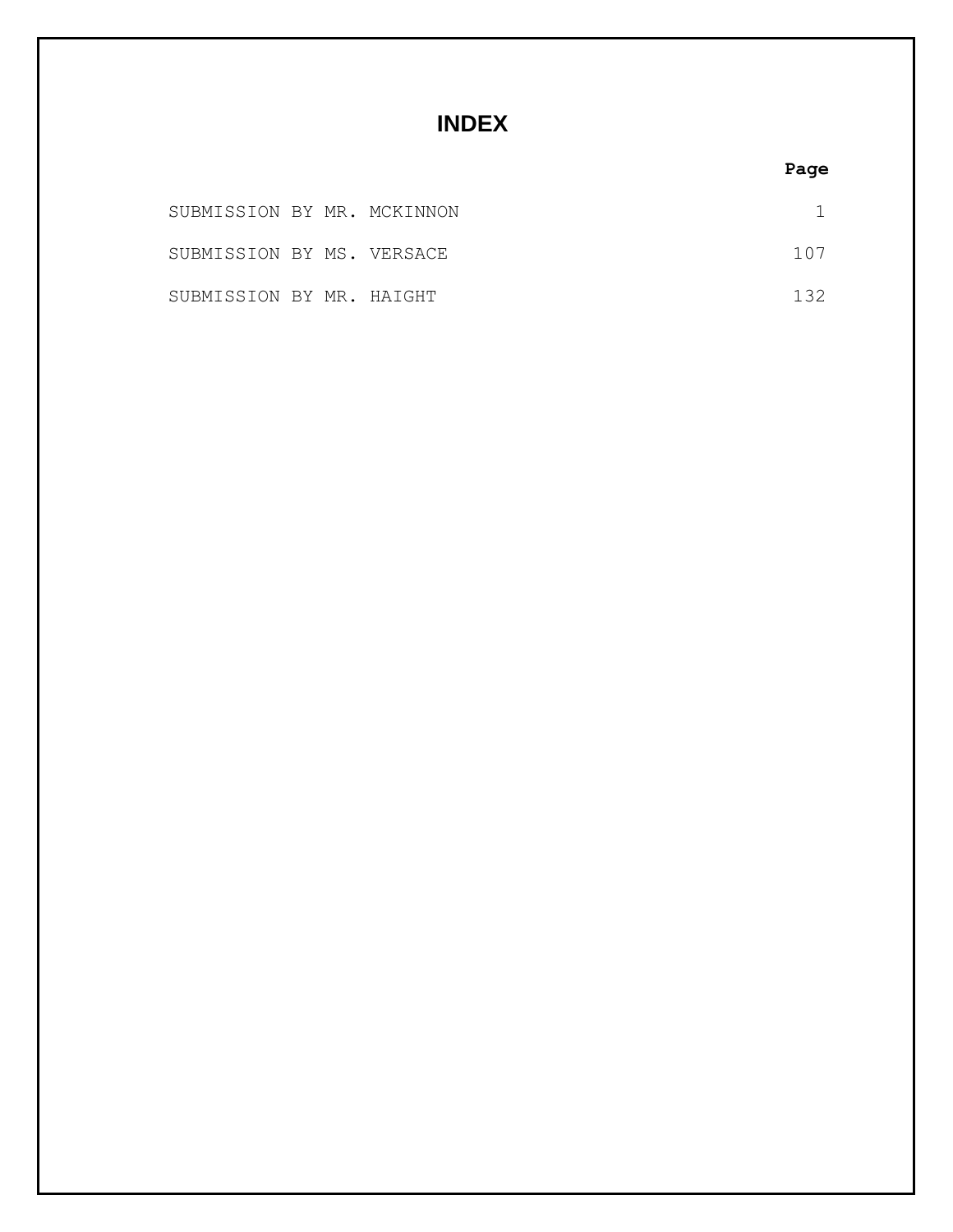JULY 25, 2013

 PROCEEDINGS CONTINUED FROM JULY 24, 2013: THE COMMISSIONER: Good morning. 5 MS. WALSH: Good morning. UNIDENTIFIED PERSON: Good morning. THE COMMISSIONER: Mr. McKinnon, please. MR. MCKINNON: Good morning, Mr. Commissioner. For the monitor, it's Gordon McKinnon for the Department and Winnipeg CFS. Do you have a copy of my -- 11 THE COMMISSIONER: I have it here --12 MR. MCKINNON: -- brief --13 THE COMMISSIONER: -- yes. 14 MR. MCKINNON: -- Mr. Commissioner? Thank you. Mr. Commissioner, I've taken some -- a brief moment to look at the literature on public inquiries, and there are various kinds of inquiries, as I'm sure you're familiar, but this would be characterized as an Inquiry that was intended to investigate a particular matter and report on a factual situation, and then to make related policy recommendations for changes. And those kinds of public inquiries are intended, for the most part, to be non-adversarial, and they are a search for the truth. In order for you to do your job, Mr. Commissioner, we submit that it's important that the

 $- 1 -$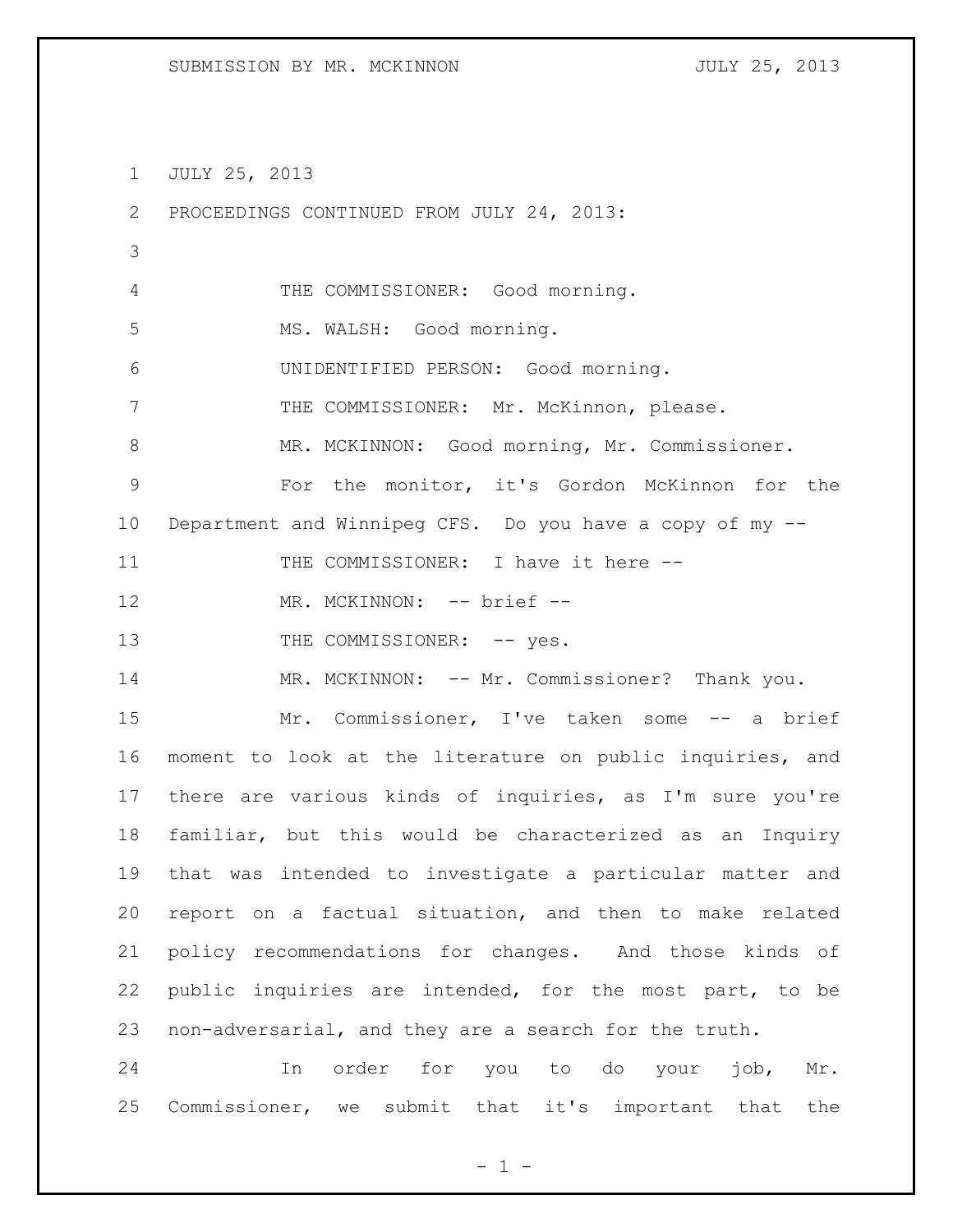witnesses and the parties that appear before you demonstrate insight into whatever shortcomings may be identified in the services that were delivered to Phoenix and her family.

 We hope that you will agree that the Department and Winnipeg CFS have taken that responsibility seriously. We hope that you will agree that they have demonstrated insight and have been forthright in terms of acknowledging gaps in services that were provided to Phoenix and her family.

11 I can say that I was pleased to hear Ms. Edwards in her personal statement acknowledge some personal responsibility, and I was also pleased to hear Mr. Gindin acknowledge that there may be responsibility on the part of both of his clients. I think that's very important, and I won't comment further on that matter.

 The Department and Winnipeg CFS have gone through a period of intensive self-examination. As I mentioned a moment ago, we have candidly acknowledged gaps in service and attempted to address them systemically and systematically.

 At this Inquiry, we tried to play a role of ensuring that you have sufficient background information and context to enable you to understand how the system operated during the time that services were being delivered

 $- 2 -$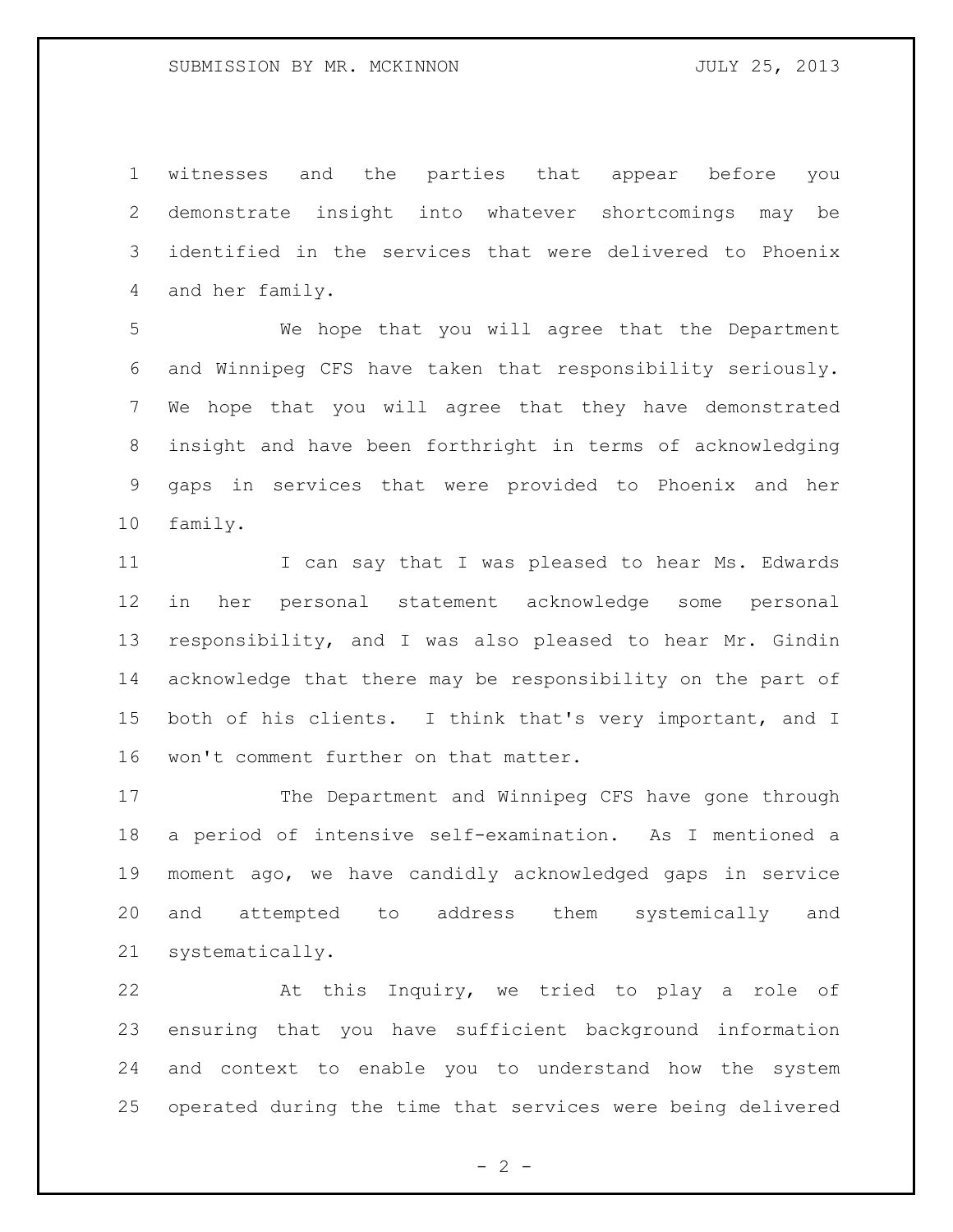to Phoenix and her family, and the changes that have been made since, so that your recommendations can take into consideration improvements that have been made since 2006.

 Now, on the first day of this Inquiry at the standing application, I was instructed and Winnipeg CFS acknowledged that all of the services that were delivered to Phoenix and her family were from Winnipeg CFS. If services were not provided, Winnipeg CFS was the responsible agency. And it's important that I repeat that because I think the perception still persists that somehow 11 an aboriginal agency was at fault, and that -- as you know, there was no evidence to that effect. Mr. Khan has addressed that issue, but it's important, I think, that it be repeated and that it be emphasized in your report, Mr. Commissioner.

 And when this story broke in the media many years ago, all of us were operating under the same restriction, which is, we couldn't comment because all of the information was, was confidential under legislation, and so this rumour and, and innuendo persisted. So it's important that that false impression finally be laid to rest.

 In terms of Winnipeg CFS, it acknowledges that it had a responsibility to provide the environment and the professional foundation for the delivery of effective and efficient child protection services that are consistent

- 3 -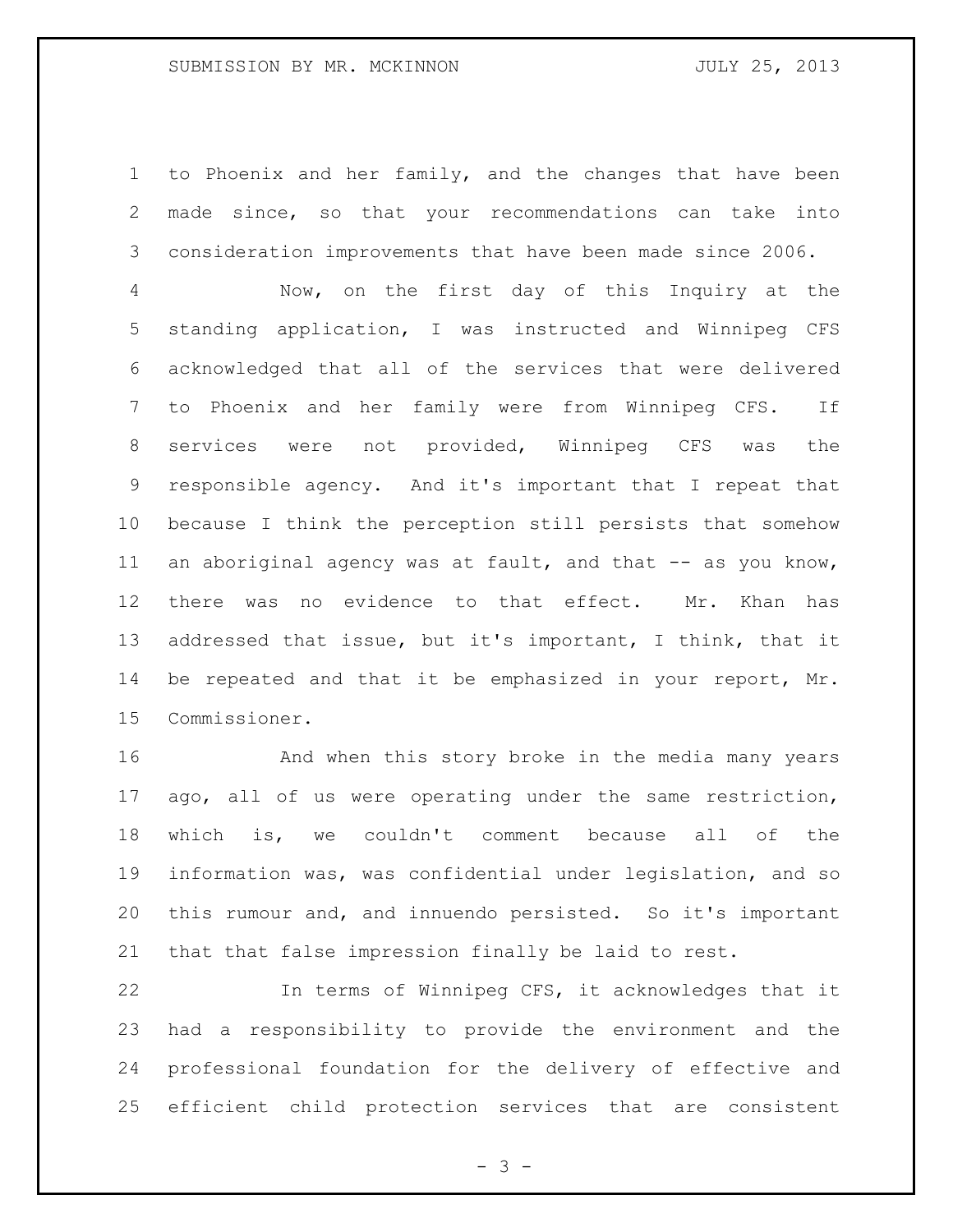with standards, and to the extent that it failed to do this during the time that services were delivered to Phoenix and her family, Winnipeg CFS accepts responsibility.

 Now, as you are well aware, Mr. Commissioner, and, and, and there -- it's referenced in the order-in- council creating this Commission -- there were a number of reviews conducted immediately after the death of Phoenix 8 Sinclair, and those reviews -- in particular, now, I'm talking about the case-specific reviews -- identified a number of issues, like funding, like workload, the CFSIS information system, issues of supervision, issues of record keeping and training.

13 And the question I think you should ask yourself, and the question the Department and Winnipeg CFS asked itself, is, what do you do in the face of this tragedy and in the face of the findings in those reports? What should be the response?

18 We submit at the end of the, of the day, the 19 solution is not merely -- and I emphasize the word "merely" -- to increase funding and to add more staff and to improve the information system, et cetera. That's part of the solution. But to just add more money and more staff, and permit the same failures as we saw in this case to be continued in the future, is no solution at all.

THE COMMISSIONER: I agree with you.

 $- 4 -$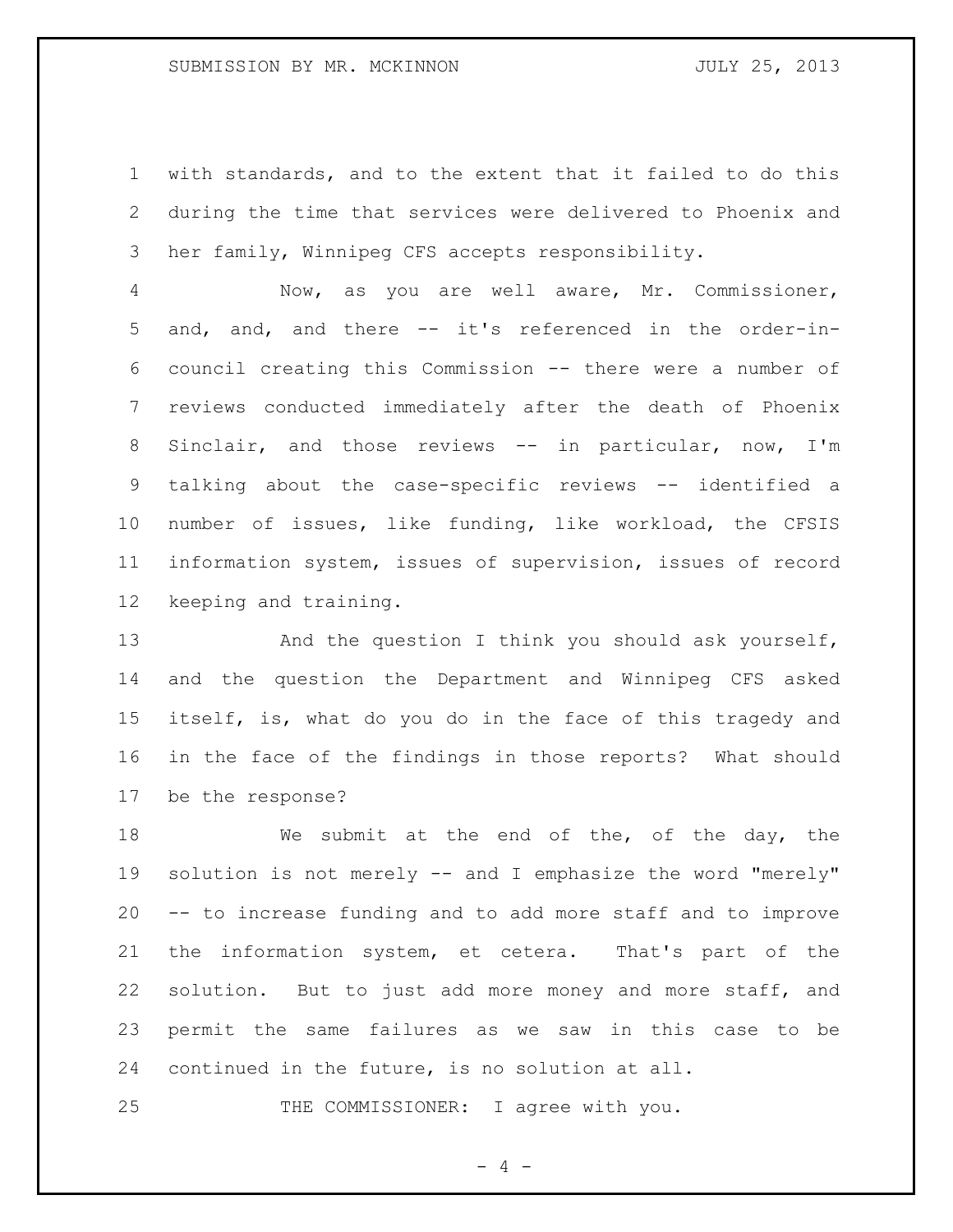MR. MCKINNON: And what you saw in the evidence that was called by the Department and Winnipeg CFS is we did address those issues of funding and staffing and whatnot, but the more fundamental change was a revision of the practice model.

 More people doing the same thing does not improve outcomes. Winnipeg CFS and the Department have concluded that a fundamental failing in the services delivered to Phoenix and her family are those described in paragraph 11 of our brief, and this will be a recurring theme in my presentation today, Mr. Commissioner.

 We say that the failure in the delivery of services by Winnipeg CFS to Phoenix and her family fundamentally relate to a failure to appropriately assess safety and risk. This resulted in the case not being opened at intake when it should have been, or being closed prematurely, both at intake and in the family service unit.

 How did that happen? Why did this occur? It's the opinion and conclusion of Winnipeg CFS and the Department that this is fundamentally an assessment issue, that the assessments that were being done on this case and others were asking the wrong question, and I'll be developing that, Mr. Commissioner.

 You will have heard evidence from numerous social workers and supervisors that they would close cases because

 $- 5 -$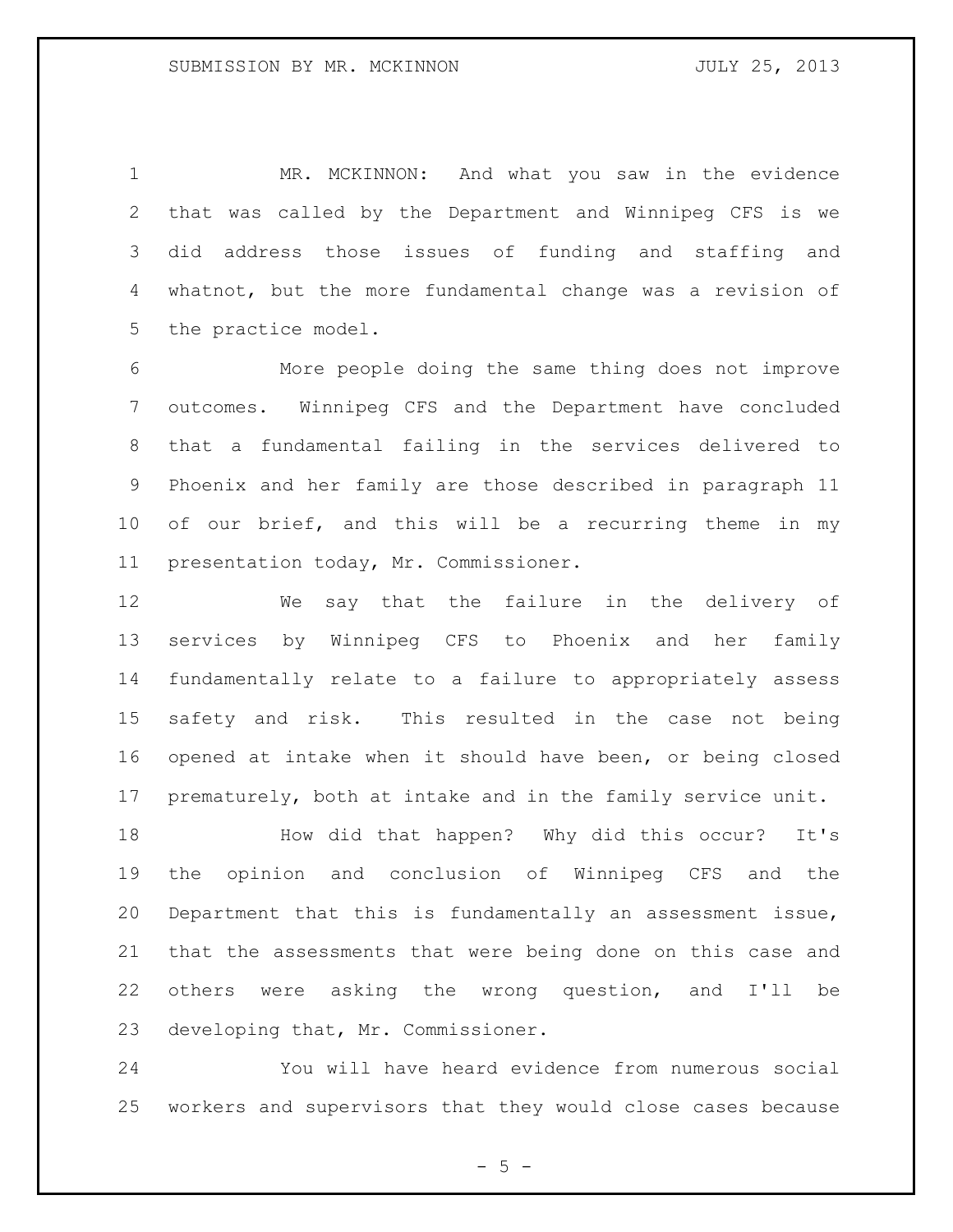there was no noted protection concern. They were not asking themselves whether the identified risk factors had been resolved or reduced. And this approach is seen repeatedly at the various stages of service delivery, both at intake and when the file was in the family service unit.

 And I'll pause just to remind you, Mr. Commissioner, this file was only in the family service unit on two occasions: initially in 2000, when Phoenix was apprehended at birth, and then again in 2003, when Phoenix was apprehended at the time of that drinking party. And you heard evidence from the social workers who had conduct of the file in those two periods from when it was in family services. At all other times, all of the evidence and all of the contact with Phoenix and her family was at the intake unit, either at tier one, which is called CRU or the crisis response unit, or at tier two, which is sometimes called general intake or intake.

 It is our submission that the approach that was being adopted was fundamentally flawed in terms of the questions that were being asked, and Winnipeg CFS no longer adopts this approach to child protection. This represents a fundamental change and a significant improvement to service delivery at Winnipeg CFS and, as I'm going to develop in my argument, all other agencies in the province. Mr. Commissioner, those are the opening remarks.

 $- 6 -$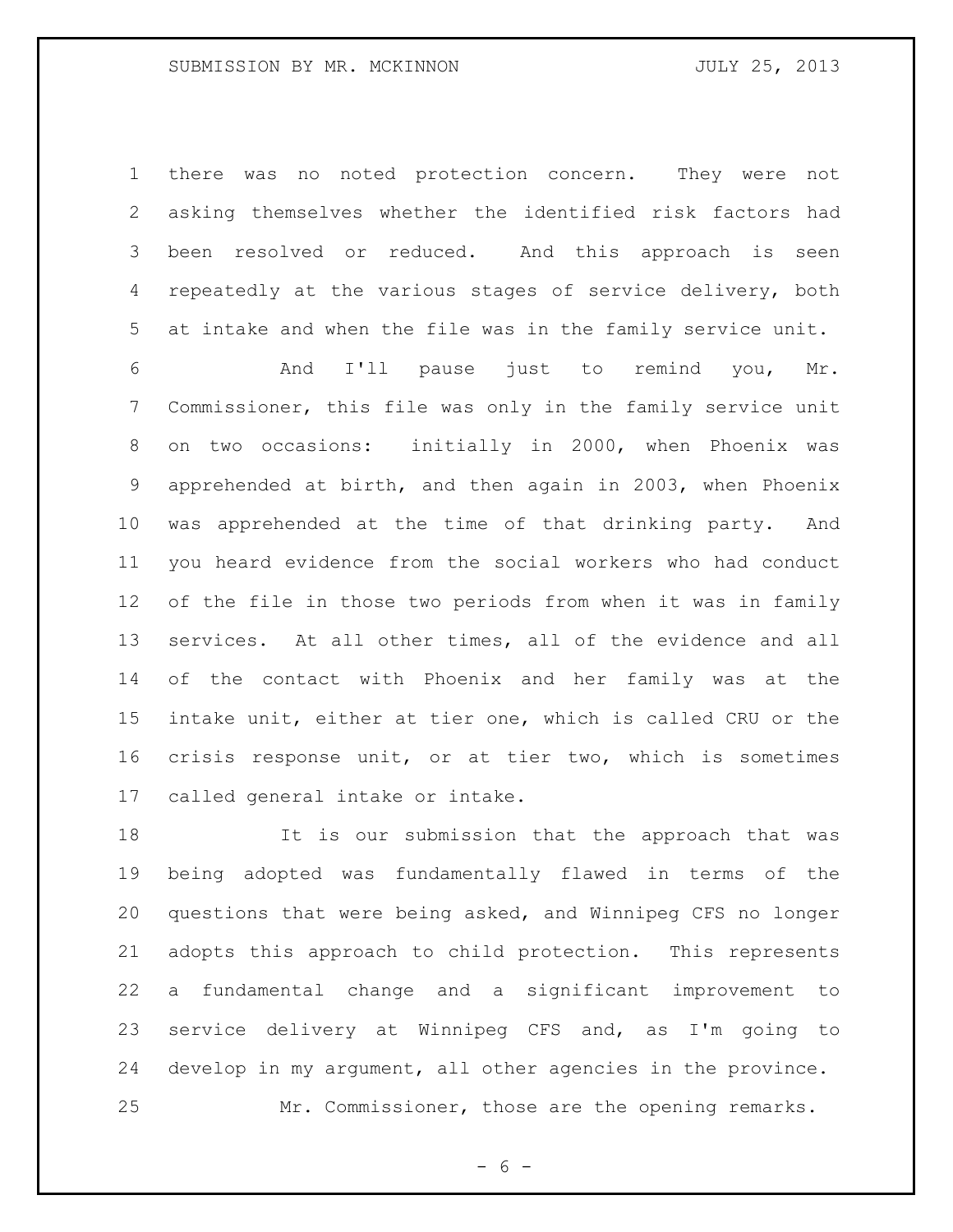I'm now going to touch briefly upon some of the specific issues, and in the course of doing that, refer from time to time to this theme that I'm pressing upon you, which is a better way of assessing safety and risk.

 We submit that the first step to fixing the system was an injection of funding, and let me start by saying this: that it -- I submit that the system being operated today at Winnipeg CFS and at every agency in Manitoba could not have been done on the basis of the funding that was in place in 2006. But the solution, as I said, wasn't just to throw money at this problem. The funding had to be staged in, it had to be purposeful, and it had to have -- it had to be tied to service improvement.

 Let me briefly refresh your memory with respect to the evidence you heard about the increasing -- increases in funding. First of all, on a global basis -- and this is at paragraph 17 of my brief -- if you go from fiscal year 2001-2002 to fiscal year 2011-2012, funding has increased from \$165 million to \$423 million. So there is substantial provincial commitment in increased funding.

 Now, the question you should then be asking me, Mr. Commissioner, is whether that includes maintenance funding, and it does. So some portion of that funding -- and a significant portion of it -- is going to pay the costs of children in care and I'll deal with that later in

- 7 -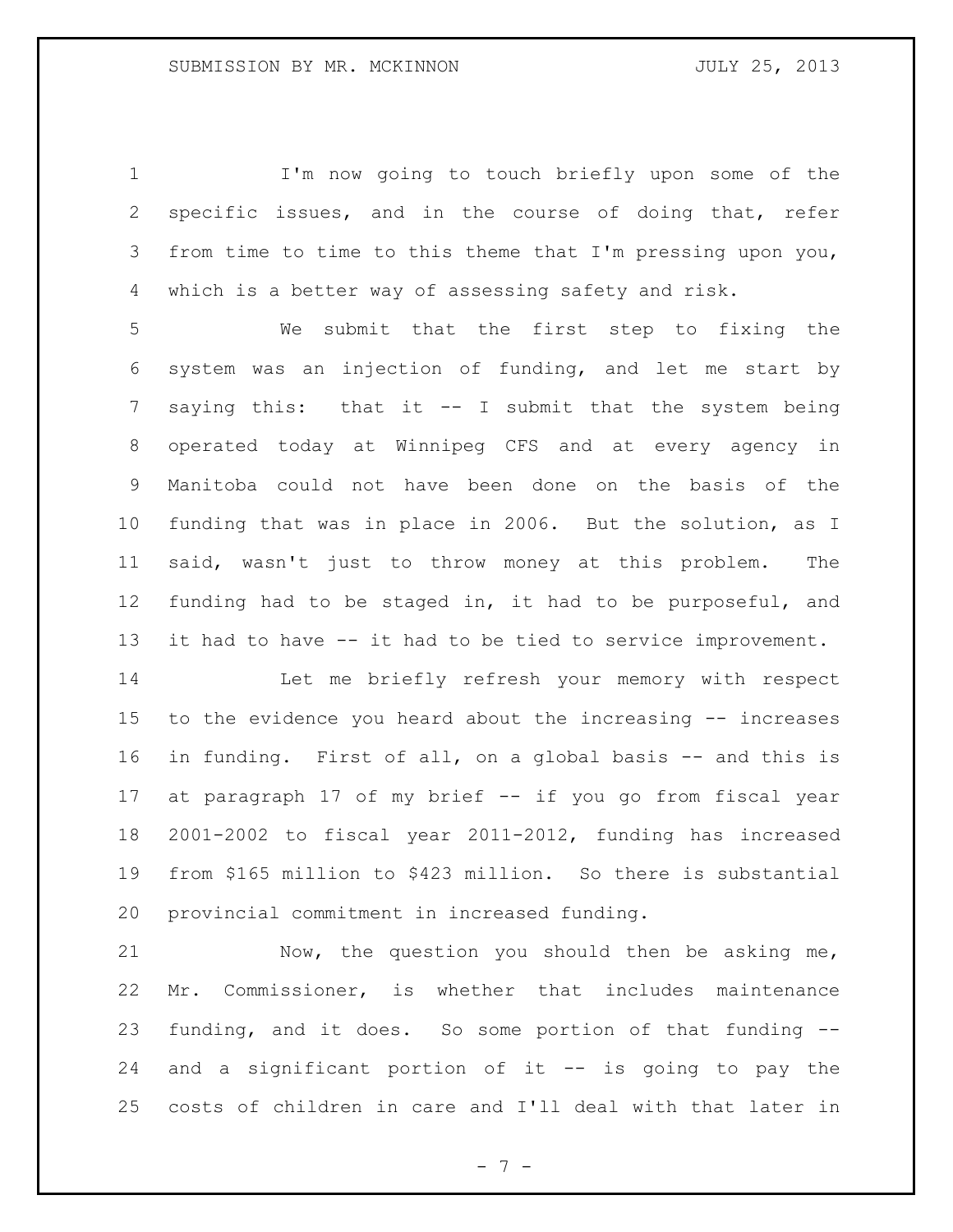my argument, but on a global basis, that's what the costs to the province are.

 If we look -- and I've got these figures in paragraph 18 of my brief -- federal funding has increased from approximately 50 million to 124 million, and that, Mr. Commissioner, is due in part to the new funding model which was negotiated between Manitoba and Canada. And I'll be arguing throughout my brief as well that that funding model is a major breakthrough and a major achievement, not only because it committed Manitoba to funding agencies so that they could deliver good services, but it committed Canada to that, and it was, it was a significant endeavour and a significant accomplishment.

 Now, the funding, as I mentioned, didn't all come at once. It was staged in, and I'll refresh your memory as to what those stages were. The first was the initial response, which was entitled Changes for Children, and, and Changes for Children is at Commission disclosure 1027. It's also an exhibit. That was a piece of paper, Mr. Commissioner, but it made a commitment of \$42 million, and contained in that commitment was an initial funding for workload relief in the amount of \$5 million, so almost immediately, sixty-three and a half new positions across the province for frontline child protection services.

This was followed by funding for 17 positions the

 $- 8 -$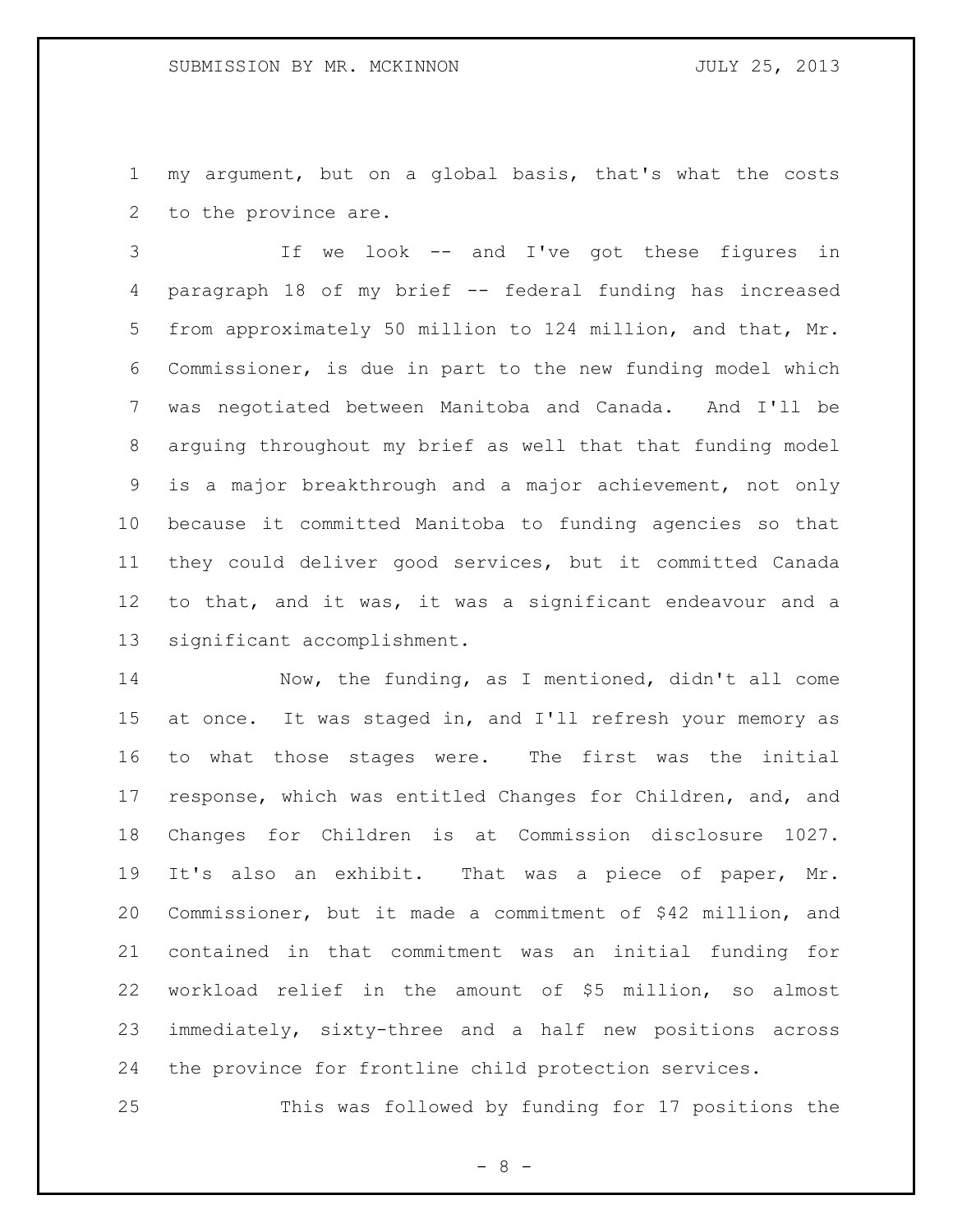next year. And, and keeping in mind there's no funding model at this point, Mr. Commissioner, so the Department is funding authorities, the authorities are distributing to agencies using their discretion as to where the greatest needs are, but there's no model in place.

 The other initiatives that were funded was a foster care initiative to create new foster care homes. There were -- there was funding for fetal alcohol syndrome specialists. There was funding for the creation of a staffing complement for the standing committee office, and you were asking about that yesterday, Mr. Commissioner.

## 12 THE COMMISSIONER: Yes.

 MR. MCKINNON: So this is where that came. And just to provide you with a bit of background because I know it's, it's of interest to you, the systemic reviews -- not the case-specific reviews, but the systemic reviews that were conducted by -- I think the one in particular was the ombudsman's report -- recommended the need for more central planning at the authority level and recommended the concept of a secretariat for the standing committee, and that has been -- that's resulted in this funding for the creation of a standing committee office so there's now permanent staff providing central coordination.

 THE COMMISSIONER: And that came out of a recommendation from the ombudsman's office.

- 9 -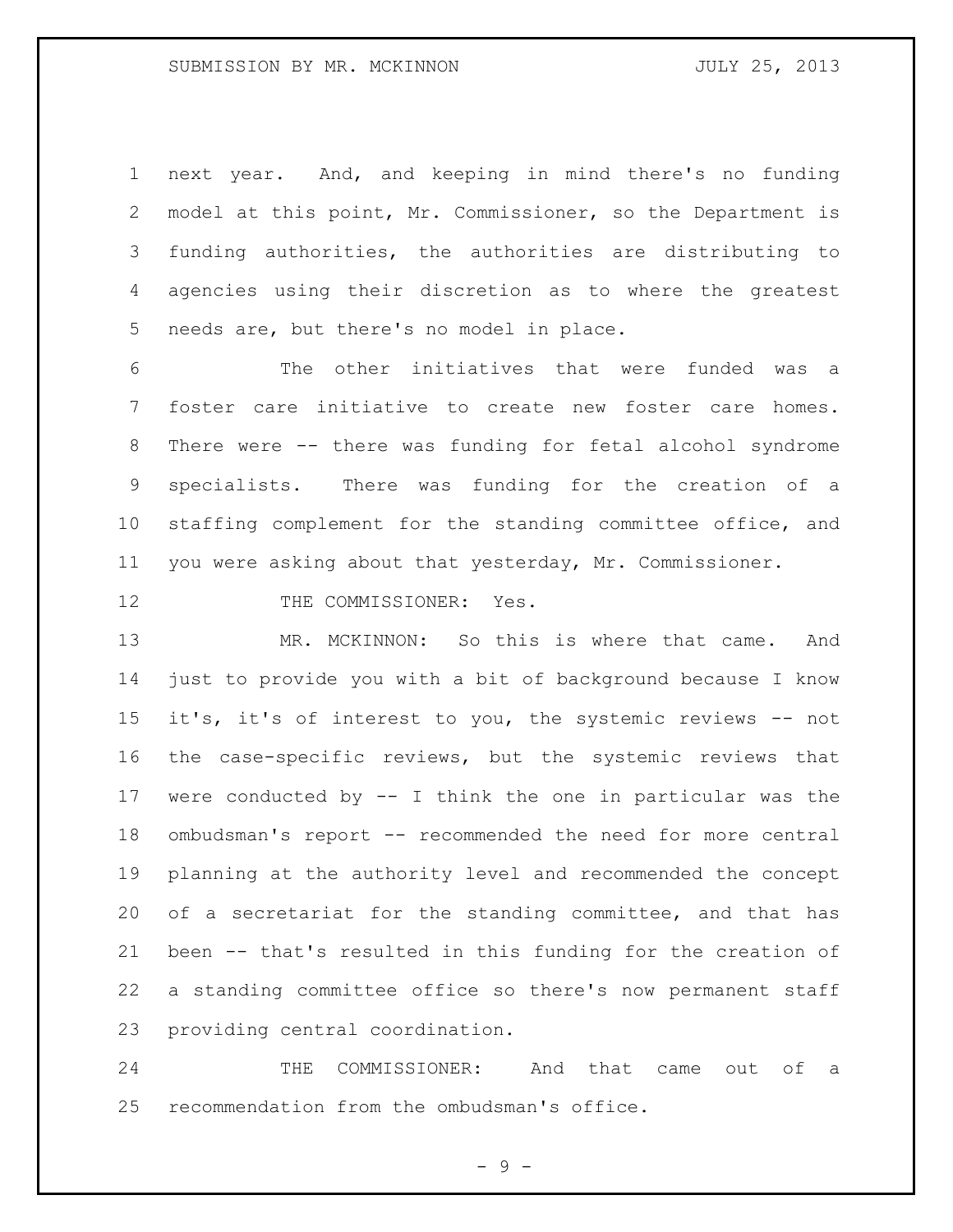MR. MCKINNON: My recollection, it was the ombudsman's report, yes.

 The next funding commitment was the creation of ten quality assurance positions in the four authorities. So again, I'm -- and that's listed, I believe, at paragraph 19 of my brief.

7 THE COMMISSIONER: Yes, it is.

8 MR. MCKINNON: And the point there -- and, and you'll appreciate, Mr. Commissioner, due to time, I'm, I'm dealing with this at a very high level and, and I'm, and I'm simplifying to some extent. So when I say that we identified this assessment issue as being the primary gap in, in service to Phoenix Sinclair, we didn't ignore the other things like quality assurance. So there was funding introduced at that time for quality assurance.

 The next major funding commitment was the introduction of what is described as either differential response or family enhancement, and that's -- the labels were sometimes used interchangeably, probably not entirely correctly, but I'm sure by now you understand what that is, and that was the additional prevention stream that you heard so much about. That started with fifty-four and a half new positions throughout the province, and has increased since.

Mr. Commissioner, at paragraph 21 of my brief, I

 $- 10 -$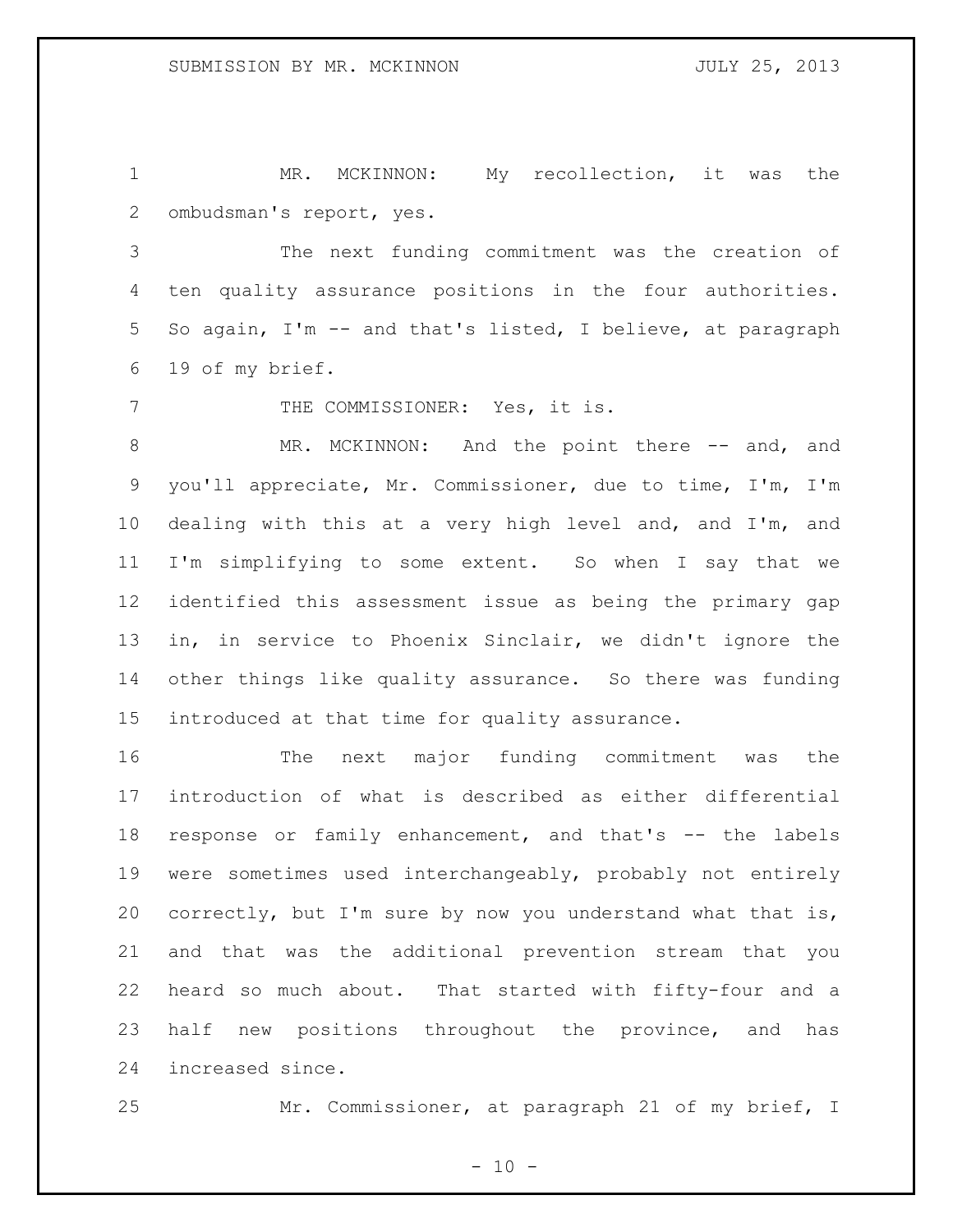make the point that in addition to this funding that I just described to you that went to agencies and authorities, there was also 45 positions -- funding for 45 positions at community-based agencies. And we submit, again, that that's important in terms of the balance that I think you're looking for, which is some primary prevention in the community, dealing with the social problems that are bringing people into the child welfare system. And Ms. Loeppky spoke about those various agencies that were funded, in her evidence. My recollection is they were dealing with fetal alcohol syndrome and other social problems that are recognized as contributing to children coming into care.

 And finally, all of this funding culminated in the new funding model which was formally an agreement between Canada and Manitoba.

 Now, this funding model, Mr. Commissioner, is unique, and it must be unique because Manitoba is unique in that it's the only province in Canada where aboriginal agencies are mandated to provide services off-reserve. So we had to come up with a unique and creative way of funding, and that was accomplished in this new funding model.

 What we submit is important for you to recognize is that the introduction of the funding model resulted in

 $-11 -$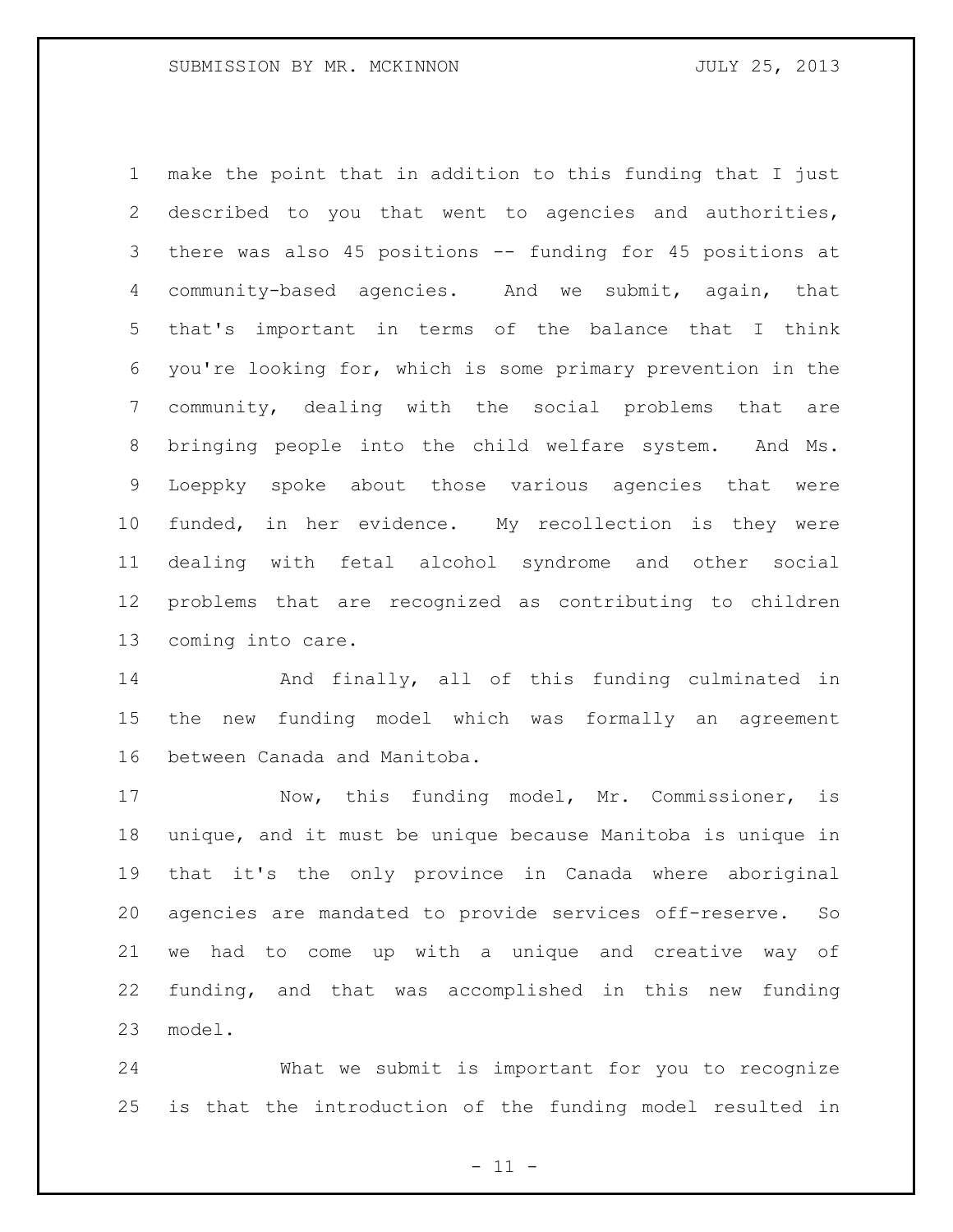an increase in funding to all four authorities and every child welfare agency in Manitoba. And the other thing that the funding model accomplished is that it built in, if you will, automatic adjustments so that funding would be increased if there was an increase in the volume of cases.

 And if you remember my examination of Elsie Flette, who's the CEO of the General -- of the Southern Authority, she agreed that under the new funding model provincial dollars for every one of the nine agencies in the Southern Authority was increased, and she also agreed that federal dollars for every one of the agencies in the Southern Authority was increased.

 I'm just going to take an aside here and comment on the argument of Mr. Funke. And I don't think I'm misstating Mr. Funke's position when I say that although Mr. Funke has criticisms of the funding model, he would acknowledge that it's better than it was before the funding model. I'll let him correct me if he disagrees, but I don't think I'm misstating his position.

 But when he criticizes the funding model, he points that in some cases the federal model is more generous -- or the federal funding under the, under the model is more generous than the provincial funding under the model. What he fails to point out is that in some cases the reverse is true; that is, that in some cases the

 $- 12 -$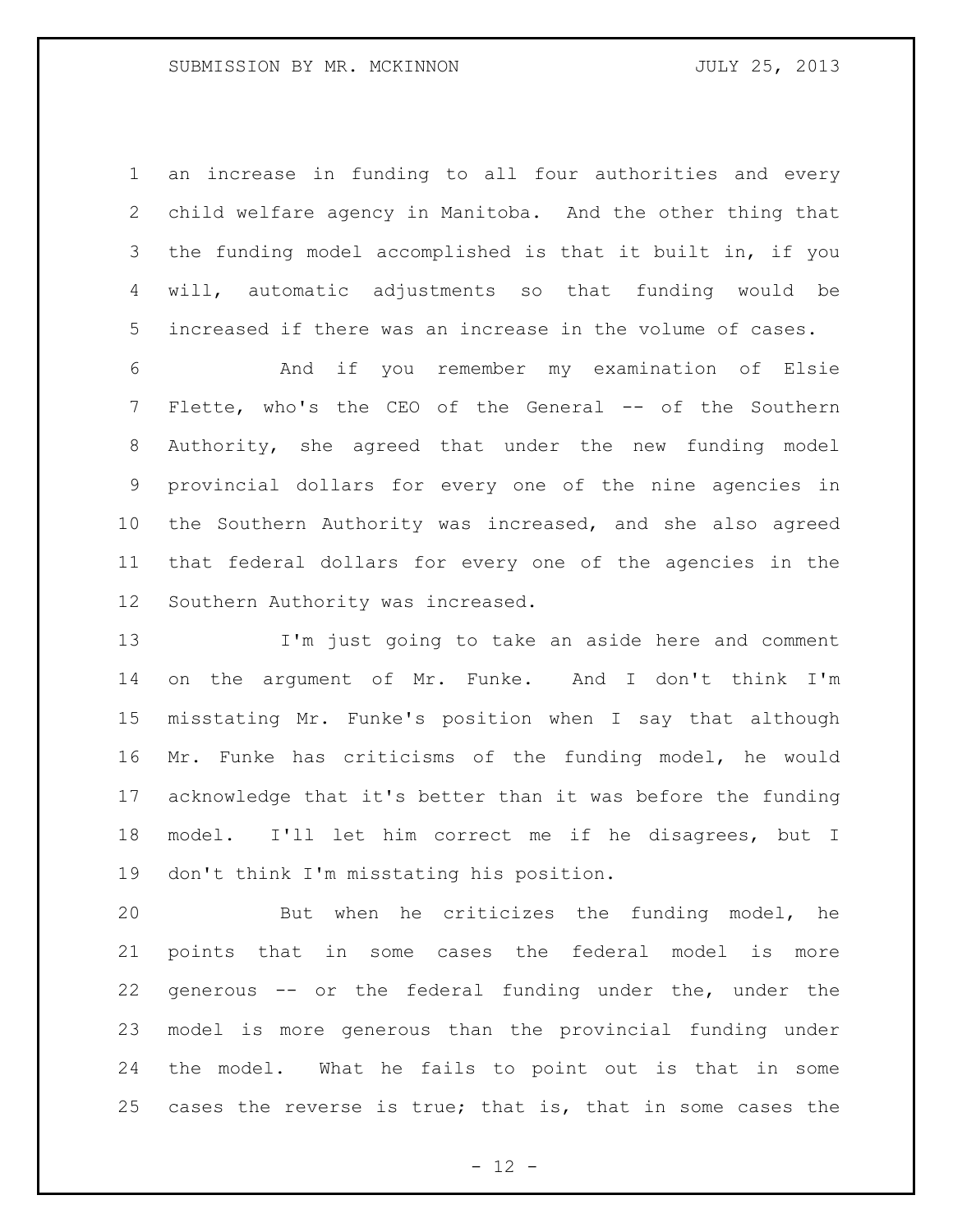provincial funding will be more generous than the federal funding.

 The reason for that, Mr. Commissioner, is that 4 the federal funding is based on, on, on the population base and an assumed number of cases arising out of that population base, and I think the assumption -- is it seven percent? The assumed figure is seven percent. So reserves where the cases are less than seven percent, it will be more generous; where the, where the number of cases is greater than seven percent, it's going to be less generous.

 THE COMMISSIONER: Being seven percent of the total population on the reserve.

13 MR. MCKINNON: Will be requiring services, yes. 14 THE COMMISSIONER: Yeah.

15 MR. MCKINNON: And what -- you also heard from Elsie Flette that in some cases the federal funding was significantly below need, and in those cases, the federal government did top up. So it's not a perfect model. No one says it's a perfect model. It's a much better model, and we were successful in getting the federal government to increase their funding significantly and the province likewise committed to that.

 THE COMMISSIONER: And, and exists until 2015? MR. MCKINNON: It does. It's a five-year agreement and there are -- I think you heard some evidence

 $- 13 -$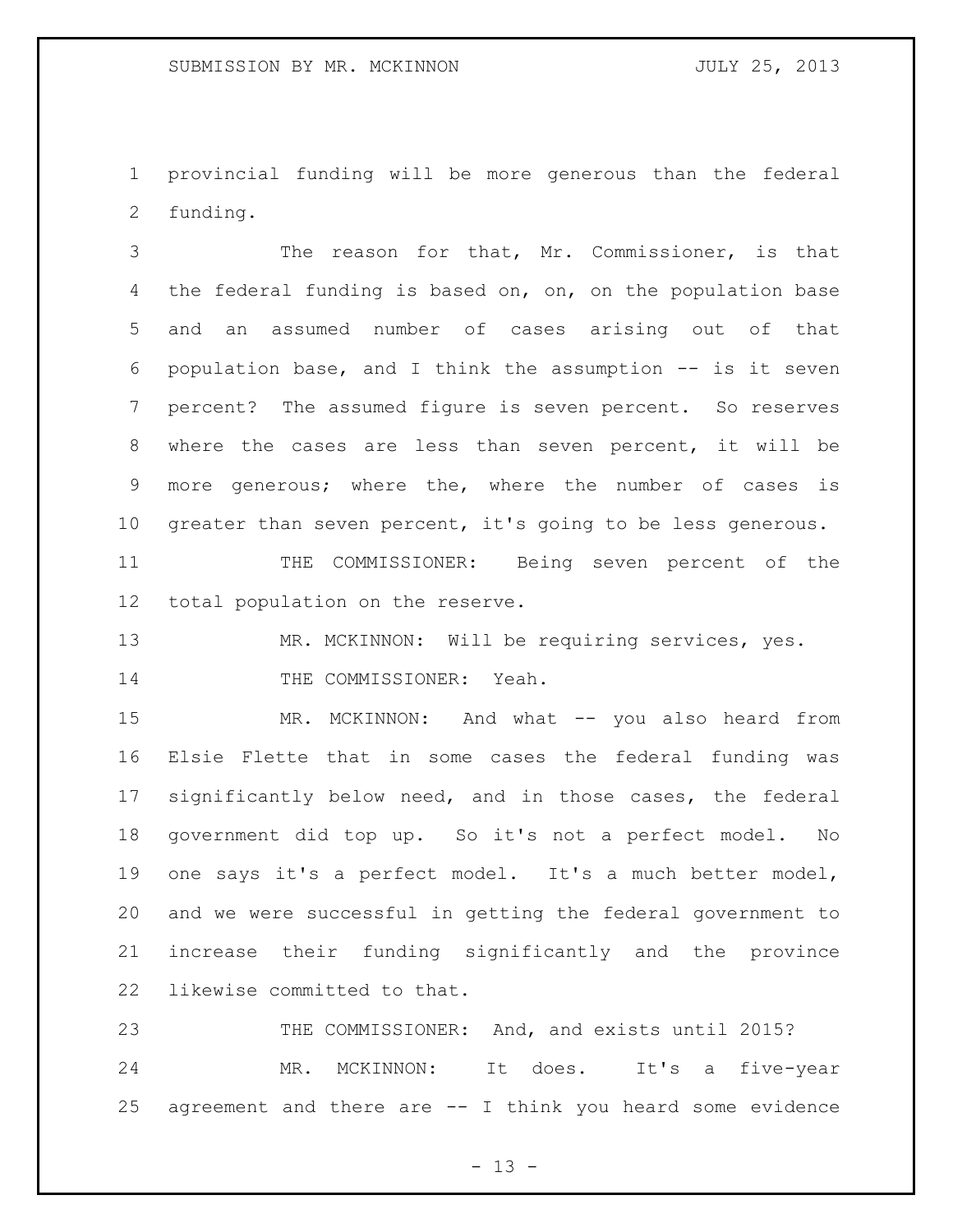on this: Already they're planning and meeting to talk about ways of fine-tuning and improving that agreement for 2015. Now, no government, as you know, can commit 4 indefinitely, but we have every expectation that those consultations will continue and the funding agreement will be renewed and improved, hopefully.

7 So that was a bit of an aside on the funding, but the point that we make, Mr. Commissioner, is, in the absence of that kind of funding, we can't do the programming and service delivery that we think -- not that we think -- that we have now accomplished and that we think is going to produce significant dividends in the welfare of children. We needed to get that funding bit fixed.

 So let's then talk about assessments, because I told you this is a theme and, and I think now is a good time to deal with it.

 As I mentioned, Winnipeg CFS and the Department have determined that a lack of what we call evidence-based assessment tools -- and it, it doesn't necessarily have to be structured decision making; that's one evidence-based assessment tool, but that was the one that was settled on. But what was in existence in the time that services were being delivered to Phoenix and, and her family is there were no evidence-based assessment tools. There were assessments, but they weren't evidence-based, and they

 $- 14 -$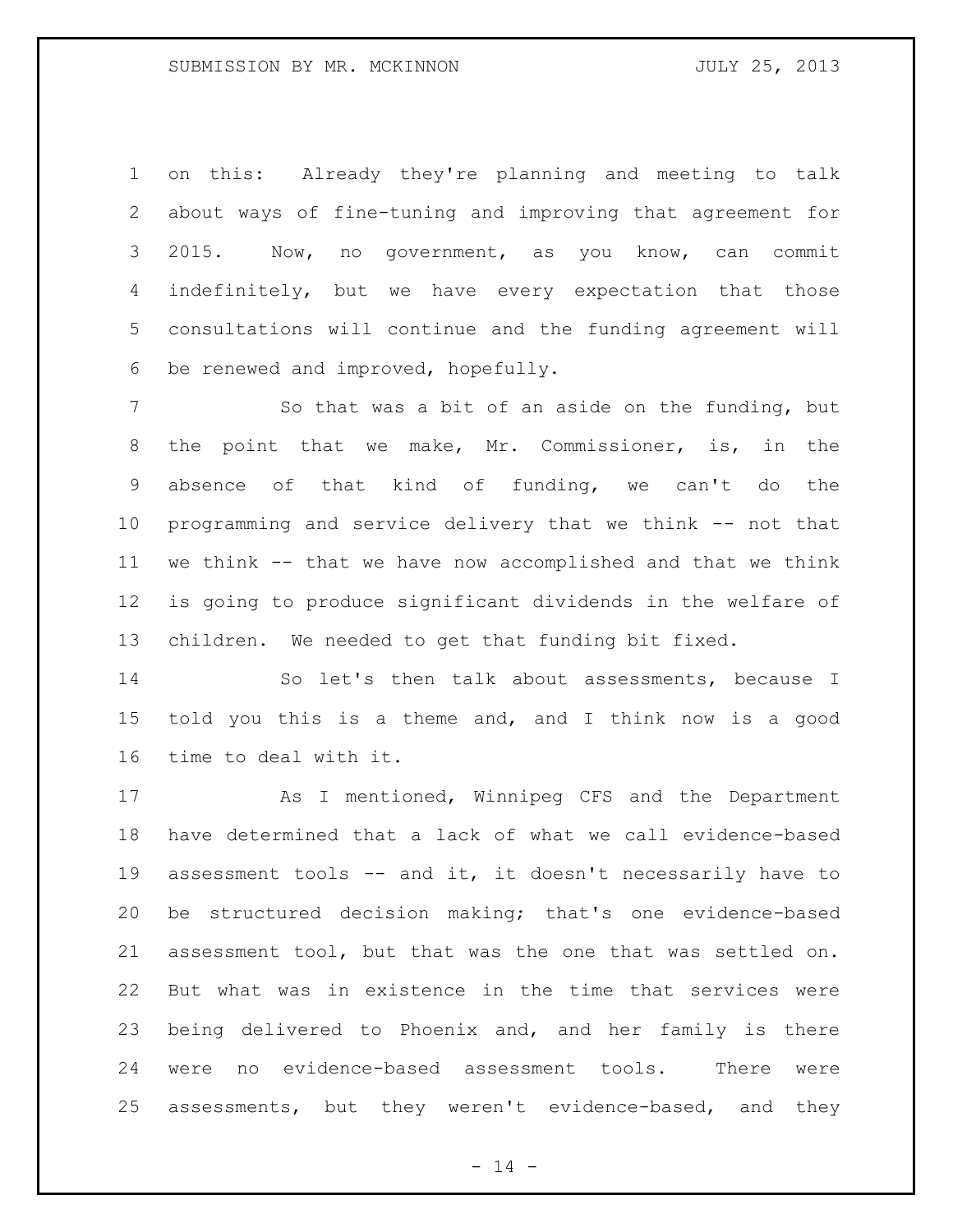were, quite frankly, largely absent on Phoenix's file.

 You heard evidence from witnesses, including Heather Edinborough, that in the era that we're talking about -- 2000 to 2005 -- assessments were highly subjective. You heard evidence the difference between a safety assessment and a risk assessment may not have been 7 clearly understood by staff.

 In order to address this fundamental concern, it was necessary for, for, for agencies like Winnipeg CFS to implement clear, specific, evidence-based risk assessment tools and family assessment tools, which is slightly different -- and you heard some evidence about those, as well -- to guide workers and supervisors in their decision making. And you also heard evidence that the tools are not enough, that enhanced training is necessary to enable workers to do better assessments and to engage with families.

 So that was the task that was undertaken by Winnipeg CFS, the General Authority, with the Department in consultation.

 And the evidence you heard is that since 2006 most agencies have implemented structured decision making tools that do exactly what I describe. That is, they improve the ability of staff to do risk assessments, and that's called the probability of future harm; they've

 $- 15 -$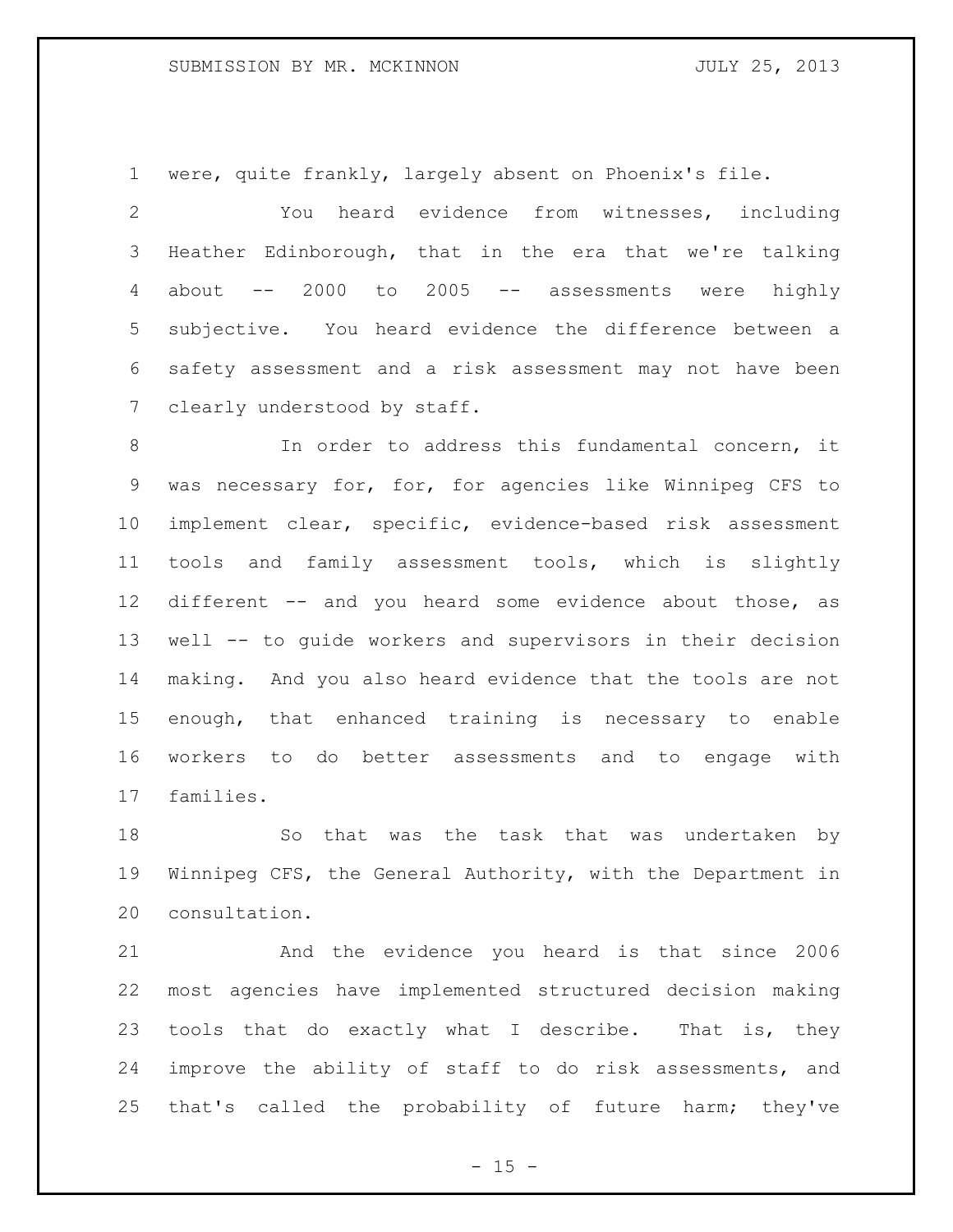improved the ability of staff to do safety assessments; and as well as comprehensive assessments for children and families, what's called the strengths-needs assessment. This suite of tools provided a consistent framework for gathering and evaluating information in order to make reliable decisions regard children and families. And these tools were very ably described yesterday by Ms. Harris and I won't try and improve upon what she said. I commend her evidence -- her submissions to you, Mr. Commissioner, when you're writing your report. I think she described them very well.

 I would submit that with the introduction of these tools, workers and supervisors at Winnipeg CFS and all other agencies are now very cognizance of the -- cognizant of the difference between safety and risk and how to appropriately assess both. And it's my submission, Mr. Commissioner, that this improvement and this approach to child welfare in Manitoba could not have been done without the funding increase, without resources, without training that I just described to you.

 And so this comes back in terms of what's the Department's fundamental role in responding, and we say the Department's job is to provide sufficient funding and sufficient direction to enable good practice. And we submit that has been done.

 $- 16 -$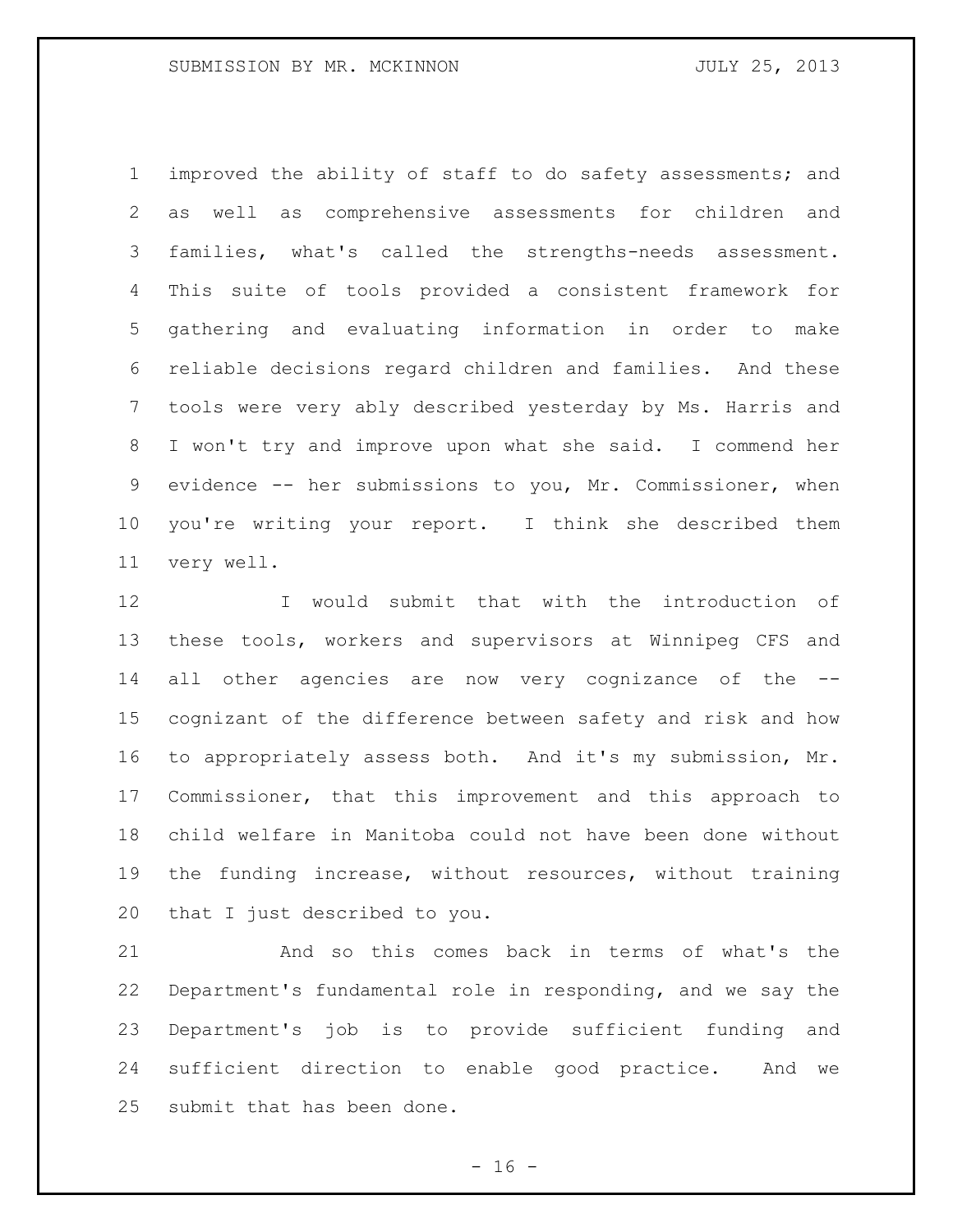1 THE COMMISSIONER: Across the province. MR. MCKINNON: Across the province. And I'll talk a little bit more outside of Winnipeg in a moment. In fact, I'll talk about that now. THE COMMISSIONER: Where have you, you identified the province's role in the brief, or have -- 7 MR. MCKINNON: I'm -- that's, that's not in my written brief. I, I'm, I'm reading from my notes. THE COMMISSIONER: Okay. And what -- repeat what you accept the Department's role to be. MR. MCKINNON: Sufficient funding and sufficient direction to enable good practice. And when I talk about direction -- and I'll be elaborating on this in a -- further in my brief -- we're in a very collaborative system here in Manitoba so the direction is often not by dictate, it's by consultation. Now, I know, Mr. Commissioner, you're concerned about what's happening with authorities other than the General Authority and agencies other than Winnipeg CFS. 20 THE COMMISSIONER: Yes. MR. MCKINNON: One of the reasons that the evidence with respect to that issue is limited is because this was an Inquiry into the services delivered to Phoenix and her family. They were in Winnipeg at the time, so most of the evidence is focused on what's been done to improve

- 17 -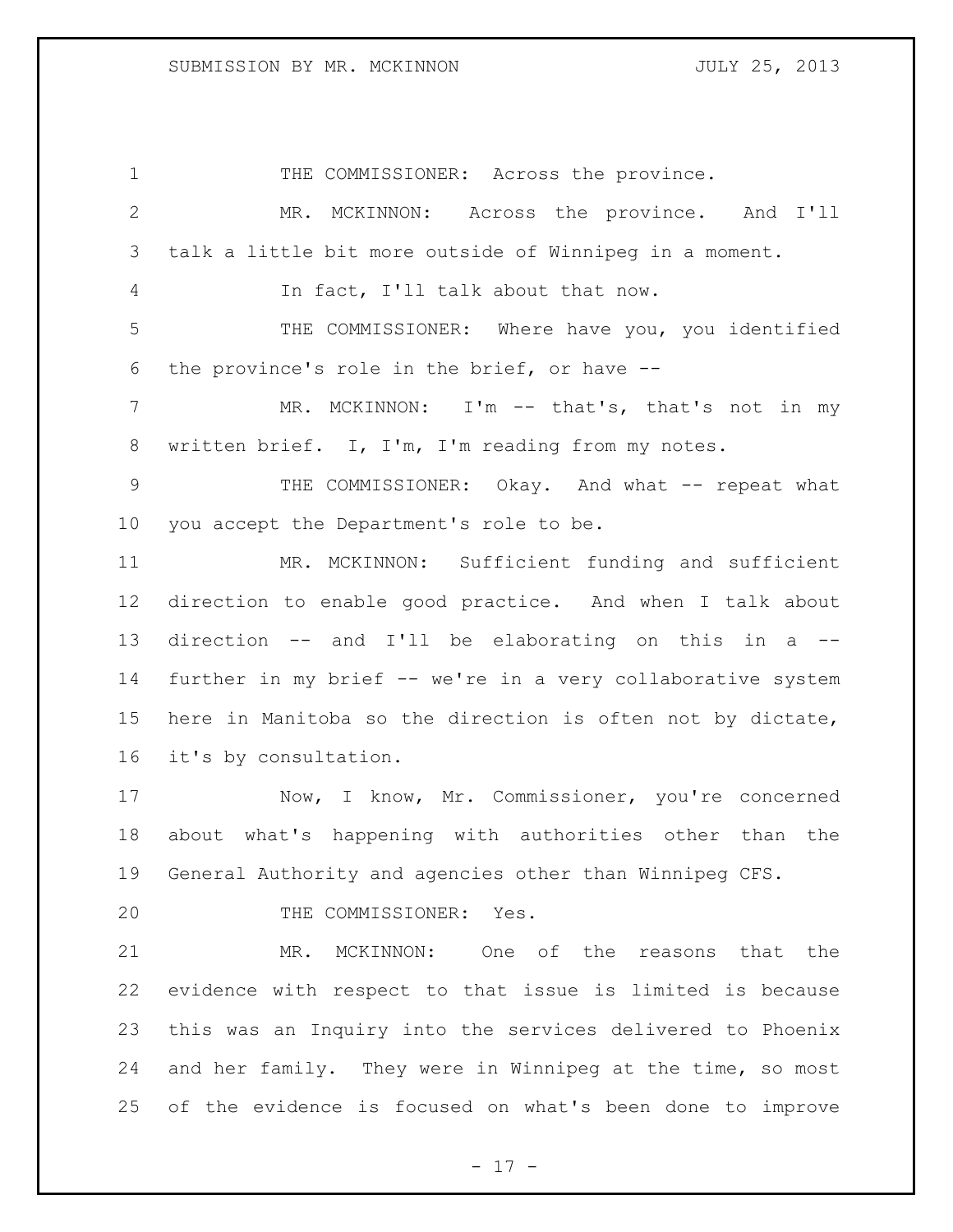service delivery in Winnipeg. That's why you heard so much about Winnipeg and so much about the GA.

 However, there was evidence that other authorities have embraced structured decision making. I make reference to that in paragraph 30 of my brief and I footnoted it to the evidence because I anticipated your concern about that point.

8 So if you look at paragraph 30, I note that the tools are in use at all agencies in the Southern Authority, 10 I cite the evidence of Ms. Flette; the Métis Authority, and I cite the evidence of Billie Schibler; and, of course, the General Authority, which you're well familiar with, the evidence of Jay Rodgers. The evidence also indicates that the Northern Authority has begun implementation, and I cite the evidence of Ms. Hastings. But you didn't hear a great deal about those other authorities because it didn't -- wasn't directly related to Phoenix.

18 THE COMMISSIONER: And was centred on Winnipeg Child and Family Services and the General Authority.

 MR. MCKINNON: Right. The other point I want to make about the structured decision making tools is that I would submit that, with rare exception, the evidence of the social workers -- and when I say "rare exception," there may be no exception, but I, I'll be cautious and say rare exception.

- 18 -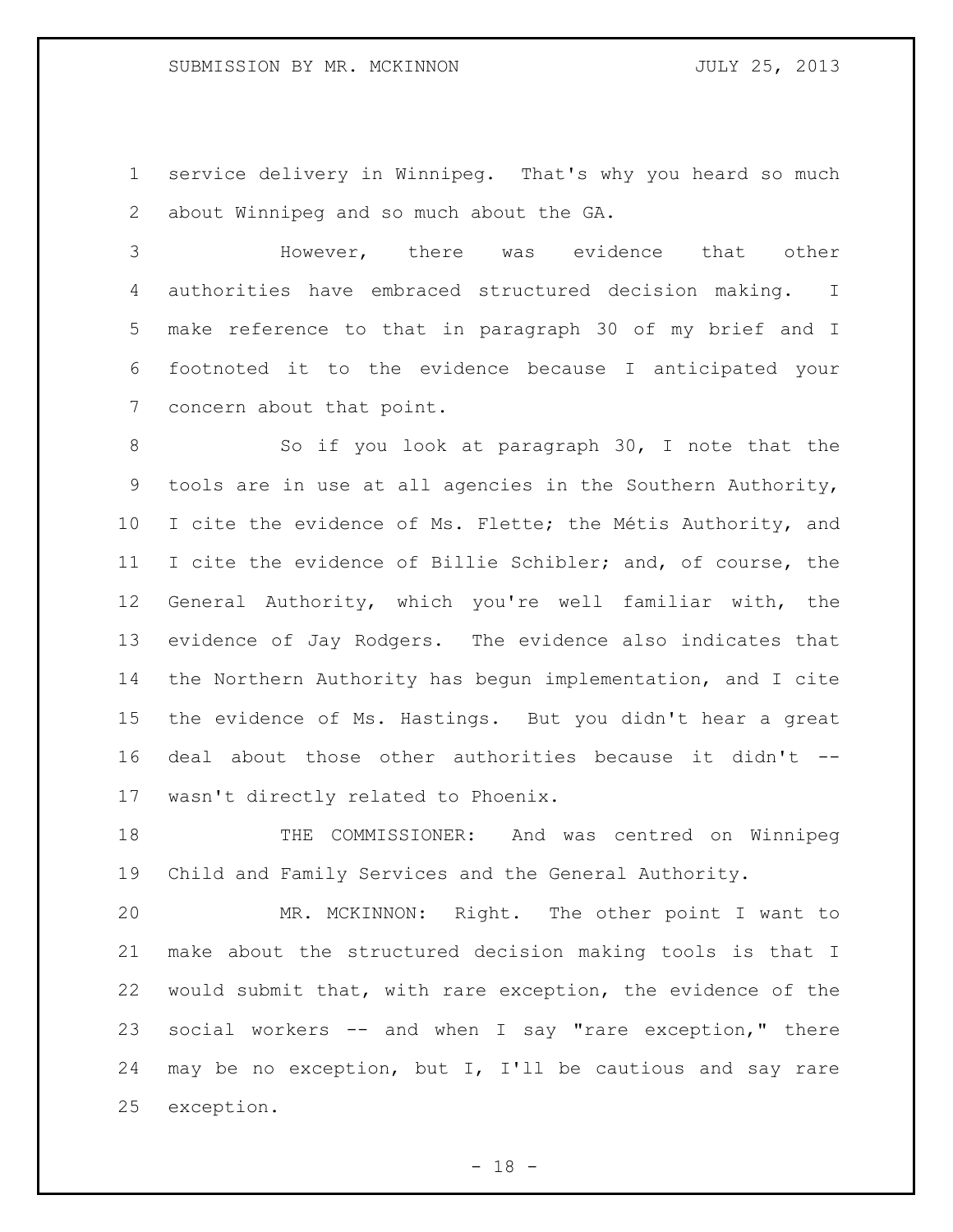The evidence of the social workers, the administrators, and the academics -- when I say administrators, I'm talking about child and family service administrators -- and the academics who testified before you all indicated that these assessment tools represent a significant improvement in the way in which decisions are made in the delivery of family services in Manitoba.

 I also want to briefly touch on -- I'm not going to describe them in any detail, but touch on the -- what we call the signs of safety practice techniques. And part of the way in which services are being delivered in Winnipeg is this new strategy of engagement with families. And that's called signs of safety practice techniques, and this is an approach that's designed particularly for families that might otherwise be reluctant to cooperate with CFS. And that also was described very ably by Ms. Harris when she talked about the engagement approach to child protection and the engagement approach to family enhancement or prevention, and how they relate to one another and the interweaving streams. I, I couldn't improve upon that description. But that is a new development at Winnipeg CFS that we submit -- and, and you heard a lot about it in the evidence of Karen McDonald and Alana Brownlee where they were describing how they train on these techniques.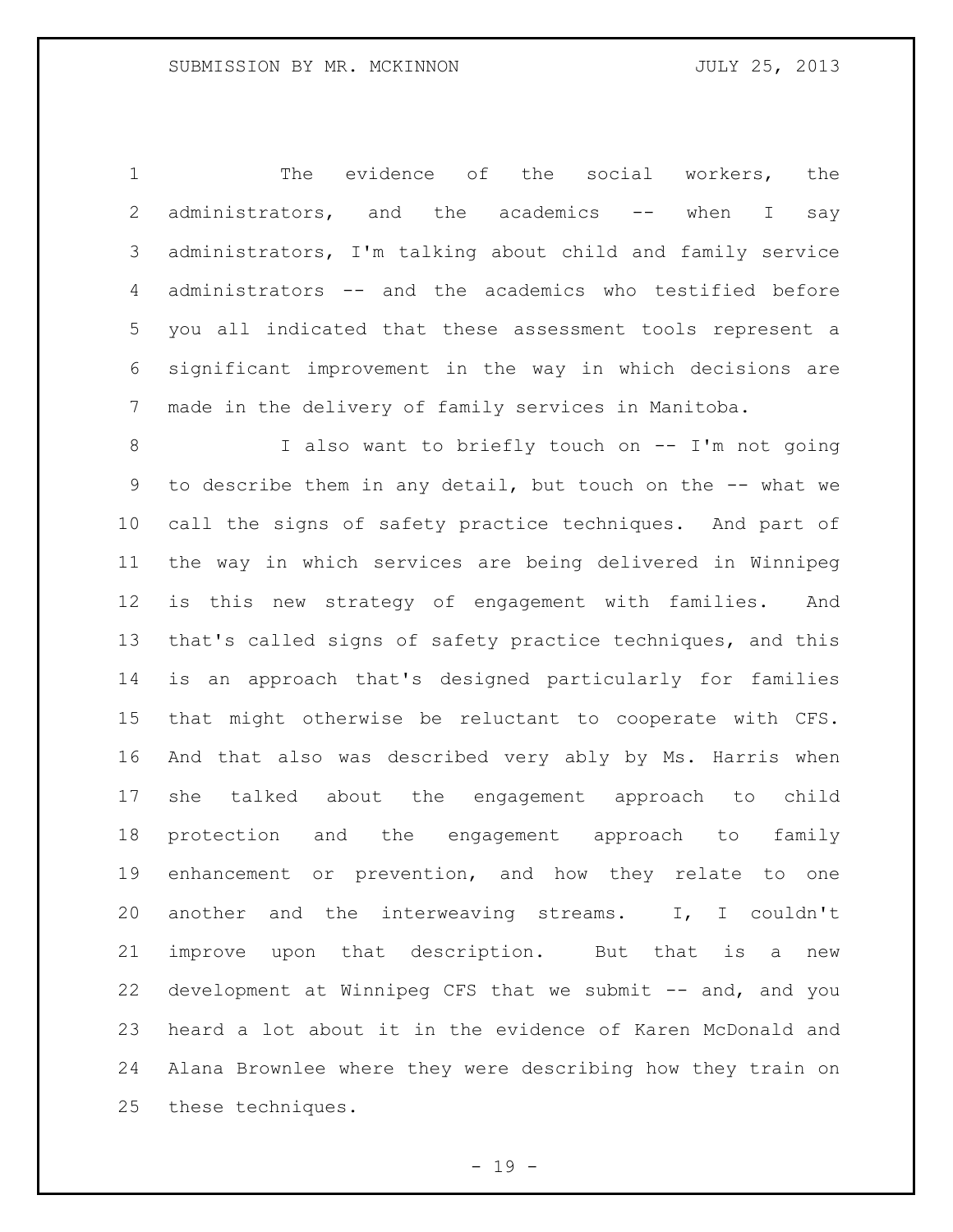THE COMMISSIONER: Is there reference to that in your brief?

 MR. MCKINNON: The reference to that is in paragraph 31 of my brief.

THE COMMISSIONER: Thank you.

 MR. MCKINNON: And you, you heard anecdotes from Karen McDonald about the feedback they're getting from social workers and families as to how much better this technique is working over the techniques that were being employed in the old days.

 I now want to turn to the issue of training. And this is back to my theme, Mr. Commissioner, that the same -- more workers doing the same things the same way doesn't improve outcomes.

 So what Winnipeg CFS and the Department determined is that training had to be significantly improved. Let me commence by saying that the Department and Winnipeg CFS acknowledge that there was insufficient training for workers and supervisors during the period of time that services were delivered to Phoenix and her family. That's, that's where we want to start.

 THE COMMISSIONER: And, and do you carry that one step further by acknowledging that some of the shortcomings in the services that were delivered might well be attributing to that factor?

 $- 20 -$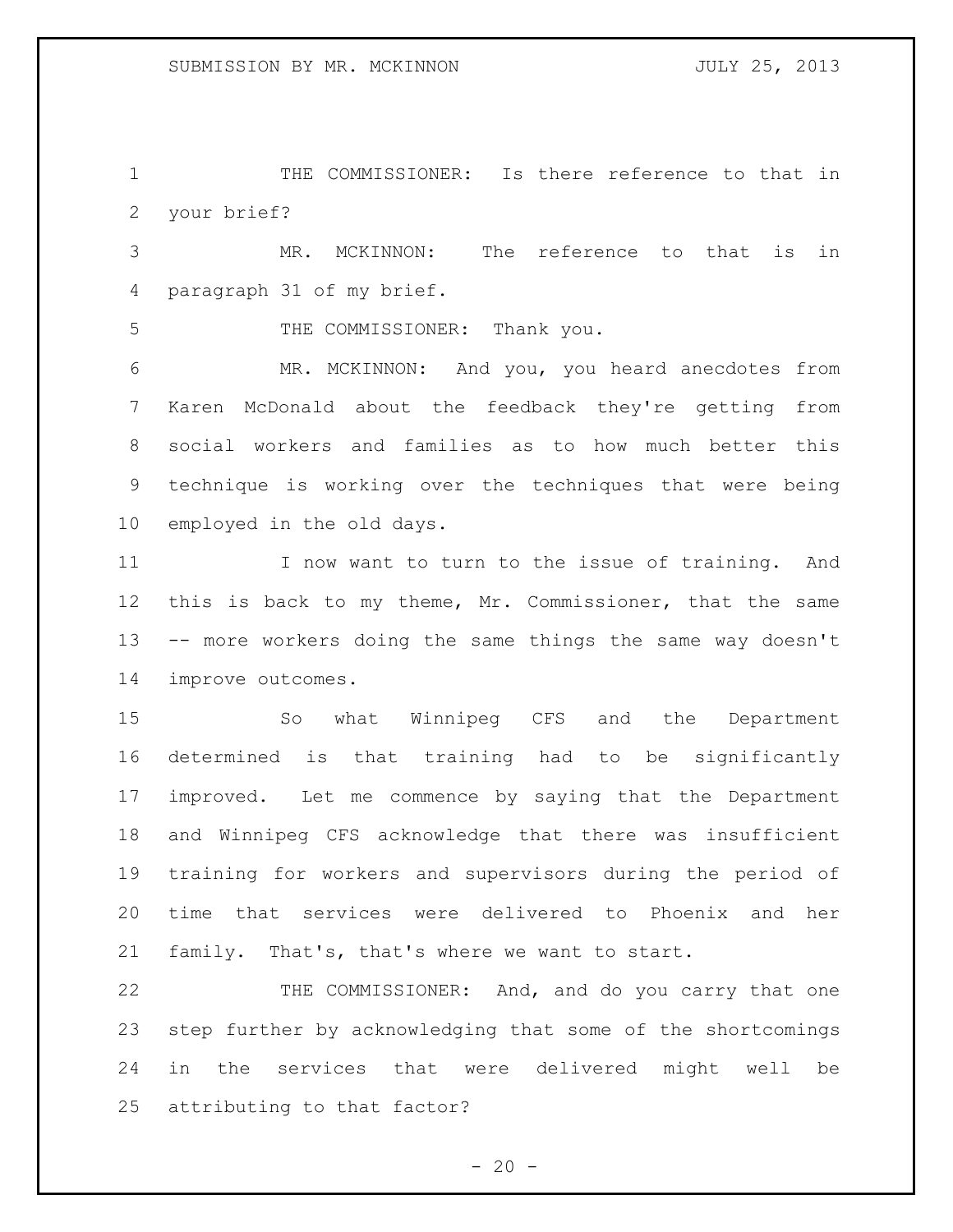1 MR. MCKINNON: Certainly the training factor, that, that if workers are not trained to do particular tasks, it can affect, it can affect service delivery. I don't want to say a particular task; that would be too difficult. But, in general, we accept that principle, and if we want to improve outcomes, we've got to invest in training.

8 So you heard evidence that following the receipt of the external reviews the, the Department did establish infrastructure to support the authorities in implementing training programs in their agencies -- and again, this is unique in Manitoba -- and it was determined that it wasn't for the Department to run these training programs because that would be encroaching upon the autonomy and the aim of AJICWI, which is to allow culturally appropriate services to be delivered.

17 So the service and the -- I mean, they can all agree on structured decision making but they may approach service delivery differently, and that comes back to the difference between the tool and the way workers are trained to use the tool. So the training programs were run by the authorities, and you heard evidence from Ms. Loeppky that there was significant new dollars for training at the authorities.

The Department introduced funding for a joint

 $- 21 -$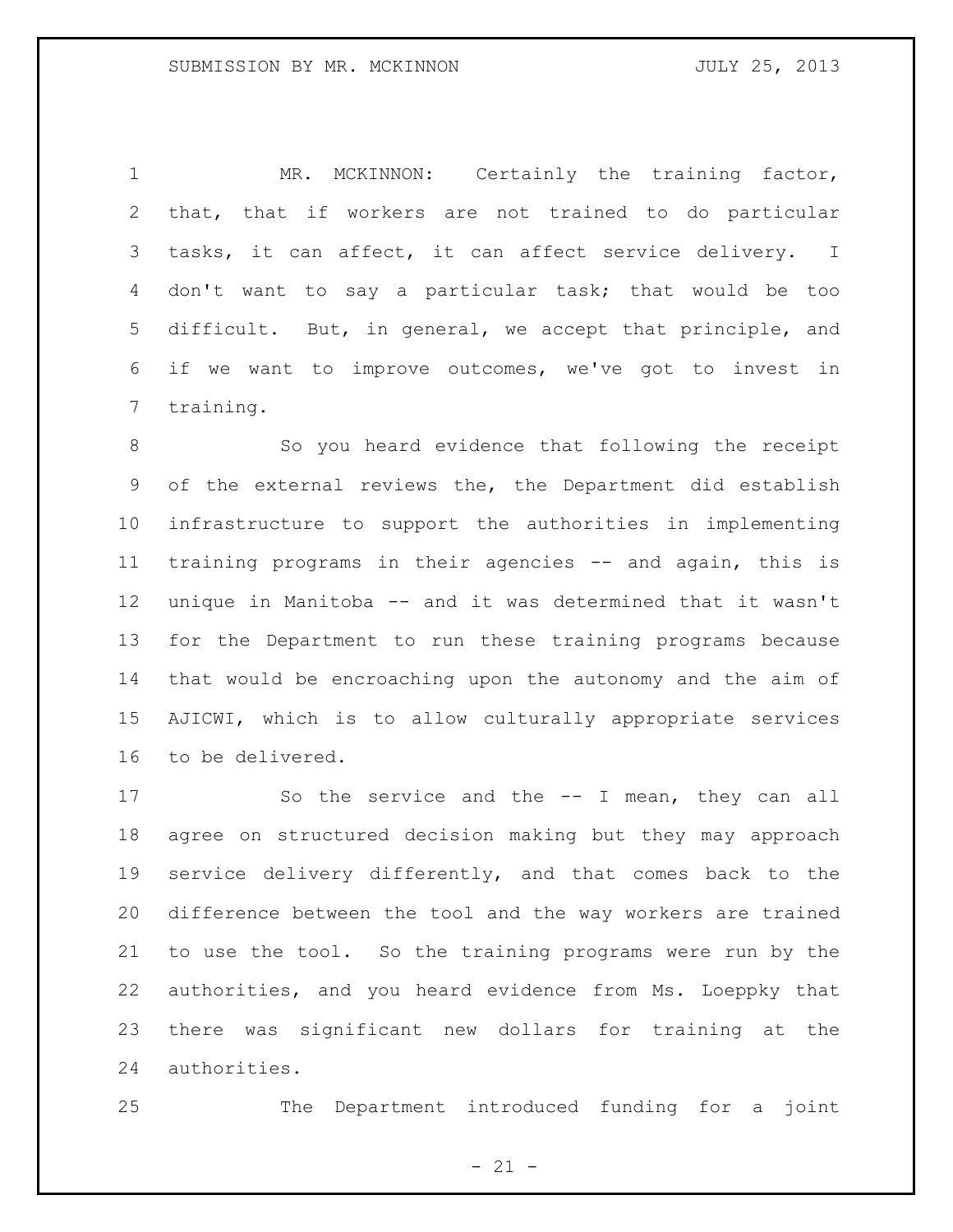training team consisting of five individuals assigned to the four authorities, and they could work independently and collaboratively. The Department also provided funding for ten quality assurance specialists assigned to the four authorities, and as you heard from Mr. Rodgers, he used those quality assurance specialists to train.

 THE COMMISSIONER: And your first category before the quality assurance trainers were --

 MR. MCKINNON: It was, it was the joint training team. That's at paragraph 34 in my brief.

11 THE COMMISSIONER: For eight -- for agencies falling under the General Authority.

13 MR. MCKINNON: No, that was for all four authorities.

15 THE COMMISSIONER: Oh, for all five authorities. MR. MCKINNON: Five trainers to provide training at the direction of the four authorities.

18 THE COMMISSIONER: Individually or collectively? MR. MCKINNON: Five for the group. Correct? So the total there is five in the joint training team and ten in the quality assurance team, and the authorities then can use those resources as they see fit. And Karen McDonald, who gave evidence at the

 Inquiry, was one of the individuals that came under the quality assurance team at the General Authority. Her task

 $- 22 -$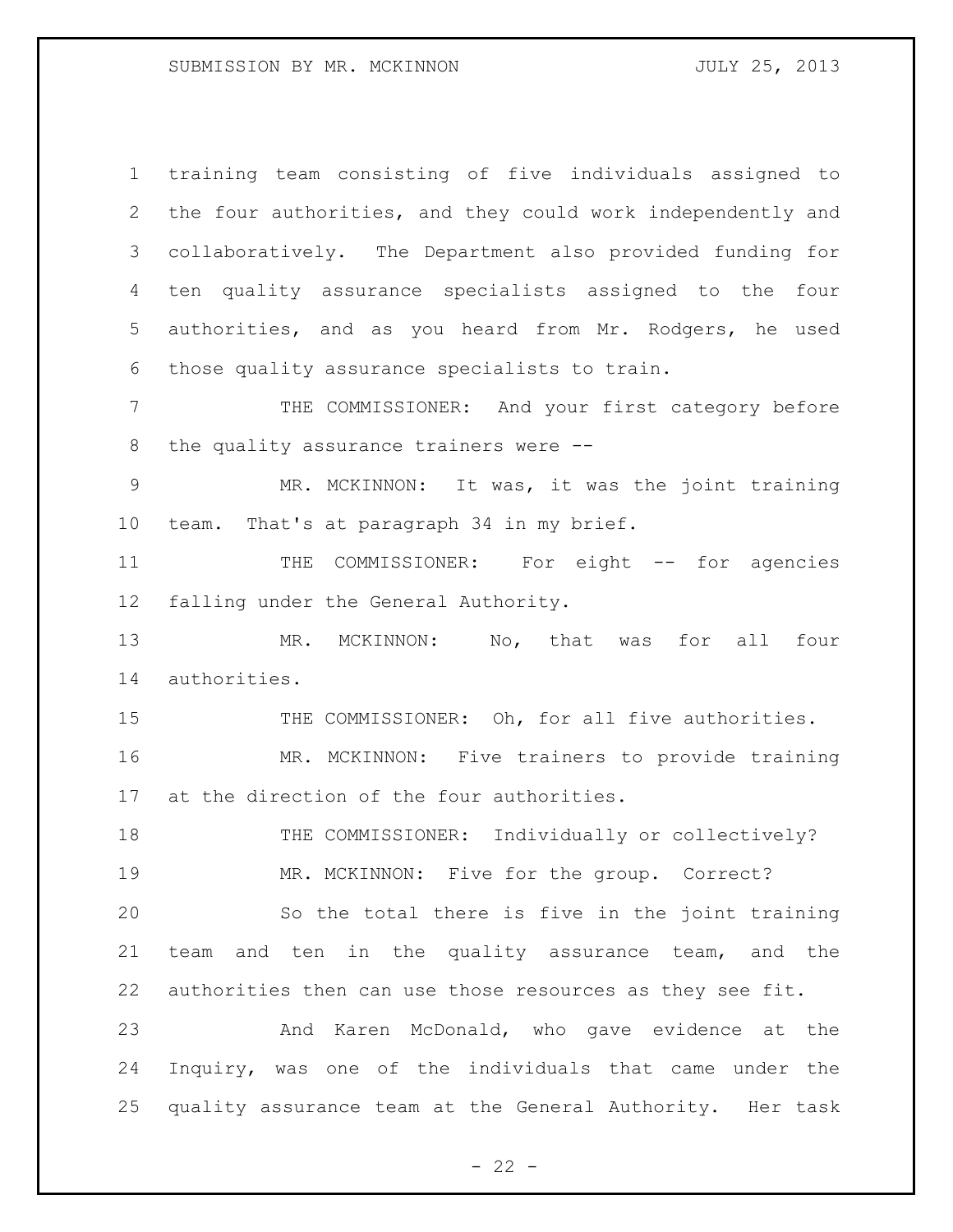-- her sole task, and that of one other person, if I recall her evidence -- was to train Winnipeg CFS workers. So again, the authorities have the resources; they can decide how they want to use those resources to train and to monitor to see that the work is being done in a way that meets the expectations of the agency and the authority.

 You heard evidence in particular from Jay Rodgers that there was no comparison between the training available today and the training that was available in 2000-2005, and on this rare occasion I'll adopt the evidence of Janet Kehler, the staff representative from the MGEU, who acknowledged that since 2006 training at Winnipeg CFS was much improved. In fact, I think she said they're getting no complaints from their members about training. It's a non-issue.

 You also heard evidence, Mr. Commissioner, that Winnipeg CFS now has its own ten and a half day orientation training for new employees. This includes training on legislation, provincial standards, policies.

 Just want to comment very briefly on one point related to training, and that was the suggestion made at this Inquiry that training should be provided before 23 workers receive a caseload, and, and that, that suggestion was put to a number of witnesses and they acknowledged that, that they started a caseload before they had their

 $- 23 -$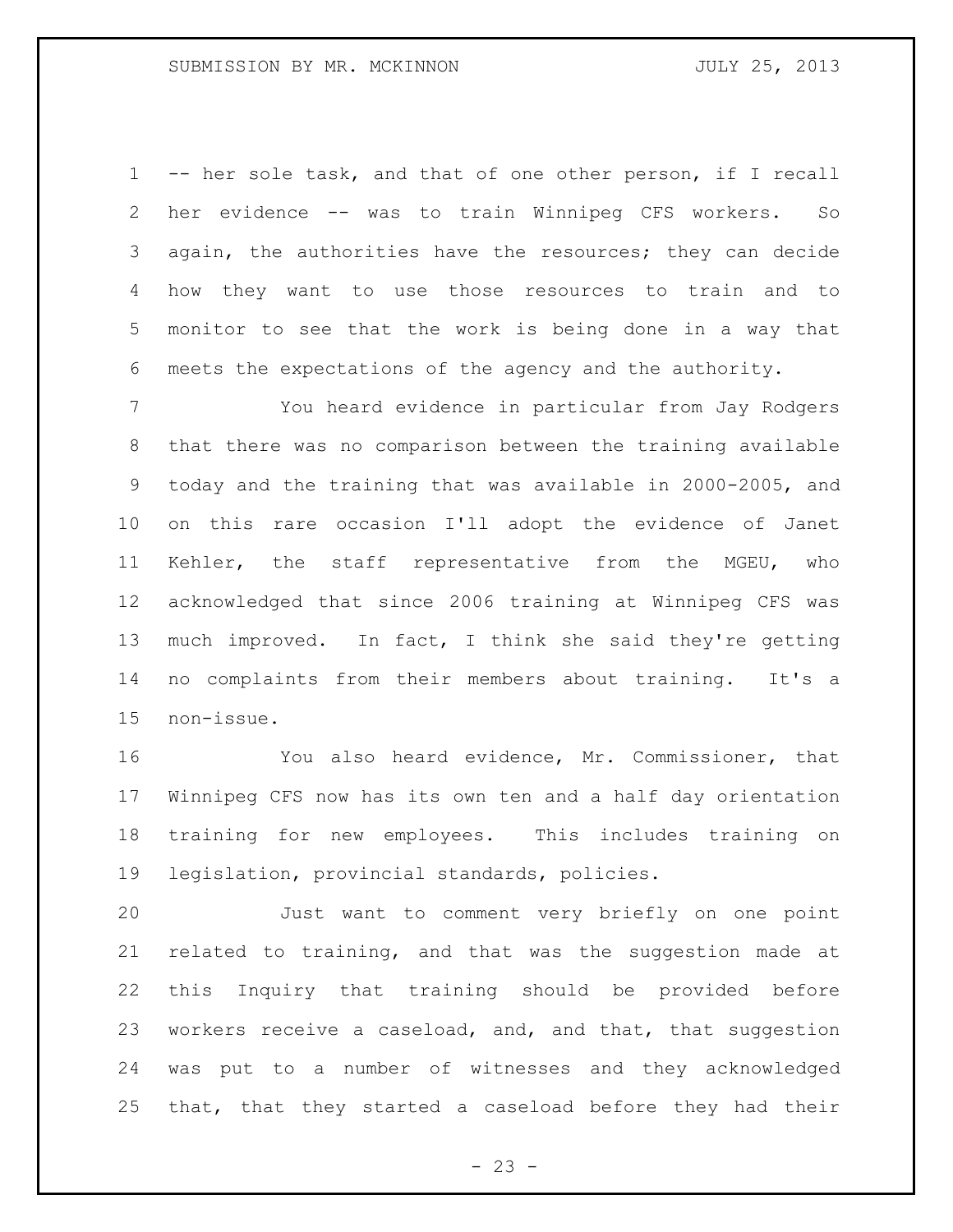formal training. Winnipeg CFS deliberately staggers the orientation training throughout the first year of a worker's being on the job, and the theory there is retention.

5 THE COMMISSIONER: At, at what stage is that ten and a half days?

 MR. MCKINNON: It's, it's, it's orientation, so it's within the first year.

9 THE COMMISSIONER: Right.

 MR. MCKINNON: But the evidence of Karen McDonald, and I, I believe, Alana Brownlee, was that they found if they do the training right at the beginning, it doesn't stick, that it works better if they've got some cases, they can work on their cases in training, and they can, they can stagger that training. And, and you heard very detailed evidence about that.

 So it's at the front end, but it's not before they take on cases. I, I, I would think, Mr. Commissioner -- because I've attended some training sessions -- it's very difficult to apply that knowledge if you don't have a case to apply it to.

22 THE COMMISSIONER: I would agree.

 MR. MCKINNON: Now, Mr. Ray made a comment that under the new funding model, just when -- I'm on a bit of an aside here. What Winnipeg CFS does is in the first year

 $- 24 -$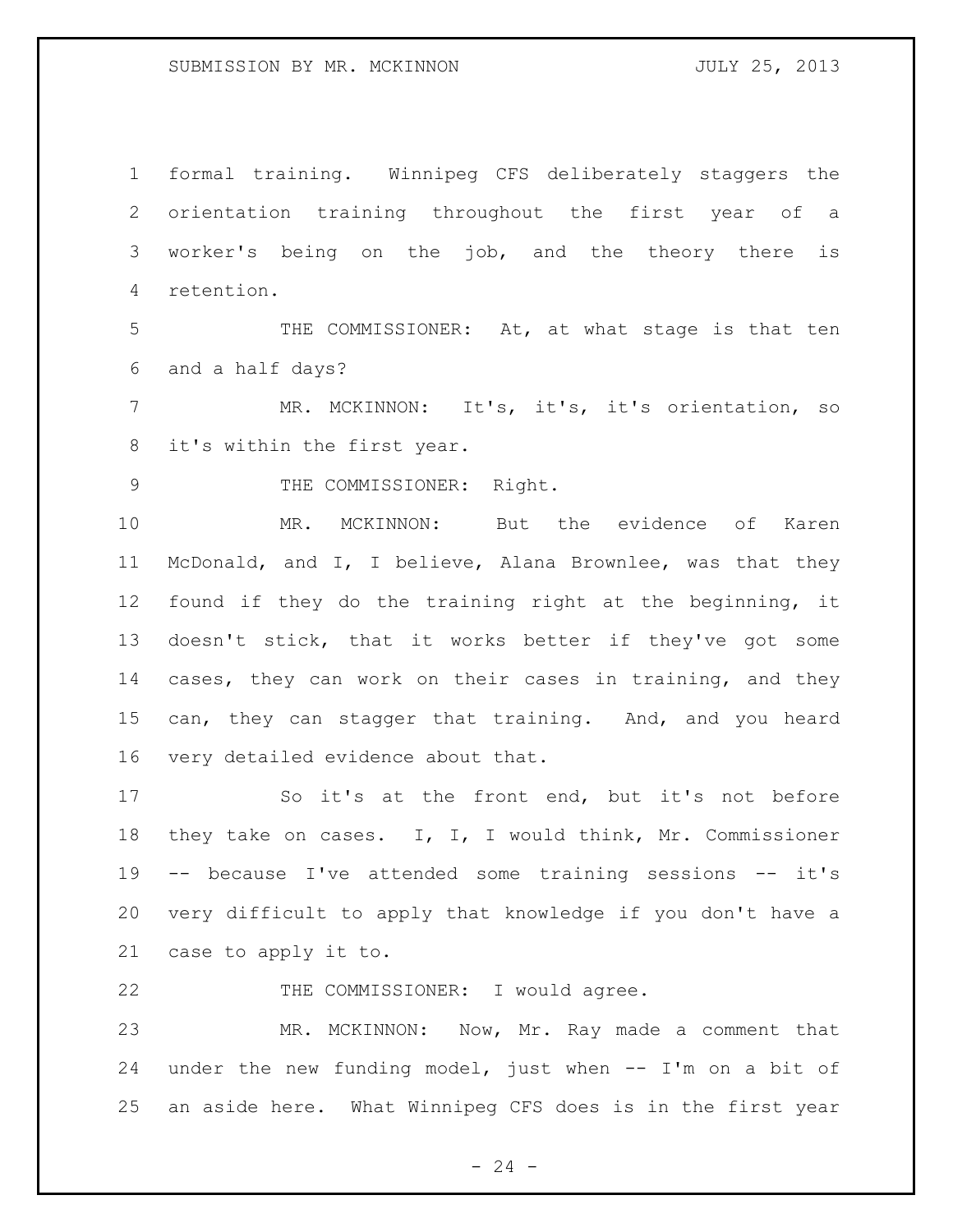they restrict the caseload of new workers to 20 cases, so it's a reduced caseload. And Mr. Ray made a comment that under the new funding model the, the worker to staff ratio is 20 to one in any event so he didn't see what that was all about, so I want to just explain that to you so that you're not confused.

 I think there's two areas in which Mr. Ray, perhaps, incorrectly described the funding model to you. He said that the funding is 25 to one for protection and 20 to one for prevention, which is correct. But he then went on to equate what family service workers do to prevention, and that's not correct. Prevention is not the traditional family service work.

 So protection work, which is what family service workers do, is funded at 25 to one. What's, what's funded at 20 to one is the family enhancement work, which comes at the front end of service when lower risk cases are diverted from ANCR into that prevention stream that you heard described yesterday by Ms. Harris.

 THE COMMISSIONER: So you're saying the family service workers are on the protection side.

 MR. MCKINNON: The family service workers are on the protection side, and they're funded at 25 to one.

24 THE COMMISSIONER: Yes.

MR. MCKINNON: There's one other thing that I, I

 $- 25 -$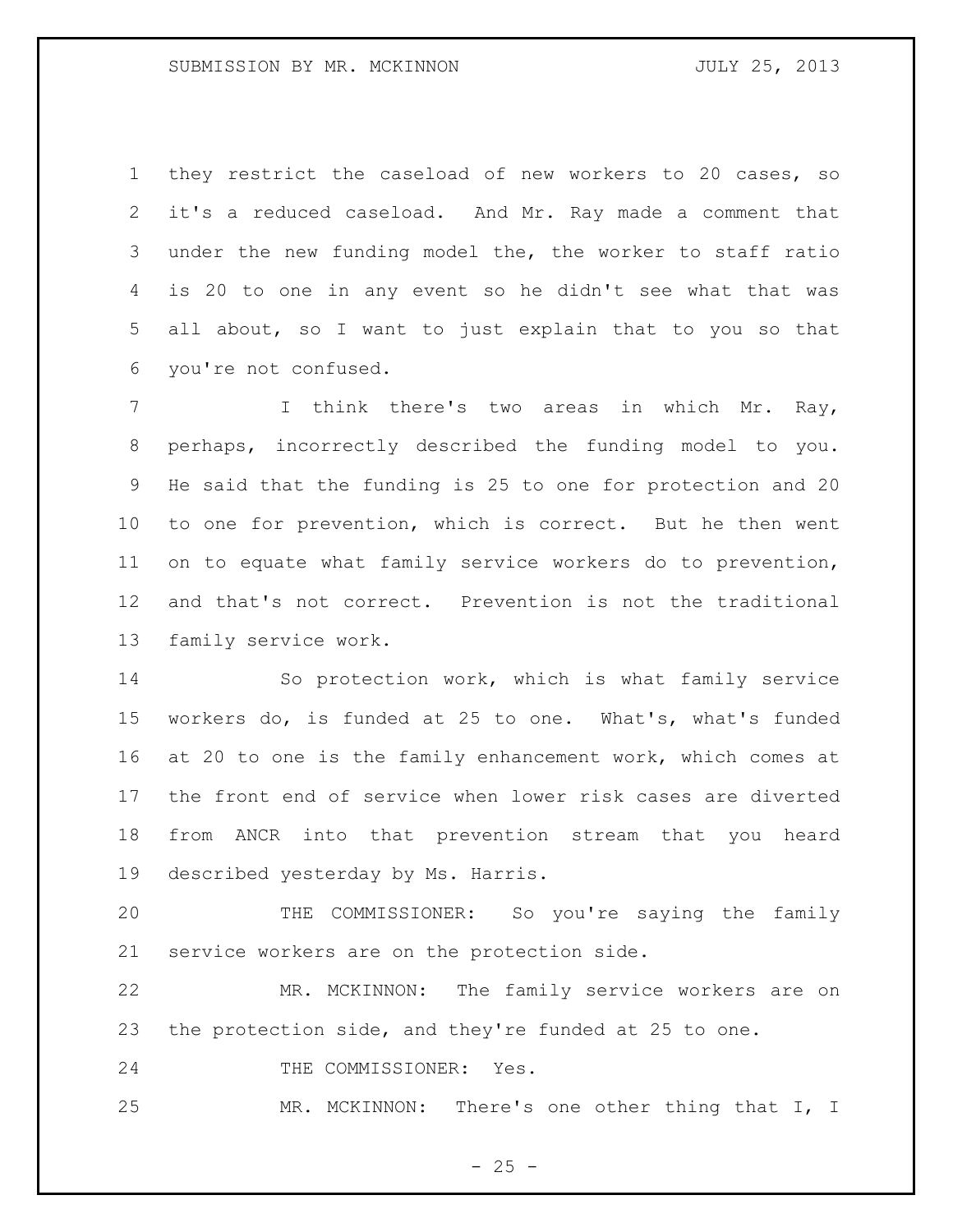have to correct. Again, if you recall Ms. Brownlee's evidence, even though the funding ratio is 25 to one, that doesn't necessarily mean the caseload is 25 to one. And the reason for that is that agencies like Winnipeg -- and you heard this from other agencies as well -- might have to take some of their workers and they might be doing foster 7 home work, or they might be doing what we call -- is it auxiliary care, auxiliary services? UNIDENTIFIED PERSON: (Inaudible).

10 MR. MCKINNON: Alternate -- altcare, they call it. So some of the workers are not doing family service work, they're doing foster home work, for example.

 And so with a funding ratio of 25 to one you can get caseloads of 30 to one because --

15 THE COMMISSIONER: Bearing in mind the family service worker that was in the home during or around the 17 time of the second apprehension, what, what is -- what are 18 the, what are the training requirements or, or, or hiring qualifications for a service worker vis-à-vis a frontline social worker, or are service workers in the home considered frontline social workers?

22 MR. MCKINNON: Okay, that is -- it took me some time to learn the distinction here. So there's a distinction. That person is called a family support worker so that's not in the 25 to one. That's an additional

 $- 26 -$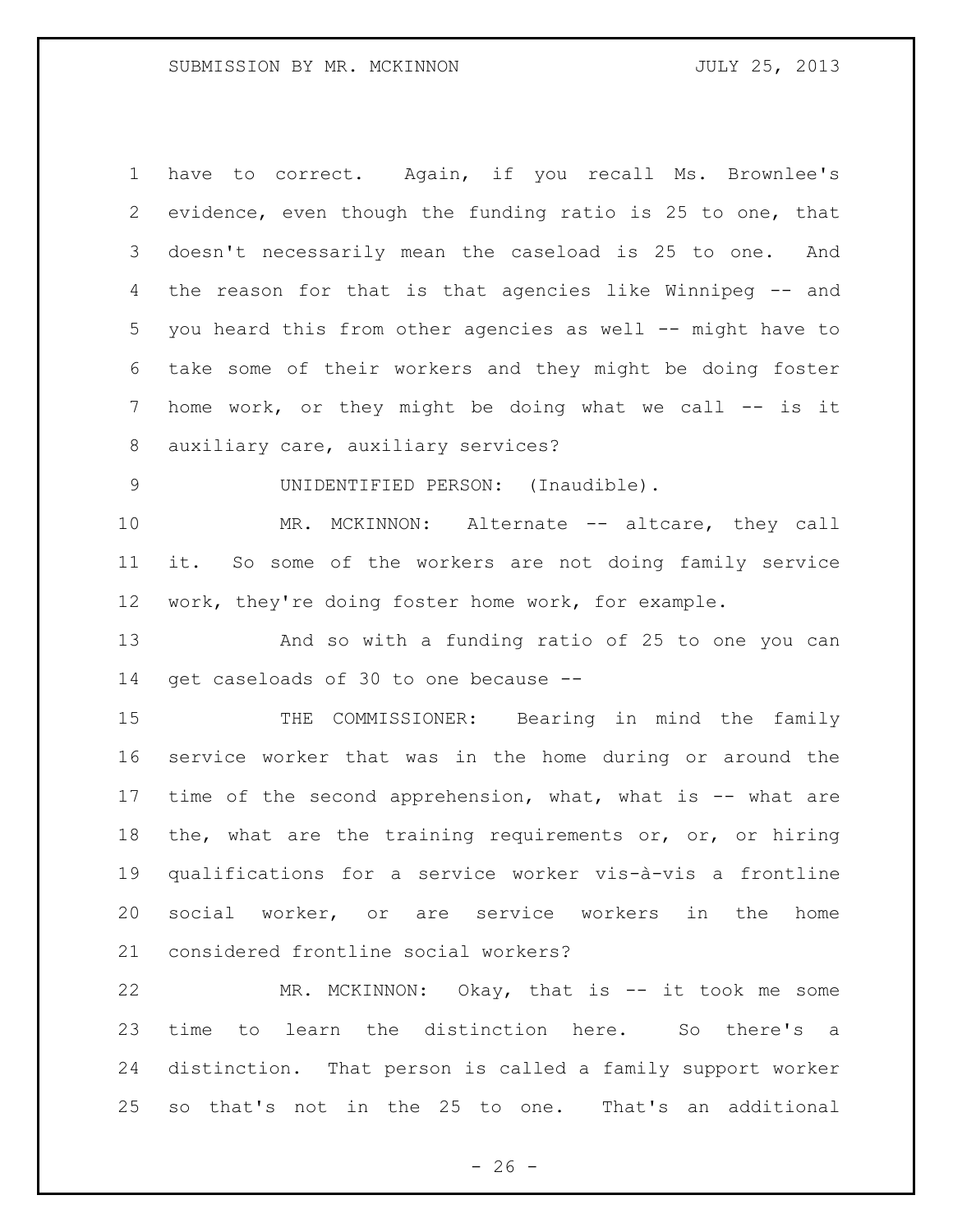1 resource. So you can have a social worker -- 2 THE COMMISSIONER: So that's a family support 3 worker. 4 MR. MCKINNON: Family support worker -- 5 THE COMMISSIONER: And what, then, is a family 6 service worker? 7 MR. MCKINNON: Family service worker would be 8 Stan Williams. It would be ... 9 UNIDENTIFIED PERSON: (Inaudible). 10 MS. WALSH: Greeley. 11 MR. MCKINNON: Delores Chief-Abigosis. 12 MS. WALSH: Greeley. 13 UNIDENTIFIED PERSON: (Inaudible). 14 MS. WALSH: Greeley. 15 MR. MCKINNON: Kathy Greeley or ... 16 MS. WALSH: Kerri-Lynn. 17 UNIDENTIFIED PERSON: (Inaudible). 18 MR. MCKINNON: Kerri-Lynn Greeley and Kathy Epps. 19 THE COMMISSIONER: All, all trained social 20 workers. 21 MR. MCKINNON: All trained social workers. 22 THE COMMISSIONER: And, and what, what's --23 MR. MCKINNON: The family support worker was 24 named, and I, I know she -- 25 MS. WALSH: Belanger --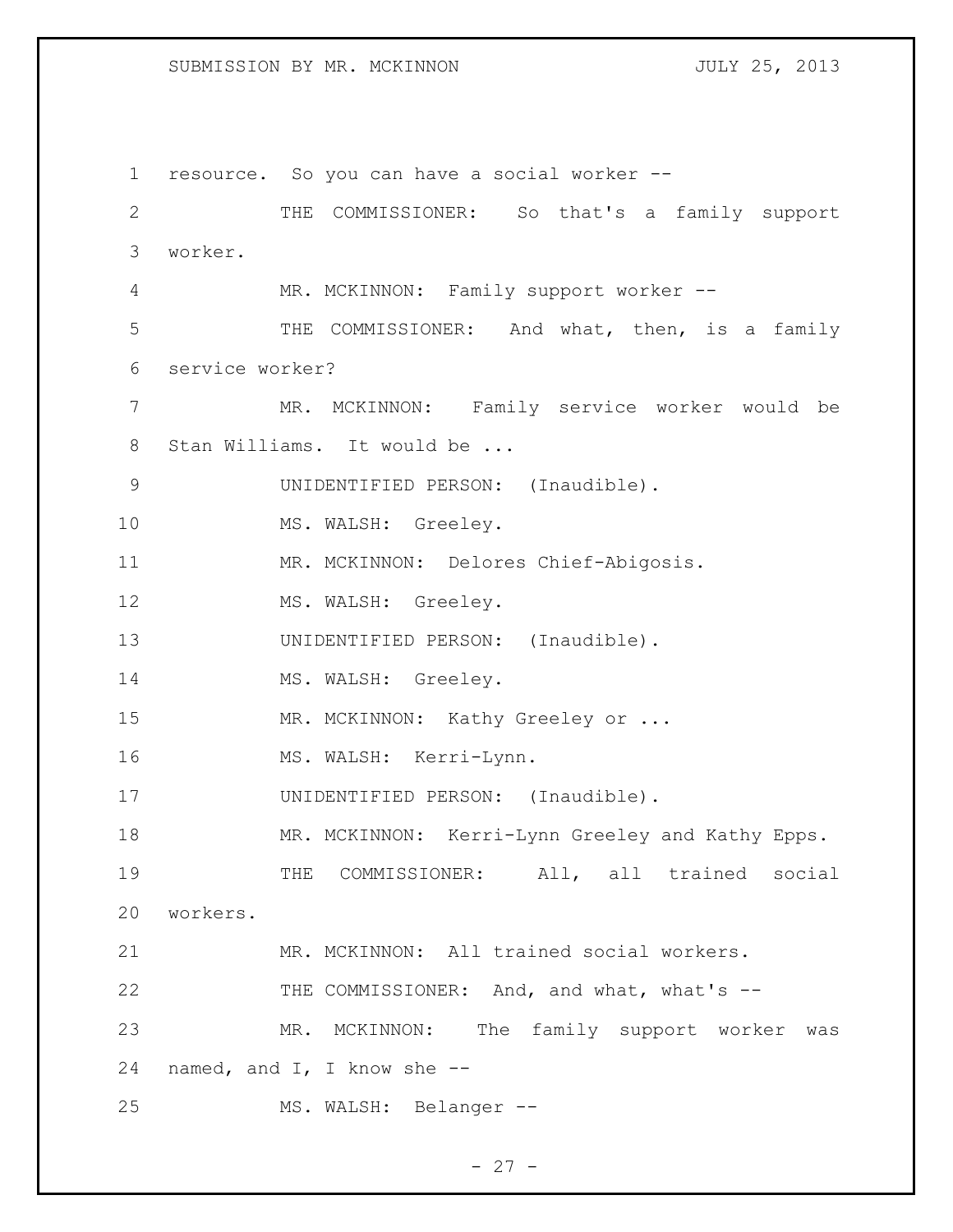1 MR. MCKINNON: -- changed her name. 2 MS. WALSH: -- Pickering. MR. MCKINNON: Belanger and Pickering. THE COMMISSIONER: Yes. MR. MCKINNON: She was much -- she has less training. 7 THE COMMISSIONER: Yes. MR. MCKINNON: If we draw the analogy to the, to the medical system, the social workers are like nurses and the family support workers are like homecare workers. They have some training but they're not generally professionals, and they're performing lesser functions, which is really training on -- educating on how to care for a child hands on, in the home. 15 THE COMMISSIONER: And they don't necessarily need a BSW. 17 MR. MCKINNON: They are typically not BSWs, and 18 they are over and above -- they're, they're paid out of another budget. So the, the, the 25 to one ratio would not include that service. That service is provided by another division of government, and the agency would phone and request that service and it would be supplied. THE COMMISSIONER: And is Winnipeg Child and Family Services still operating on that -- MR. MCKINNON: Yes, and Winnipeg --

 $- 28 -$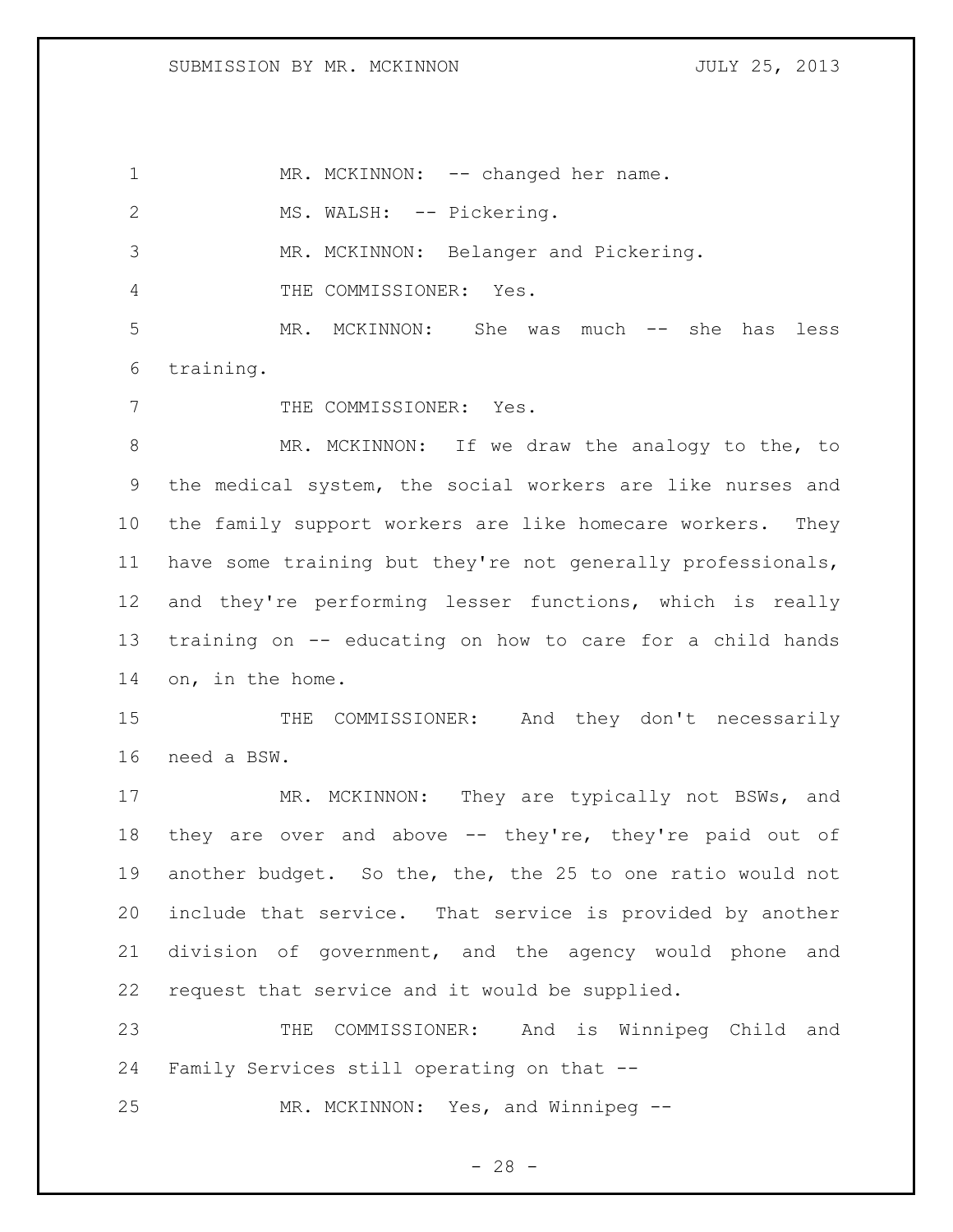1 THE COMMISSIONER: -- structure? 2 MR. MCKINNON: -- still has that -- I'm being 3 corrected. The workers are with the agency, but they're 4 not attached to the unit. So the, the unit may say, We 5 need a family service worker. The next day that worker 6 could be in another unit. So they're all using the same 7 resource -- 8 THE COMMISSIONER: Unit --9 MR. MCKINNON: -- the same pool. 10 THE COMMISSIONER: Unit, unit being what? 11 MR. MCKINNON: The, the family service units 12 are -- 13 THE COMMISSIONER: Oh. Unit sometimes --14 MR. MCKINNON: -- typically one supervisor with, 15 with, with five or six workers, and then there's another 16 pool of resources called family support workers, and that's 17 where someone like Ms. Pickering Belanger comes from. 18 THE COMMISSIONER: And when you say the family 19 support workers are -- come from, come from or are financed 20 by another division of government, I think you said. 21 MR. MCKINNON: And, and I misspoke. Another -- 22 it's, it's, it's not -- it's another pot of money. 23 THE COMMISSIONER: But within the --24 MR. MCKINNON: Within the agency. 25 THE COMMISSIONER: Within the budget of the

 $- 29 -$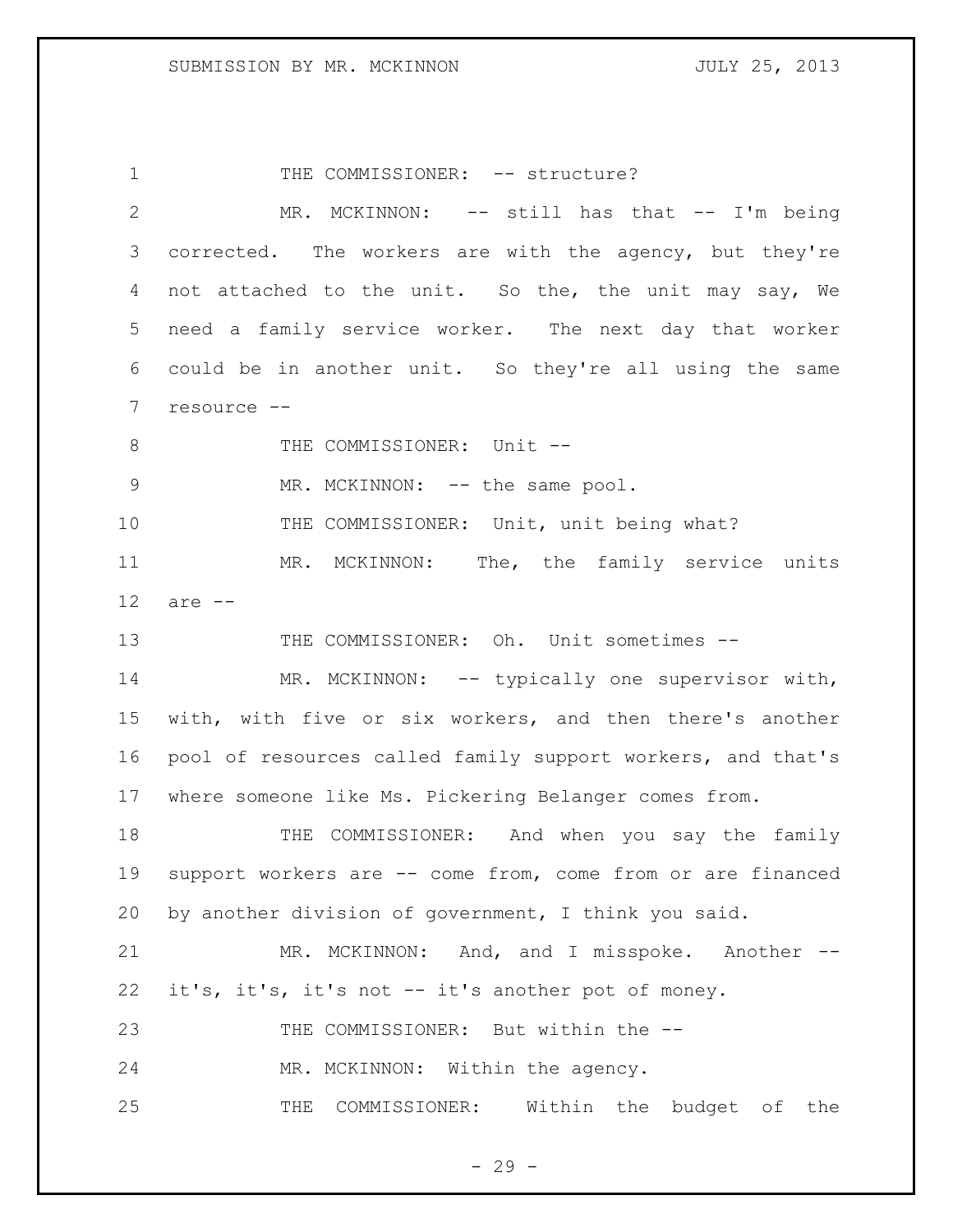agency. 2 MR. MCKINNON: That's correct. THE COMMISSIONER: Okay. That's been helpful to, to straighten that out for me. MR. MCKINNON: And, and while we're on that topic, our submission is that's a very important and valuable resource. 8 THE COMMISSIONER: That's what? MR. MCKINNON: A very important and valuable resource and -- THE COMMISSIONER: I would think so. 12 MR. MCKINNON: And, and, and can do the kind of work in the home at a more cost-effective -- more cost- effectively than having a social worker helping with the basics of -- THE COMMISSIONER: And probably takes a very practical person -- 18 MR. MCKINNON: Changing diapers and --19 THE COMMISSIONER: -- not necessarily one with an -- 21 MR. MCKINNON: Right. 22 THE COMMISSIONER: -- academic background. MR. MCKINNON: Changing diapers and warming bottles, and making sure that the mother is able to care adequately.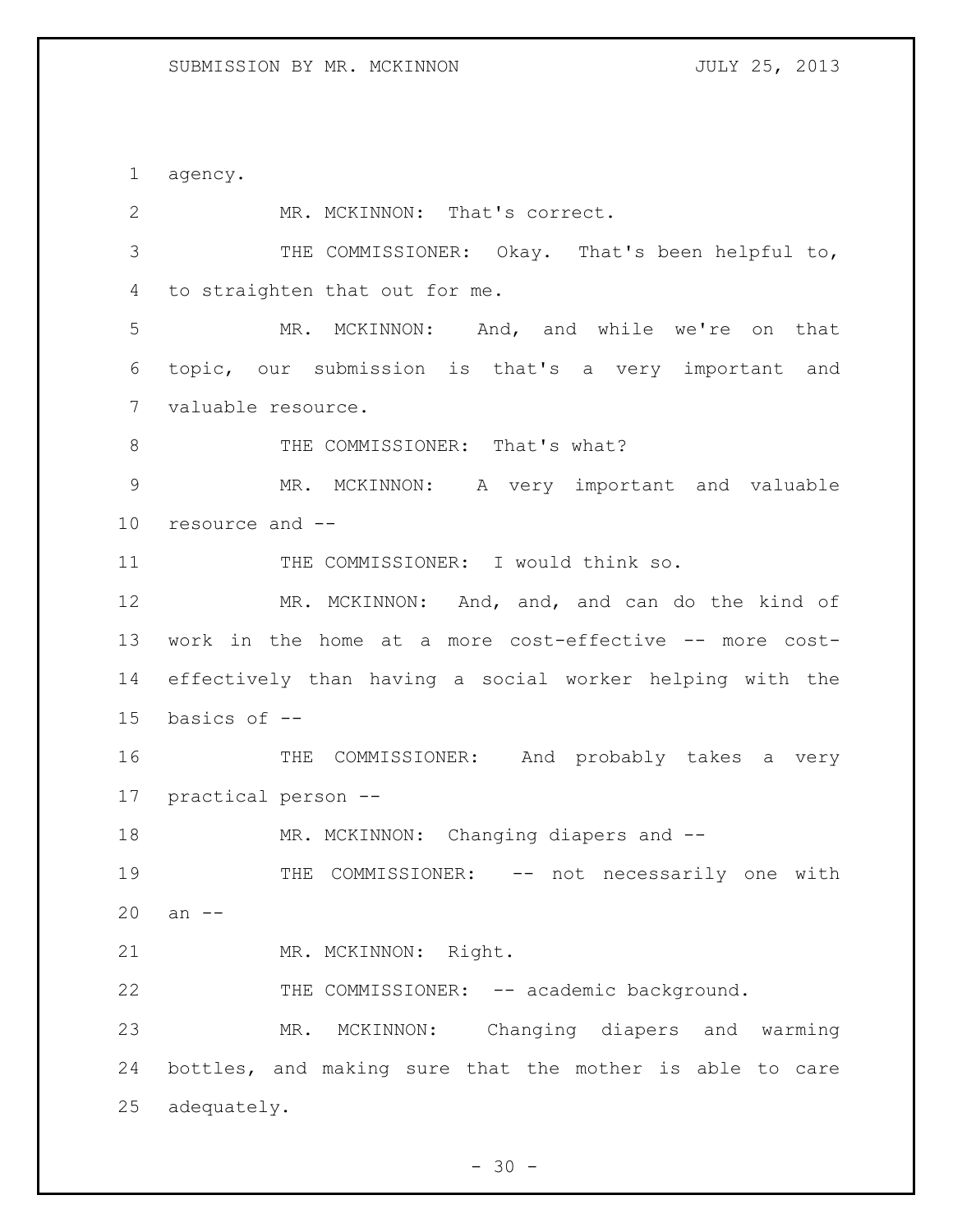1 THE COMMISSIONER: Yeah. MR. MCKINNON: So I, I briefly described to you the new emphasis on orientation at Winnipeg CFS. It's, it's covered in more detail at paragraphs 38 to 40 of my brief. THE COMMISSIONER: Paragraphs? 7 MR. MCKINNON: Thirty-eight to 40. I'm going to move on and talk about the 12 modules of training on the GA practice model. That's at paragraph 41 of my brief. 11 THE COMMISSIONER: Yes. 12 MR. MCKINNON: The GA practice model. 13 THE COMMISSIONER: Yes. MR. MCKINNON: That was -- you heard a great deal of evidence about that, Mr. Commissioner, from Ms. Brownlee and Ms. McDonald. This is a major initiative of Winnipeg CFS and the General Authority. Others are doing their own training, I've cited that later in my brief, but this is a major training initiative and it, and it supports the theory that I'm advancing, which is you can't just introduce new tools, you can't just introduce new standards, you can't just, you know, enact from Broadway Avenue, or Garry Street in this case, where the head office of the department is. You have to train to those. And so you heard a great deal of evidence of the

 $- 31 -$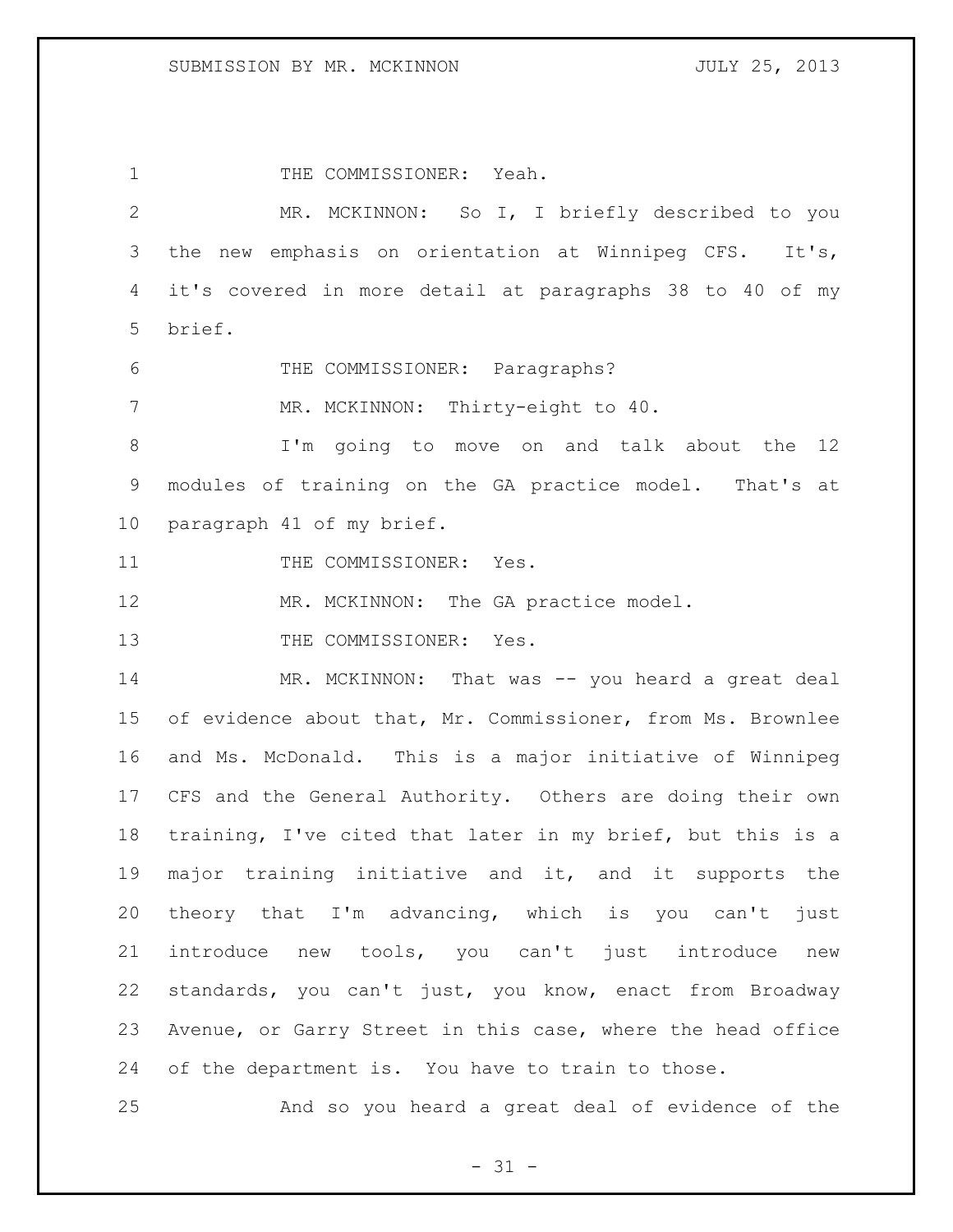training that's going on, teaching social workers how to use these new tools, how to use these practice techniques. They -- that was well-described by Ms. Harris, so I won't repeat it. But there's a new focus on assisting social workers on how to engage with families. That's critical.

 I mention in my brief at paragraphs 42 -- at paragraph 42, that there's also -- still the province offers what's called competency-based training. That's still there. It's been improved since 2006. I also mention that with respect to this GA practice model, supervisors take it twice: once so that they'll learn it and once with their staff as their staff learn it. So that 13 the supervisors are ahead of their staff, they get the training twice. So a real significant emphasis on training staff and supervisors to these new practice techniques.

 Now, how does all of this make a difference? And 17 I think that the best way for me to answer that, Mr. Commissioner, is if you look at the evidence of Alana Brownlee and Karen McDonald. They reviewed how the Phoenix Sinclair case would have been handled today under this new practice model. And it's in our Exhibit 63 at pages 68 to 79. It's footnoted at, at paragraph 44 of my brief.

23 THE COMMISSIONER: Yes.

 MR. MCKINNON: But our submission is this: that with this new approach to practice, the Phoenix Sinclair

 $- 32 -$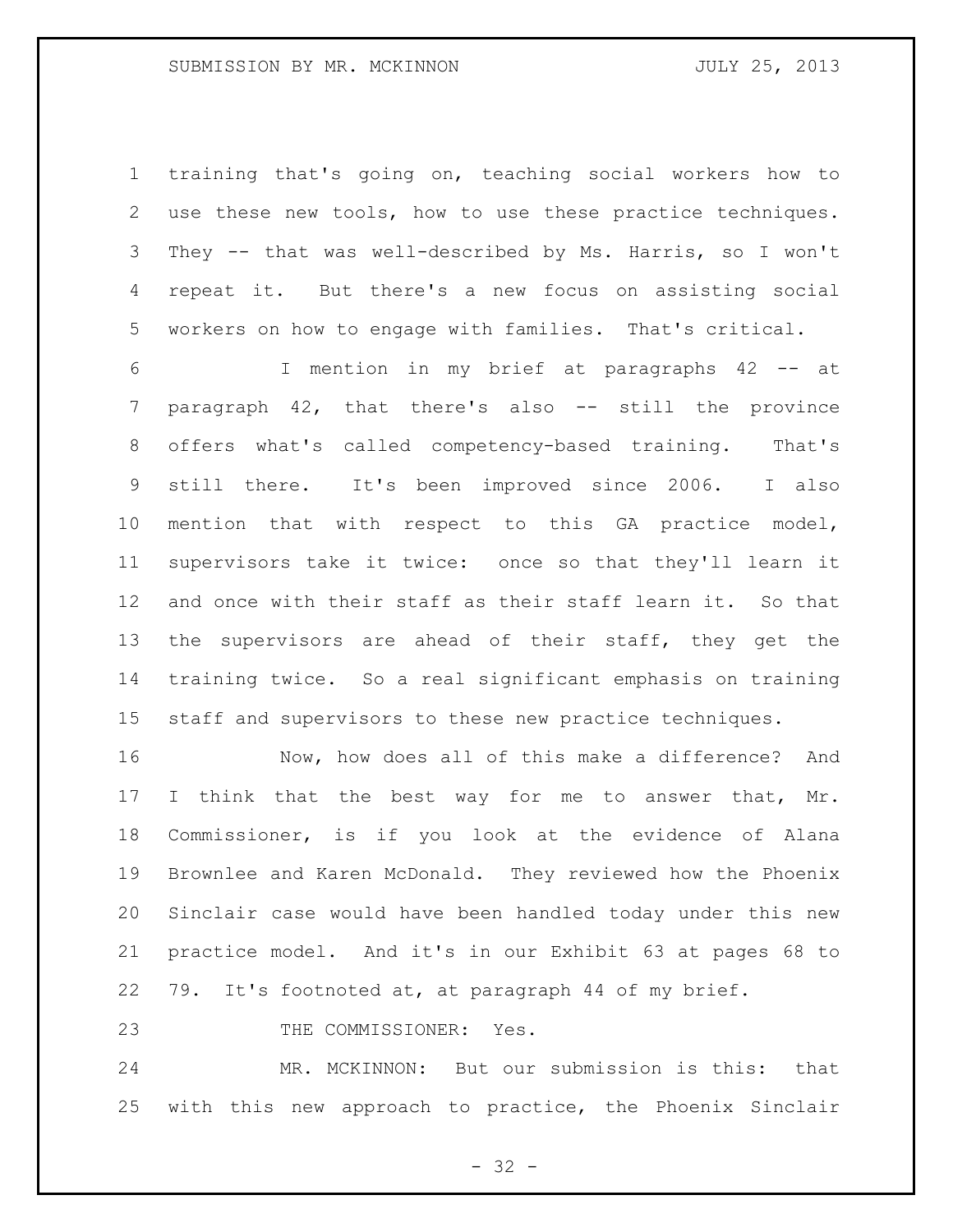case would have been handled very differently. It would not have been closed when it was closed; it would have been open when it wasn't open. So that's, in a nutshell ...

 And, and, and I'm repeating myself, but I'm back to the theme. The problem we see on this file is that it was closed when it shouldn't have been closed, and it wasn't opened when it should have been opened, and that's the change that comes from all these changes that I've been describing to you. So we say there's a foundation there that didn't exist before.

 I'm now moving on to the issue of workload. Let me start with paragraph 50. Let me start, Mr. Commissioner, by emphasizing this point: Workload in the child welfare system is a national problem. It's not unique to Winnipeg. It's not unique to Manitoba. It's -- as, as I think it was Mr. Rodgers indicated, it's in the literature throughout Canada and it may be a worldwide issue.

 We acknowledge that workload was identified as an issue by many of the social workers who testified, including many of the management personnel. And as, as I did with training, I acknowledge that workload can have an impact on the administration of any CFS file. There's no doubt about that.

At paragraph 51 and 52 of our brief, we outline

- 33 -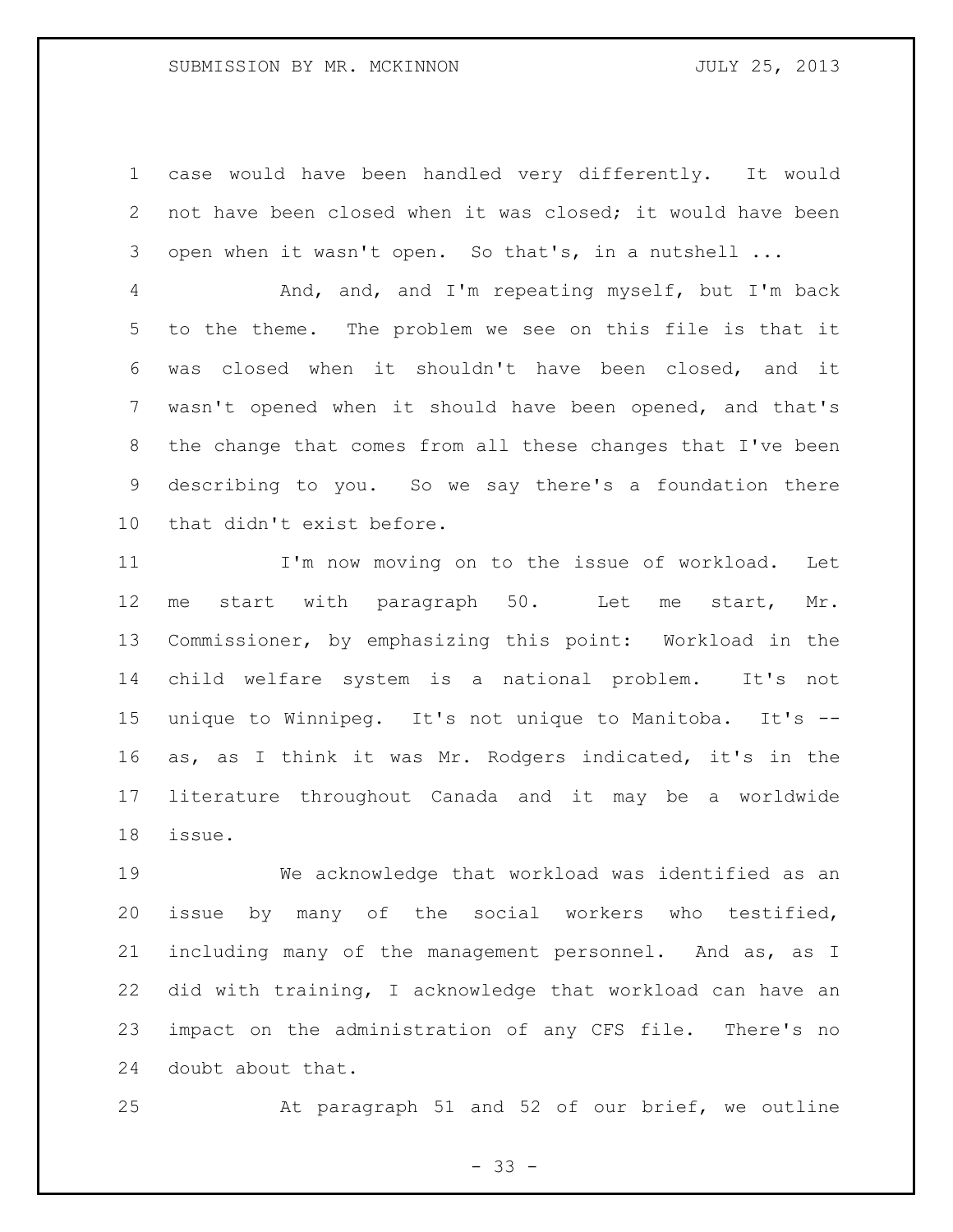the additional staff that have been added to agencies and to authorities, and I won't, I won't go through them. I've briefly described them in the funding description, but you will see that there are many initiatives that have resulted in increased staffing for agencies and authorities all across Manitoba. And I took -- I think it was Ms. Loeppky, and to some extent the other authorities through that same point, to illustrate the increase in staffing that has been introduced since 2006.

10 At paragraph 53, I make the point, Mr. Commissioner, that Winnipeg CFS has had a 32.8 percent increase in frontline positions, with only an 8.6 percent increase in cases, so there is real improvement.

 The question then arises, Mr. Commissioner, as to whether workload was a factor that contributed to the death of Phoenix Sinclair. In our brief at paragraph 58, Mr. Commissioner, we make the point that no worker testified that workload was a factor in their decision not to open the file at CRU or intake, or to close the file after it had been referred to family services. So while we acknowledge that workload was a general systemic issue in 2000-2005, the evidence suggests that workload did not have an impact on the key decisions made with respect to the delivery of services to Phoenix and her family.

Now, in our brief, Mr. Commissioner, we go on to

- 34 -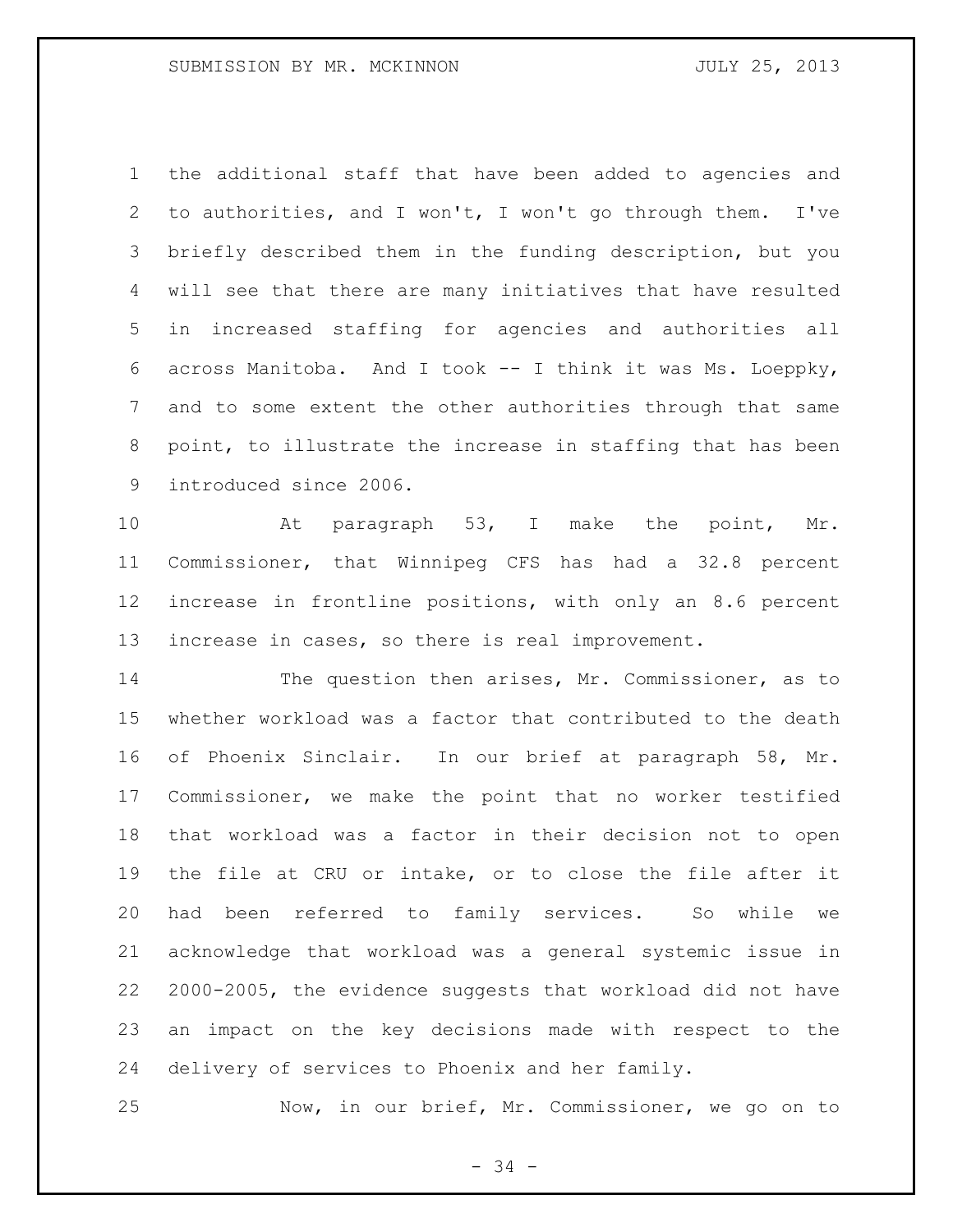cite specific evidence -- this is paragraphs 59 through 69 -- specific evidence from a number of witnesses who provided services to Phoenix and her family to the effect that caseloads were manageable or did not impact on services provided to Phoenix. And I won't, I won't repeat that. It's there for you to look at.

 Mr. Ray, on behalf of MGEU, takes exception to 8 this evidence. He goes on to cite other evidence -- and he did this at some length in his oral submissions to you, Mr. Commissioner -- other evidence from each of the workers in question that indicated that they were always busy, and that if they had more time they would do more. And I, I can't disagree with that. Workers were always busy, and workers, if they had more time, could always do more. So no one is -- no one disputes that point.

 Mr. Ray pointed out a number of workers said they had to priorize (phonetic) their files. Of course, they had to priorize the files. Unless you have only one file, you're always going to have to priorize to determine which file requires your attention first. So we think there's a subtle difference between the department's view of the evidence and Mr. Ray's view of the evidence. What we say is that almost without exception the workers who provided services to Phoenix and her family made decisions to close the file or not to open the file based on their view of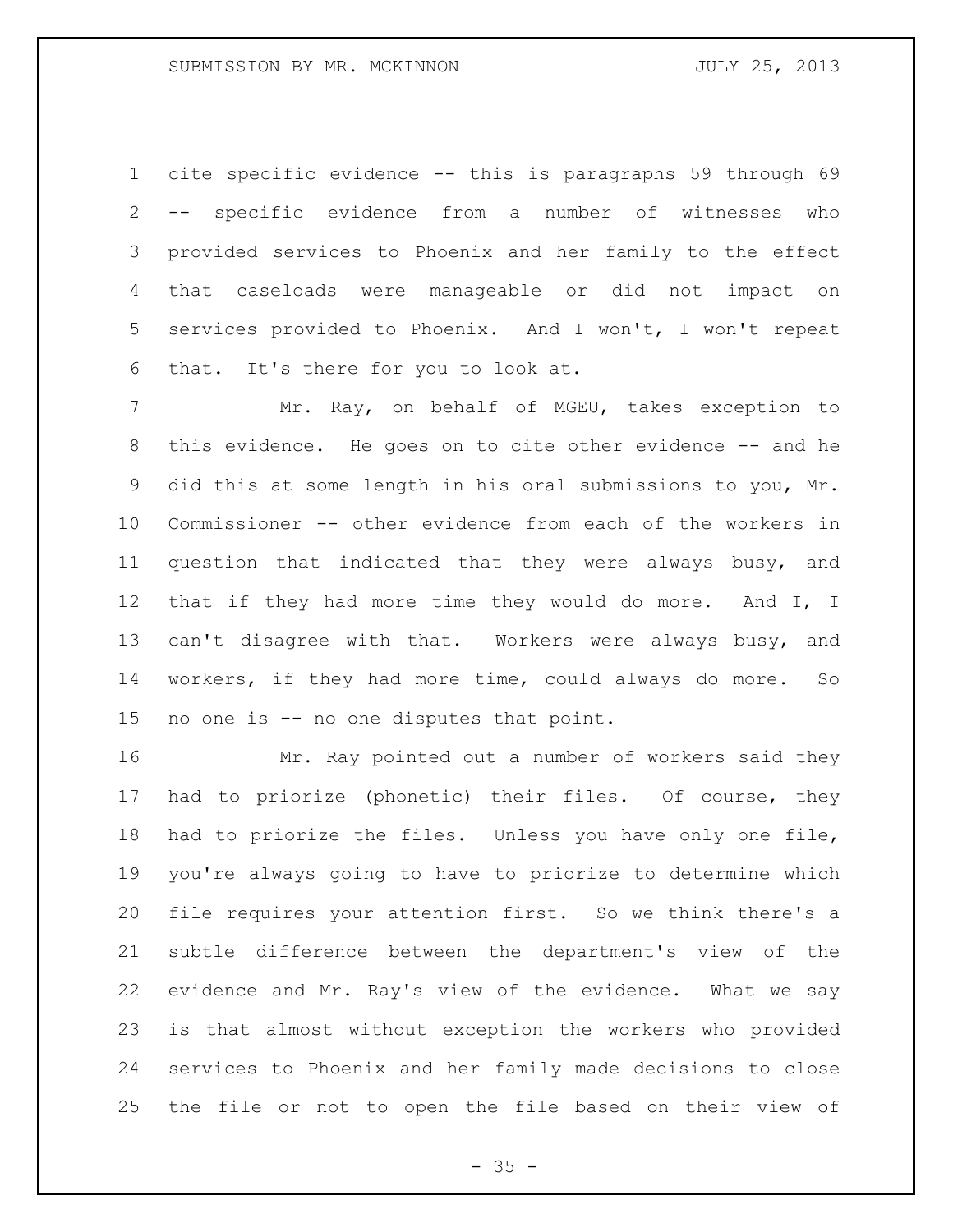child protection concerns at that time.

 No worker testified that they assessed there was a safety problem or an imminent risk to Phoenix and chose not to provide services because they were too busy. Every worker was satisfied there were no immediate protection concerns when they made decisions on this file.

 What we say, as the party that's ultimately responsible for the delivery of child protection services in Winnipeg and in Manitoba, what we submit -- and I'm returning to my theme -- is that the wrong question was being asked. The question shouldn't have been whether there was an immediate protection concern, and that's a question that is no longer being asked and we should never return to that system. What we now ask is whether there is a risk of abuse or neglect, or whether there --

 THE COMMISSIONER: Is there a risk and then what? MR. MCKINNON: Whether there's a risk of abuse or neglect, and that's the probability of future harm tool. And if there is a risk, services are provided even if there's no immediate safety concern.

 We now ask if the child is safe. That's a safety assessment. That's a different question. And if the child's not safe, then we take steps to make that child safe. And it goes without saying, Mr. Commissioner, that if you ask a different question, you may get a different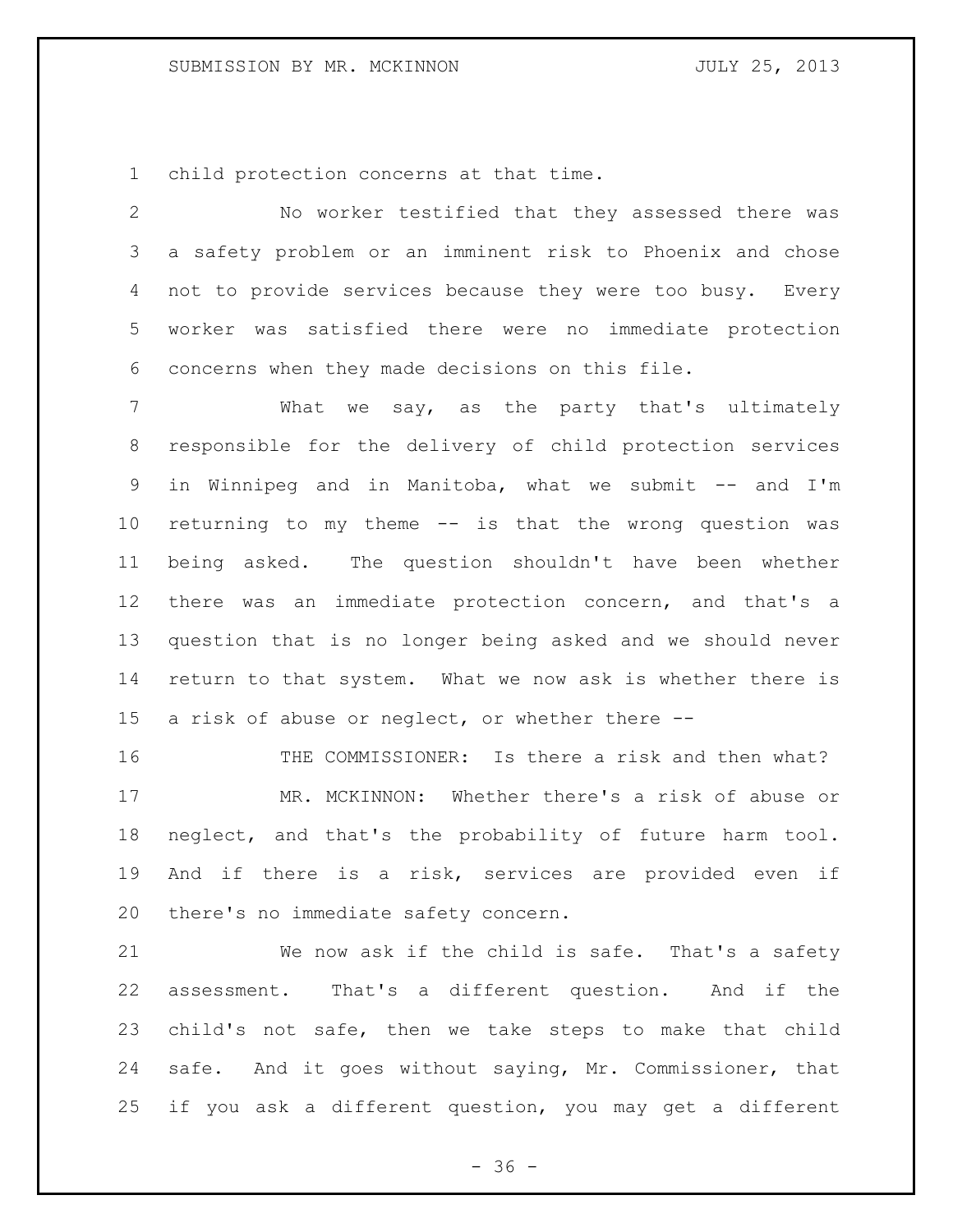answer.

| $\overline{2}$  | So to the extent that workers were asking the               |
|-----------------|-------------------------------------------------------------|
| 3               | wrong question, Winnipeg CFS shares responsibility for      |
| 4               | that, but our ultimate position is that the totality of the |
| 5               | evidence suggests that while workload was a general issue   |
| 6               | in the child welfare system in Manitoba and all other       |
| $7\phantom{.0}$ | Canadian jurisdictions, it was not a specific factor in the |
| 8               | services provided to Phoenix Sinclair and her family.       |
| $\mathcal{G}$   | THE COMMISSIONER: Twice you, twice you said the             |
| $10 \,$         | proper question is, if there is a risk, and then you added  |
| 11              | something. Was it a risk                                    |
| 12              | MR. MCKINNON: If there's a risk of neglect or a             |
| 13              | risk of abuse, then services need to be provided.           |
| 14              | THE COMMISSIONER: Right.                                    |
| 15              | MR. MCKINNON: If there is a safety concern, then            |
| 16              | the child needs to be made safe.                            |
| 17              | THE COMMISSIONER: Right.                                    |
| 18              | MR. MCKINNON: That may include apprehension.                |
| 19              | necessarily, but may include. And that's the<br>Not<br>new  |
| 20              | approach. So we no longer ask the question that you saw     |
| 21              | repeatedly on this case file: Is there an immediate         |
| 22              | protection concern? That vocabulary is gone.                |
| 23              | Now, it's quarter to eleven. I could take the               |
| 24              | break now or I could go for 15 minutes, whichever you would |
| 25              | prefer.                                                     |

- 37 -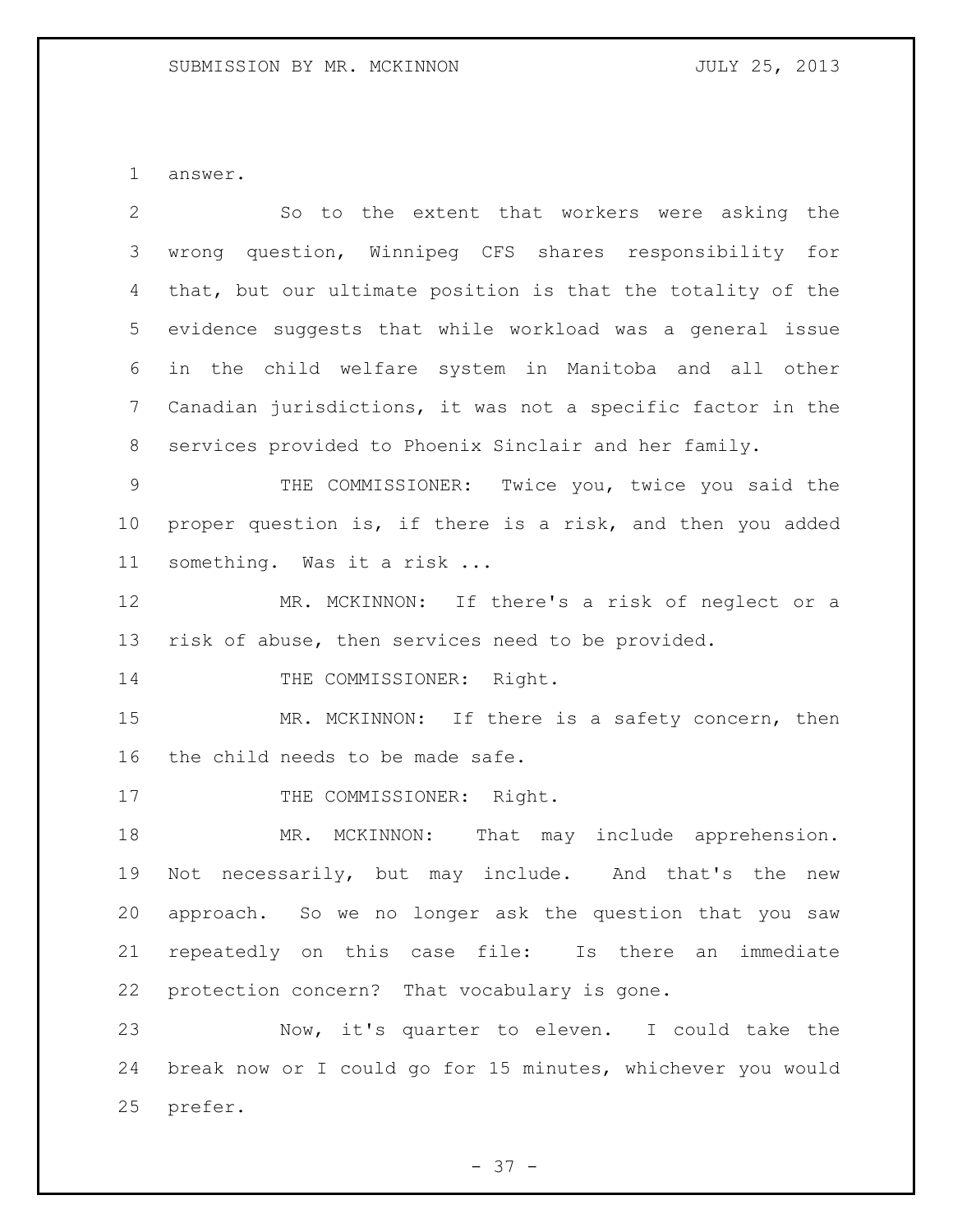THE COMMISSIONER: No, if this is a convenient time we'll take a break for 15 minutes. (BRIEF RECESS) 6 THE COMMISSIONER: All right, Mr. McKinnon. MR. MCKINNON: Mr. Commissioner, before I go on to my next point I just want to backtrack and bring up two points that may be helpful to you. 10 The first is we were talking about, you know, what's going on in the other authorities with respect to structured decision making and practice model, and the

 obvious escaped me, which was ANCR is a Southern Authority agency. So all the evidence you heard from ANCR would indicate that -- they're not being done in an identical way, but the kinds of practice improvements that are occurring at Winnipeg CFS are also occurring at ANCR, so you can look to the evidence of Ms. Stoker as an example of how a Southern Authority agency has improved their assessment techniques.

21 The other point I wanted to clarify is the -- and, and it's really the use of language, but differential response. And I made the point that differential response is sometimes referred to as family enhancement, but that is a misnomer. Differential response is a model that creates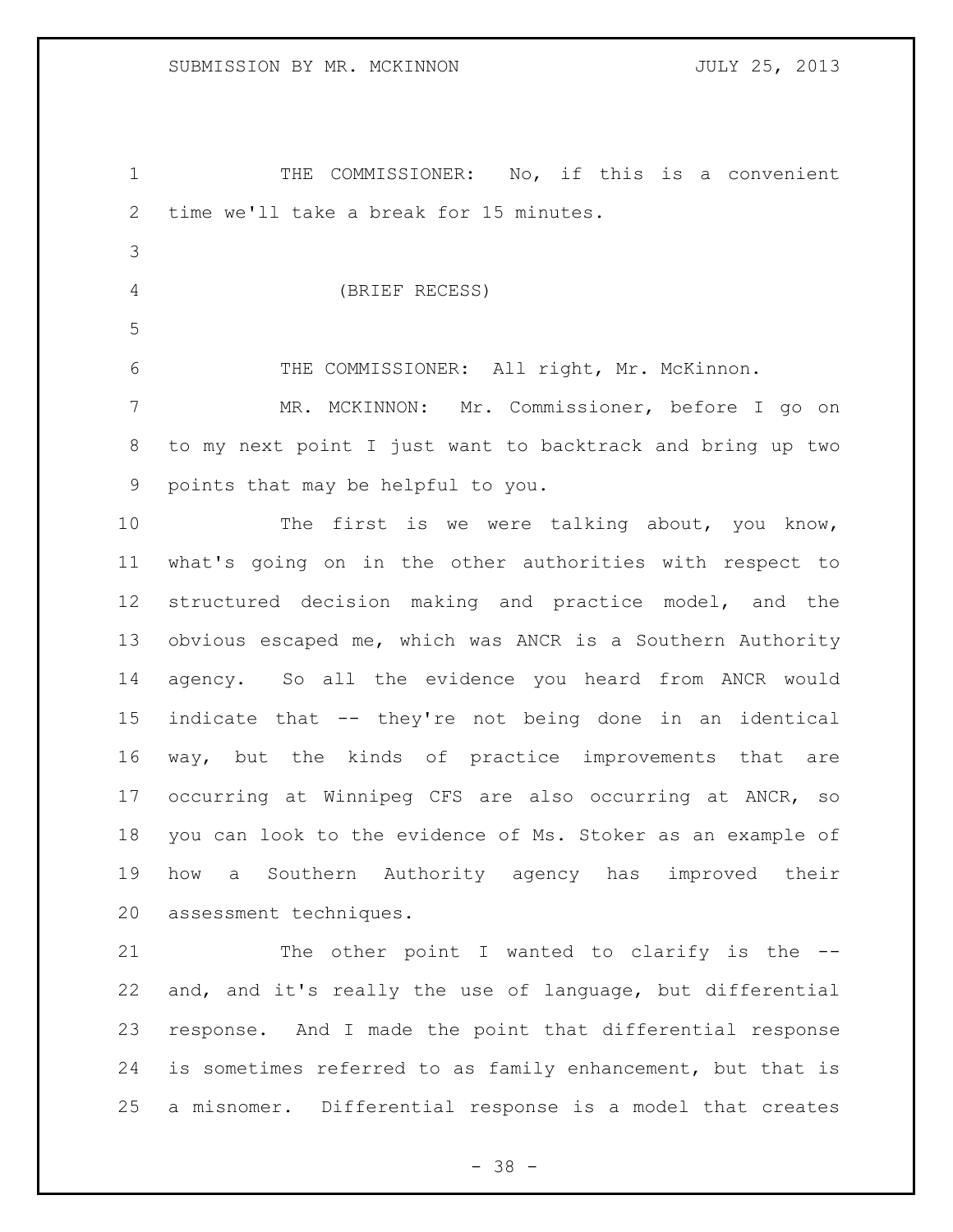two streams. One stream is the family enhancement model, sometimes referred to as prevention; that's the first stream. The second stream is the more traditional protection model, sometimes referred to as the investigation model or forensic model. So differential response is the label that describes the fact that there are now two streams.

 Social workers make the decision as to which of those two streams are most appropriate for a particular family, and they use the structured decision making tools to assist in making that decision.

12 I now want to move to the --

13 THE COMMISSIONER: Well, just ask one question arising out of that. Once they've made a decision with respect to which of those two streams is most appropriate, I assume that if circumstances change within the family, they can move to the other stream.

 MR. MCKINNON: And that's why when we come to the recommendations, we think that has to be done in one agency because, as Ms. Harris explained yesterday, these streams weave in and out of each other as circumstances change. So you can have a low risk family or a medium risk family that can be in a family enhancement stream, and all of a sudden a crisis erupts and then they're immediately in a different stream.

- 39 -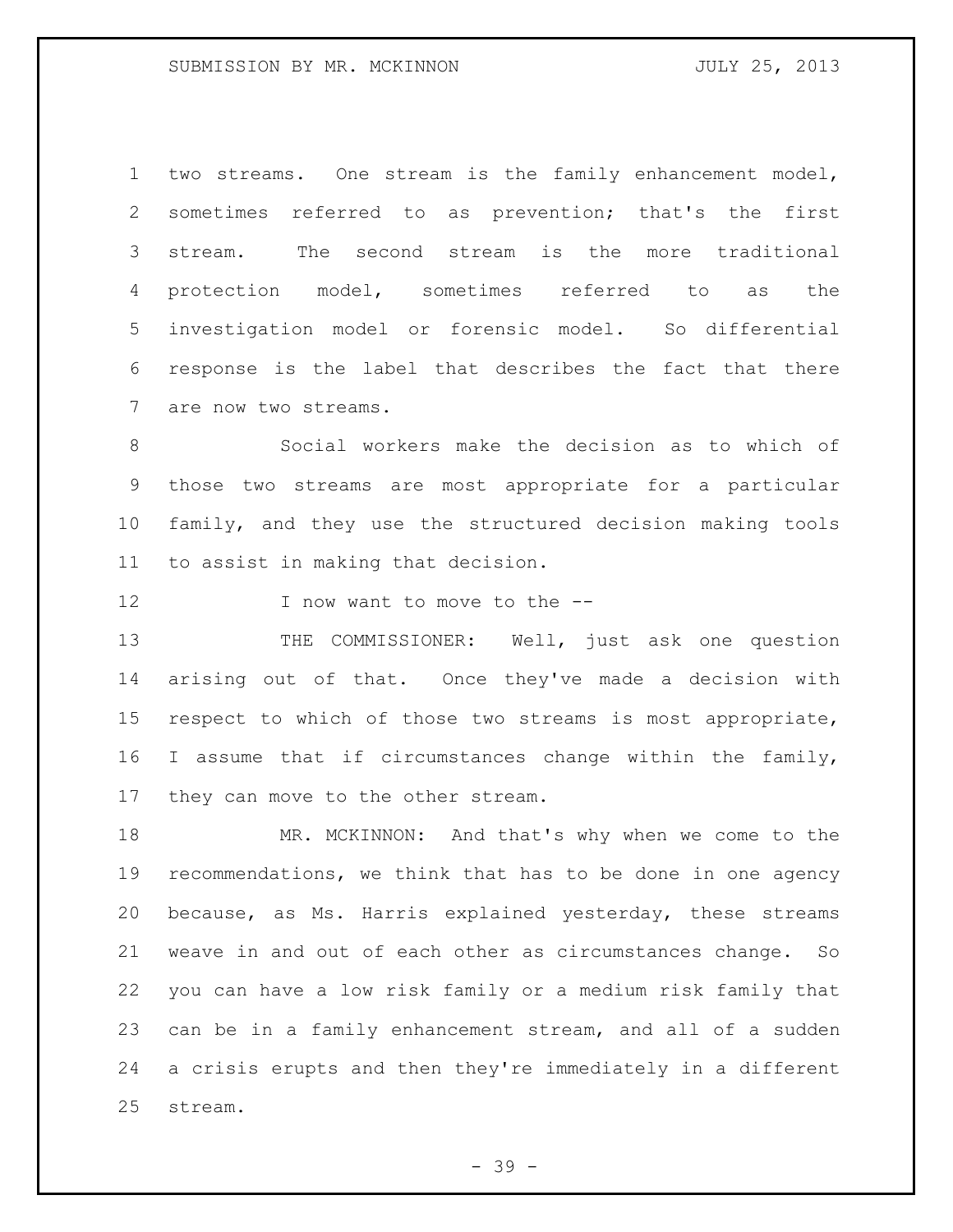THE COMMISSIONER: And your recommendation is going to do what, did you say?

 MR. MCKINNON: When we come to the recommendations, I'll be suggesting to you that it would be a mistake to create different agencies to administer these two streams.

 THE COMMISSIONER: But should every frontline social worker be trained to move into which of the two streams a particular family assigned to them belongs? In other words --

 MR. MCKINNON: I believe the answer to that is yes. I think you can take and enhance the skill-set for family enhancement workers to deal with servicing families, you can enhance the skill-set for protection workers to do forensic work, but the fundamental skill-set, in my submission, has to be -- they have to have the kind of training that we've described to you.

 THE COMMISSIONER: And that would allow them to provide service under either stream.

MR. MCKINNON: Yes.

21 THE COMMISSIONER: And which stream it is, is dependent upon the needs of that family.

MR. MCKINNON: Exactly.

24 THE COMMISSIONER: Okay. I think all that'll be -- help clarify it all.

 $- 40 -$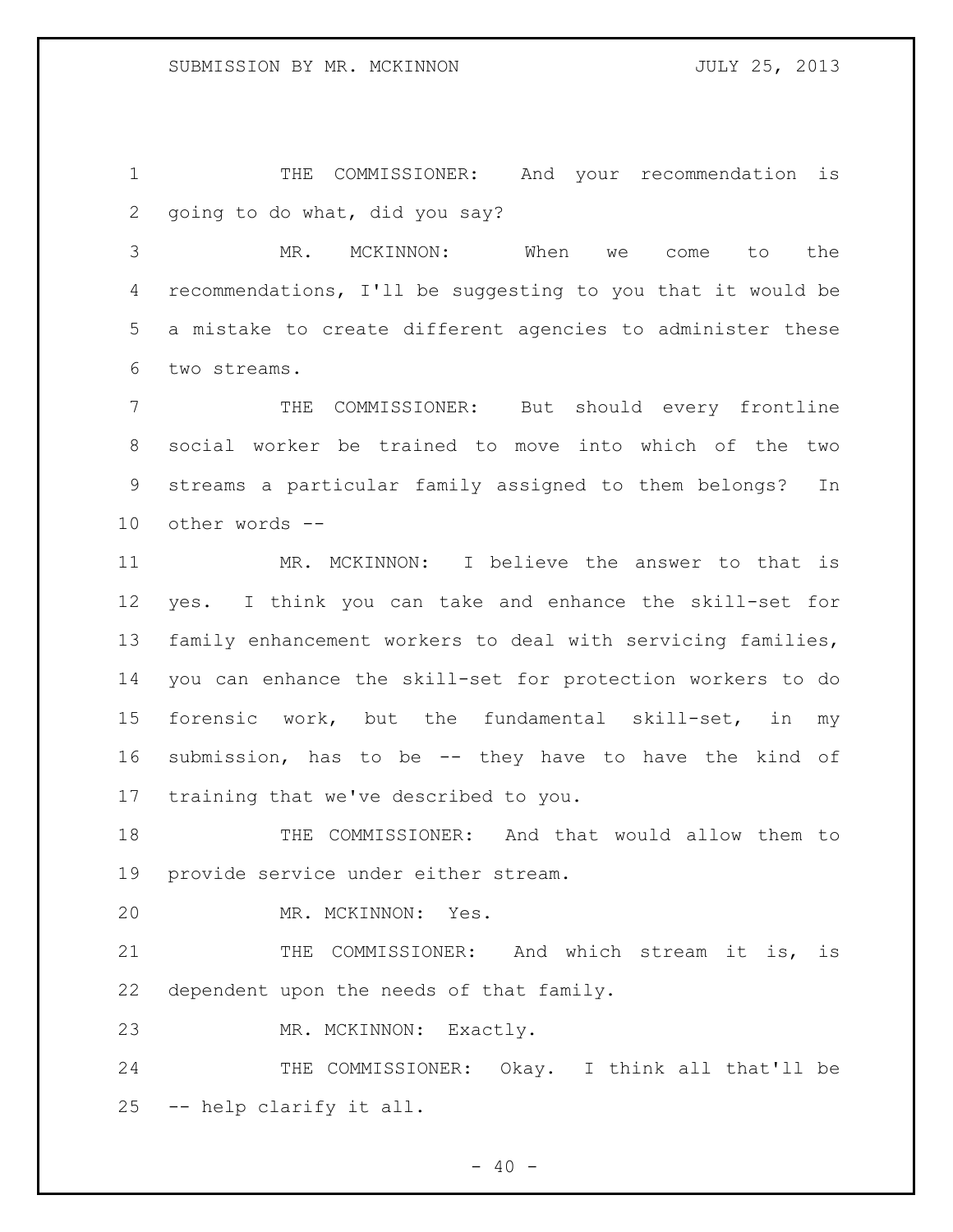1 MR. MCKINNON: I'm moving to the issue of quality assurance, paragraph 71 in my brief.

THE COMMISSIONER: Yes.

 MR. MCKINNON: During the period that Phoenix -- that services were being delivered to Phoenix and her family, Winnipeg CFS primarily relied upon supervisors to ensure quality assurance, and, and supervisors remain important today. However, Winnipeg CFS did not have a formal quality assurance process in place at that time. I think the evidence was that it, it sort of got dropped in around 2002. Darlene MacDonald did testify that she and assistant program managers would randomly, randomly select files for review, and the systemic reviews following the death of Phoenix Sinclair noted that this was not sufficient.

 We submit that today significant steps have been taken to improve and enhance quality assurance across the system, and we point to the new funding model, Mr. Commissioner, that requires all four authorities maintain a quality assurance program and provides funding for that. In addition -- I'm at paragraph 72 -- the new funding model provides for the creation of one quality assurance specialist in every agency in Manitoba, no matter how small.

At paragraph 73, I speak briefly about what the

 $- 41 -$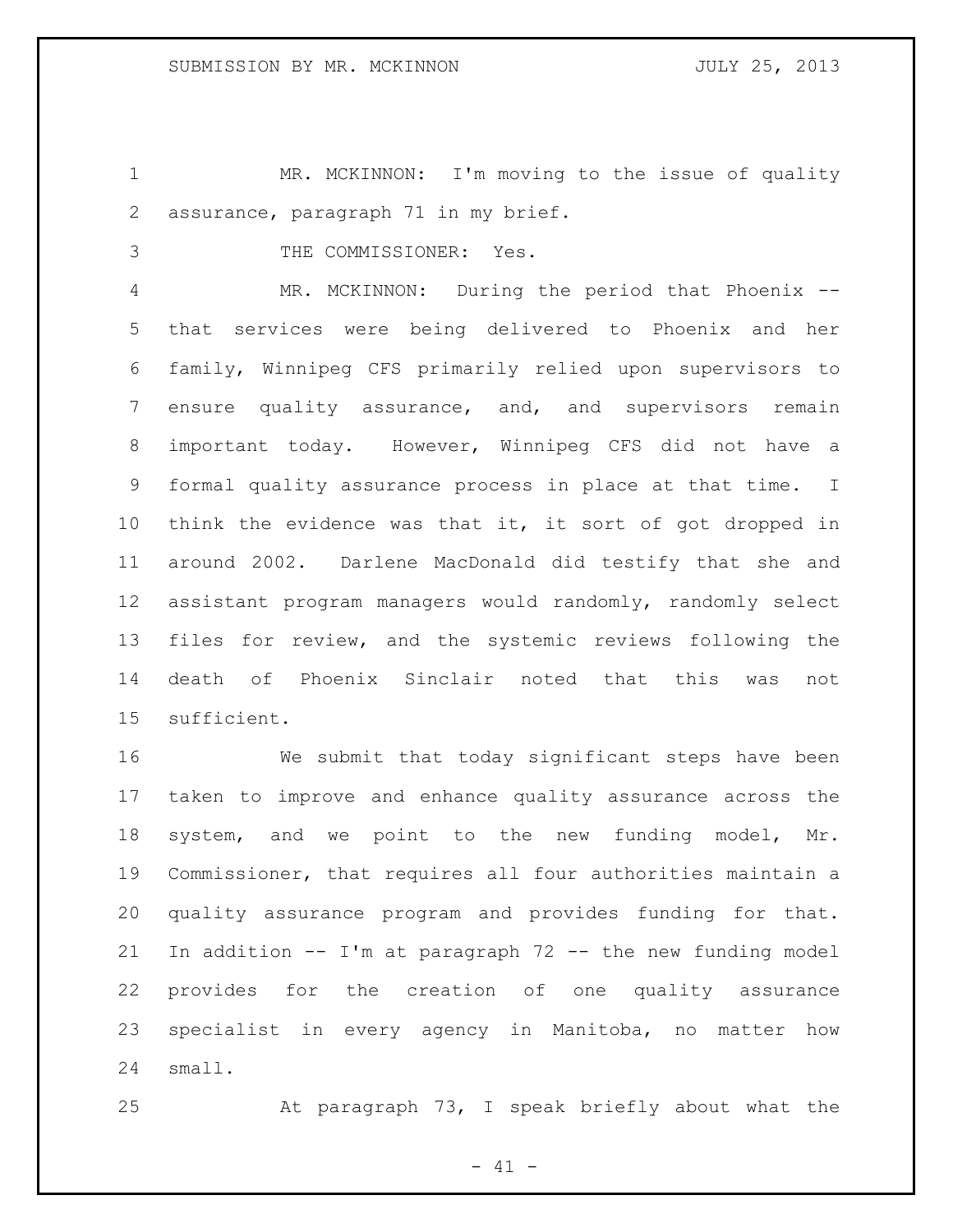Southern Authority is doing, and you can refer to that. My point is that quality assurance is improved across Manitoba throughout the system. Today, quality assurance at Winnipeg CFS is much more robust. As you heard, as I mentioned a minute ago, not only do we have the direct quality assurance personnel, but we have leading practice specialists who provide important quality assurance role by actively looking at files as workers are working on them. Mr. Rodgers testified that the leading practice specialists are the most effective thing that can be done to ensure quality of service. As well, we note that the GA does do formal equality assurance reviews on Winnipeg, but we submit that it's this kind of day-to-day quality assurance that's most likely to improve service throughout the system.

16 The other point we make in terms of quality assurance, Mr. Commissioner, is that these, these tools that are part of the new practice model, these SDM tools, allow supervisors a more effective way of assessing how workers are doing their work, and a framework for evaluating the clinical judgment and the decision making.

 And, and you heard evidence about how reliant social workers -- sorry -- supervisors were on the reports from their social workers. Now there's another -- I could say more objective, that's not the right word, but it's,

 $- 42 -$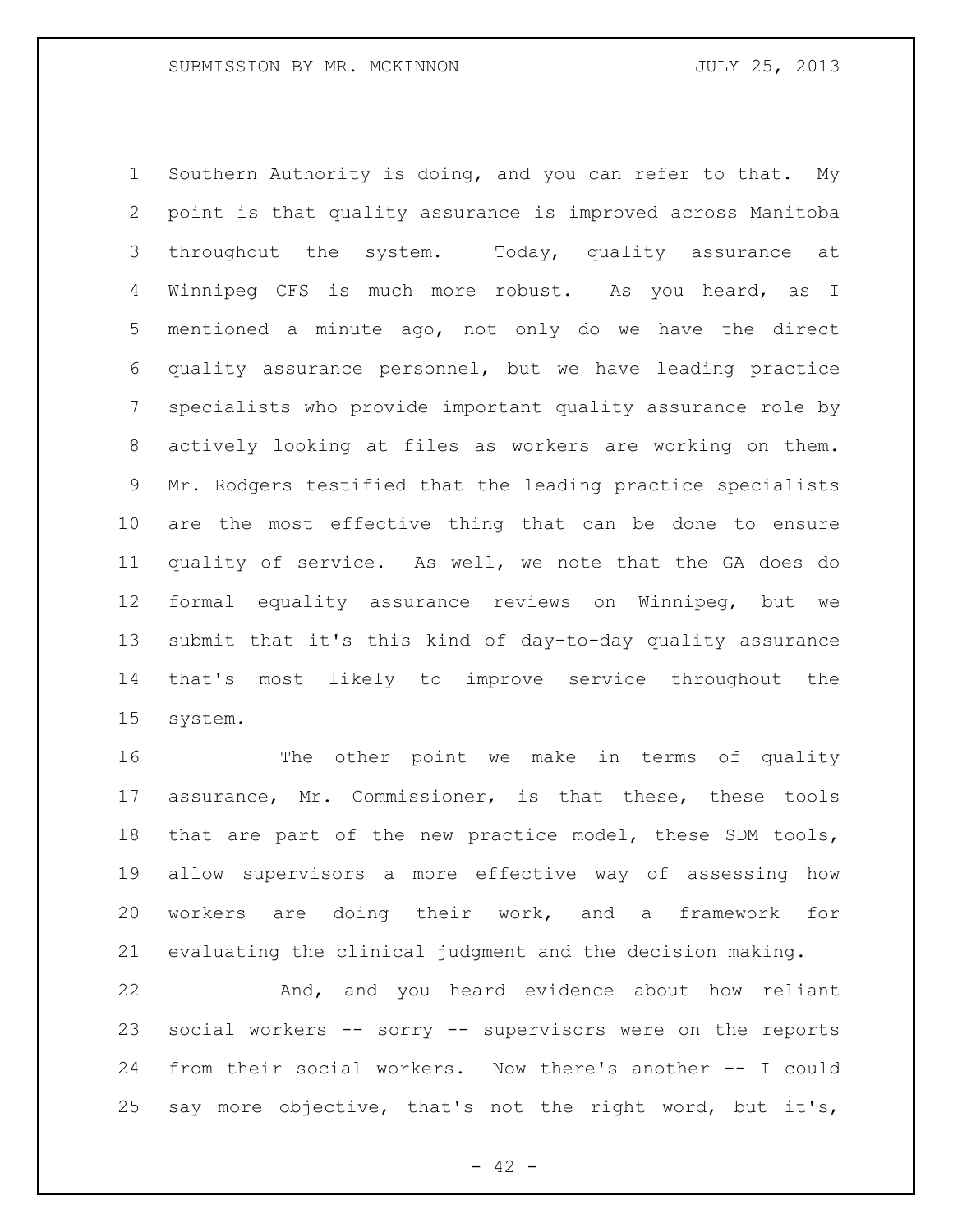it's a written document that the supervisor can look at and see how the work is going on that file. And these are the structured decision making tools combined with the recording package that requires not only that they fill out these tools but they give an explanation for each decision that they make, when they tick off the box, why. And it's the "why" that enables the supervisor to more fully comprehend what's happening and whether the right judgment has been made.

 And you also heard evidence that, that one of the components of the new practice model and the use of these tools is timelines. So the computer pops up this, this 13 assessment is -- should be done now, so the, the supervisor knows if the social worker's getting behind.

 So there's lots of systemic changes to improve quality assurance so that social workers are not left on their own and supervisors have a way of knowing where the social, social workers are in their case.

 Mr. Commissioner, I'll now move to the issue of standards.

21 THE COMMISSIONER: All right.

 MR. MCKINNON: The Department acknowledges that there was confusion around standards and accepts responsibility for the confusion. As I say in paragraph 79 of my brief, at the time services were delivered to Phoenix

- 43 -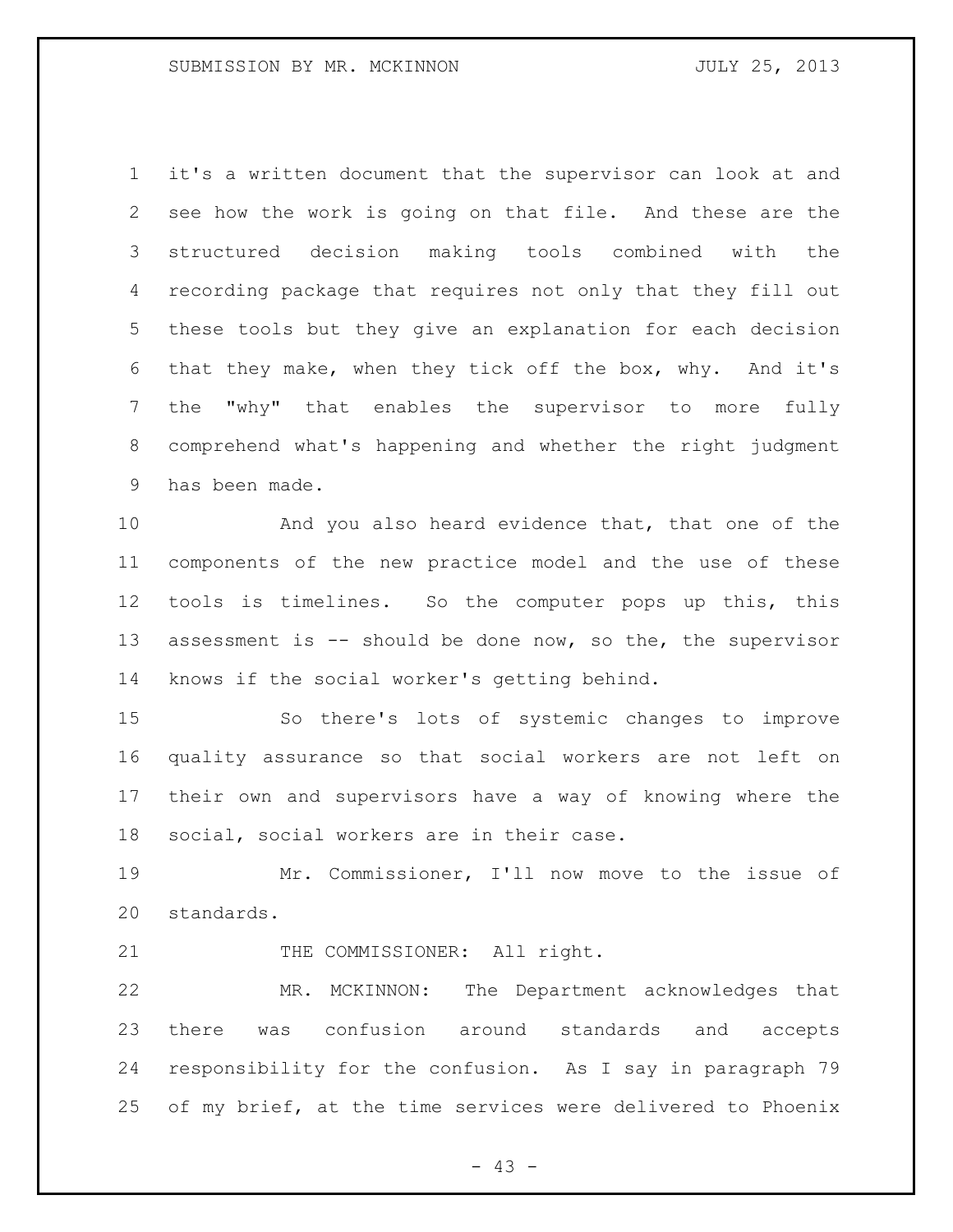and her family, Winnipeg CFS relied primarily upon supervisors to make themselves aware of standards and to ensure staff were in compliance.

 Now, Mr. Ray, on behalf of the MGEU, took exception to this statement and interpreted it as an attempt to blame supervisors for lack of training on standards. This was not the intent of the Department. It was simply a statement of fact. More needed to be done, and it now has been done.

 And you heard a lot of evidence about standards training now. I won't repeat it in detail.

 But the issue of standards, in our respectful submission, is somewhat of a red herring in this Inquiry. We are not saying that it's not a good thing to train on standards. Clearly, it is. But in the context of the Phoenix Sinclair file, we are saying that standards were not a determining -- a determinative issue.

18 And what we say, essentially, is that Winnipeg CFS acknowledges that they weren't training workers and supervisors on standards. What instead they were doing is developing policies and procedures based on those standards, and it's the policies and procedures that were to govern practice.

 And I think this point is best illustrated by reference to the 1988 standards, and I'm going to ask the

- 44 -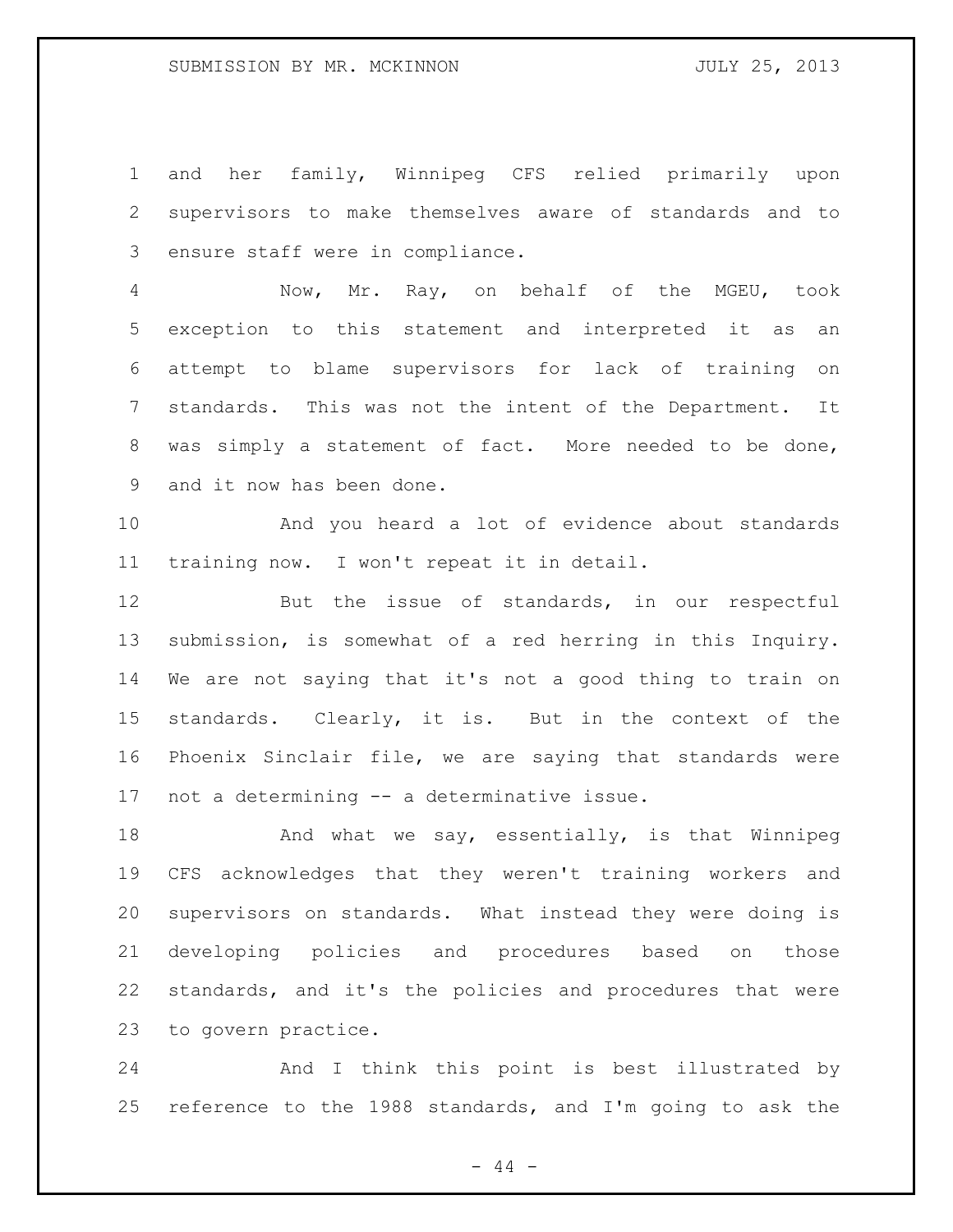clerk to pull up standard 311.1. This is not in our brief, Mr. Commissioner, so it's at Commission disclosure 983, page 18767. This is the standard dealing with intake. The standard is that: 7 The agency has a written operational procedure which provide workers with a framework 10 for conducting a child protection 11 investigation (see Procedures, page 2).

14 And if you look at the next page, Mr. Commissioner, under procedures 1 and 2, there are some very minimalistic standards that would apply, things like referrals should be recorded or the nature of the allegations described. They're very simplistic. Put simply, the standard was to have a procedure, and we submit that in the context of intake, this makes perfect sense because intake at different agencies can be vastly different, Mr. Commissioner.

 You heard what intake was like at Winnipeg CFS and what it's now like at ANCR. It's a big organization and they have two tiers. Tier one is crisis response and

 $- 45 -$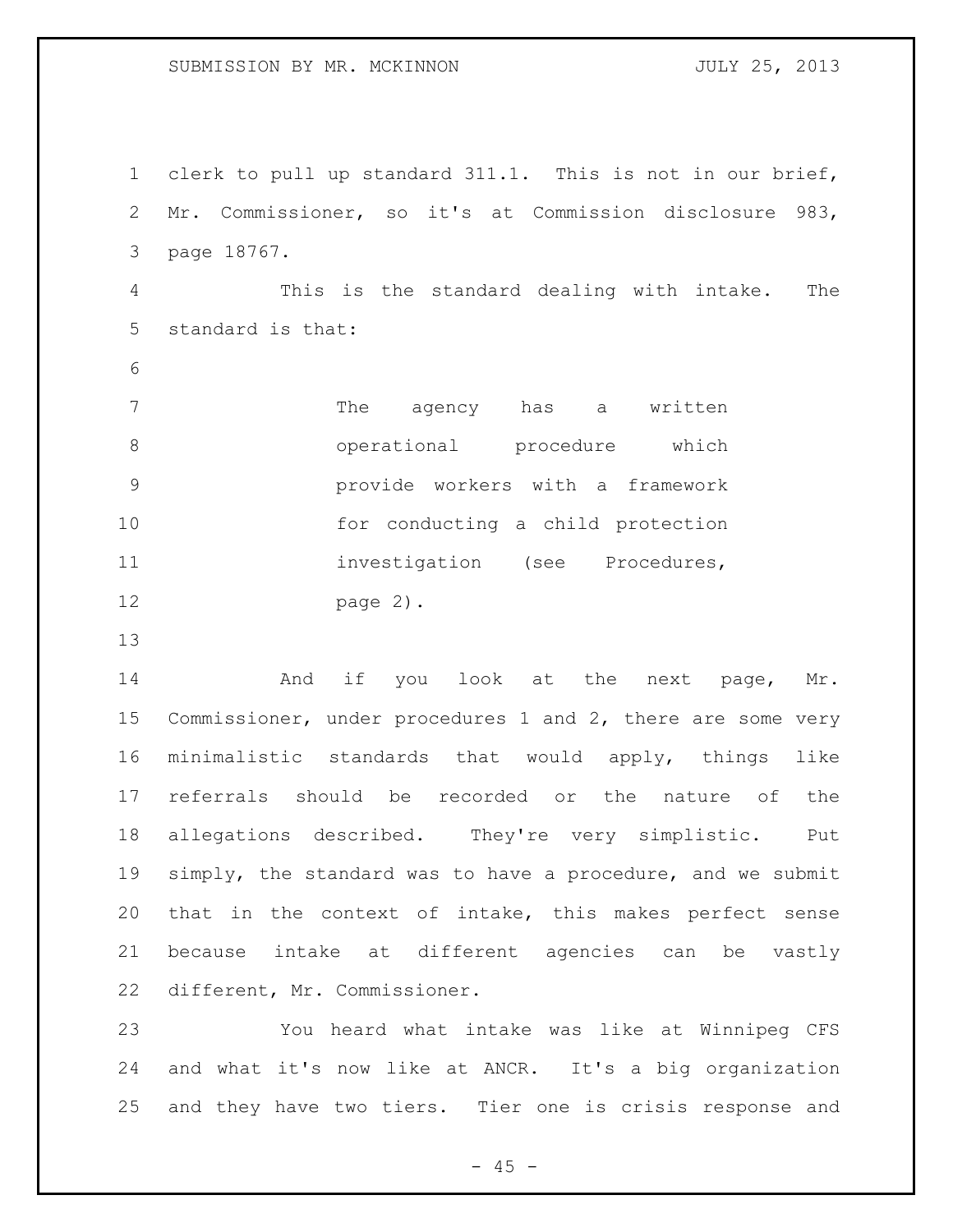tier two is general intake. And within crisis response, they have divided that into people working phones and people working the field. It's a big operation. That is similar to what was in place at Winnipeg CFS at the time services were being delivered to Phoenix and her family.

 We've also heard from Intertribal, Mr. Khan's client. Very small operation. Everybody does everything. The intake comes in, they record the intake, and then, then they go out and do the work.

 So depending upon the size of the agency, the structure of the agency, the volume that it's serving, intake is vastly different from one to the other, so one standard cannot fit all agencies. So the point that we make is that when it comes to the confusion about which standard applied, it didn't have a significant impact on this case.

17 And I remind you, Mr. Commissioner, that for most of the time the services being delivered to Phoenix Sinclair and her family were at the intake level. With the exception of those few witnesses that were the family service witnesses that I just mentioned a minute ago, all the other witnesses were intake workers either at CRU or at general intake.

 Now, during the time that, that services were being delivered to Phoenix and her family, there were two

 $- 46 -$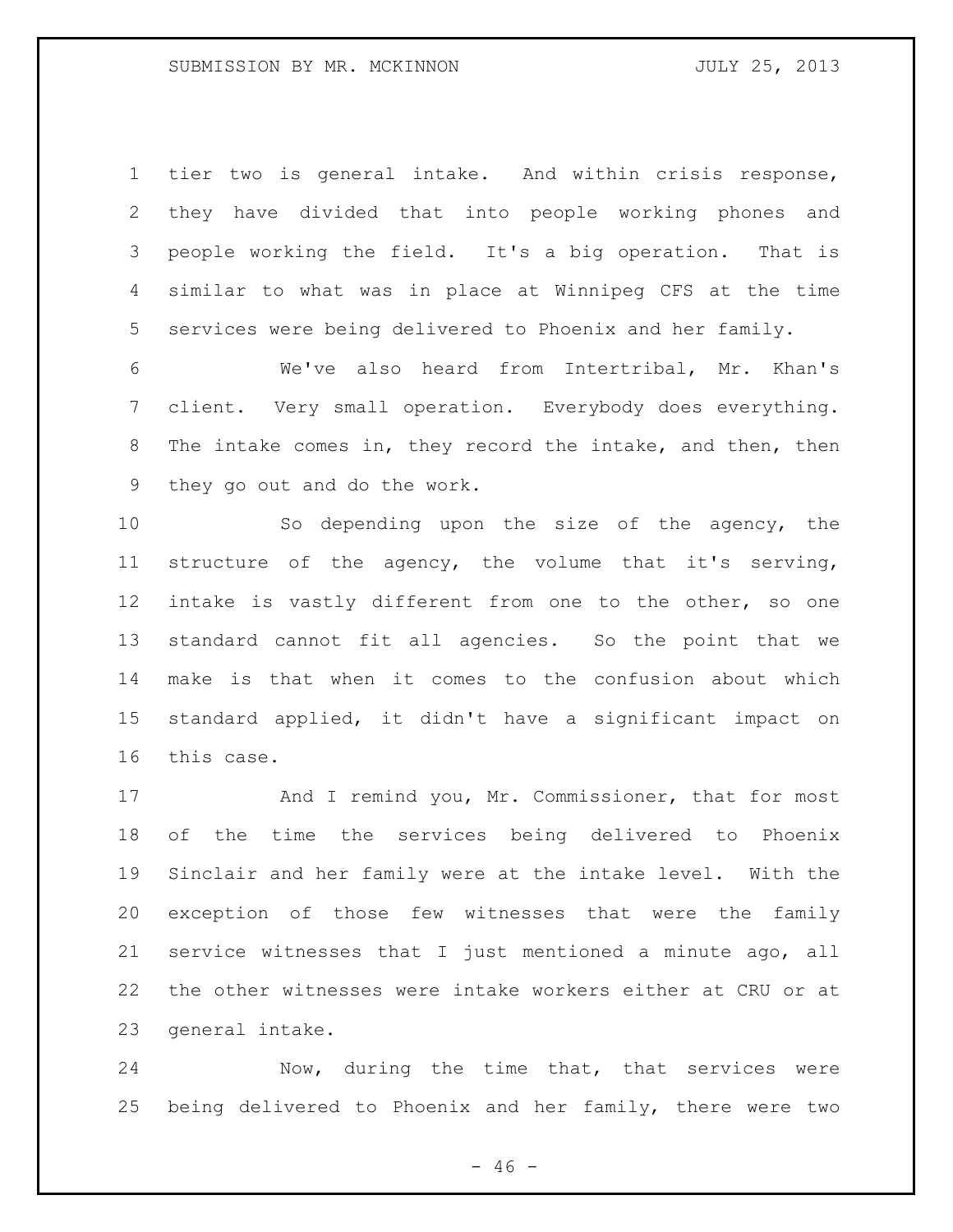| $\mathbf 1$   | policies of relevance. And I'm now at paragraph 82 of my    |
|---------------|-------------------------------------------------------------|
| $\mathbf{2}$  | brief. There was the intake program description -- and I    |
| 3             | cited you the CD number, Mr. Commissioner -- which was in   |
| 4             | effect in July 2001, and there was an orientation manual in |
| 5             | May of 2004, and I cited that, and they are essentially     |
| 6             | identical with respect to the issue of intake. So the, the  |
| 7             | point I make is the standard was to have a policy, and the  |
| 8             | policy governed.                                            |
| $\mathcal{G}$ | THE COMMISSIONER: The standard was to have a                |
| 10            | policy, and the police what?                                |
| 11            | MR. MCKINNON: Governed.                                     |
| 12            | THE COMMISSIONER: (Inaudible).                              |
| 13            | MR. MCKINNON: If, if workers at Winnipeg CFS                |
| 14            | wanted to know or, or supervisors wanted to know what they  |
| 15            | were supposed to do, they should be looking at the intake   |
| 16            | manual.                                                     |
| 17            | And I don't think that particular issue is a                |
| 18            | failing, that, that the standard doesn't prescribe, because |
| 19            | provincial standards were not then -- and to this day are   |
| 20            | not -- intended to, to instruct workers or supervisors on   |
| 21            | how to conduct day-to-day case management. That's not what  |
| 22            | they're about. They're to provide a framework -- what's     |
| 23            | sometimes word is -- described as a foundational standard,  |
| 24            | and then the policies describe how that work is conducted.  |
| 25            | So while we accept responsibility for a lack of             |

- 47 -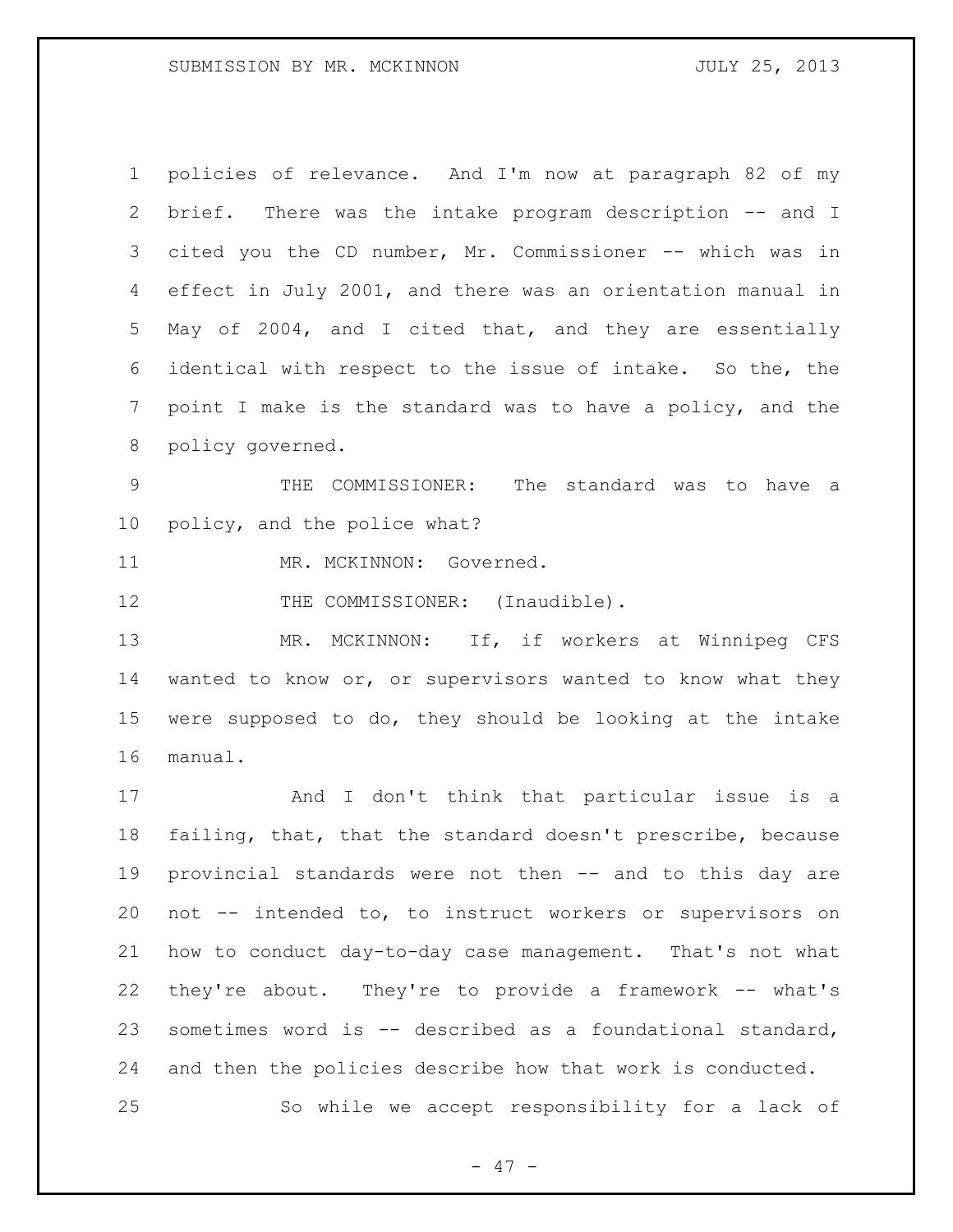training on standards, we make the point that at least with respect to this case, which was primarily at intake, standards or any confusion about standards wouldn't have played a role.

 Now, since the reviews have come out, great improvements have been made to train on standards. And you have heard evidence about the GA case management standards framework manual and the flowchart. This was the colour- coded document that Mr. Rodgers showed us and the colour- coded manual. So there have been improvements made to training on standards.

 Our simple point when it comes to standards, Mr. Commissioner, is that while there was lots of noise about standards -- and we accept there's nothing in the standards that required the child to be seen, that's not the place for, for that kind of detail; it might be in a family service unit, and it was -- but just a general how intake was to, was to operate was defined by policy and procedure.

 I'm moving ahead, Mr. Commissioner, to information, gathering of information -- disclosure and gathering of information.

 THE COMMISSIONER: That's page 27 of your brief. MR. MCKINNON: Right. And I'm going to not go into that in great detail. I think much of it is straightforward and you can review it by reading at your

- 48 -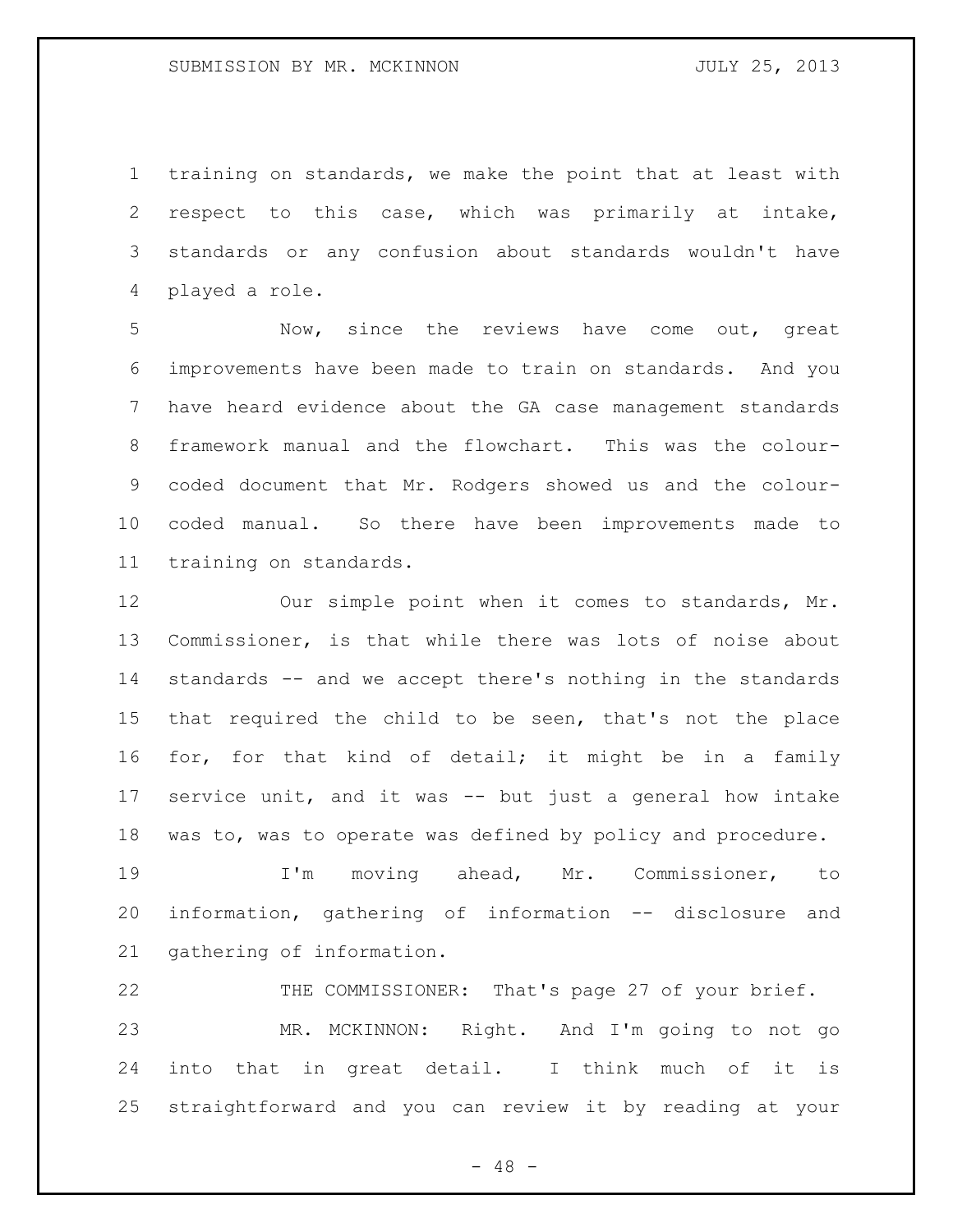leisure.

 At paragraph 95, we make the point that this Inquiry has heard evidence from some witnesses that had information that was relevant, that was important, that indicated potential signs of abuse of Phoenix Sinclair, but took no steps to report that information to CFS. That was reviewed by Mr. Gindin and we agree with his submission on those points.

 At paragraph 99, Mr. Commissioner, we make another point about information, and that is the evidence we heard from Felix Walker. He testified that his agency does not use CFSIS on reserve, but does use it off reserve, and this point was amplified yesterday by Mr. Funke in his argument ... Sorry, I can't find a copy of it.

 Here it is. When he took the position -- this was in his oral submissions, Mr. Commissioner.

17 He took the position that First Nations have a -- I'm going to call it a proprietary interest in information on CFSIS. Sorry, I'm not finding the cite, but I'll find it for you over the break.

 This is a troubling issue for the Department, for any child welfare agency. And you heard evidence as to the risk to children and you -- children are moving on and off reserve, they're leaving the reserve, they're coming into the city. ANCR is dealing with them, Winnipeg CFS -- they

- 49 -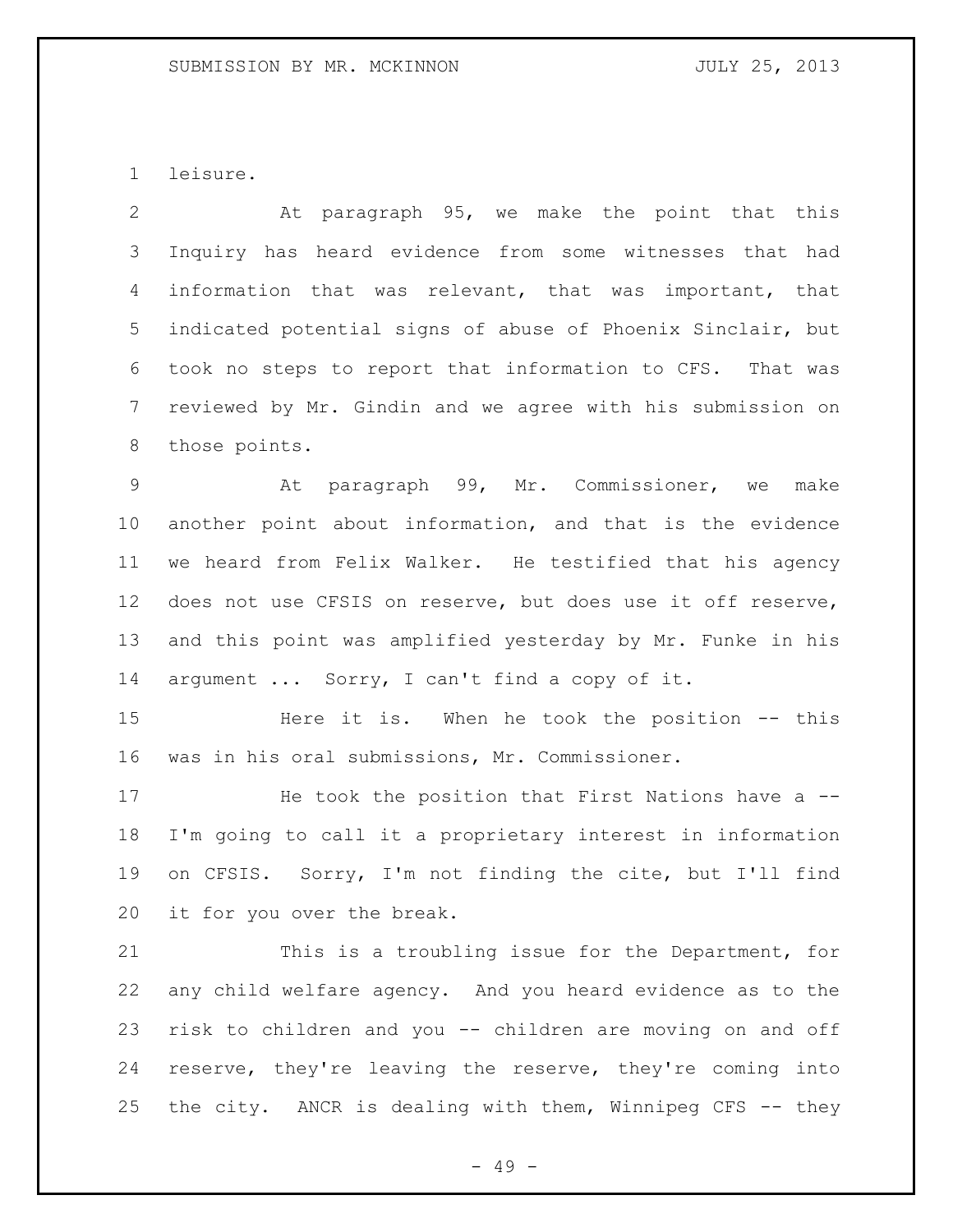may be referred to Winnipeg CFS, and we don't have the benefit of the history of that family and what was happening on reserve because -- and my submission is that 4 the position being adopted by Mr. Walker, which has been endorsed by Mr. Funke, is essentially a political position.

 THE COMMISSIONER: That it's their decision? MR. MCKINNON: Their -- it's their information, they control it, and they decide whether or not to share it. And that puts children at risk. You heard evidence of that. Now what --

11 THE COMMISSIONER: You're, you're saying they should be linked to the whole -- to the system.

 MR. MCKINNON: They should be linked. They don't want to be linked because they, they are an autonomous nation. They want -- it's their information, they want to own it and control it. The reality is it puts children at risk.

 And there's been a suggestion that we should withhold funding under the funding model if agencies don't put information on CFSIS. I think that's -- heard that yesterday. But how can that -- how can the, how can the Department do that? We can't, we can't stop funding child and family services because there's a political dispute over control of information.

We're not asking you to make many

 $-50 -$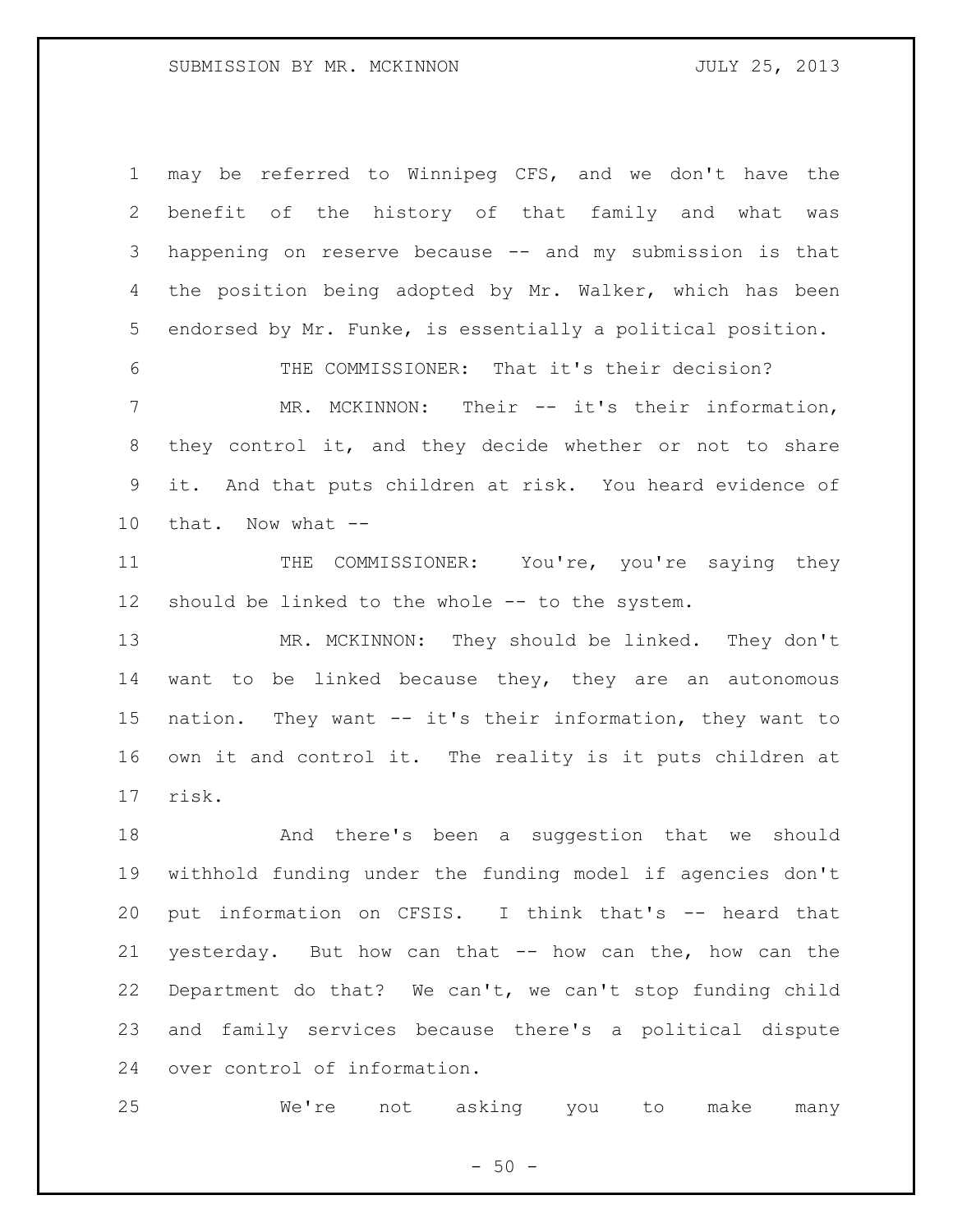recommendations, Mr. Commissioner, but we are asking you to make a recommendation here, to use your high office and the esteem with which you are held by the government and by the aboriginal people who are putting our confidence in you in this Inquiry to come up with a recommendation that's very clear, that all agencies should be posting information on the -- whatever information system, whether it's CFSIS or a replacement, that the agencies in Manitoba should all have access to each other's information within the restrictions that are already established. One agency can't just go snooping on another agency's data system, but they 12 shouldn't have to beg for it, either, and they shouldn't be denied it.

14 THE COMMISSIONER: What did you say about snooping?

 MR. MCKINNON: One agency can't look at another agency's files. The Department can, but Agency One can't look at Agency Two's files unless permission is granted. But if it's not on the system --

 THE COMMISSIONER: But you're saying if, if I made the recommendation you want, it would be possible, agency to agency, without departmental approval.

 MR. MCKINNON: I think that what I'm saying is that if aboriginal agencies put their information on CFSIS --

 $-51 -$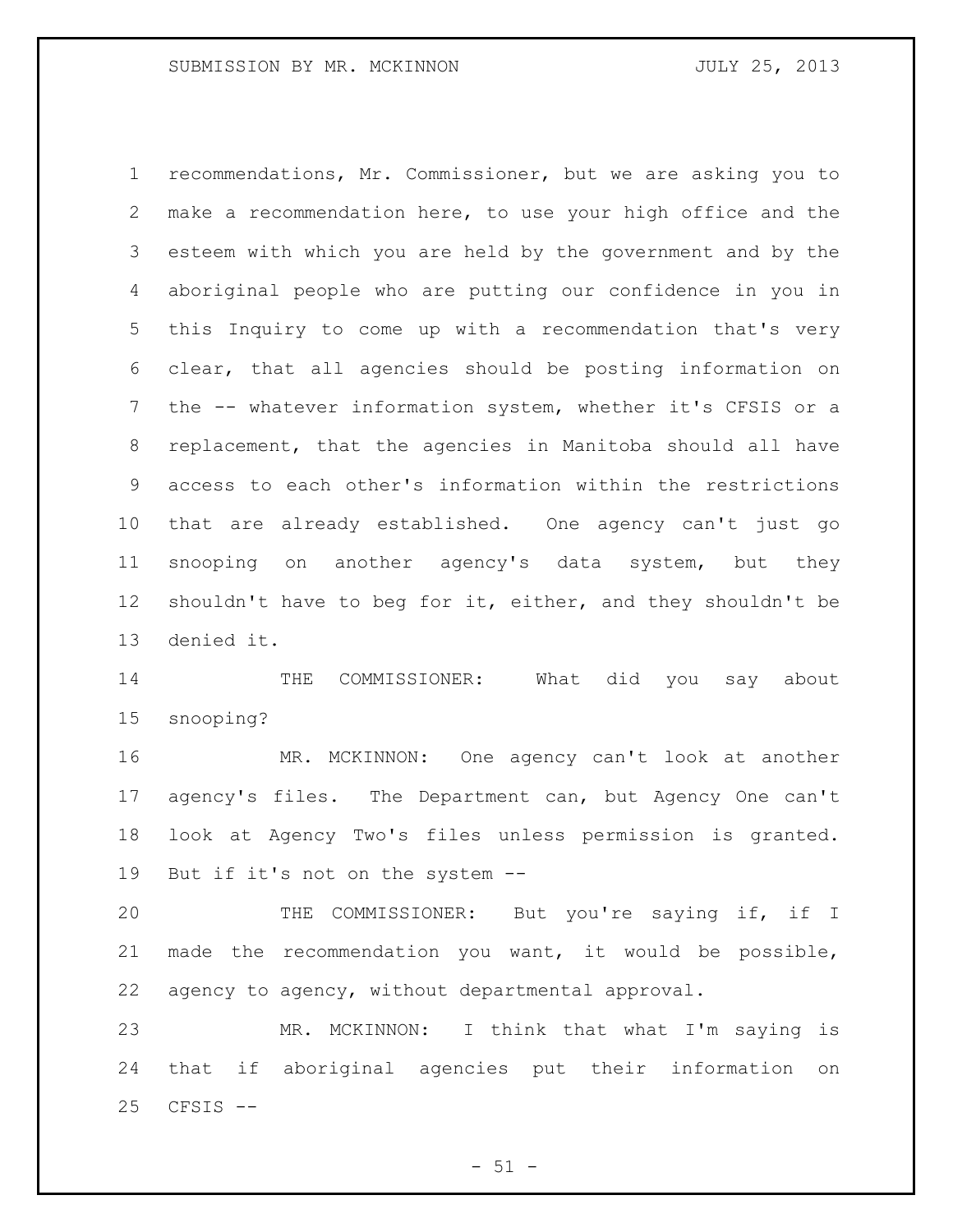1 THE COMMISSIONER: Are made to put it on.

 MR. MCKINNON: Made to put it on. It wouldn't be unlimited access. It would be the same as Intertribal. Intertribal puts their information on, Winnipeg CFS can't get it, but Winnipeg CFS, once they receive approval, can access it. There's also the intake module --

 THE COMMISSIONER: And where, where do they go for that approval?

 MR. MCKINNON: I'm just clarifying. There's different levels of permission. The first thing you need to know is that there's a file. If it's not on CFSIS, you don't even know there's a file. Once you know there's a file, then there's levels of access, and I don't know that the evidence goes much beyond that and I don't know that my understanding goes much beyond that, Mr. Commissioner. But what I do know is that if it's not on CFSIS, ANCR doesn't even know there's a file, Winnipeg CFS doesn't know there's a file. They don't even know to ask. It has to go up on CFSIS.

 THE COMMISSIONER: And is there evidence as to whether what's taking place in, in the Norway House situation is applicable across the Northern Authority?

 MR. MCKINNON: I think the evidence is that there are different agencies taking different approaches in the north. That would be my sense of the evidence.

 $-52 -$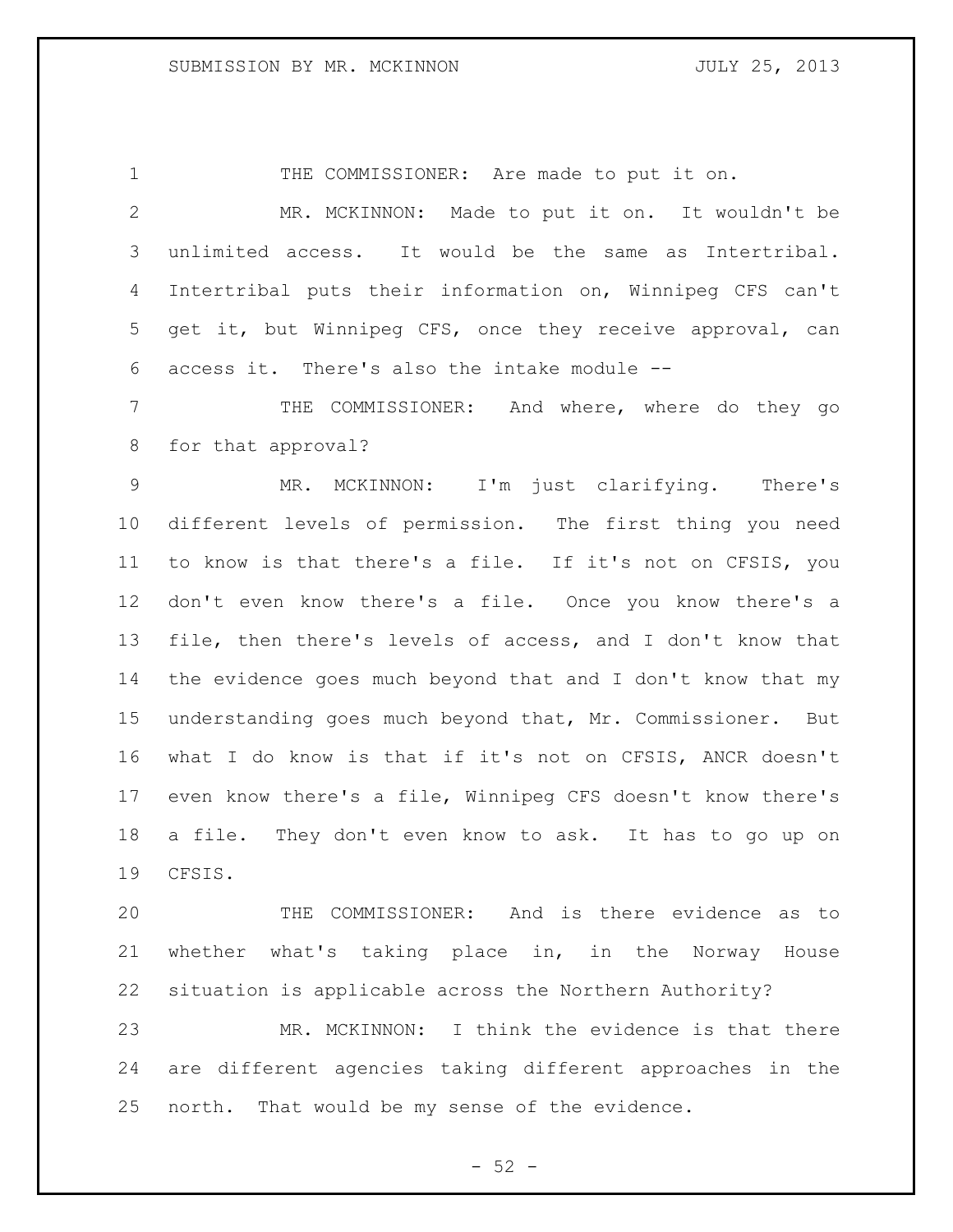1 THE COMMISSIONER: And do you --2 MR. MCKINNON: But -- THE COMMISSIONER: -- know who that evidence came from? MR. MCKINNON: I, I would be guessing. THE COMMISSIONER: All right, we'll look for it. MR. MCKINNON: Okay. I will maybe over the break try to see if I can refresh my memory on that. But certainly, we had unequivocal evidence from Mr. Walker that 10 they take the position that off, off reserve they post, on reserve they don't, and that's being defended by Mr. Funke as an ownership of information issue. 13 I'm going to move to another topic, Mr. Commissioner, and I'm at paragraph 100 of my brief. THE COMMISSIONER: And that request that you made 16 of me, for that recommendation, comes from the Department and Winnipeg Child and Family Services? MR. MCKINNON: I think it comes as well from ANCR. I think that was one of the recommendations which Mr. Cochrane had in his list, is that everyone use CFSIS. I recall someone suggesting that it should be tied to funding. The problem with tying it to funding is we can't de-fund an agency if -- THE COMMISSIONER: No. MR. MCKINNON: -- they have a different political

 $-53 -$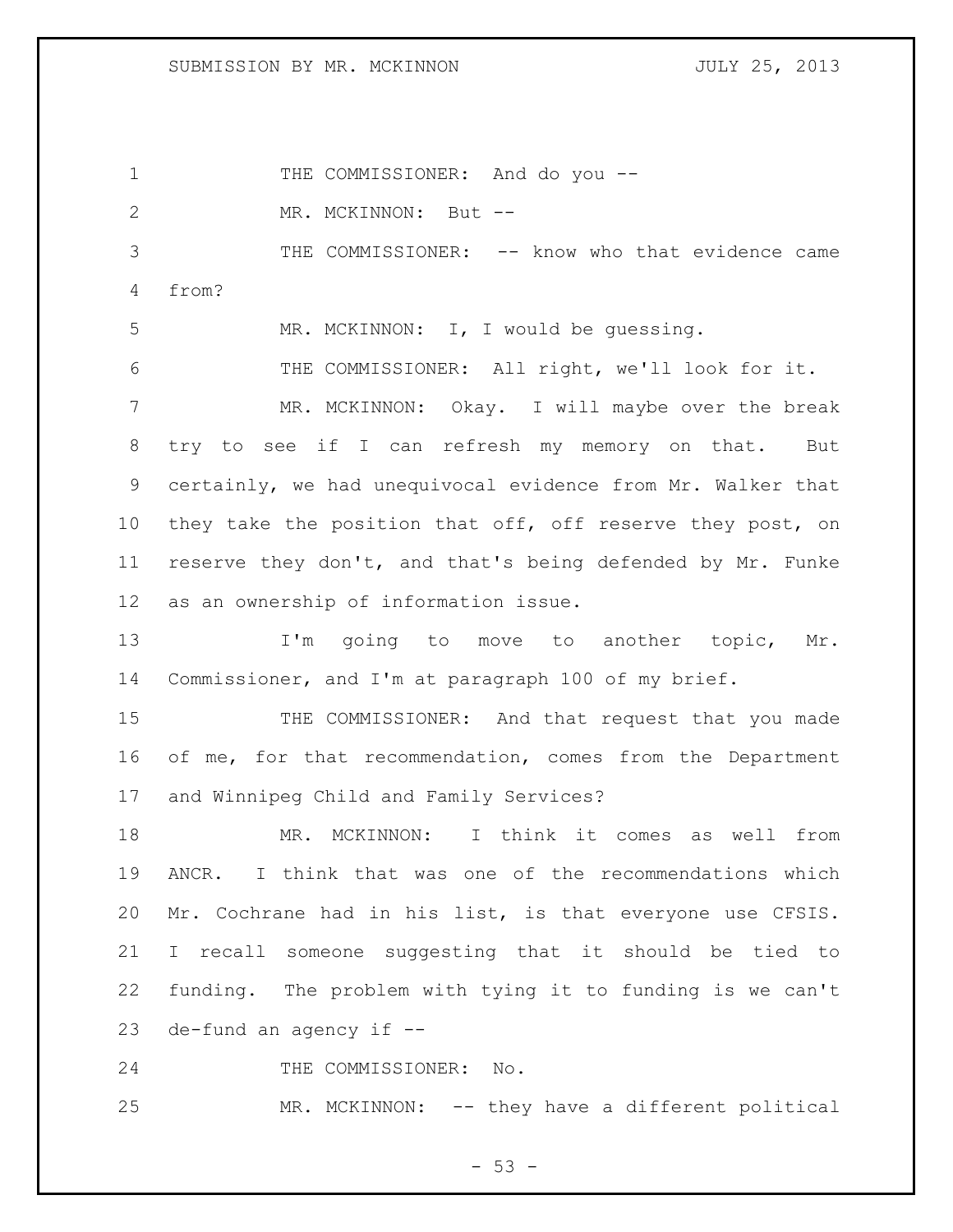view as to who owns information.

 THE COMMISSIONER: All right. I'll, I'll look at that.

4 MR. MCKINNON: Thank you.

 THE COMMISSIONER: All right. Now where are we going?

7 MR. MCKINNON: We're at paragraph 100 of my brief.

9 THE COMMISSIONER: All right.

 MR. MCKINNON: And this is what we've entitled alleged calls to CFS. It's -- there's ten paragraphs there, Mr. Commissioner.

 What this relates to is six individuals who claim they made reports to CFS, of which CFS has no record. Some of these individuals claim they called a specific agency; some can't tell us who they contacted. Some can't recall what they said. There are some very vague suggestions 18 about these alleged calls to Winnipeg CFS -- or, sorry, not to Winnipeg, to a CFS agency.

 The position we adopted at the Inquiry, Mr. Commissioner, is when someone didn't know who they called, but they call -- they say they called CFS, we, as, as the default lawyer, as the lawyers for the entire system for that -- to that extent, cross-examined them because we felt that the evidence had to be challenged to test it for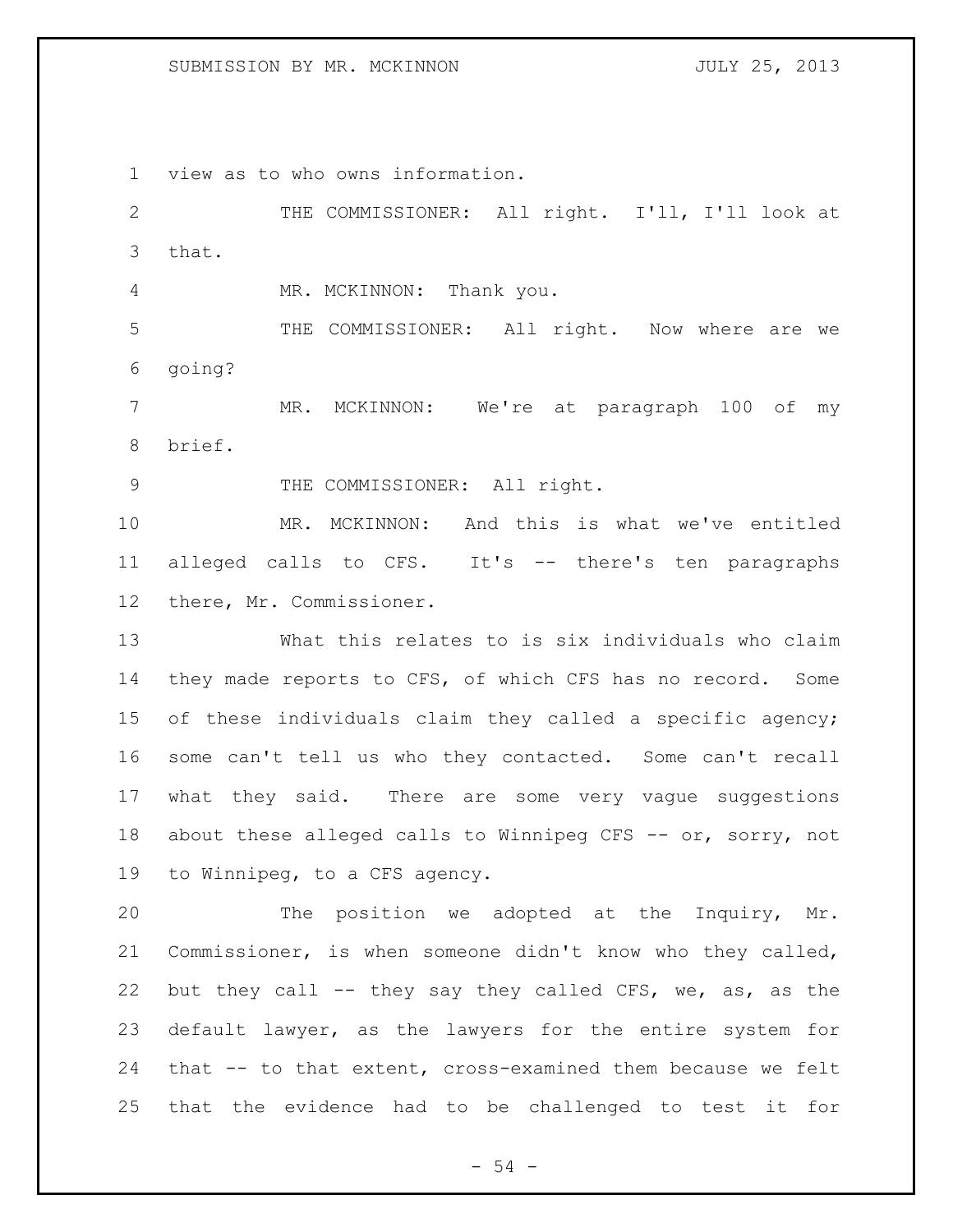reliability, and that's the same position we've taken with respect to our brief, is we put in a summary of what we think their evidence was and why we think that you should be skeptical in concluding that these calls actually took place.

 THE COMMISSIONER: But, but there was an agency who had witnesses come forward or we have evidence about searches being made for the Phoenix Sinclair file all on a certain day or within a very confined time frame.

 MR. MCKINNON: Right, and we, we called that evidence. We accept that searches were made for Phoenix Sinclair in August of 2005, which would have been after she was dead, and that could relate to the fact that someone -- well, obviously someone was calling, inquiring about Phoenix Sinclair, but what we submit is that no child protection concerns were identified.

 So someone could have called. Someone could have said, you know, I'm wondering what happened to, to Phoenix Sinclair. Last I heard, she was in care. Do you have a file open for Phoenix Sinclair? They would receive an answer to that if they were related. Or at least somebody would have gone on the system to see if there was an open file for Phoenix Sinclair. But in the absence -- and, and those witnesses did not say they raised a child protection concern.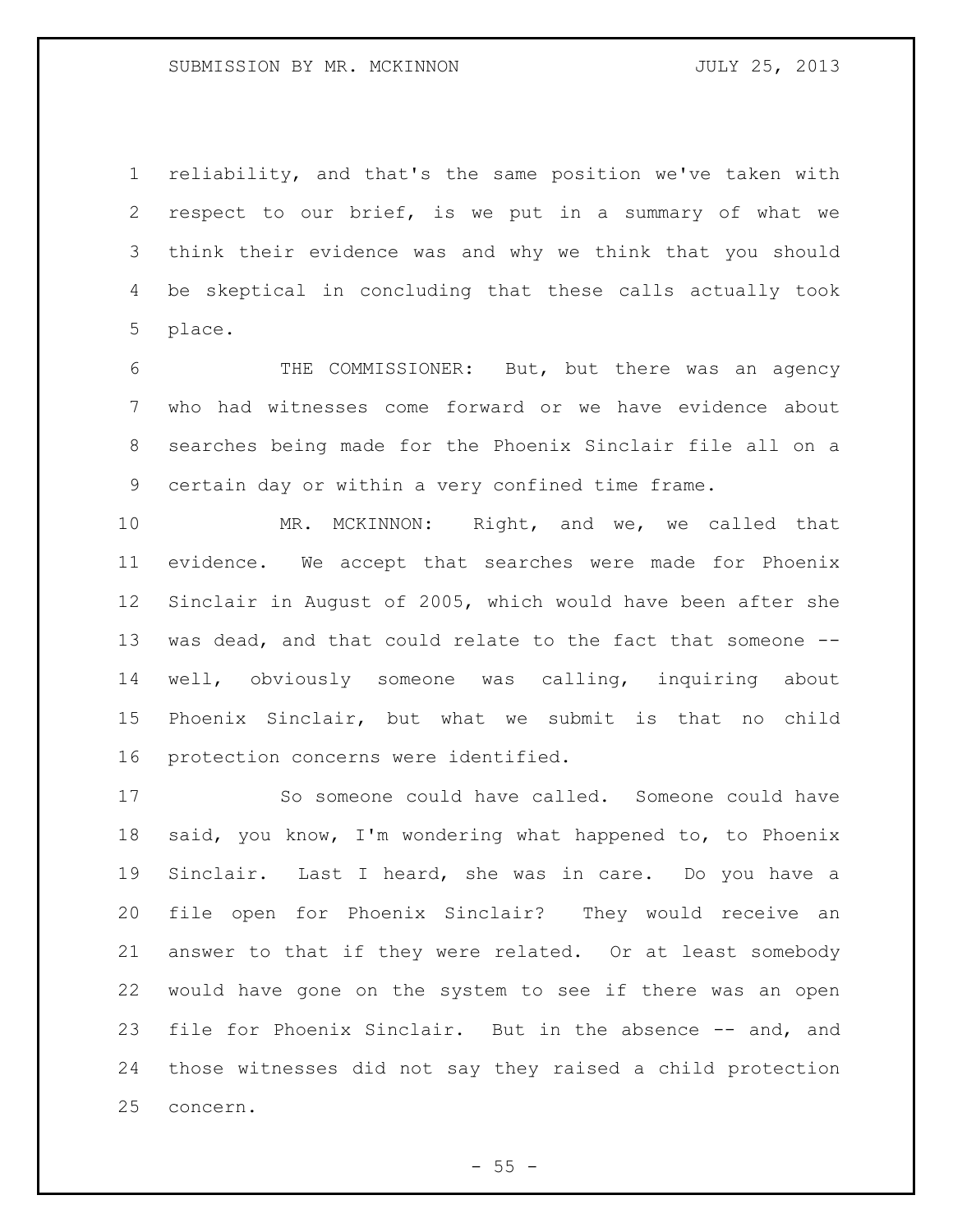So we think it makes sense that someone went on the system looking for Phoenix Sinclair --

THE COMMISSIONER: As a result of phone calls.

 MR. MCKINNON: As a result of a phone call in August, but these other witnesses who say they made calls aren't able to put a time. In some cases, Mr. Commissioner, your own investigator was unable to find -- you know, found they had a phone that didn't allow, for example, long distance calls, or a cell phone that showed no record of a call having been made, so we've summarized that evidence for you.

12 THE COMMISSIONER: How many -- was there more than one who said they made the call?

14 MR. MCKINNON: They're outlined in the -- there are six in total. I mean, some -- we've, we've dealt with the issue of Della Fines, for example.

17 THE COMMISSIONER: Yes.

 MR. MCKINNON: We dealt with the SOR who reported to her former foster mother but also says she called CFS. We've dealt with that one. We dealt with them all. They're all concisely summarized --

22 THE COMMISSIONER: Okay.

 MR. MCKINNON: -- they're all footnoted for you. What we say is this: If those calls were made and no record was kept by any agency in Manitoba, that would be of

 $- 56 -$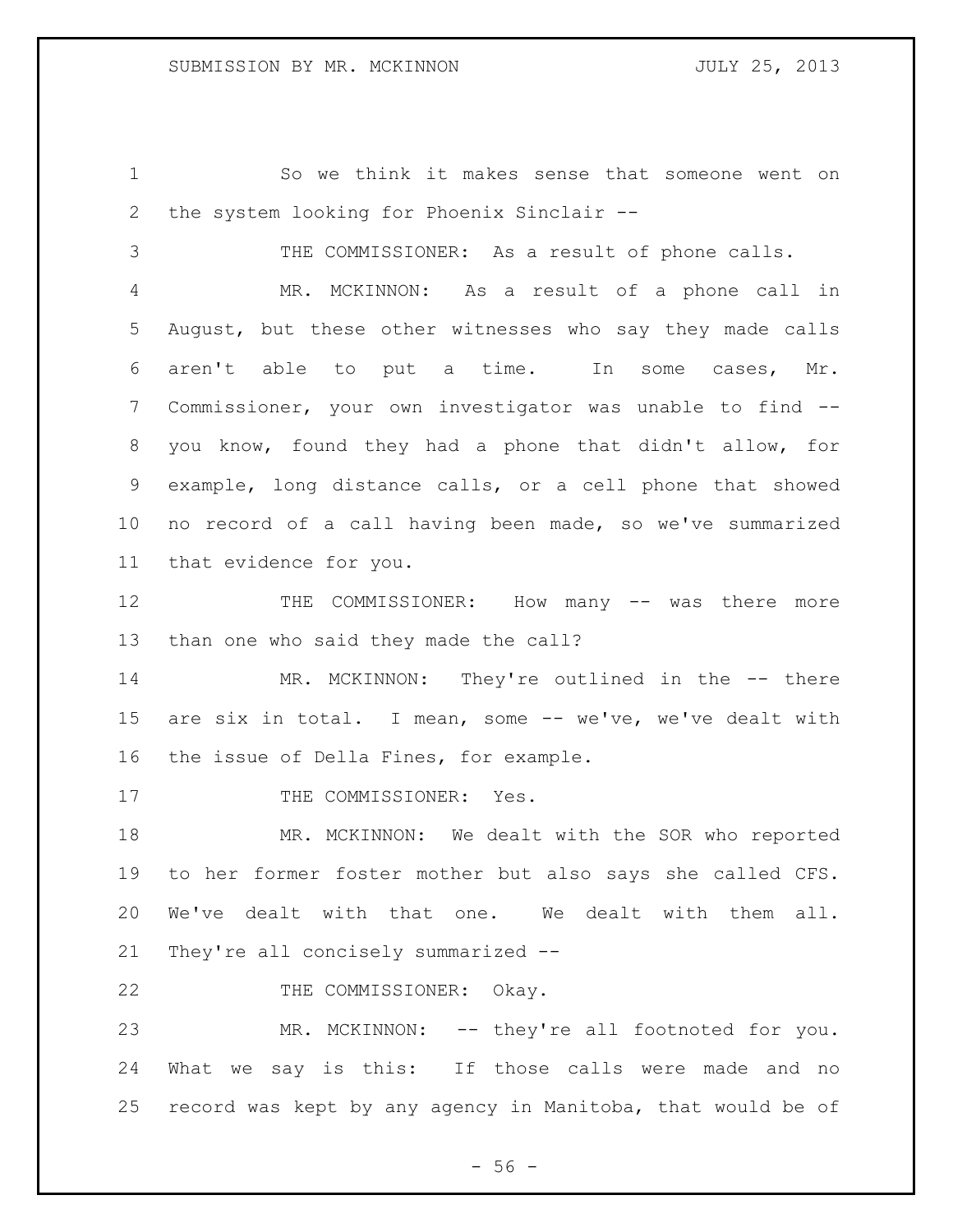grave concern to the Department and of grave concern to any administrator of any child welfare agency in Manitoba. That should not happen. If a call comes in reporting a child protection concern, whether it's anonymous or by a minor or however that call comes in, it should be followed up and it should be recorded. And so we would be gravely concerned if those calls came and no one recorded them and no one did anything. That would be a terrible lapse.

 If you feel that's something you have to make a finding on, Mr. Commissioner, in your report, all we're saying is there is some reason to question the reliability 12 of some of those calls or, where the call was admitted, whether they disclosed what would amount to a child protection concern.

15 THE COMMISSIONER: I follow.

 MR. MCKINNON: And while I'm on this point, Mr. Commissioner, at paragraph 105 of my brief, this is where I'm talking about whether DOE #3 reported a child protection concern about Phoenix, at page ...

20 THE COMMISSIONER: Thirty-one.

 MR. MCKINNON: Second page, page 32. The very last two lines of that, I've got a typographical error.

THE COMMISSIONER: Right.

 MR. MCKINNON: It should be 2005, both times. THE COMMISSIONER: October or November 2005.

 $- 57 -$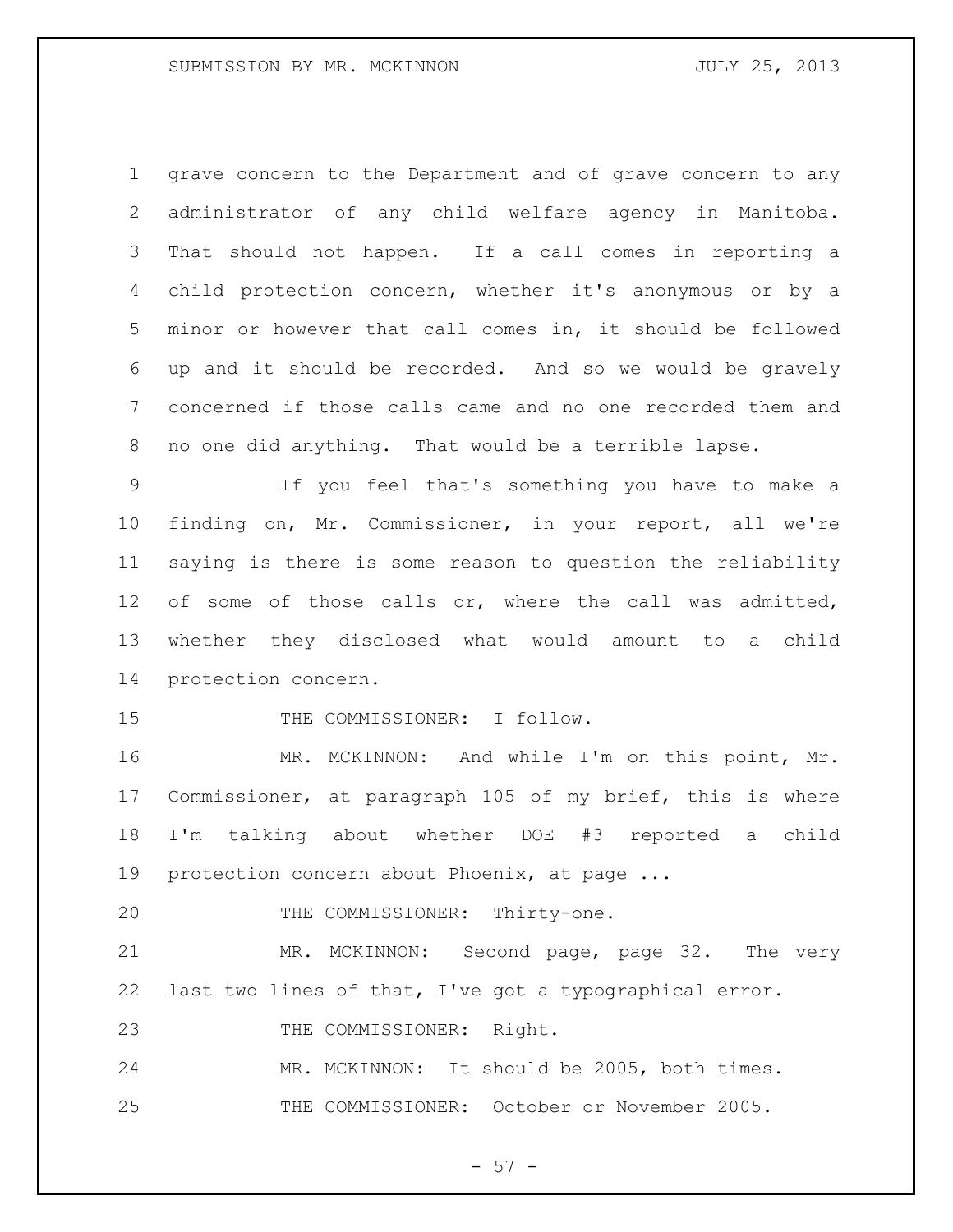1 MR. MCKINNON: Right. And what we are saying there, Mr. Commissioner --

 THE COMMISSIONER: And, and is, is July 2005 in the last sentence?

MR. MCKINNON: Right.

THE COMMISSIONER: Yes, okay.

 MR. MCKINNON: And that's where we're making the point that the evidence of the boys contradicts the evidence of the mother on this, on this issue.

 I'm moving to the topic of prevention, page -- or paragraph 110.

12 And I note, Mr. Commissioner, that one of the major initiatives arising out of the systemic reviews following the death of Phoenix Sinclair was the emphasis on early intervention and prevention services for family and I -- families, and I think you're equally concerned about that, Mr. Commissioner. This, as I said a moment ago, is sometimes referred to as differential response and the, the two streams of service delivery. And at paragraph 110, I've already covered that in my earlier comments.

21 THE COMMISSIONER: Yes.

 MR. MCKINNON: And as you know, the, the ultimate goal of differential response and family service -- family enhancement -- and frankly, it's also the goal of the traditional protection service -- is to keep children safe

 $- 58 -$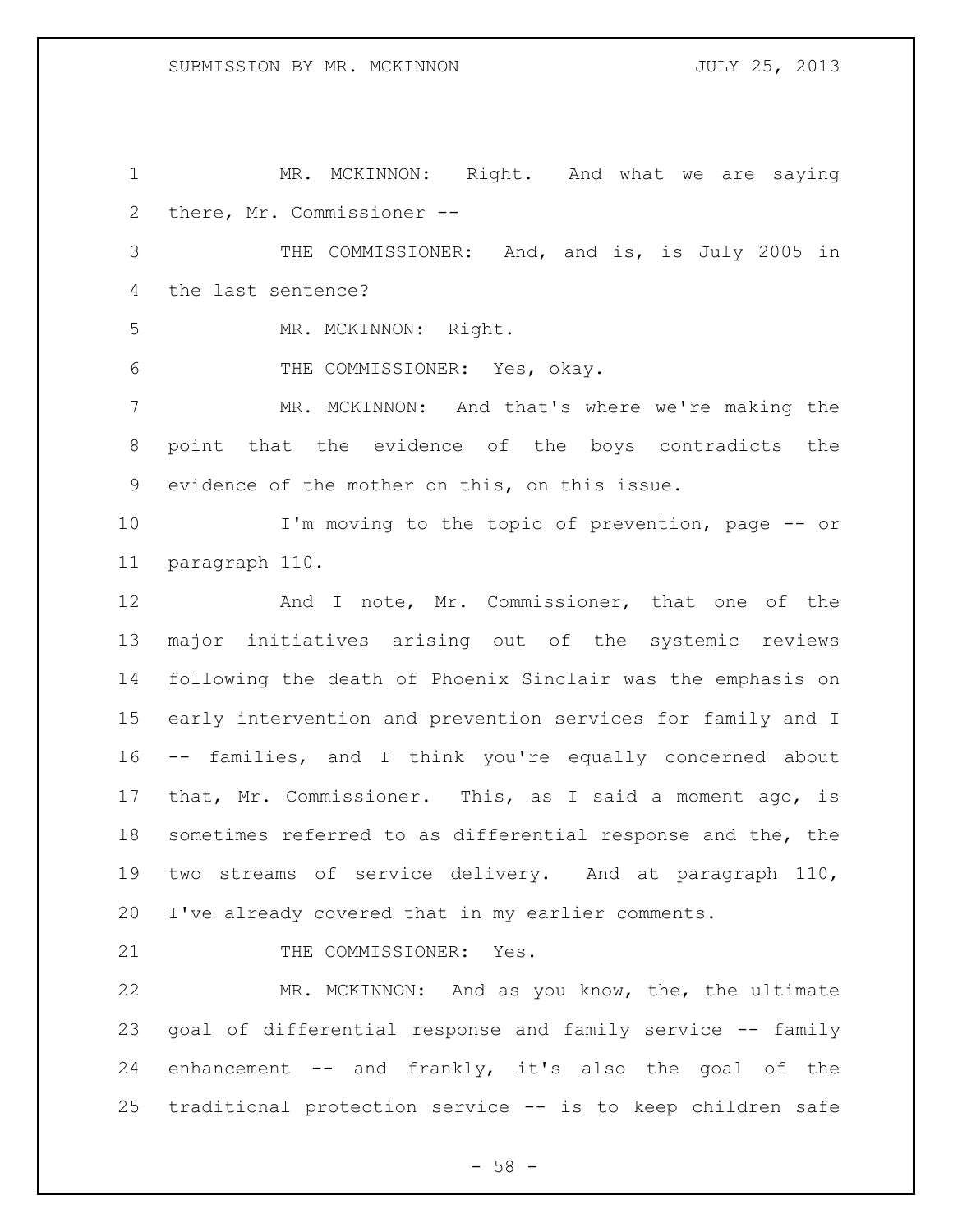at home. So at paragraph 111 I make the comment, the family enhancement stream assesses the family's strengths and needs and provides family with -- families with services to help prevent children coming into care or coming into contact with the protection stream by improving parenting and ensuring protection through a less intrusive and more engagement focused method of providing services.

8 So that's where I spoke a minute ago that, you know, sometimes workers that are in the true family enhancement stream will be more focused on engagement with families, but both social workers need basic training on all of these techniques.

 And I make the point that even families with higher risk factors can be served by these programs so long as the professional staff are able to satisfy themselves that the child is safe.

 At paragraph 112, I reference the evidence of Carolyn Loeppky, who noted that this introduction of this differential response model was one of the largest investments made by the Department towards increased staffing.

 At paragraph 113, I deal with what has become an issue in, in a number of the recommendations, and that's the suggestion that it would somehow be better if prevention services were provided by a non-mandated agency

 $-59 -$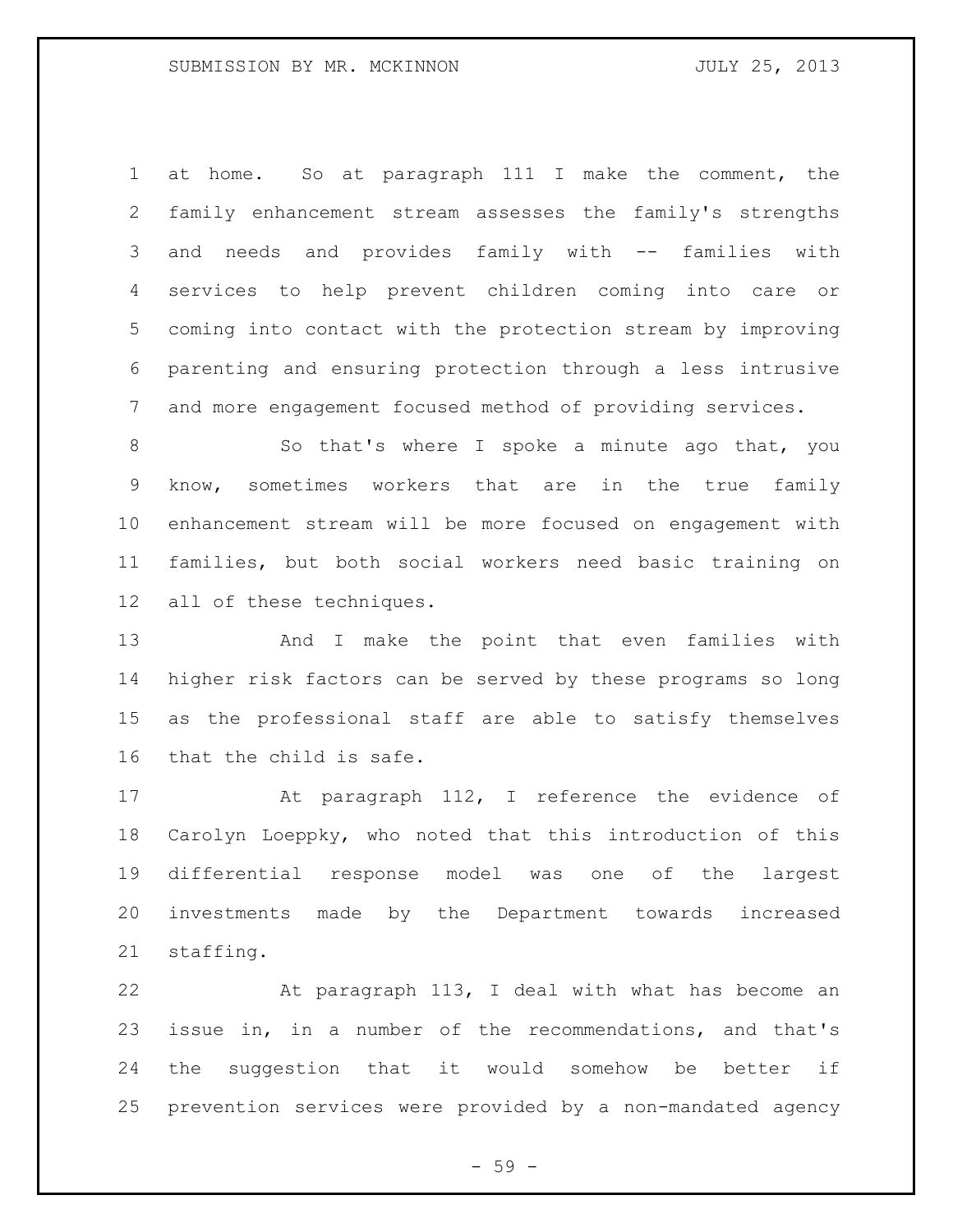-- that is, an agency that doesn't have a mandate to apprehend children -- or a different agency.

 At 114, we talk about what non-mandated agencies can do, and the Department accepts that, that non-mandated agencies provide a valuable service to the community, they play an important role in supporting families who are struggling. You heard evidence, Mr. Commissioner, that much of the funding for community-based agencies comes from the Department. However, we urge real caution in accepting that community-based agencies are a viable alternative to the family enhancement services now being provided by mandated agencies.

13 And at paragraph 114, we adopt the evidence of Dr. McKenzie, and he said to do that would be a serious mistake. And he says that, you know:

17  $\ldots$  since 2006" --

He uses the possessive "we."

 "... we've been concentrating in this [problem] on building capacity within the Child and Family Service system to provide 25 an alternate approach ..."

 $- 60 -$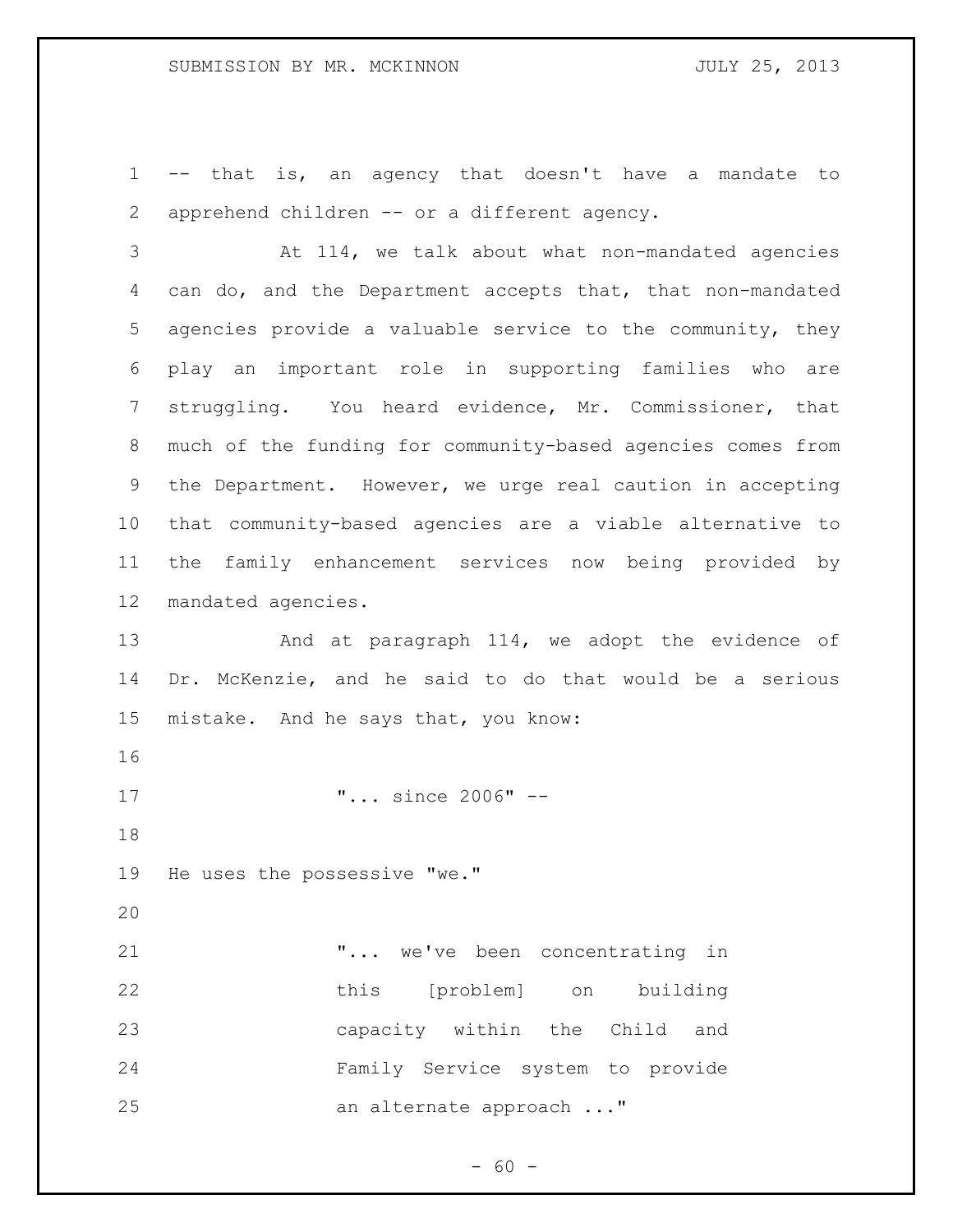So he's talking about this whole initiative, this whole family enhancement initiative. He says that would be lost if this transfer were to occur. He says: "... we do not have a well- developed child welfare NGO sector in this province ..." That doesn't mean they're not doing good work, doesn't mean they're not doing valuable work, but they're not developed. Dr. Trocmé talked about a manualized program, that is, trained, with, with, with programs and formal mandates and manuals to carry out specific services. That's not what -- that doesn't exist in Manitoba. Thirdly, he makes the point that those kinds of services largely don't exist outside of Winnipeg, so aboriginal communities and smaller remote communities don't have all of those kinds of programs and services. We submit that, that these prevention programs have to be part of an integrated family service system. And at paragraph 115, Mr. Commissioner, I quote

 the evidence of Ms. Knol, who was with Andrews Street Family Centre, and I think others have commented on her

 $- 61 -$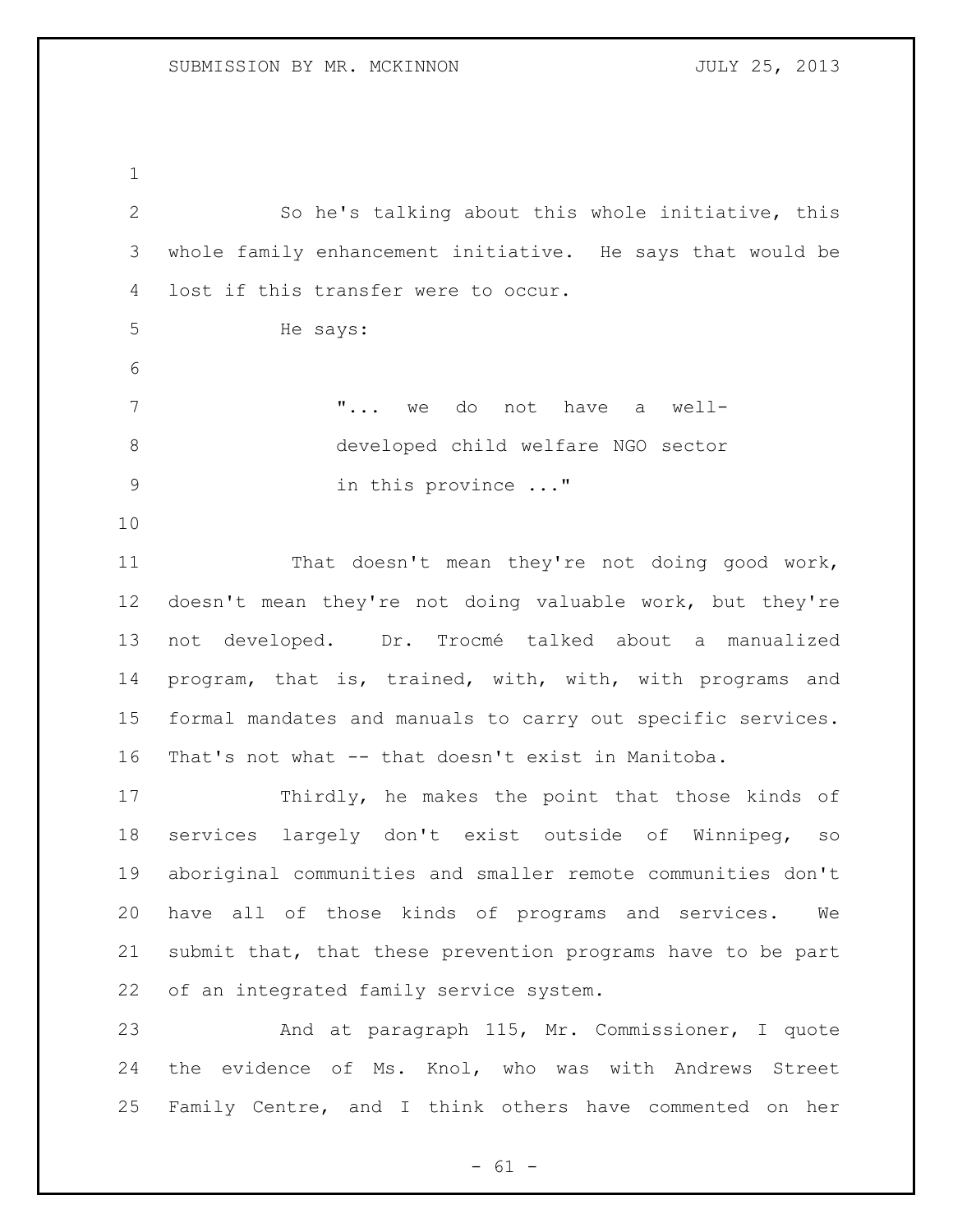evidence as well. The gist of her evidence was if, if what was required for her to get funding is that she had to keep files and report to CFS, that she would prefer not to be funded, and I understand what she's saying.

 They see themselves as an advocacy group. They're there to support families. They don't want to 7 support CFS. They -- and, and that's a useful role. You heard evidence right at the beginning of, of the Phoenix Sinclair phase one, how the Boys and Girls Club had a woman -- I think her name was Taylor, Nikki Taylor, going back, sorry. But she was at the Boys and Girls Club. It was a non-mandated agency, it was a community-based service organization like this, funded by or received some part of their funding from the Department. They assumed the role of the advocate for Steve Sinclair. That's an important role, but they can't then be an adjunct to Child and Family Services.

 And the point is these agencies do not want to disclose information to Child and Family Services because they believe that would destroy what I'm going to call, in loose terms, therapeutic -- their therapeutic relationship, their supporting relationship, their advocacy relationship. Now, obviously, if there is information that a child is in need of protection, they have a statutory duty

to report that, but other kinds of information about

 $- 62 -$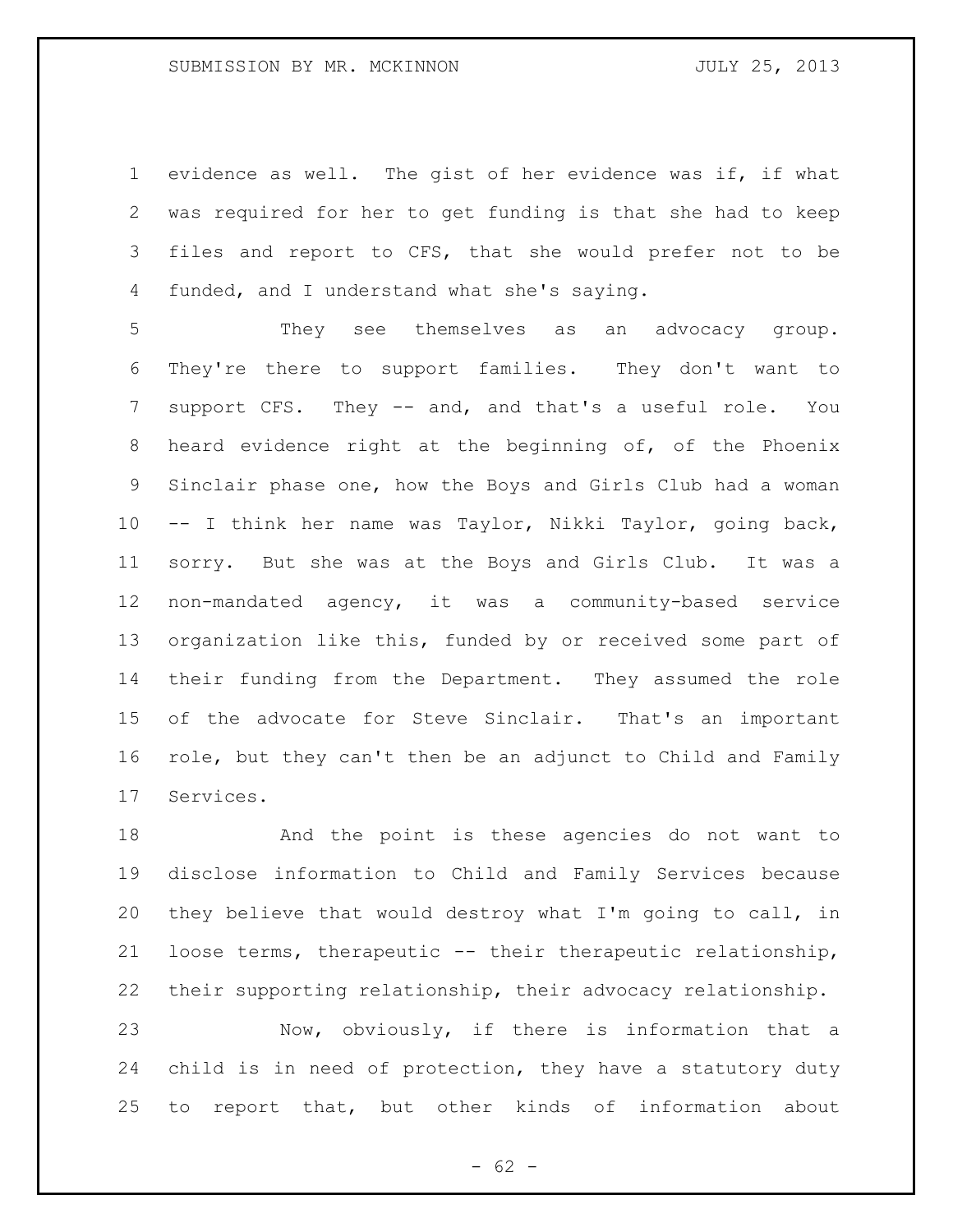struggles in the family that CFS would be interested in knowing about, these agencies don't want to be seen as an adjunct service to CFS.

 Now, I want to be careful not to overstate that position, Mr. Commissioner, because you did hear evidence in terms of phase one that CFS referred both Samantha and Steve to Ma Mawi agency. That's a community-based agency and you heard from the executive director of Ma Mawi, who I submit was a most impressive and competent witness.

 They do provide services to Winnipeg CFS, we do -- and, and other agencies, all the other agencies in Winnipeg. They do refer cases to Ma Mawi to provide community-based services. That should continue. It will continue, but it's under the -- typically, where there's an open CFS file and it's under the direction and control of a social worker at CFS, so that if a problem arises, CFS can respond to protect the child.

18 Now, the best encapsulation of this issue, I would submit, is the little chart that was prepared by Dr. Trocmé. It's at paragraph 117.

21 THE COMMISSIONER: That's the circle.

 MR. MCKINNON: No, it's not a circle. This is -- if you look at my brief at paragraph 117 --

24 And, Madam Clerk, if you could pull up --25 THE COMMISSIONER: Oh, yes.

 $- 63 -$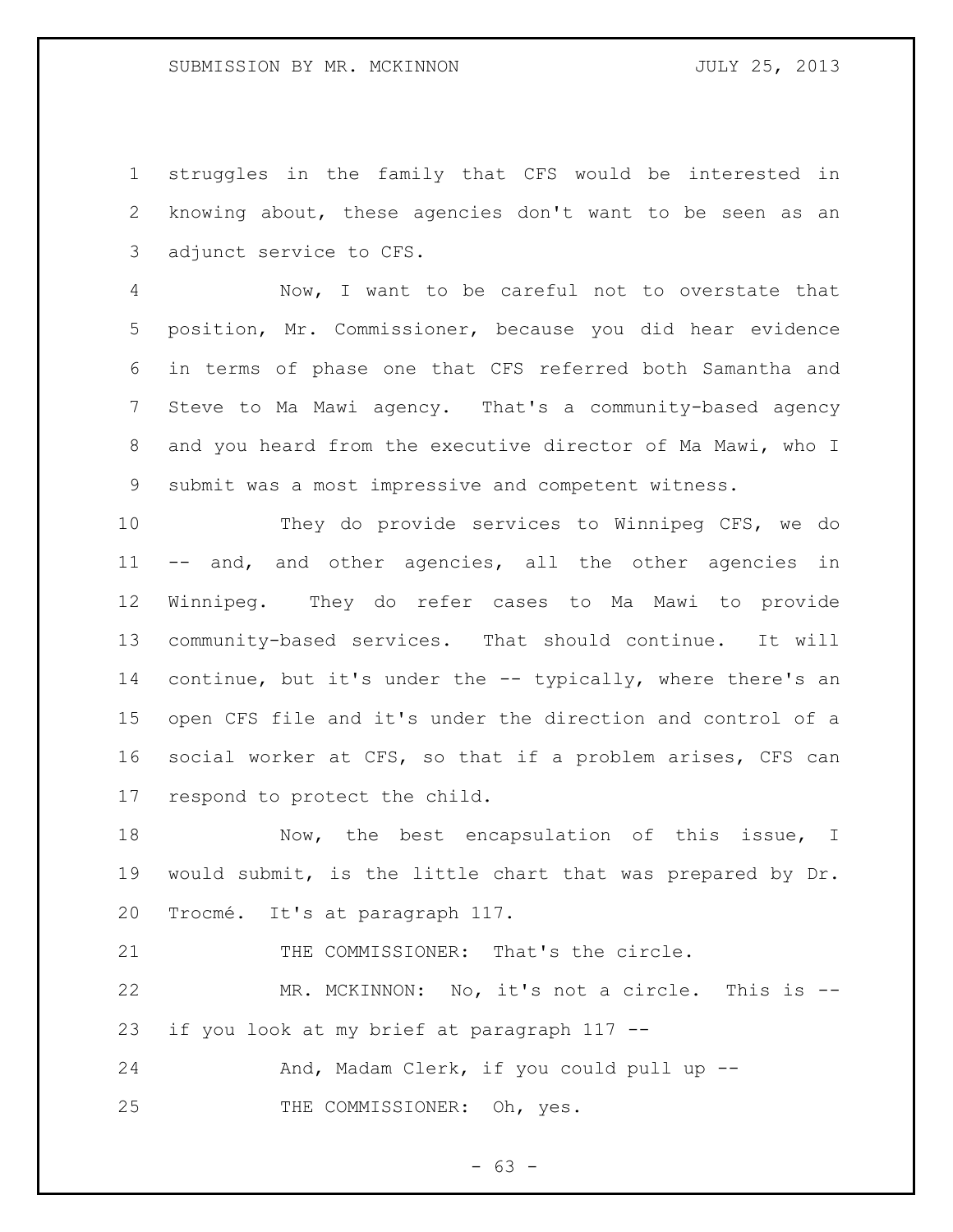1 MR. MCKINNON: -- that little chart?

2 THE COMMISSIONER: I, I see it, yes.

 MR. MCKINNON: This chart helped me, Mr. Commissioner, and I hope it will assist you in understanding where the Department sees -- what the Department sees as the role of community-based agencies. So if you see this, this -- there's a continuum from left to right, and on the left is prevention before an occurrence.

 So that would be -- and there's two kinds of programs there: universal programs -- that's things like early childhood education, and Healthy Baby, and all kinds 13 of programs like that. They're universally provided; they're before an occurrence; their intention is to reduce the probability or the possibility of maltreatment. There's also targeted programs noted there. Targeted programs would, would be things like teen mother programs, youth justice program. So people that might be in conflict with the law, people that might have housing problems, people that might have addiction problems. There can be targeted programs.

 That's primary prevention. There's a very important role for community-based agencies to provide services there. That's where it's -- that's where the emphasis for community-based agencies should be, in

 $- 64 -$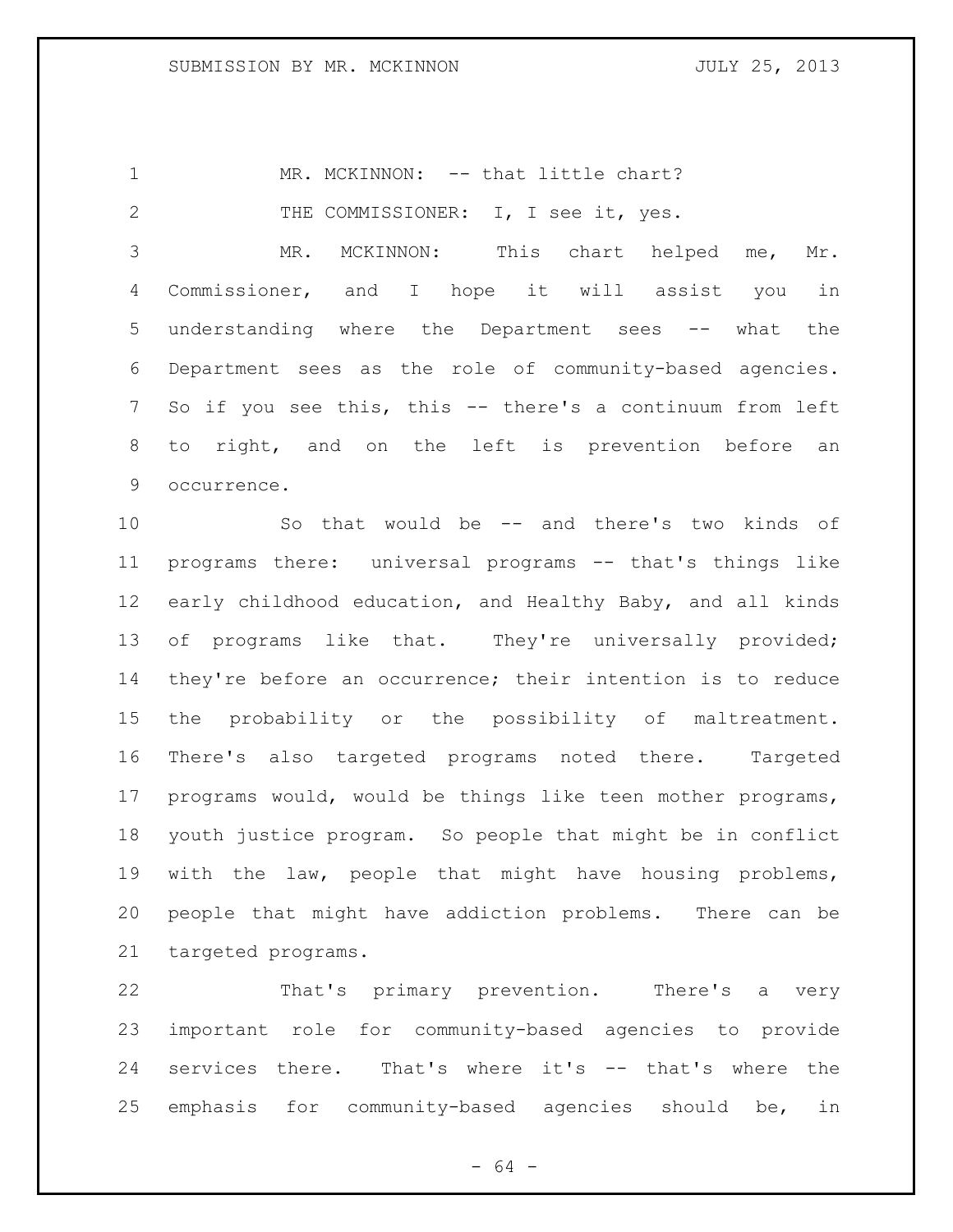prevention before occurrence.

 Then we have maltreatment, and you'll see what Dr. Trocmé classifies as maltreatment in that box, which is physical abuse, sexual abuse, emotional abuse, neglect, and exposure to intimate partner violence. Now CFS is involved or should be involved. That's the kind of thing that gives rise to a call to CFS, that CFS can and should open a file to protect children. And that doesn't mean, Mr. Commissioner, that you apprehend. That's just service.

10 And what, what happens at that point is CFS does their assessments. They do a safety assessment. Is the child safe? If not, they have to make that child safe, including apprehension, if necessary. They should do a risk assessment, the probability of future harm. That should happen because there's been an incident of maltreatment.

 And when they do that assessment of the probability of future harm, they should be making decisions now: Is this a case that should go to the family enhancement stream or is this a case that should go to the child protection stream? That's where that decision is being made. If they determine that the child is safe and it's an appropriate case for family enhancement, then they provide prevention services, and you see there's two kinds of prevention and, in fact, if they decide that it should

 $- 65 -$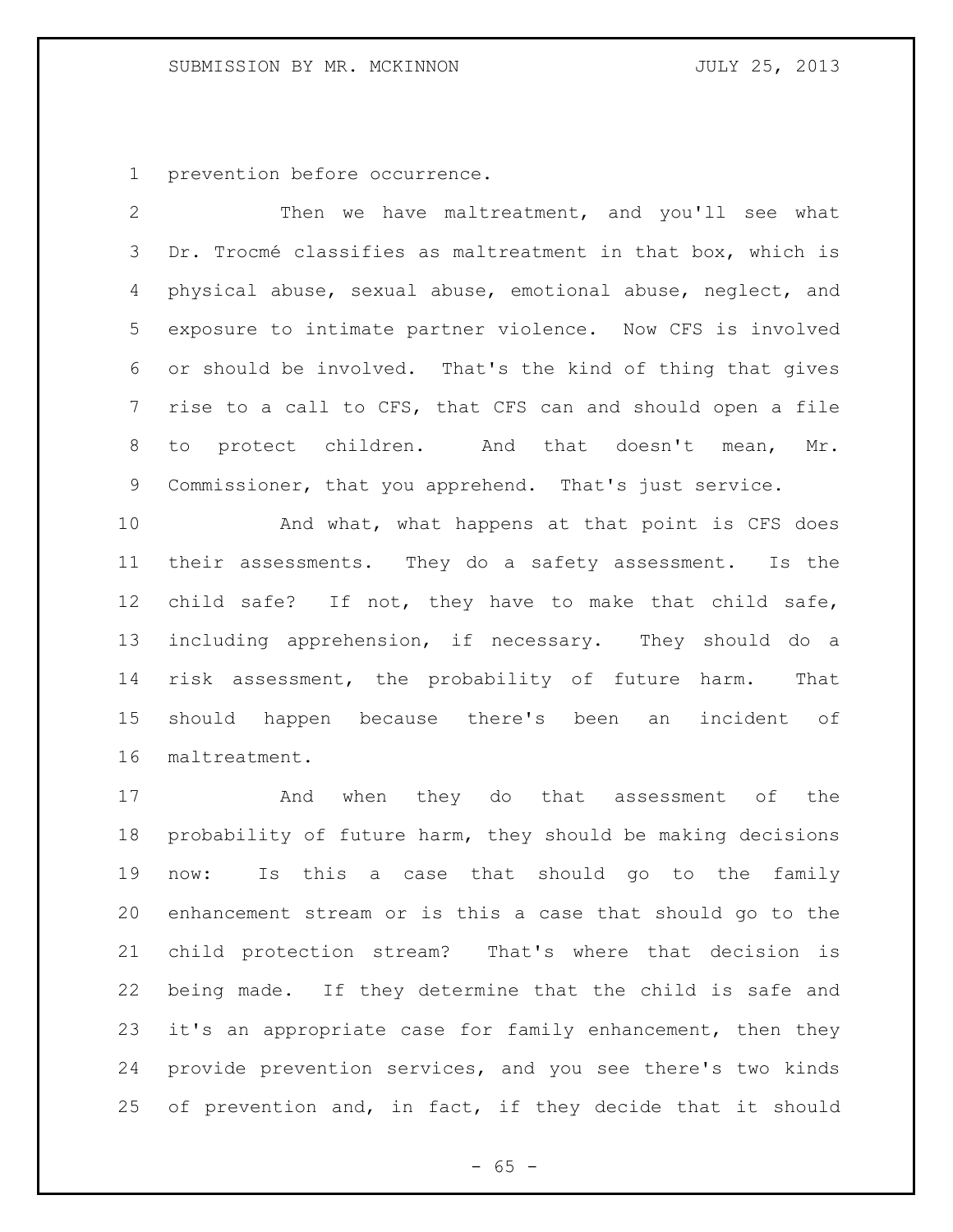go to the protection stream they're still going to provide two kinds of services, two kinds of prevention. They want to prevent the re-occurrence. So if there's been physical abuse, how are you going to prevent that from happening again? That's the, that's the job of CFS.

 The second job of CFS is how to prevent impairment. Dr. Trocmé talked about what impairment is, but in a, in a nutshell, impairment is the adverse consequences that flow from neglect. So if there has been sexual abuse, you need therapy so that you're going to minimize the risk of long-term damage. So that's where he's got the note, long-term outcomes. The goal is to prevent a recurrence of maltreatment and to treat for the sequelae of that maltreatment. So that's, that's where we submit Child and Family Services should be involved. There's been maltreatment; the goal should be to prevent recurrence and to prevent impairment, whichever stream they're in.

 Can community-based, non-mandated agencies help with that? Absolutely. Ma Mawi is a prime example. They can be part of the prevention of impairment. They can provide counselling, they can provide group support, they can provide parenting classes and parenting training. There is, there is a role.

But what we submit is critical is that Child and

 $- 66 -$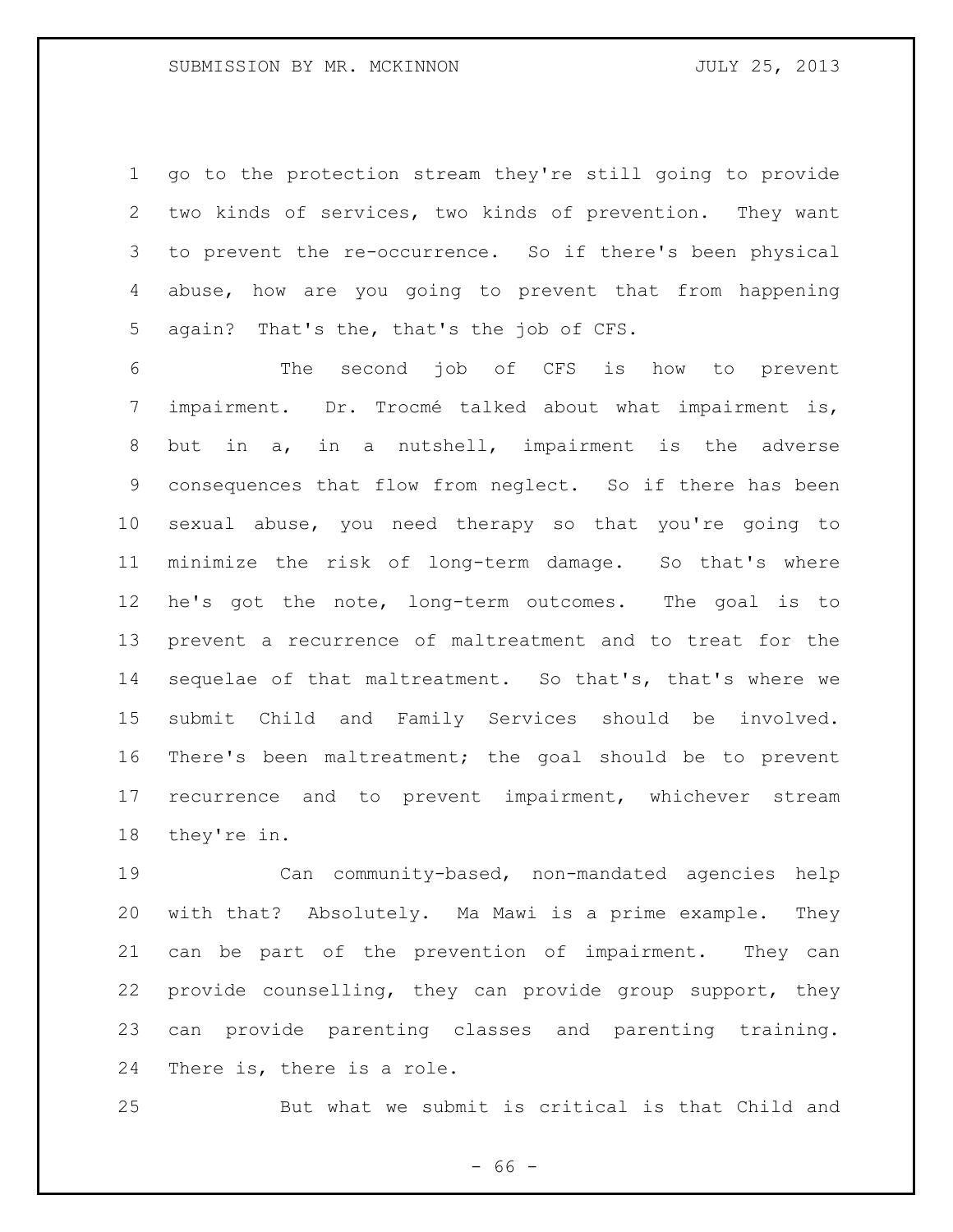Family Services be involved. I used the analogy of the quarterback when I was cross-examining Dr. McKenzie. Somebody has to be calling the plays and ensuring that the child is safe and that the services are producing. And whether these services are provided by an external agency or by a CFS agency, what they're looking for is demonstrated acts of protection over time. No longer is it acceptable -- and, and Ms. Harris spoke about this -- you know, go take a parenting program and then you'll get your kids back. And they go take a parenting program and they don't get their kids back. Why? Because their risk factors haven't been dealt with.

 So this is -- we think this chart helps to illustrate both upstream and downstream service delivery. We think that once there's been an incident of maltreatment, there's a role for CFS and we think it should be provided by one agency. They can refer out to other agencies but someone has to take ownership, and we think that's the CFS agency.

 One other point which I make in paragraph 119 of my brief is this concept: The one thing that the mandated agency can do is it can require that the services be, be undertaken, that they be received. If we are looking at non-mandated agencies, as Dr. Trocmé noted, the families that we're most concerned about are the families that are

- 67 -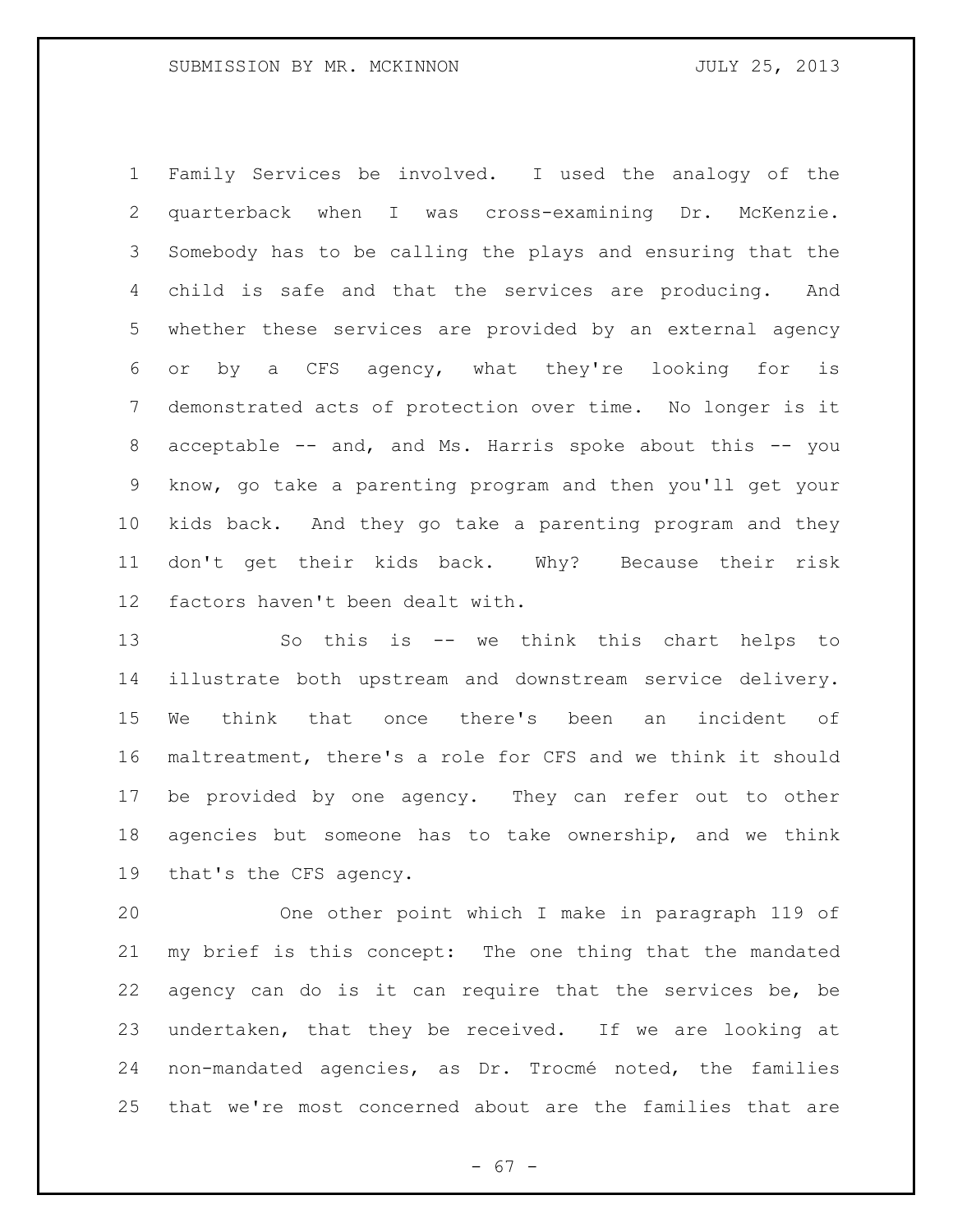least likely to voluntarily accept those services. That's a critical component as well.

 So that while their, their community-based agencies can deliver services, they're under a mandate, the family must take those services, the, the agency must be satisfied that the family has reduced risk. If we just leave it up to the family to go and take those services, 8 the very people that we want to take the services the most, are the least likely to take them.

 Mr. Commissioner, I'm moving to the issue of aboriginal children in care.

12 As I note at paragraph 121 of my brief, this is 13 one of the underlying themes of the Inquiry. Why are there so, so many aboriginal children in care in Manitoba and, frankly, across Canada? You identified this issue earlier, Mr. Commissioner, and I can't imagine anyone sitting in your chair wouldn't ask that question.

 At page 122, I quote the evidence of Dr. Trocmé -- or sorry, at paragraph 122, I cite the evidence of Dr. Trocmé. Mr. Funke spoke about these statistics as well. These are national statistics. I'm sure they're equally applicable to Manitoba, but it's a national problem. And I'm certain, Mr. Commissioner, that your findings and recommendations with respect to this particular issue will be of great interest to all jurisdictions in Canada.

- 68 -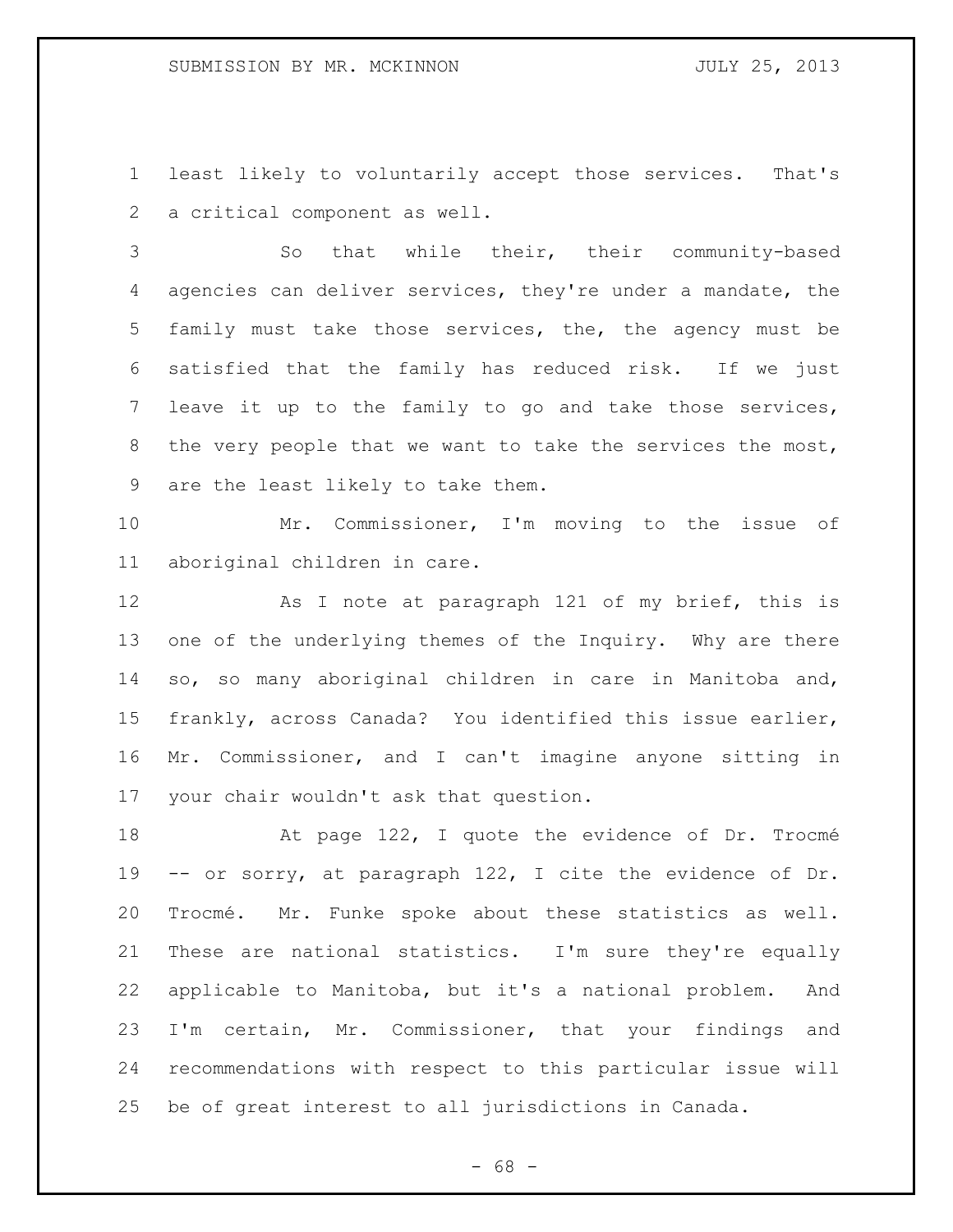I would submit that Dr. Trocmé is really the foremost expert in Canada on this issue, and I would urge you to examine his evidence carefully and his various studies which he's filed.

 THE COMMISSIONER: I can assure you I'll be doing that.

 MR. MCKINNON: I just want to make a couple of points.

 At paragraph 123, Dr. Trocmé makes the point that there is no difference -- this is critical -- there is no difference in the rate of placement for First Nations and non-aboriginal children if we take into consideration the risk factors such as neglect, substance abuse, lack of support, and housing problems. I cite his evidence there; I won't read it.

 We submit this is key to your addressing this problem, this serious problem. We suggest that what this tells us is that the problem is not racial bias. The problem is that aboriginal people are disproportionately living in conditions that give rise to economic -- to poverty, to substance abuse, to housing problems, to lack of supports.

 At paragraph 25 (sic), I make this point: Poverty rates are higher, housing problems are more serious, higher rates of violence, alcohol and substance

- 69 -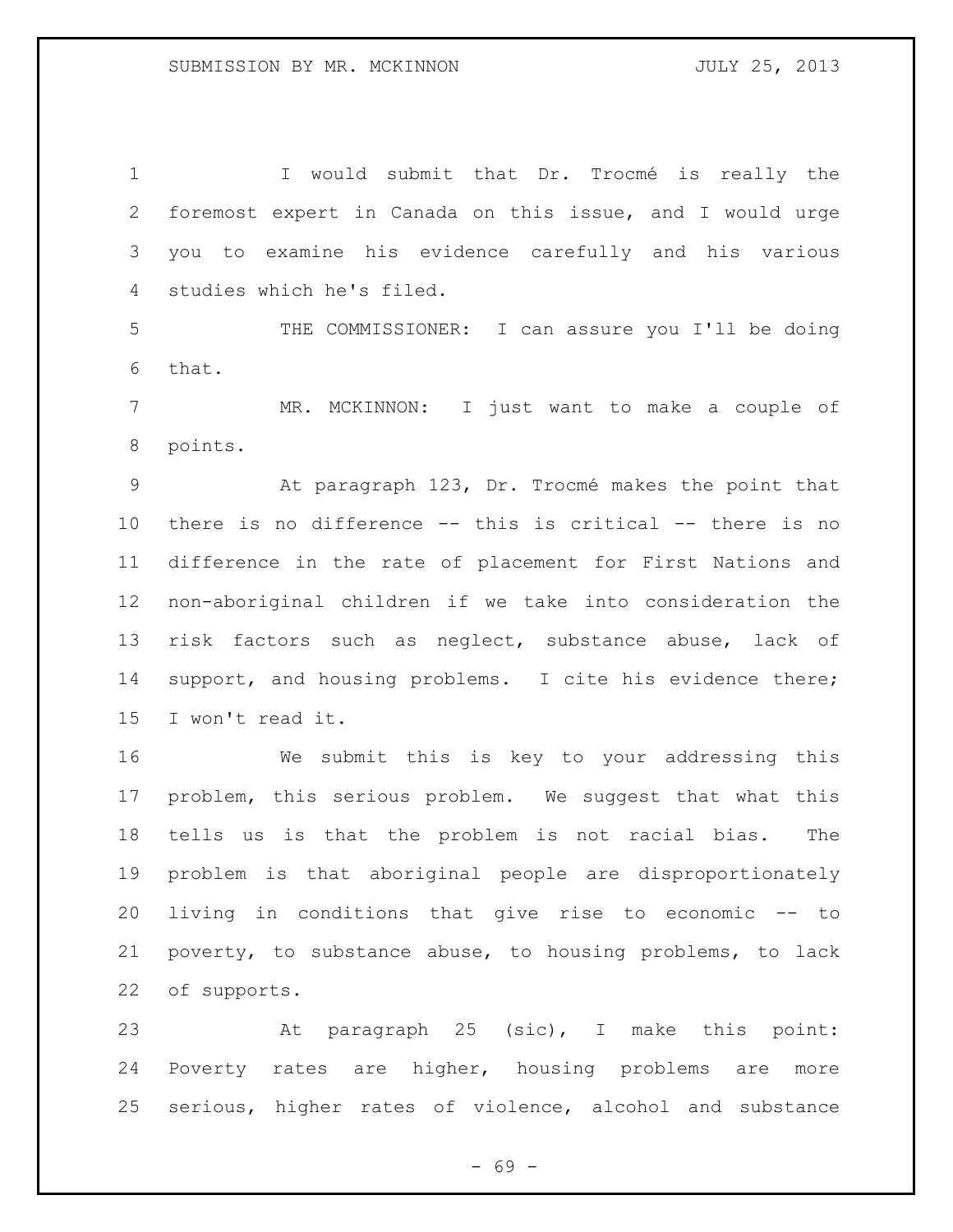abuse, parents themselves having a history of having been removed from their families, and the sad legacy of residential schools. So the solution to the problem, Mr. Commissioner, will not be simple, but it has to address those underlying issues. We mention --

 THE COMMISSIONER: And can, can Manitoba do that on its own?

 MR. MCKINNON: Probably not. Probably not. Certainly, on reserve it can't. What Manitoba -- at least from the point of the view of the Department, what the Department can do is its best to enhance and encourage aboriginal control of child and family services. And we make the point at paragraphs one-ten -- 25, 126 of our brief that that was the motivation behind AJICWI. And the department remains committed to AJ, AJICWI.

 Now, Mr. Funke makes the point that AJICWI is 17 only an interim measure, an interim step, that the goal is for aboriginal autonomy. I think there's some difficulty here, Mr. Commissioner, because it's very difficult to define what full aboriginal autonomy is, but the Department has no dispute with the long-term goal of aboriginal people, but what we submit is that today we have a place, a system, where aboriginal people living off reserve can choose to receive services from a culturally relevant authority. That's unique. That's a major step in the

 $- 70 -$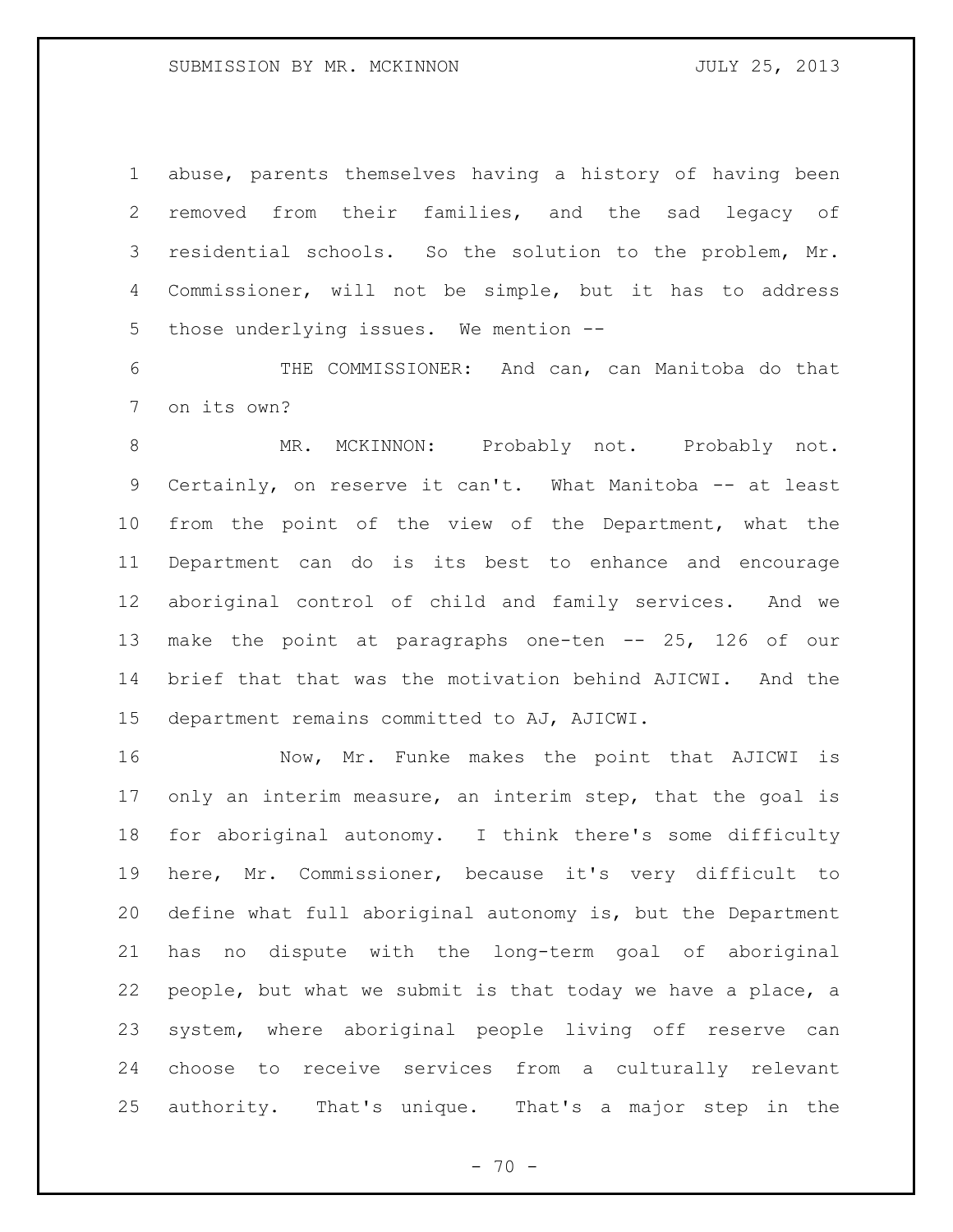right direction. If aboriginal people living off reserve do not identify with their traditional culture, they can elect to receive services from the General Authority. We are not prescribing. We're enabling.

 Mr. Commissioner, I believe from your comments you understand that Manitoba has taken a significant step towards full aboriginal control of child welfare, and as you know, the boards of the authorities are appointed by the aboriginal leadership as set out in the act. So aboriginal leadership controls the authorities through their boards, not directly -- which would be inappropriate; politicians should not be involved in child welfare -- but it is appropriate that they control the boards. And the boards hire CEOs, and the authorities mandate agencies, and the agencies hire CEOs, and they're all able to provide, at their discretion, culturally relevant services. This is a huge step.

 It may not be full control as defined by Mr. Funke, but I submit it's as far as Manitoba can go under the present constitution, legally. And we're not proposing to step back from that. We're proposing to continue that. And if the goal at some future date -- if the goal is aboriginal law and full autonomy, however that's defined, this interim step will have been a valuable step because you will have aboriginal agencies with capacity to deliver

 $- 71 -$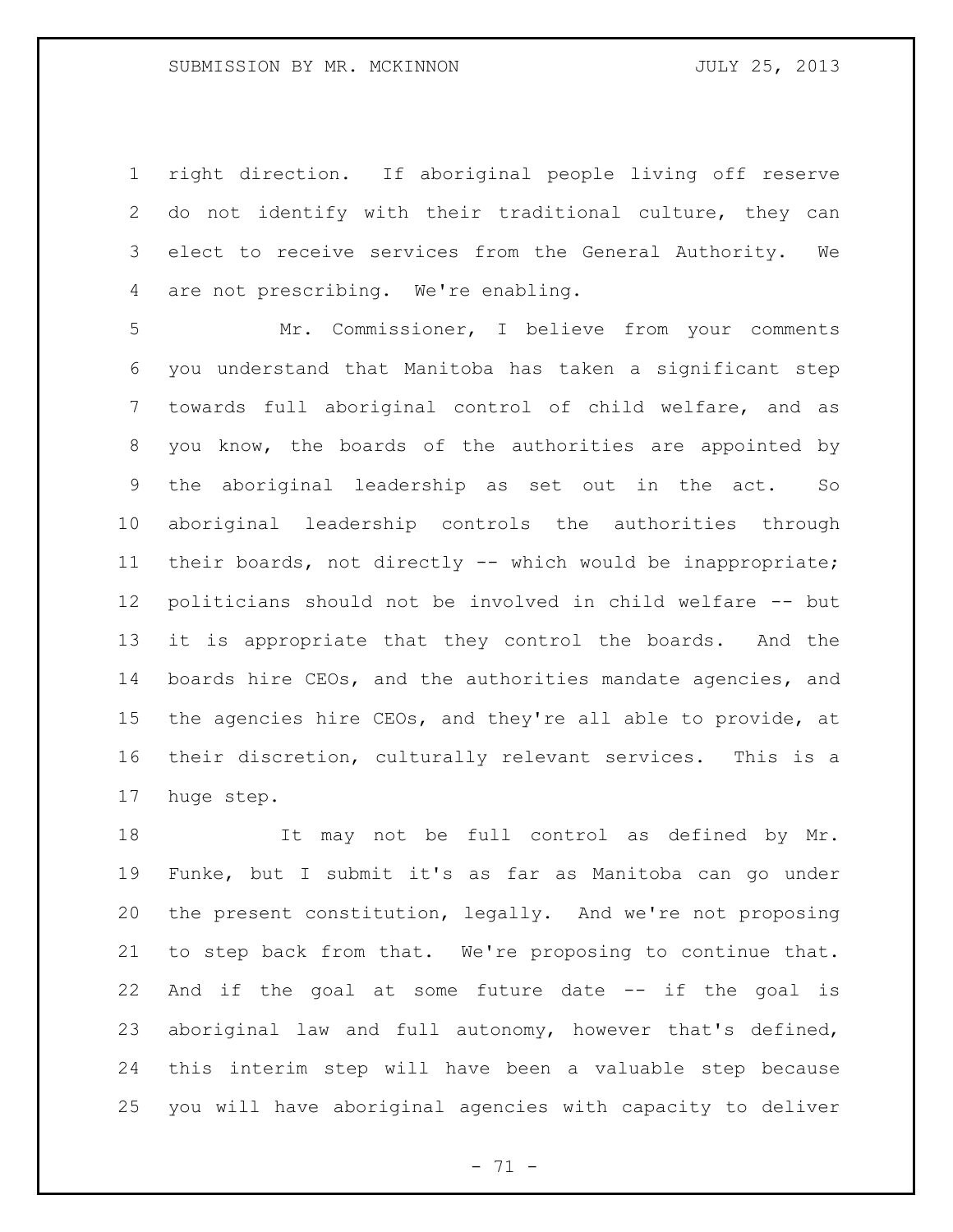services, with leadership that is trained, with aboriginal workers that know what to do.

 So it is a very, very important interim step, and I think I can safely say -- because I've had this conversation with Mr. Funke -- that what we agree upon is that, as an interim step, the Department and the aboriginal leadership want to make this work. We, we are committed to the same goals, which is the best results possible for aboriginal children who need services.

 Mr. Commissioner, I was about to go on and respond to some of the other submissions. I'm happy to go for another 15 minutes and then take our lunch break, or take a break now, come back earlier. I, I leave it to you.

14 THE COMMISSIONER: If you're, if you're going into that area, maybe we should adjourn now and come back at 1:45.

17 MR. MCKINNON: That would be fine with me.

18 THE COMMISSIONER: All right. We'll, we'll do that. We'll adjourn until 1:45. Thank you.

(LUNCHEON RECESS)

23 THE COMMISSIONER: All right, Mr. McKinnon. MR. MCKINNON: Thank you, Mr. Commissioner. Before the break I was trying to find a reference

 $- 72 -$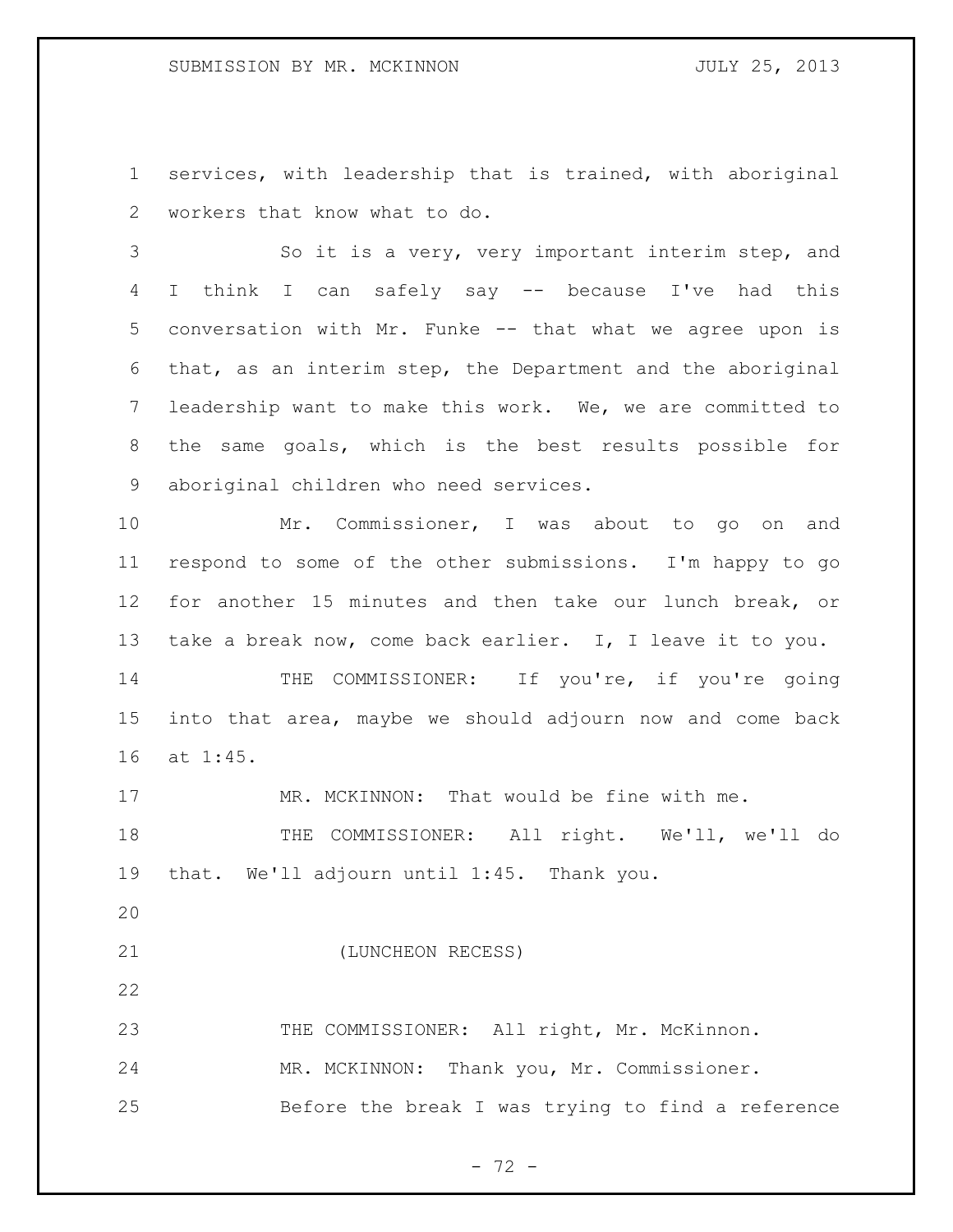in Mr. Funke's oral submission, and I don't know if you have yet received a copy, but --

 THE COMMISSIONER: Yes, I have, but it's in my office. I don't have it with me.

 MR. MCKINNON: You might want to make a note of it because I was promising you I'd find the cite, and it's the last bullet on page 34 where Mr. Funke puts forward the argument that First Nations have a property interest -- my words -- in information they enter onto their computer system. That's the cornerstone of the issue that I have invited you to comment on.

 Now moving on to the response to the other submissions, and let me -- and I'll essentially go through them in the order in which they presented to you, Mr. Commissioner --

16 THE COMMISSIONER: All right.

17 MR. MCKINNON: -- starting with Mr. Gindin on behalf of Kim Edwards and Steve Sinclair.

 Mr. Gindin made an issue with respect to notes and criticized workers individually, supervisors in particular, individual supervisors who were unable to produce their notes. And you heard evidence from Ms. Brownlee that Winnipeg CFS looked for those supervisors' notes and was unable to locate the notes. Also, the support notes -- support worker notes for Ms. Pickering

- 73 -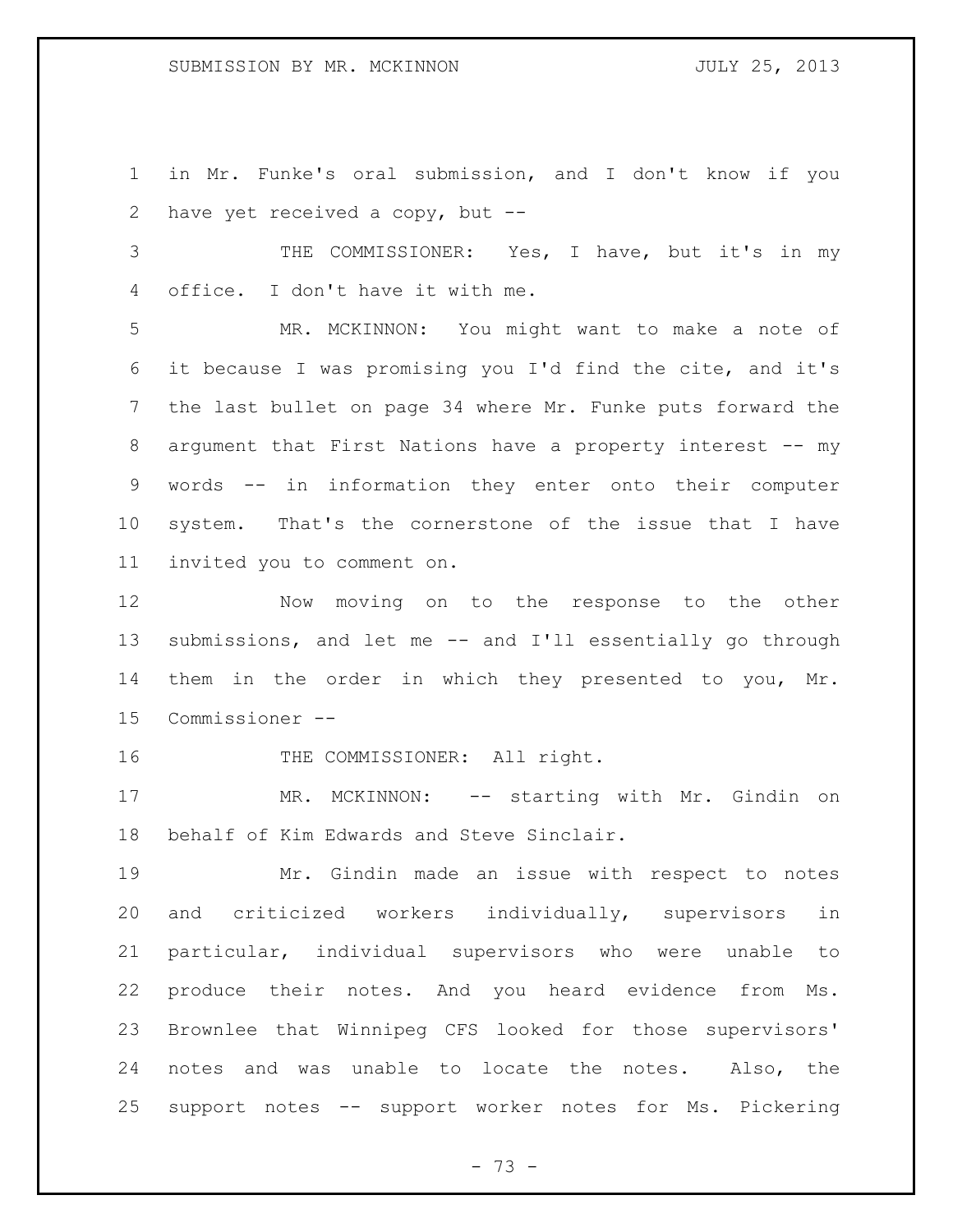were unable to be located. The absence of those notes on the file are the fault of Winnipeg CFS, not the individual supervisors or the family support worker. We have the obligation to retain those notes and we didn't do it appropriately.

 Mr. Gindin makes the comment that it's surprising that there were some notes in particular of Mr. Orobko who was a supervisor going back to 1999, but they couldn't find his more recent notes. And we don't have an explanation for that, Mr. Commissioner, but we have a theory to propose and the theory is this: that when file transfers took place in May of 2005, notes that were still in the Jarvis office seem to have disappeared, and that's the only explanation we have. So that notes from files that were closed long ago seem to be in existence, but on May of '05 when the Jarvis office no longer became an office of Winnipeg CFS, notes were not appropriately labelled so they could be retrieved. That's the only explanation we have. But we should not blame individual supervisors for their lack of notes. Now, the exception to that, again, is Mr. Orobko, who gave evidence that he destroyed his notes. That is a different situation.

 And as you know, Mr. Commissioner, I do not represent Mr. Orobko, who was a supervisor; he chose to be unrepresented. And in fact, you may recall I cross-

- 74 -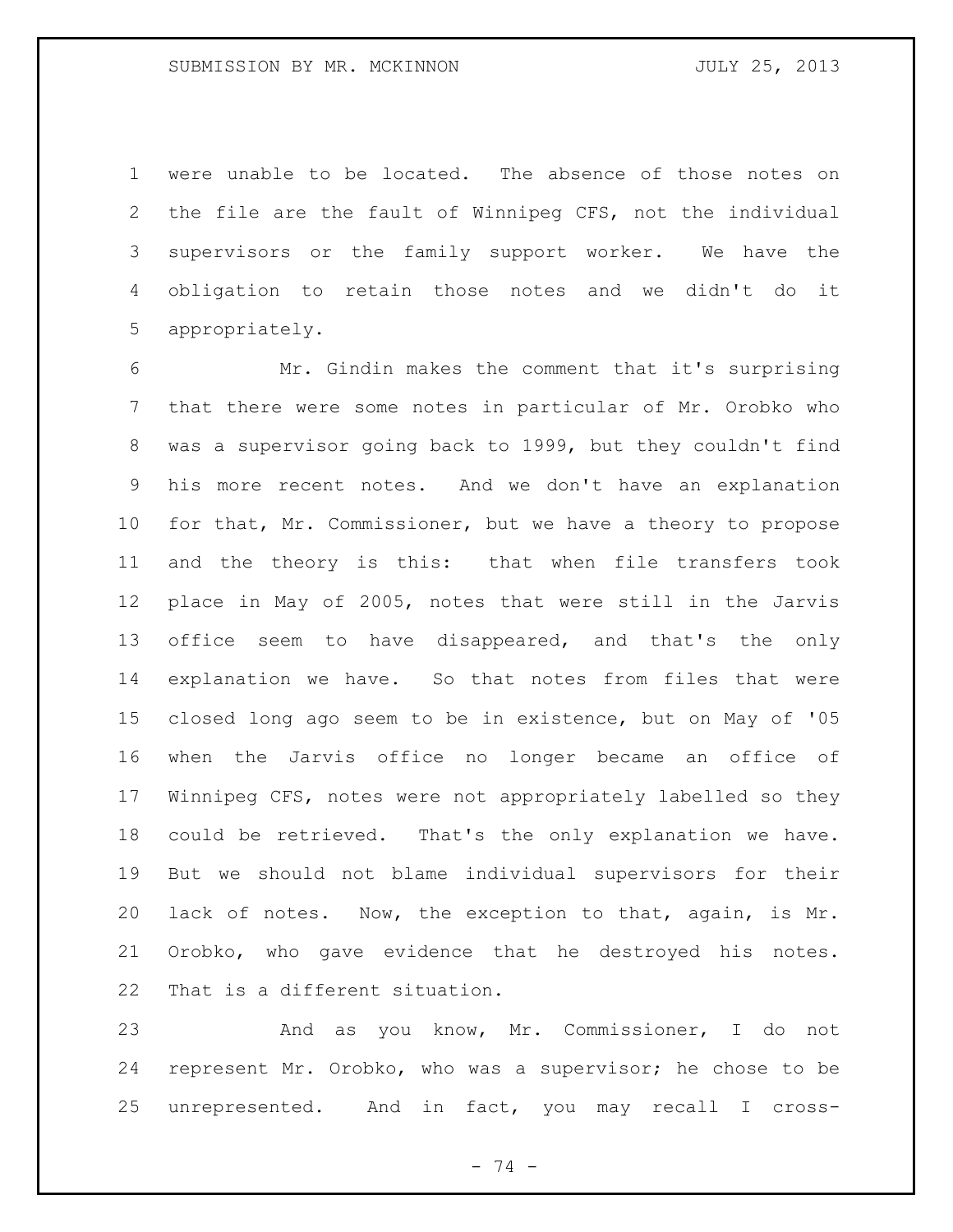examined him quite vigorously on several issues so I'm not here advocating as his counsel. But as an officer of the court, there is one issue I would like to bring to your attention, and that is the submission made by Mr. Gindin that Mr. Orobko destroyed his notes in 2010 knowing full well that the Inquiry had been called. And the point that I wish to make, so that Mr. Orobko, who is unrepresented, doesn't get -- the importance of that issue is not overstated -- is that it was his evidence that he destroyed his notes in 2010, he knew the Inquiry had been called, but he did not know that he had been involved in the service delivery to Phoenix Sinclair, and he didn't know that until my office contacted him advising him that he was a potential witness. So what he did was wrong in the sense that the policy was not to destroy notes, but he did not do that knowing that he had an involvement in the Phoenix Sinclair file. And the reference I have for you is November 14, 2012, pages 65 and 66. So I think that's an important detail that I draw to your attention.

 I'm now going to address the five recommendations that you've asked all counsel to address, arising out of Mr. Gindin's submissions.

 The first one is the separate agency for prevention, and I've addressed that in my earlier remarks. As you know, the Department and Winnipeg CFS are opposed to

 $- 75 -$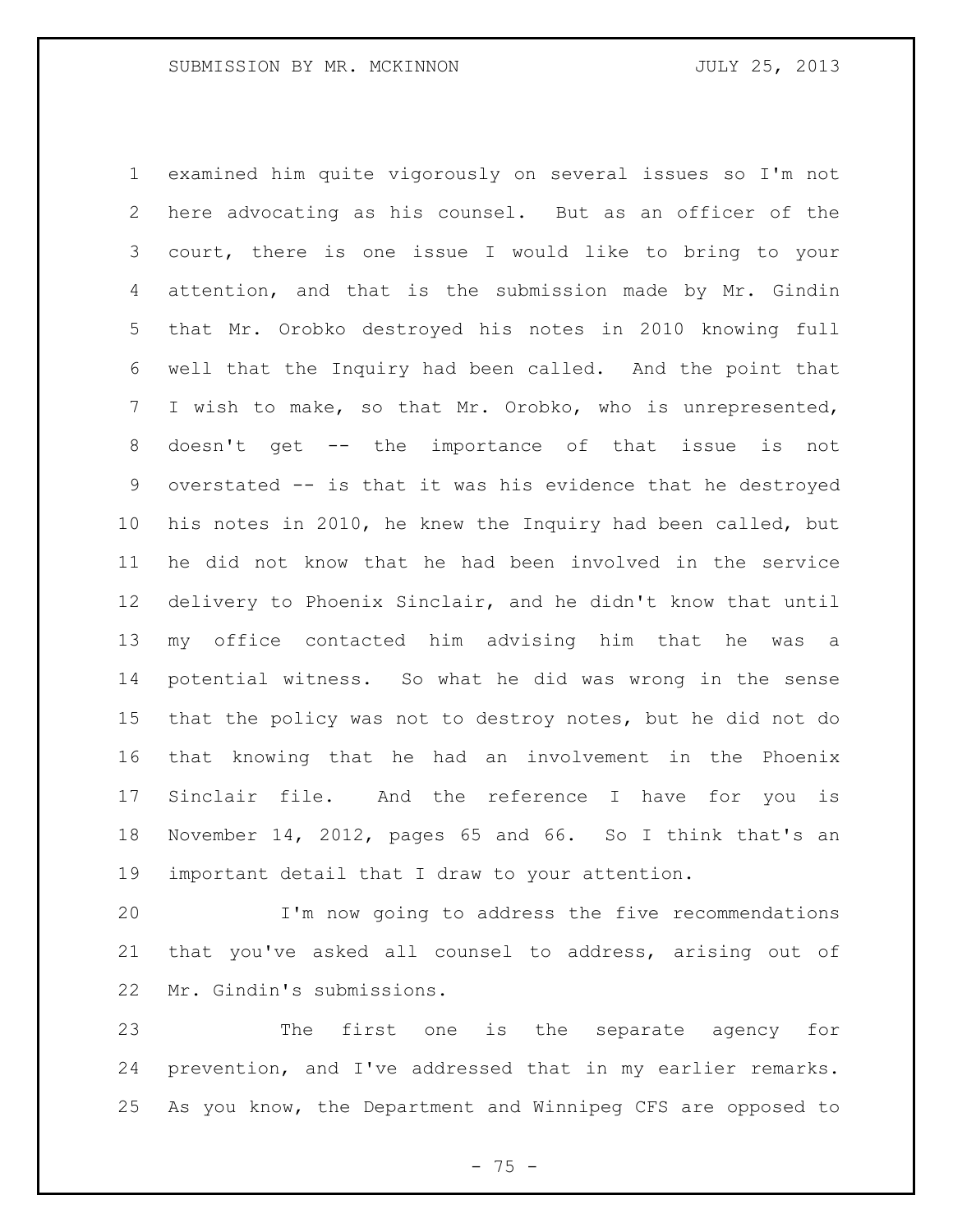this recommendation and I gave you some reasons in my earlier remarks --

THE COMMISSIONER: Yes.

 MR. MCKINNON: -- and I'll reference them. They're paragraphs 100 to 120 of our written brief.

 And my suggestion to you, Mr. Commissioner, is that fundamentally we think that a separate agency for prevention would be a step backwards. The majority of child welfare families do not present with immediate safety concerns. You heard Dr. Trocmé's evidence on this; I think his statistic was about 85 percent don't present with immediate protection concerns. And you heard many social workers describe the Phoenix Sinclair case as a typical case, and I think what they meant by that is this is a typical case that you see in that 85 percent group where there are risk factors such as parenting capacity concerns 17 and neglect and substance abuse and, to some extent, family violence. What we submit, Mr. Commissioner, is that the new family enhancement program would have been an excellent service for this family.

 We understand the concern that you articulated and Mr. Gindin has articulated, that families are reluctant to engage with CFS due to negative perceptions, but we adopt the position that was, I think, eloquently put by Mr. Khan, who explained how agencies are now beginning to

 $- 76 -$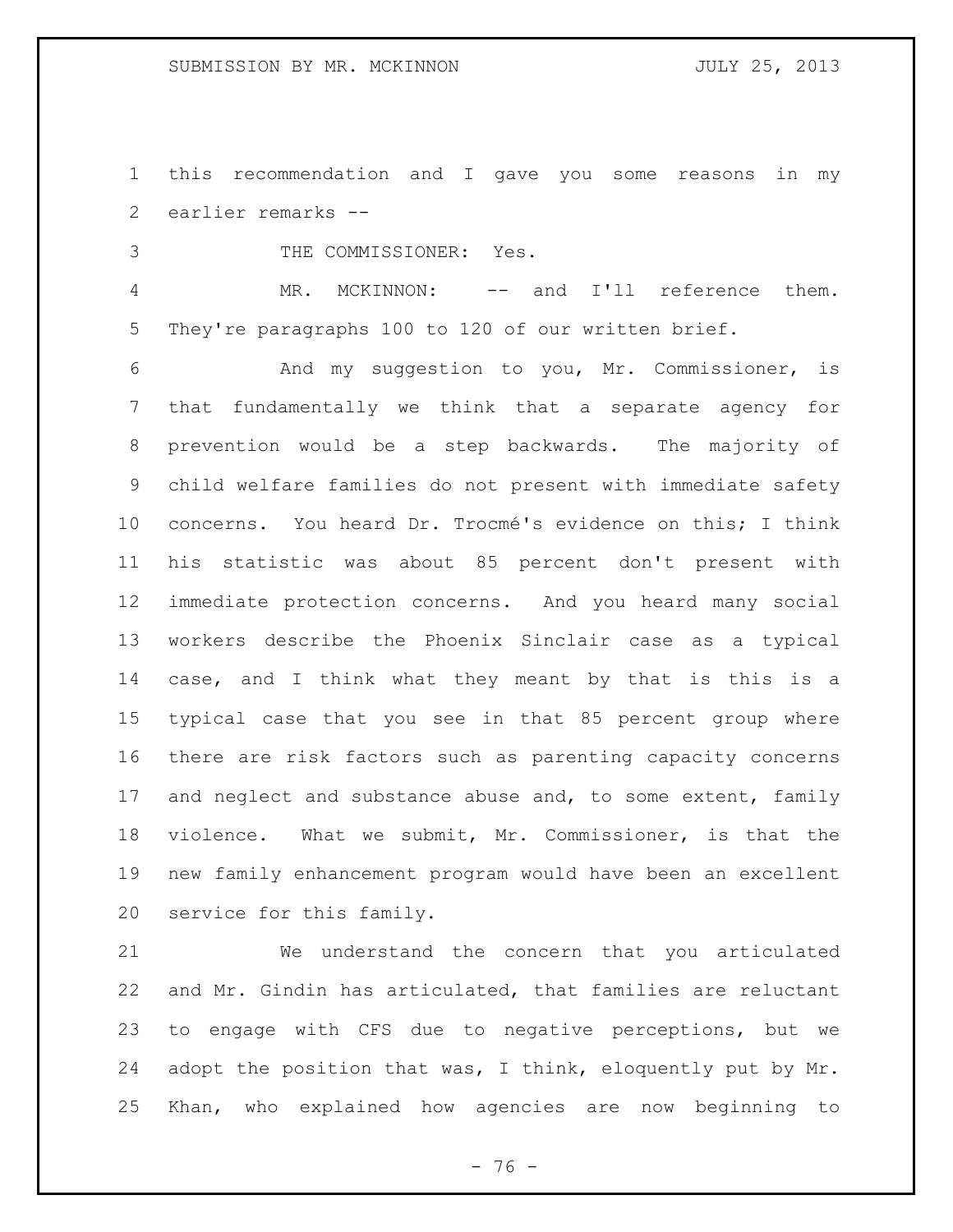engage with families.

 We also endorse the submissions of Ms. Harris, who spoke about how the protection stream integrates with 4 the investigation stream. And you heard evidence -- and I mentioned this before -- about how CFS workers are now being taught to engage with families with much better results.

8 And we think that we could get into a -- we could actually make things worse if there were two streams, with separate administrations. Then they'd have to figure out protocols to relate to each other, they could have different ways of assessing risk, how would the file be transferred from one agency to another. We think it would introduce another layer of complication into what is already a complex model.

 We submit that the benefits of the new service model are only now beginning to emerge and we are seeing more children being kept safe at home, and certainly Mr. Rodgers and Ms. Loeppky gave evidence and, and there's no disputing that children in care are up, but so are the children being served and being kept safe at home, and the greater increase is in children being kept safe at home.

23 And if the issue is, is public attitude -- and I think it is -- we submit that the only way to change public attitude towards CFS is to demonstrate that we can engage

- 77 -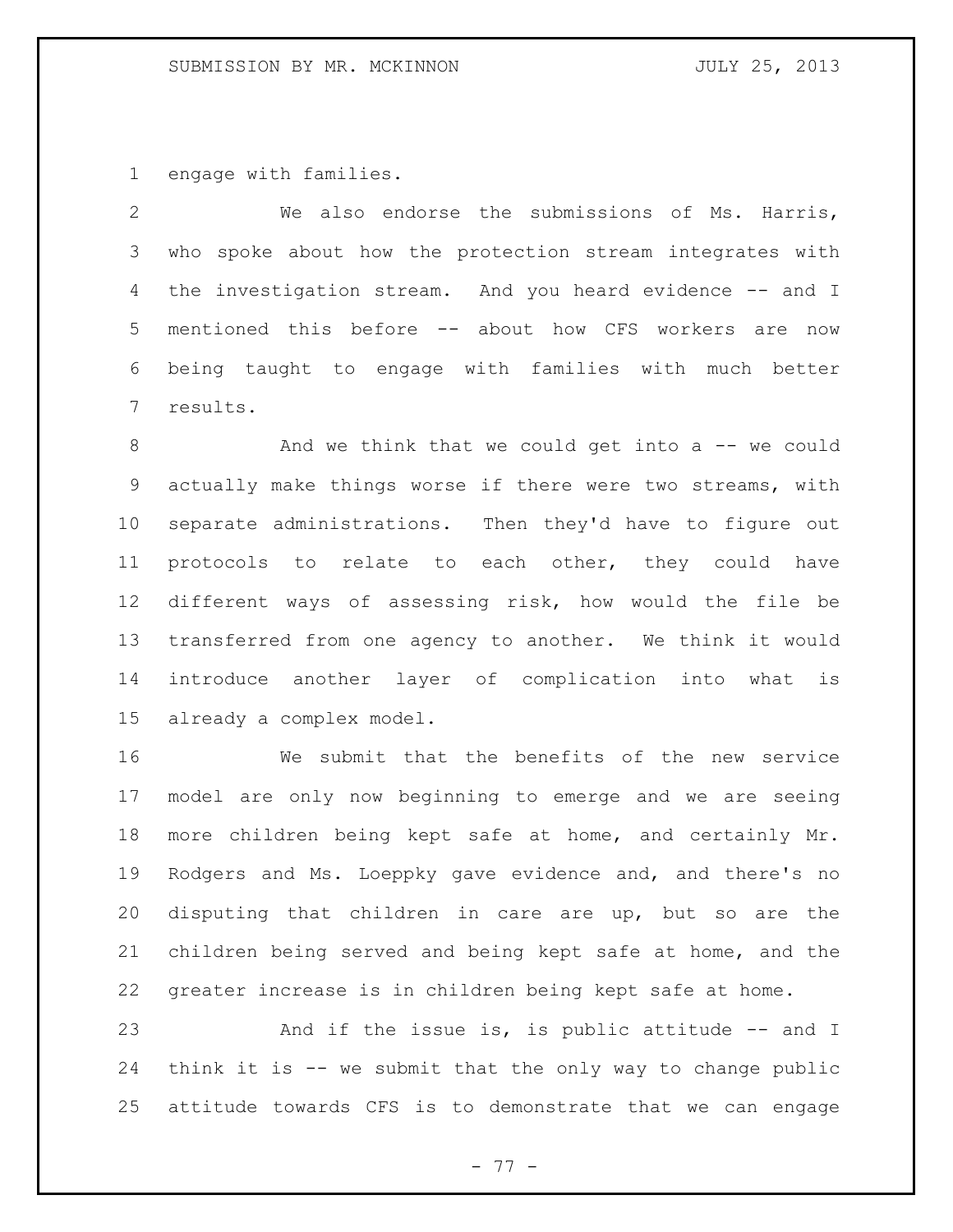with families and can work collaboratively, and we think that would be the way to change public attitude, through good work, through these new models of family engagement and family enhancement, so they see CFS as more than just the agency that apprehends children. They see CFS as the agency that tries to help families improve. That's our submission on that point.

 The next one is number three, which was files being opened in the name of the child. The Department and Winnipeg CFS oppose this recommendation. As you know, Mr. Commissioner, under the current system files are opened in the name of the primary caregiver, who is almost always the mother.

 Phoenix's case was exceptional and we heard, I think, evidence from Heather Edinborough on this. And what was exceptional about it is we had a father who was prepared to parent his children. So that's why we -- you know, we have this unusual situation. For most of the time, there was one child and there were -- and the child was alternatively being cared for by either the mother or the father. So in this unique situation it probably would have been more convenient to have only one file in the name of the child, but in the vast majority of cases there's only one caregiver, and it's the mother, and there's more than one child.

- 78 -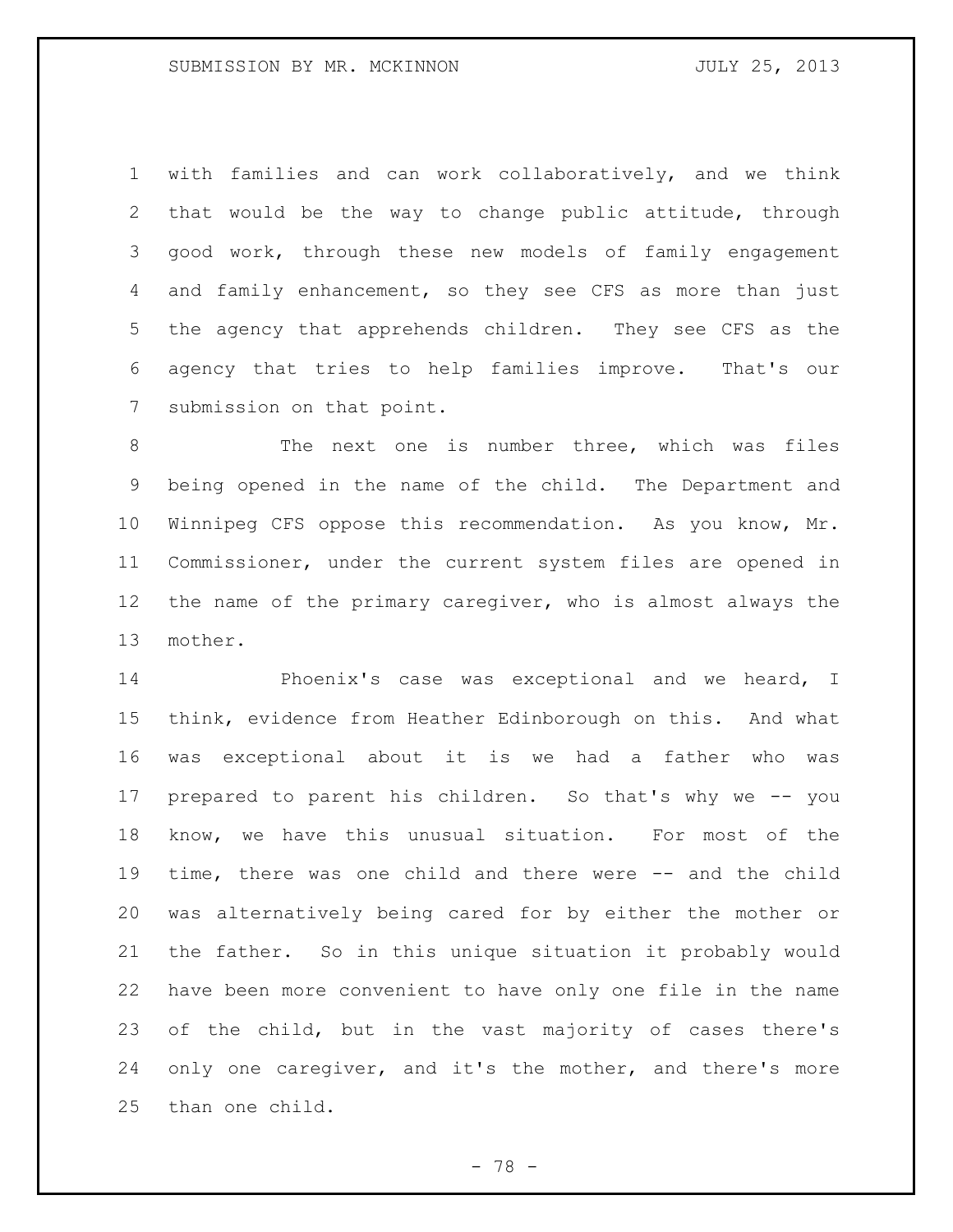1 And if there are multiple -- three or four -- children in the family, which would, I think -- I submit is more the norm, the risks that are presented to those children are primarily the risks associated with the adults that are living in the household. That could be the mother or the father or the stepmother or the stepfather. It could be a boyfriend or an uncle or a cousin, but it's someone living in the household. So the risks to all four children are the same.

 And what you heard in the evidence is that under our new approach towards risk assessment and safety assessment, everyone in the household has to be assessed. 13 And so if there were four children in the, in, in, in the, in the family, it would just add a layer of complication to do that assessment four times. It's all the same individuals, the same caregiver, it's the same household, and we submit it's best done on one file so that everyone in the household can be seen as a unit.

 The next issue raised was the registration of social workers. The Department and Winnipeg CFS are in favour of this in principle. However, it should be done in a way that respects the concerns of aboriginal agencies and aboriginal social workers.

 You will recall, Mr. Commissioner, that I examined Miriam Browne, who was the registrar or the -- the

- 79 -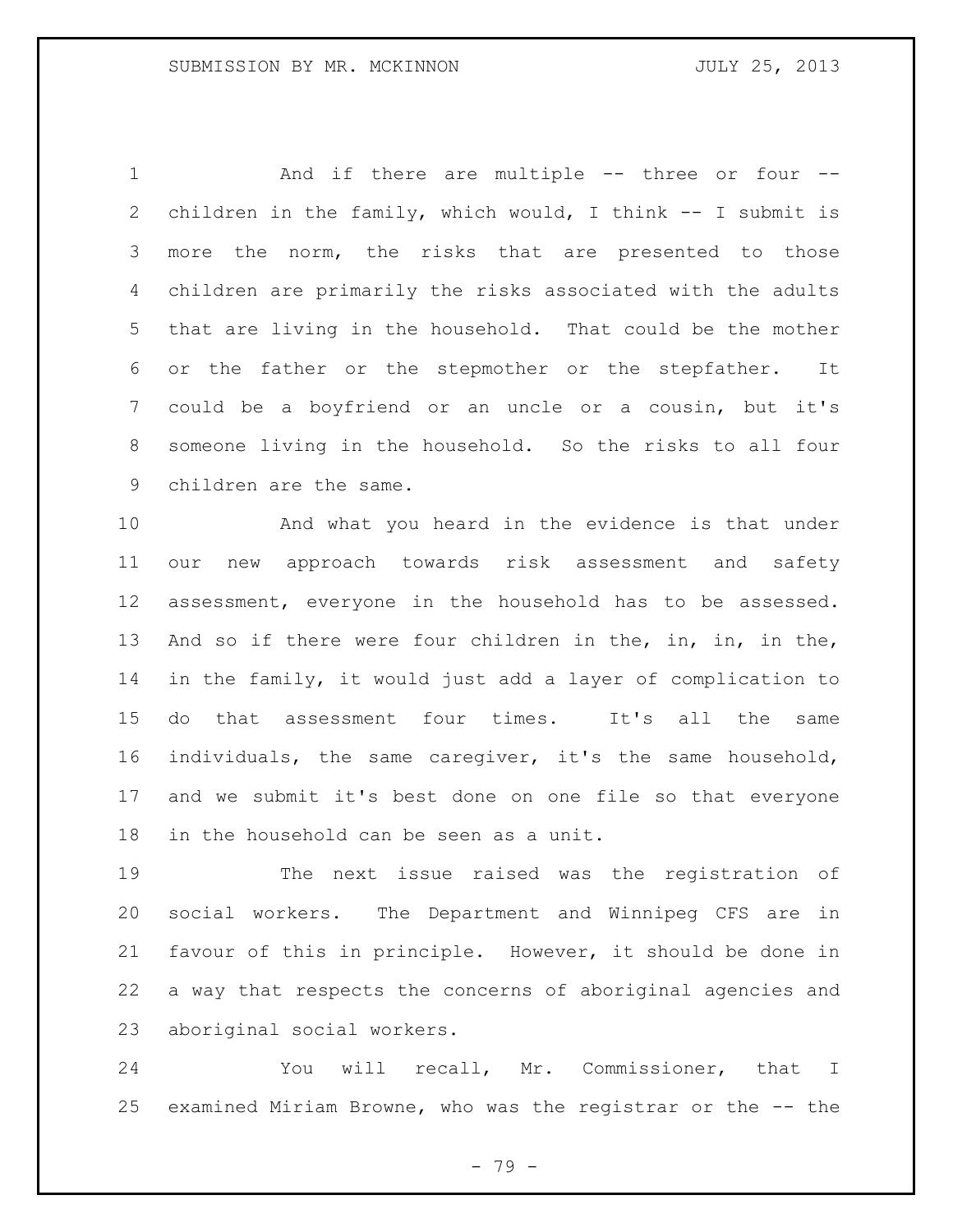registrar of the existing association, about this issue back on December 19th, 2012, and that examination can be found at pages 30 to 45 of the transcript of that date. And what she said -- and it was a bit awkward for her because I was asking her to put forward the objections of the aboriginal social workers, which weren't her own objections, but she did, I think, fairly describe what those concerns were.

 My understanding is that progress has been made on that front since the date of her evidence, but I'm not in a position to comment further. So we're in favour in principle. We accept that there are concerns of aboriginal workers and aboriginal agencies that have to be accommodated.

 The next one was the Office of the Children's Advocate. That's Mr. Gindin's recommendation number 32. The Department takes no position on that.

18 The fifth one is recommendation number 47, an acknowledgement that -- by Manitoba that overrepresentation of aboriginal people relates to poverty, poor housing, substance abuse, et cetera. We submit that the evidence we have heard at this Inquiry establishes clearly that such is the case. We submit that your report will be important in assisting the government and all Manitobans in understanding the relationship between children coming into

 $- 80 -$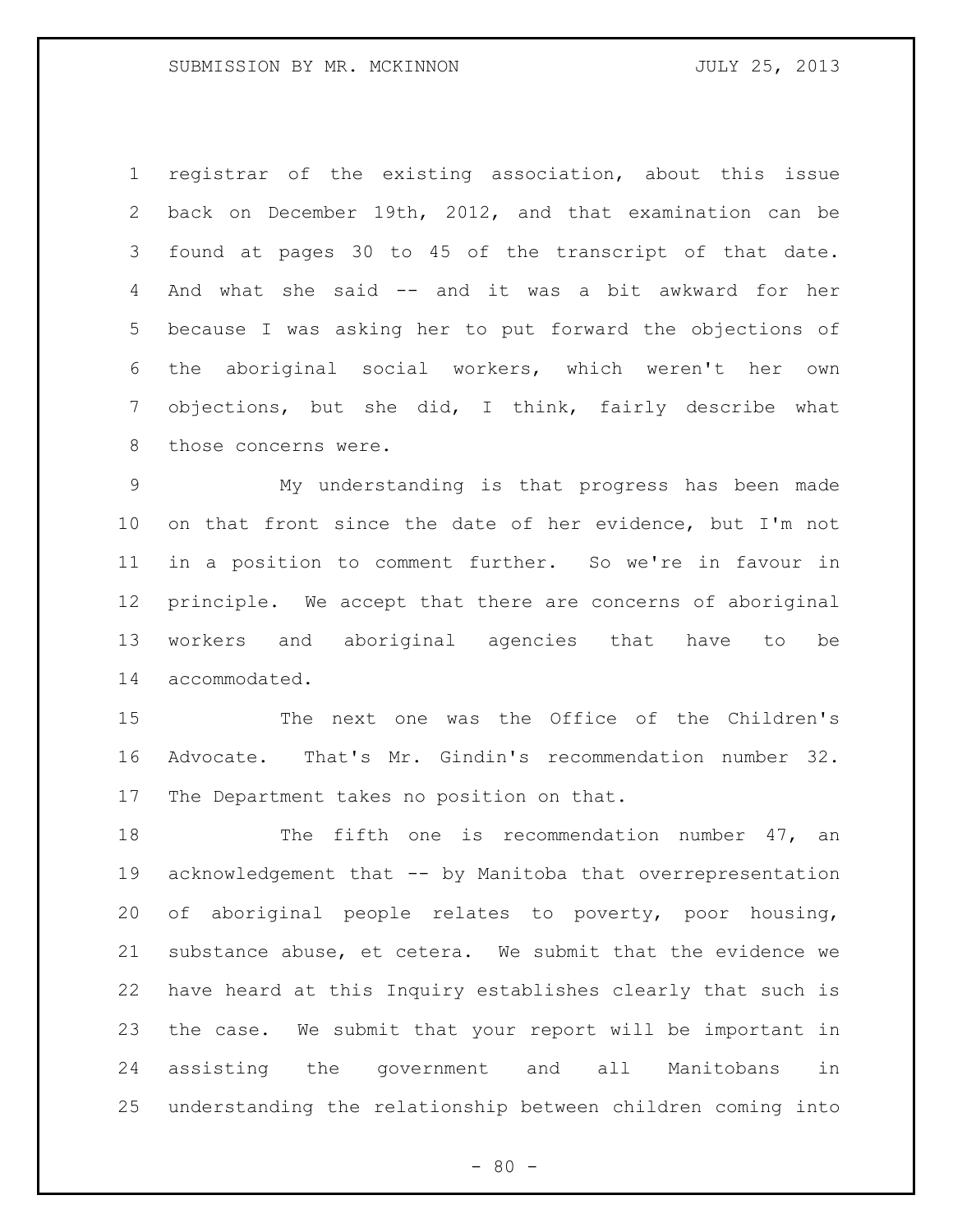care and these systemic factors, poverty, and, and poor housing. I'm reluctant to say more than that because, as counsel for the Department, I don't want to be seen as making any kind of commitment on behalf of the government. I'm now moving on to the MGEU's brief, and the MGEU's brief is 235 pages long and the word "caseload" or "workload" appears 373 times. We've dealt with the issue 8 of workload previously, Mr. Commissioner, and I don't -- I think I would just be repeating myself, so I won't. I just want to add one further comment on this issue, and that is the issue at, at paragraph 54 of their brief. MGEU states that: "Reorganizations cause confusion, stress and tend to reduce a social worker's commitment to the organization." 19 That may be so. THE COMMISSIONER: You, you just quoted which paragraph? MR. MCKINNON: Paragraph 54, MGEU's brief. 23 THE COMMISSIONER: Yes, I have it. MR. MCKINNON: And they're talking about reorganizations there. And my point is that social workers

- 81 -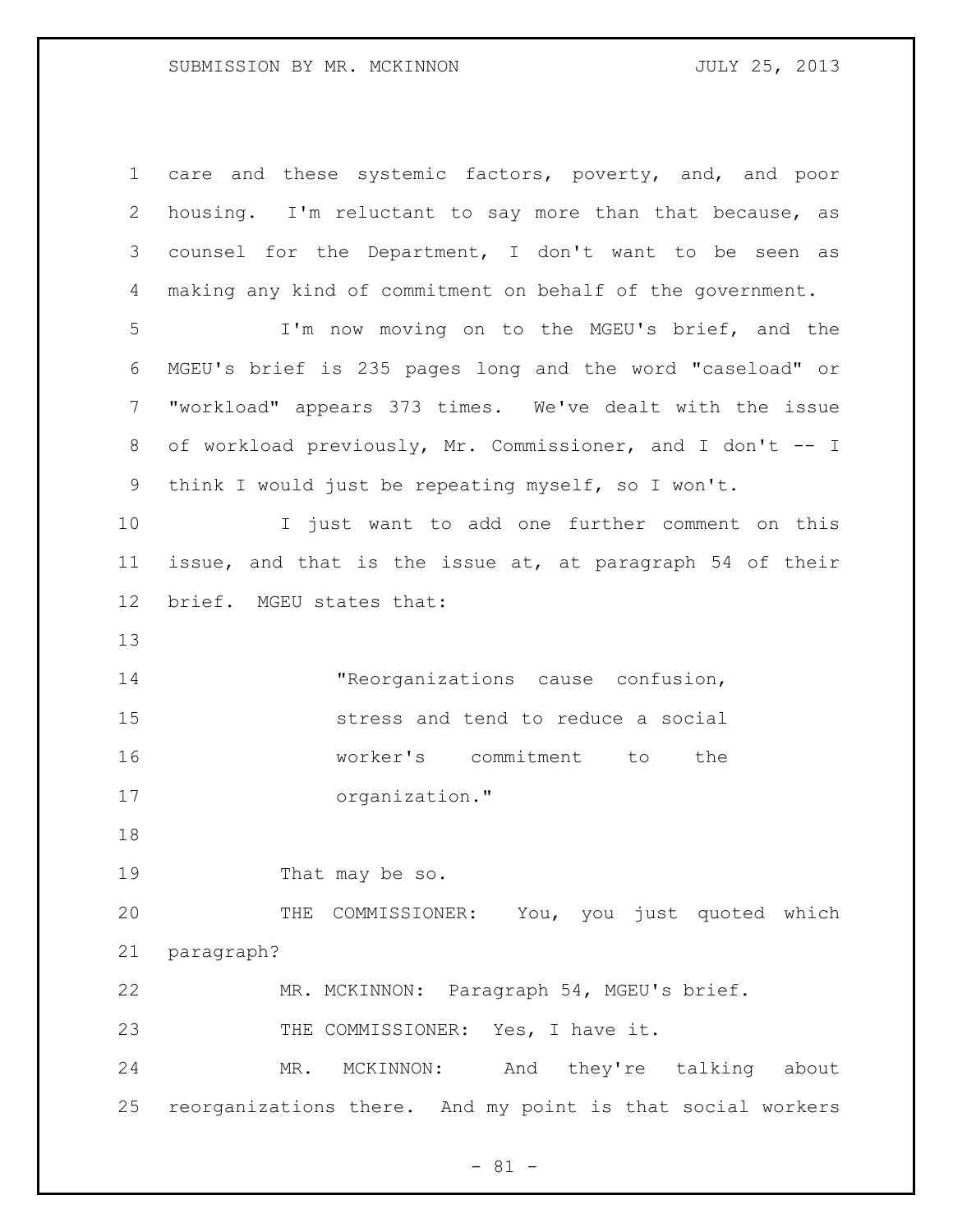are professionals, and sometimes reorganizations are necessary and in the public interest. And in this case in particular, the Aboriginal Justice Inquiry identified that aboriginal control of child welfare was an issue that was important and in the public interest, and the changes that were made were necessary.

 We submit the evidence of Jay Rodgers demonstrates that the degree of change was unprecedented. It involved two years of planning. It involved extensive consultation, and in spite of the criticisms that have been levelled by the MGEU, we submit it was carried off without significant disruption to services.

 You'll recall, Mr. Commissioner, that the actual transfer of files occurred in May of 2005. That was two months after the case was closed at Winnipeg CFS for the final time. So the actual file transfer process was after Phoenix Sinclair's file had been closed for the final time. There is no suggestion that the decision to close the file in March of 2005 was related to devolution. It's my hope that the findings from this Inquiry will lay to rest any suggestion that the devolution process contributed to the tragedy of Phoenix Sinclair's death.

 And there's also -- while we're talking about this topic of devolution, the point is made that this did create additional work in terms of creating transfer

- 82 -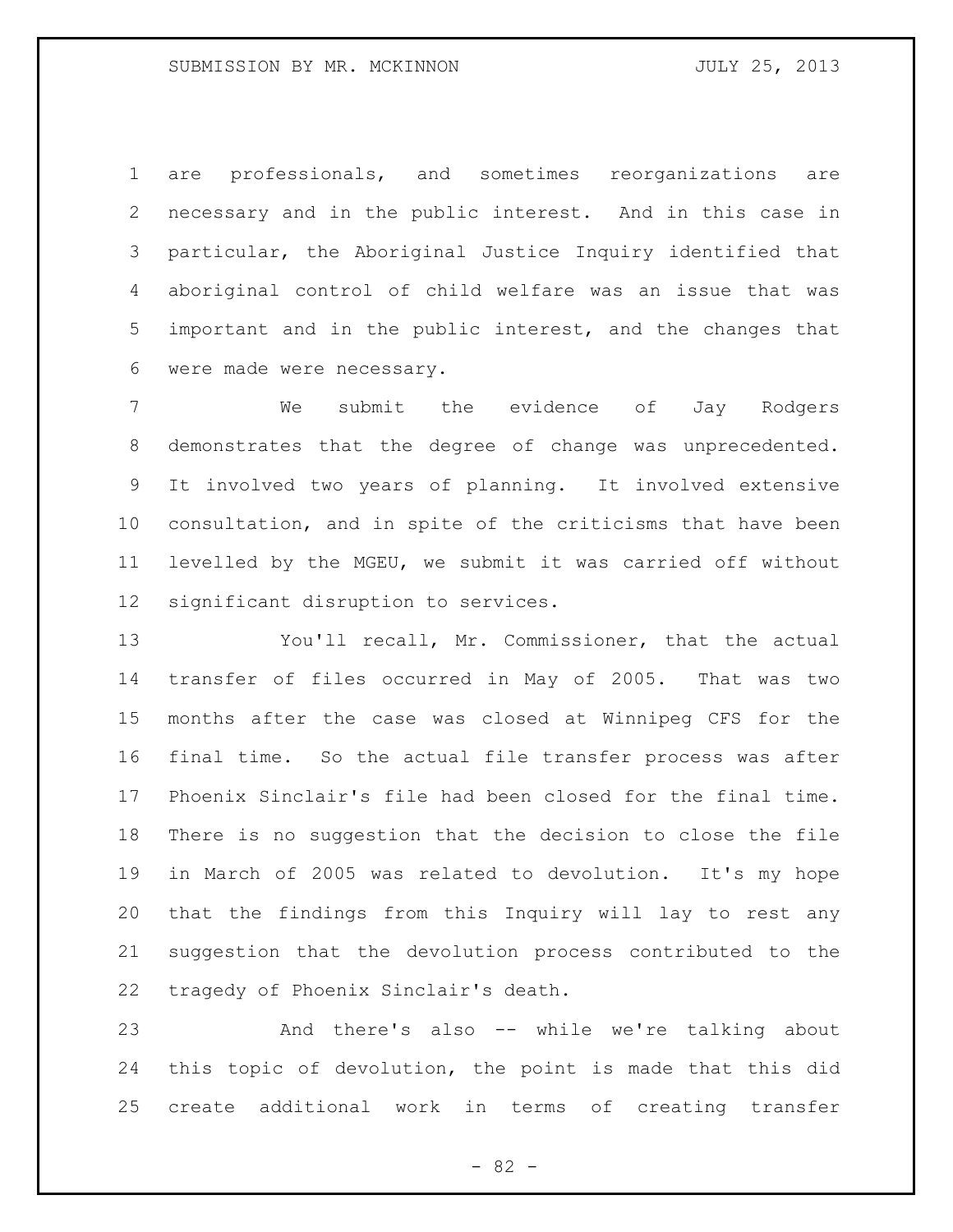summaries in the family service unit, and there is no dispute on that. Mr. Rodgers and others spoke at length about the supports that were brought in to accommodate that extraordinary workload. That would have been occurring between the period of January and May of 2005, so in the critical period. What I want to remind you, Mr. Commissioner, is that extra work was at the family service units. The Phoenix Sinclair, through that period of time, was at the intake.

 I want to comment very briefly on the submissions made on behalf of Diana Verrier. Ms. Verrier was a supervisor who played a very small role of the delivery of services to Phoenix and her family. She also played, I submit, a very small role at this Inquiry. She has her own lawyer because of the conflict of interest issue that was identified during the course of these proceedings. She's filed submissions dealing with a very narrow issue relating to whether she, as a supervisor, changed a document prepared by a CRU worker.

 The Department and Winnipeg CFS take no position 21 on whether she did or didn't. What we can say, however, is that supervisors are expected to review files.

23 THE COMMISSIONER: Expected to what?

 MR. MCKINNON: Review files, and change them if they think they're wrong. So when it comes to that 24, 48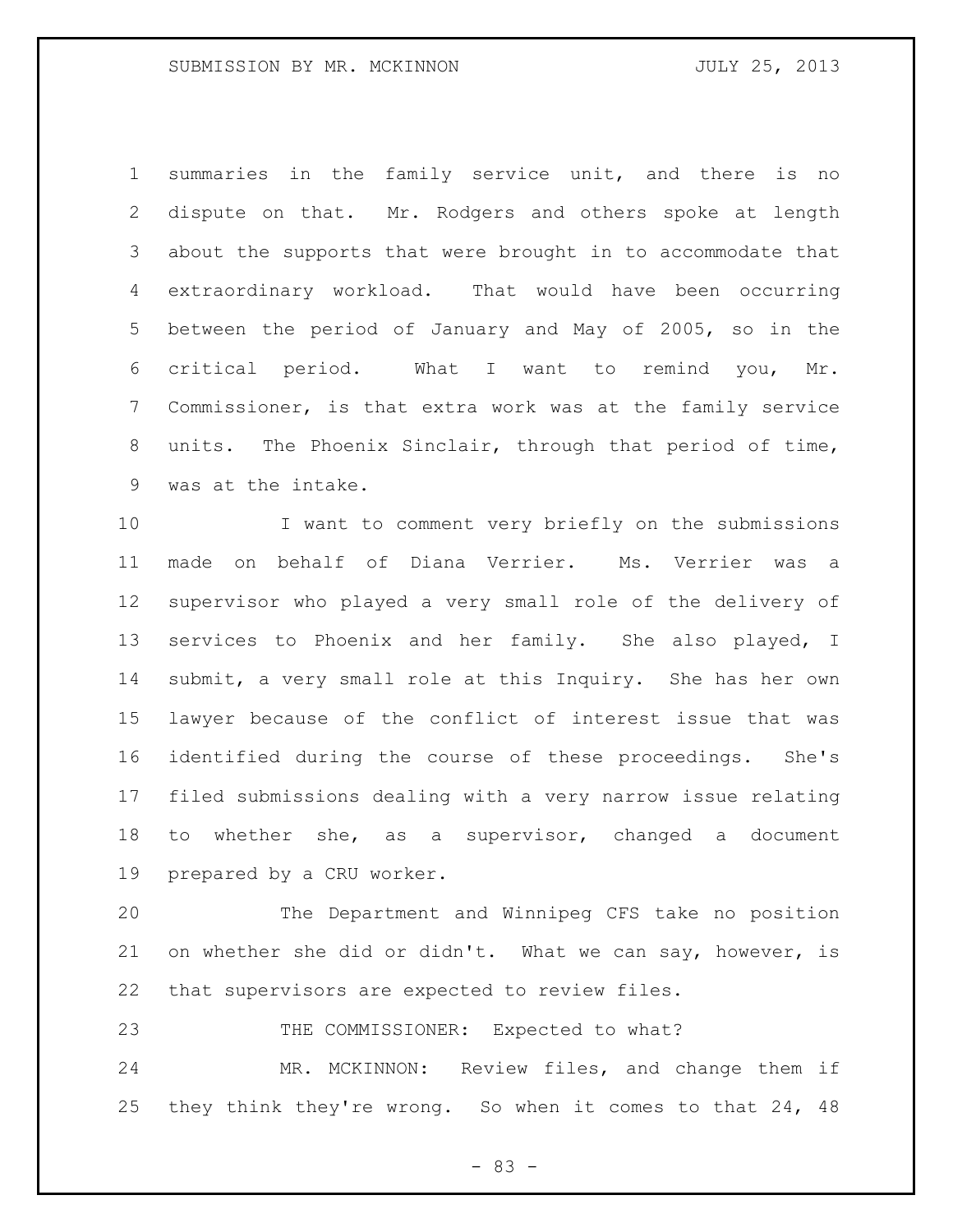hour change that was initialled by the supervisor, that would not be inappropriate. With respect to the other issue, as to whether or not parts of a report were deleted, again, we can't take -- we make no comment as to whether it did or didn't occur. But if it did occur, it should have been initialled and acknowledged.

7 Mr. Rolston, on behalf of Diana Verrier, suggests that because his client was overworked and may have been working, working in the evenings, this somehow was a factor that you should consider in determining whether or not she's to blame. My submission to, to that or my response to that, with, with the greatest of respect, is that if Ms. Verrier was too busy, the default position would be to do nothing. I don't understand his point that she was so busy that she had to -- somehow that explains why she made changes.

 So we don't want to be misunderstood on this, Mr. Commissioner, we have no way of knowing whether Ms. Verrier altered a report. All we can say is, is if she did, it had nothing to do with training or any of the other systemic issues you've been hearing about.

 I'm now addressing ANCR, the Northern Authority, 23 and the Southern Authority. And I can say, Mr. Commissioner, that, as you know, ANCR and these two authorities have made 44 recommendations and some of them

- 84 -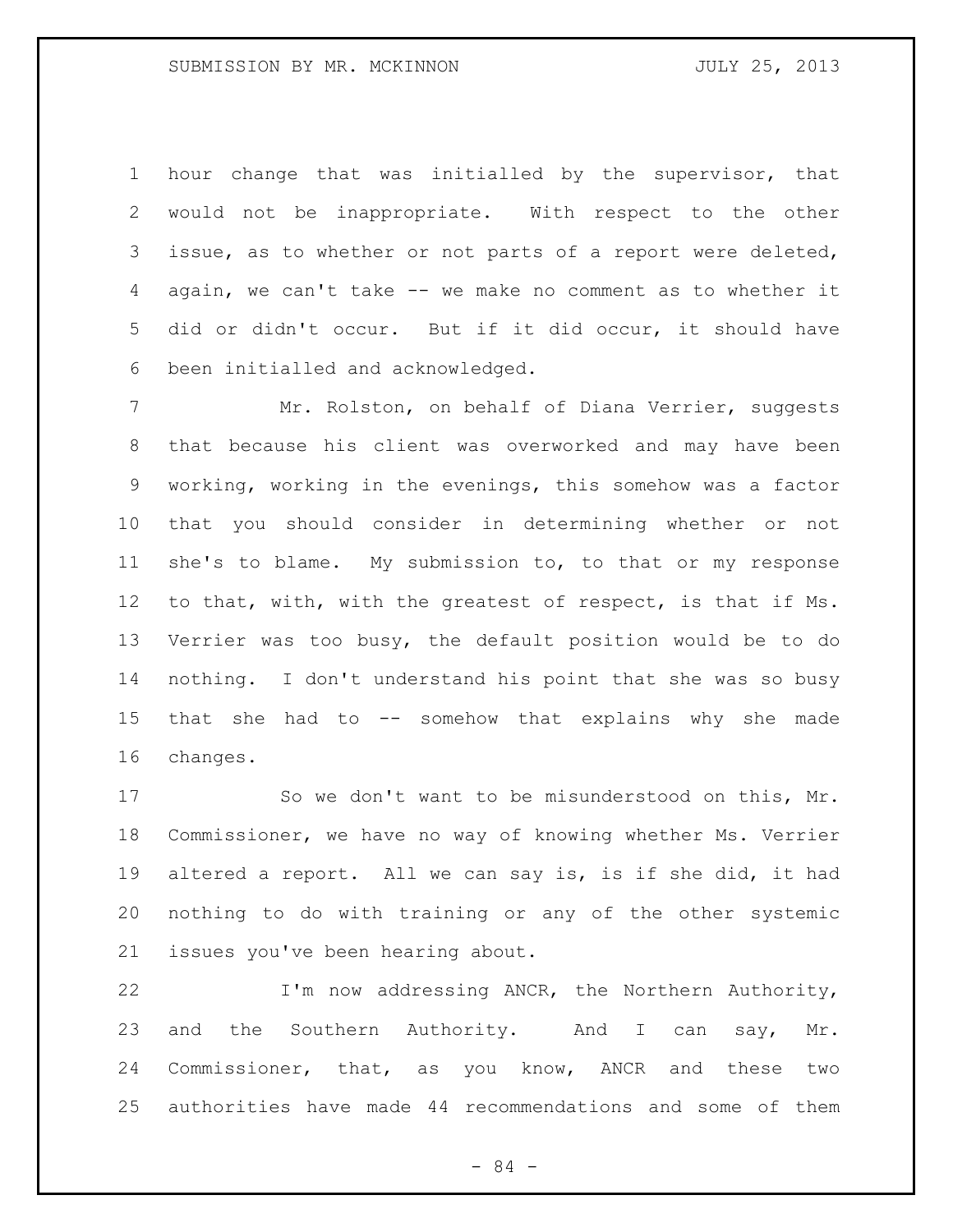caught me by surprise. And we're certainly not in a position to comment on all 44 recommendations, both because of time constraints and because of lack of information.

 I can tell you that based on my analysis of these recommendations, at least 26 and perhaps as many as 38 of these recommendations are requests for additional resources. It's hard to know exactly how many of them are because, some of them, you can't tell whether funding would be required to implement them. But in our view, probably 38 of the 44 recommendations have resource implications.

 A major concern from the Department's perspective 12 is that many of the recommendations -- and by my count, 24 of the 44 -- are not supported by evidence that was called at the Inquiry. A further eight of the 44 there was very scant evidence at the Inquiry. So in total, 32 of 44 recommendations have little or no evidence to support them.

17 The difficulty we have, Mr. Commissioner, as a Department, and the difficulty that I think you will have as Commissioner, is how do you respond to recommendations where there's no evidentiary base? If there are 30 to 40 recommendations all with funding implications, how do you decide which ones are priorities? I don't, frankly, know how you're going to sort that out. They may all be good recommendations, Mr. Commissioner, but I don't think it's fair to you to ask you to determine whether they're good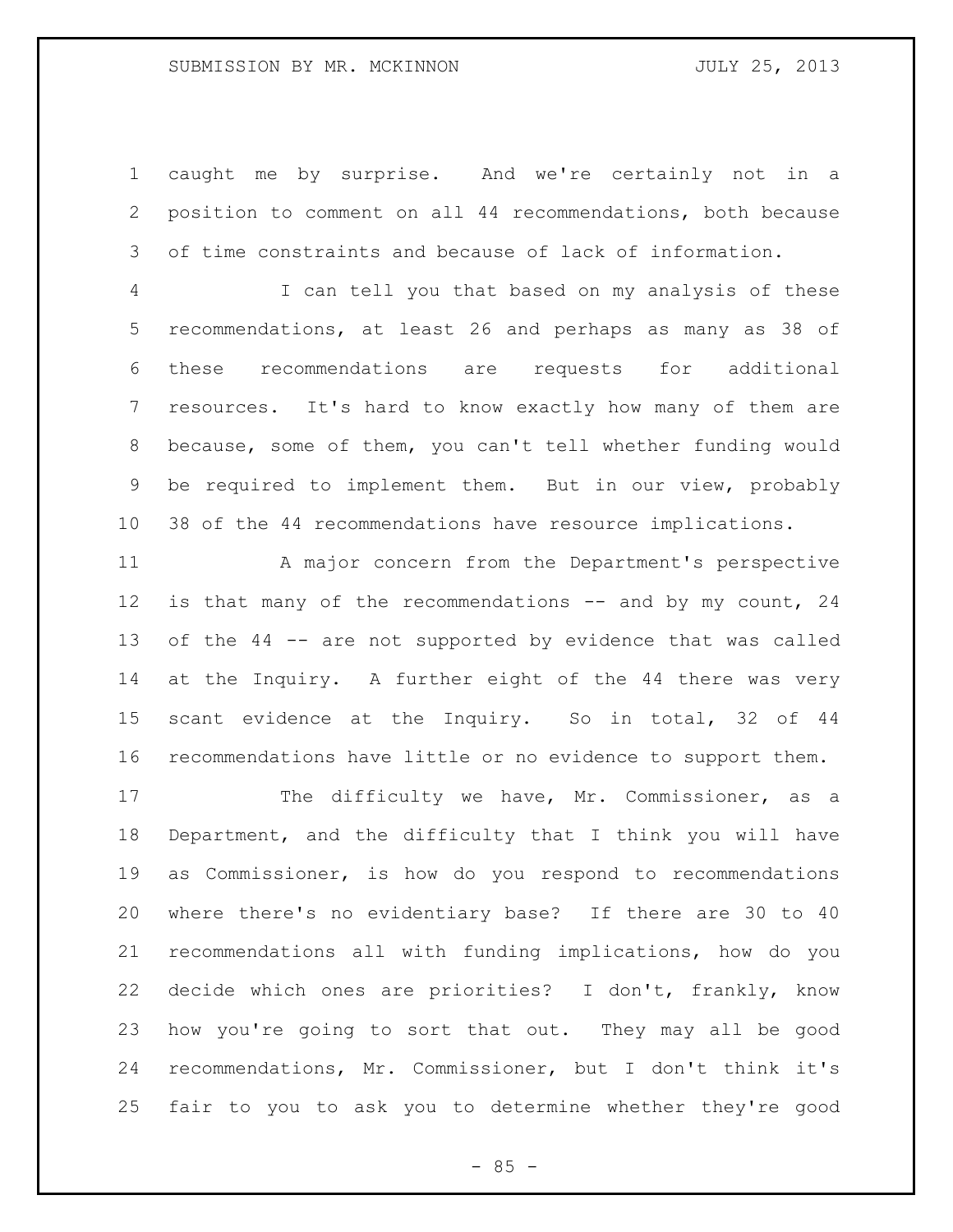recommendations based upon -- in the absence of any evidence.

 THE COMMISSIONER: And I have to write a report based on the evidence I heard.

 MR. MCKINNON: Thank you. I'm going to just comment, then, briefly on a couple of the recommendations.

 Recommendation five is funding for culturally competent services. I don't recall any evidence that it is more expensive to provide culturally appropriate services. The evidence which the authorities cite in their brief as a footnote in support of this recommendation, I submit, don't support the recommendation in any way. They don't relate to that issue.

 It's the Department's submission that the current legislation and the current funding model allows agencies and authorities to develop service delivery models that are specific to their client population and training programs for their staff to train to that service delivery model. And we heard evidence of how some authorities have done that, using, for example, quality assurance specialists to train, using the trainers to train. So if, for example, I think one of the items cited is using elders as cultural workers, we think there are ways that can be done within the current funding model.

Recommendation number seven is funding for

 $-86 -$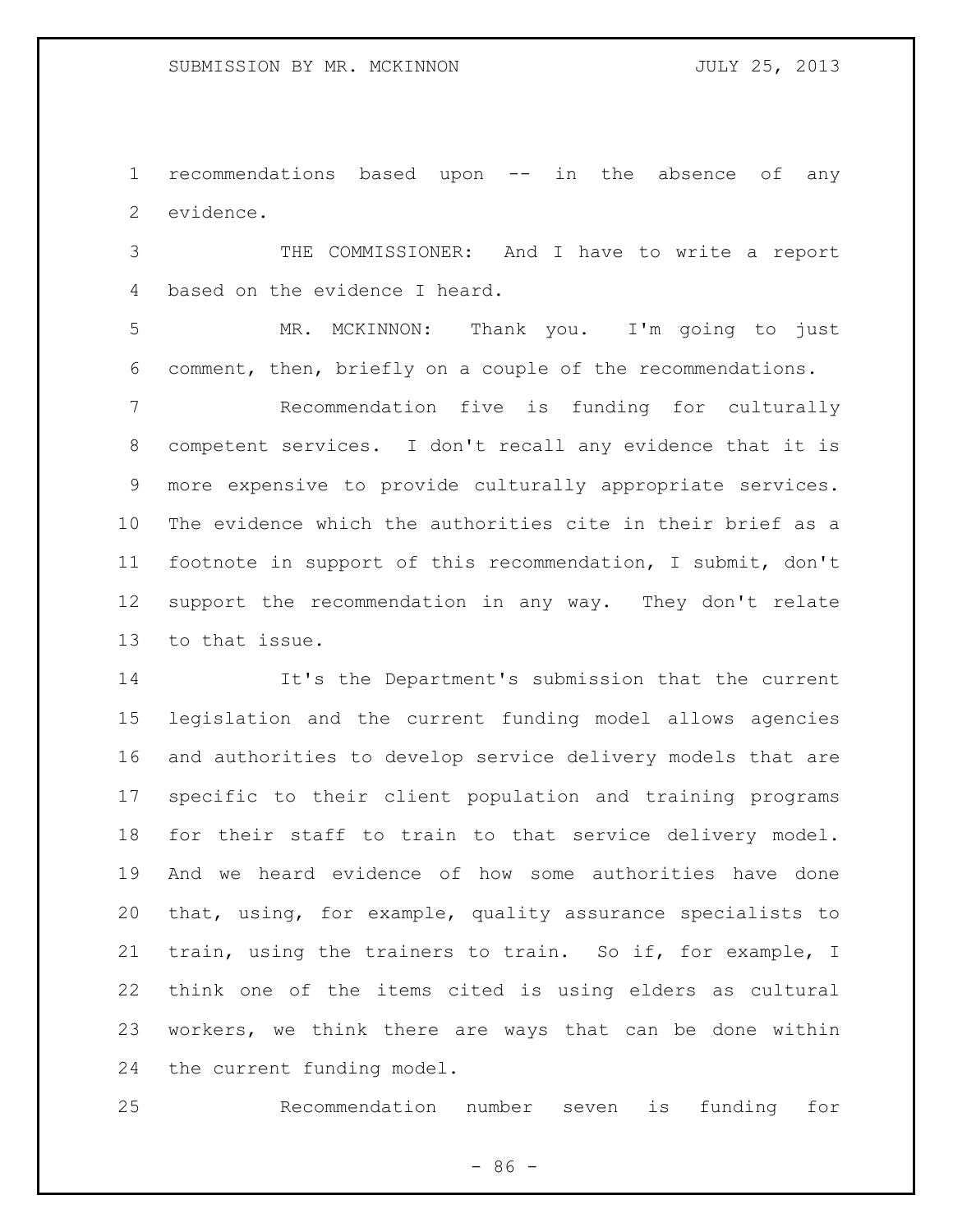agencies with respect to quality assurance. Again, I don't recall any evidence that the current funding for quality assurance contained in the funding model is inadequate. 4 Indeed, the evidence suggests that there was substantial improvement over the past. Elsie Flette testified that they have only been operational for a year or two and it's too early to evaluate. The citations in support of this request for additional resources do not support the request.

 Recommendation 15, amending the legislation to distinguish between prevention and protection. In the Department's view, it would be a mistake to legislate the difference between child protection streams. Currently, these decisions are based on assessments by social workers as to which is the best stream and which, which, which stream best suits the needs of a particular family's based on risk factors. As you heard, a prevention case can become a protection case, and vice versa.

 When we look at the hierarchy of legislation in the family services world, in the system, legislation is the highest -- and this is trite law, I think, but I, I, I just sort of refresh your memory as to what we're dealing with here. There's legislation, and then there's regulation, and then there's provincial standards below that, and below that there's authority standards, then

- 87 -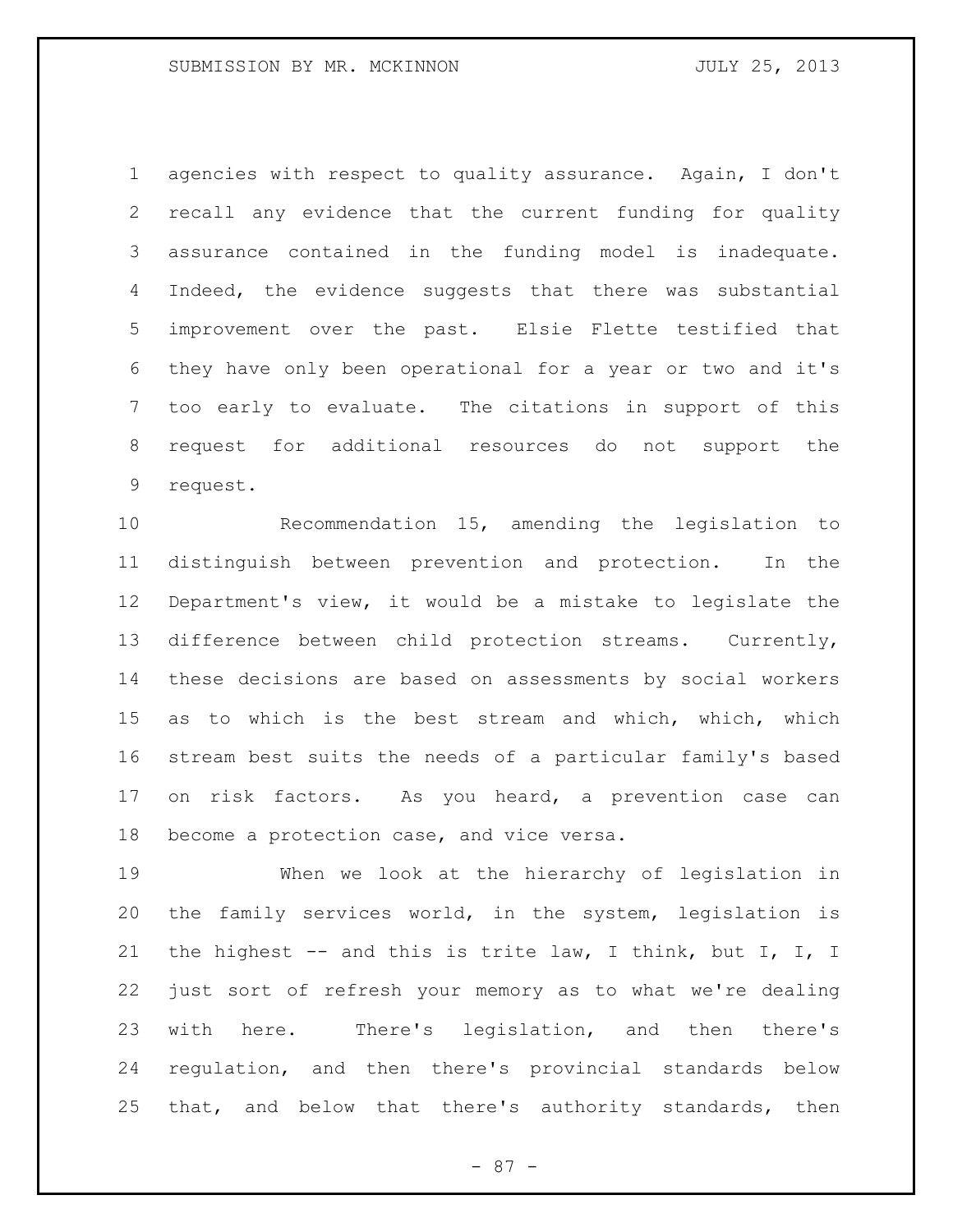there's agency policy, and then there's agency practice.

 Right now, things like these streams, they're agency practice. They may in some cases be agency policy. And if authorities think they want to elevate the formality associated with that, they could make authority-specific policies -- or authority-specific standards, pardon me. authority specific standards. They could do that without any assistance from you or the legislature.

 But there's an overriding philosophy that I'm submitting to you on behalf of the Department, and that is: Legislation should enable, it shouldn't restrict, it shouldn't prescribe, because what we heard at this Inquiry is that these structured decision making, family enhancement, are best practice. Best practice will change. It's continuously improving. As the research comes in, as the literature comes in, best practice improves. And so legislation should be enabling authorities and agencies to follow best practice, but to use the legislature to dictate best practice, in my view, would be a mistake.

 THE COMMISSIONER: While you're on that, just believe it, Mr. McKinnon, I had written out a couple of questions on legislation and this is probably the time to put them, although you may have just answered them. The first one, is there anything about the new model of service delivery -- that is, differential response -- and the new

- 88 -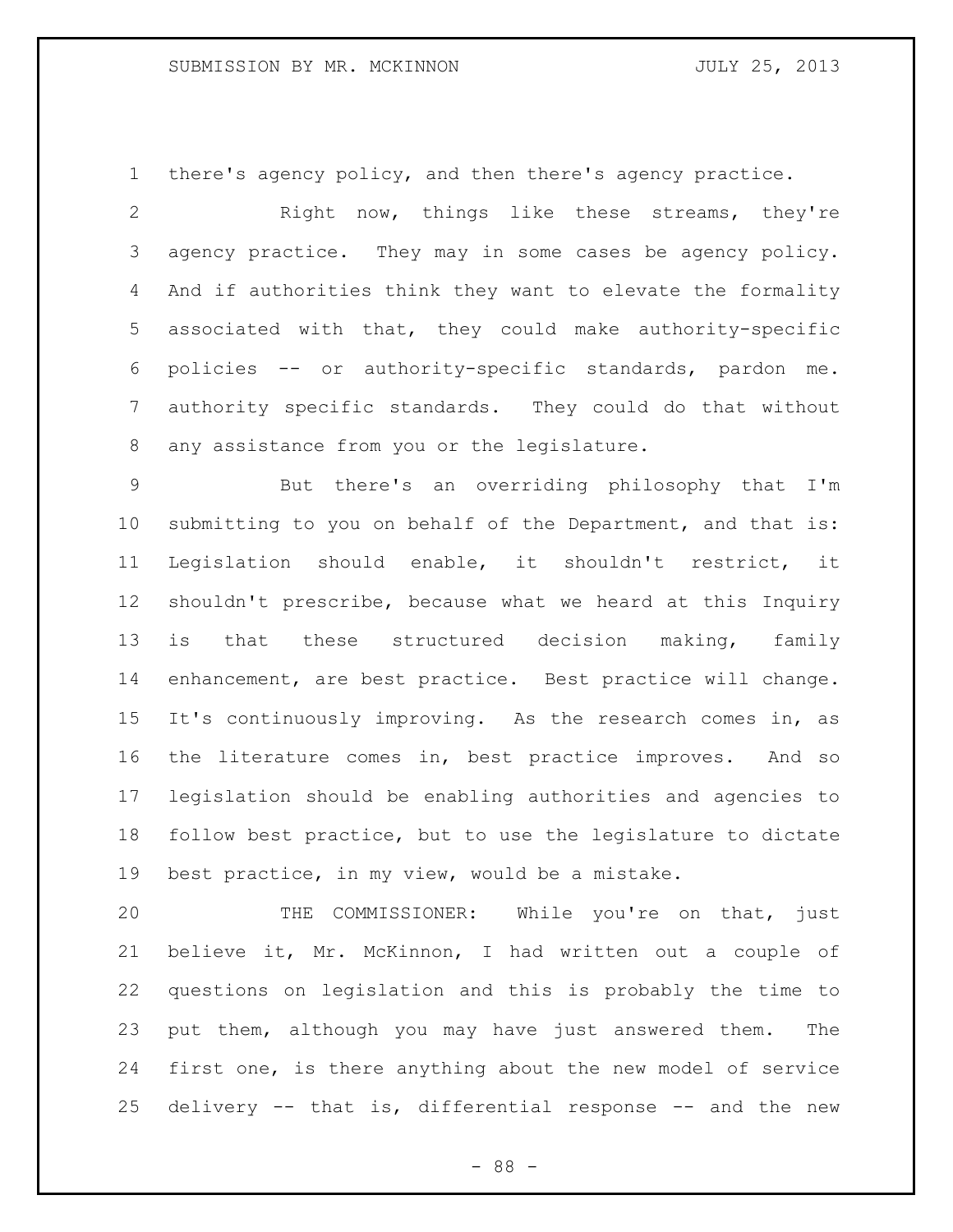approach to risk assessment that you have described, that would require a change to the legislation, that is, to the Child and Family Services Act?

 MR. MCKINNON: I don't think so. I mean, you could -- as the authorities are urging you, you could enshrine it in legislation and it might be great for a week or two or a month or a year, or two years, but as you know, legislation is hard to change and I would not want to enshrine a practice model in legislation.

10 THE COMMISSIONER: My second question, apropos to that, is, is the differential response model something that the Department is requiring to be followed across the province?

14 MR. MCKINNON: It is funded across the province, and my understanding is it has been accepted across the province and is in place at every agency in the province, but it's, it's not necessary to prescribe it in the sense that with the resources there, agencies are happy to do this work.

 THE COMMISSIONER: But you're not, you're not mandating in, in the sense that it must be done.

22 MR. MCKINNON: We're not -- let me just ...

 With respect to -- essentially, in the funding model, and in the agreements and the business plans that 25 are being entered into, that is -- it's expected that

- 89 -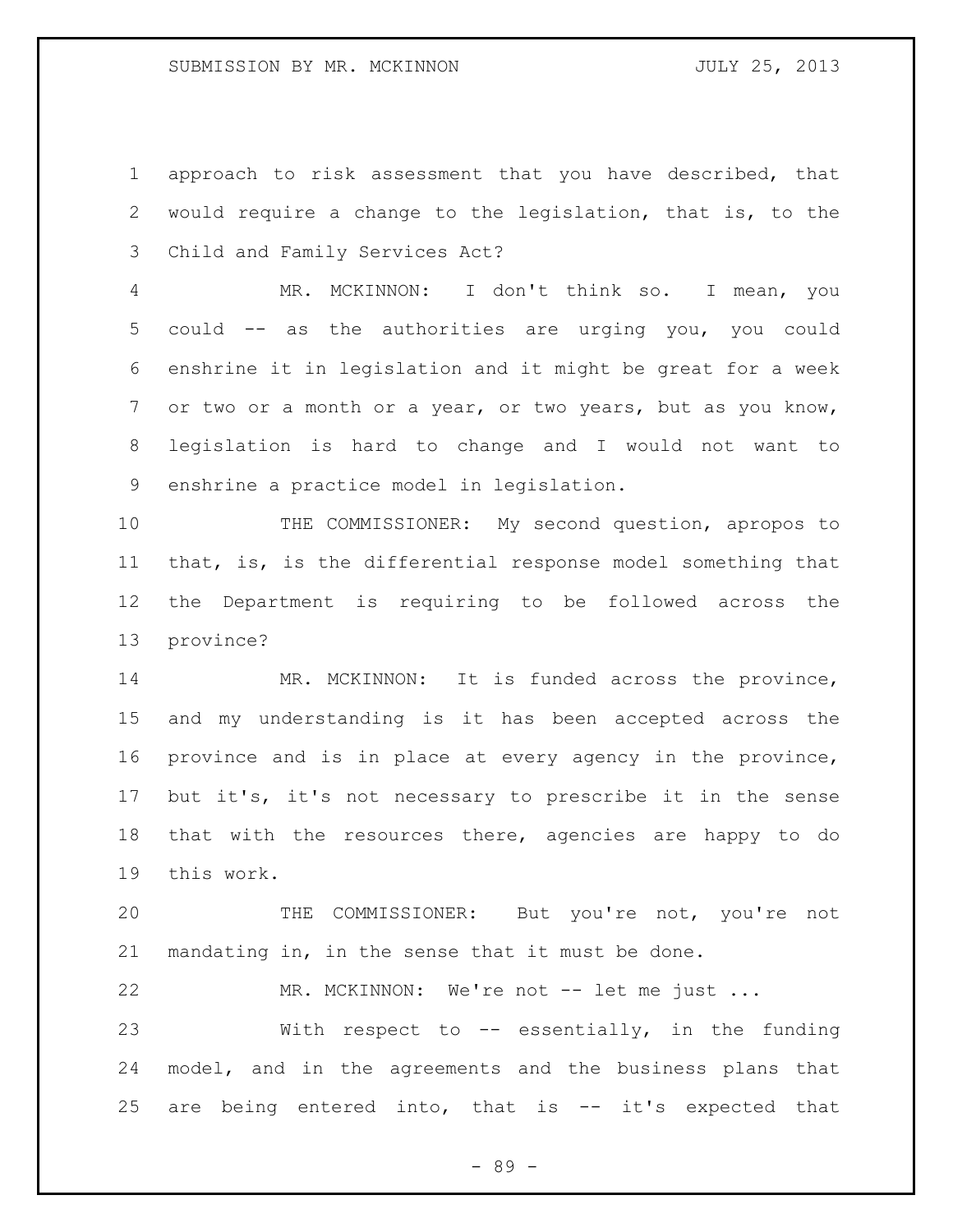there'll be two streams of service delivery, the protection and the family enhancement. How it's delivered is up to the authorities and their agencies, but it, it is expected that every agency in Manitoba offer both streams and it's enshrined in the funding model and the requirement to submit business plans.

 THE COMMISSIONER: Is that an expectation that, that will be enforced?

MR. MCKINNON: Absolutely. Yes.

 THE COMMISSIONER: Thank you. Those, those are the two questions that seemed appropriate to ask once you 12 just dealt with the subjects you have.

13 MR. MCKINNON: And, and I, and I think it, it does all fit together because it's part of our view that, that, that kind of thing is best dealt with outside of legislation because we don't want our hands tied in the future.

 Recommendation number 32 of the -- of ANCR and the authorities is that the province should provide funding for a fetal alcohol -- FASD specialist at each agency. And this is another request for resources. This is another situation where you have no evidence on which to assess the need for and the desirability of this recommendation.

 I do want to point out to you, Mr. Commissioner, that there was some evidence from Ms. Loeppky that there

 $-90 -$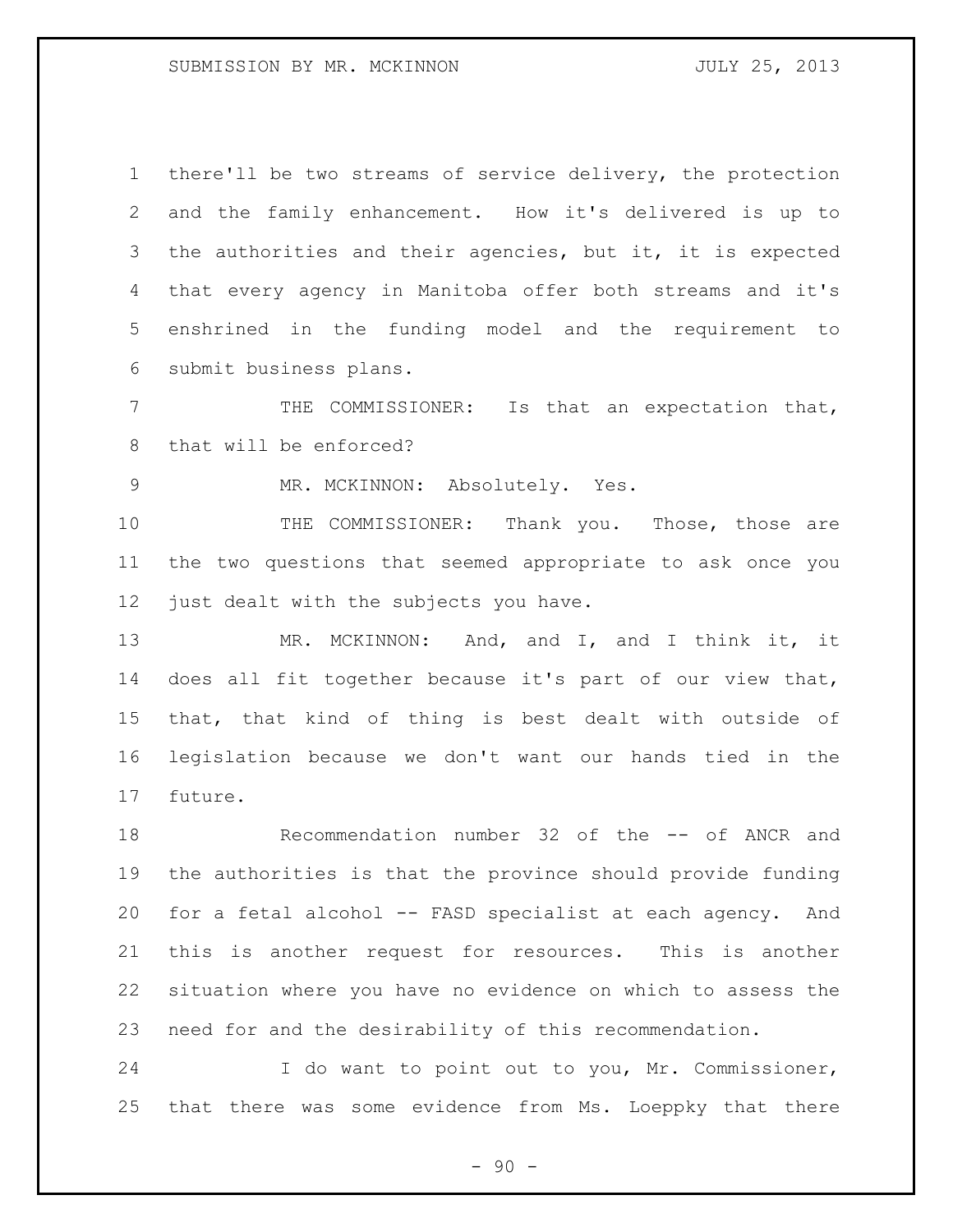has been a fetal alcohol syndrome initiative by the province, and that was in her evidence when she talked about the five positions being attached to the authorities for the FASD strategy of the province. That's the only evidence you have. It was in the context of the funding.

 What I also want to tell you is that this recommendation was in some of the systemic reviews that are mentioned in the order-in-council. That was the response of the government to those systemic reviews. There were -- 10 THE COMMISSIONER: What was the response?

 MR. MCKINNON: The creation of the five specialists at the four authorities.

13 THE COMMISSIONER: Oh, yeah, um-hum.

 MR. MCKINNON: We did disclose additional documents to Commission counsel about the province's FASD initiative. Commission counsel -- and, and I'm not talking about Ms. Walsh, I'm talking about her staff -- conferred with us and told us they considered that was not relevant to Phoenix Sinclair because there was nothing in the Phoenix Sinclair case that touched on FASD. We agreed with that. Those documents were not produced at this Inquiry, they were not circulated to other counsel, so this is just an example of not only was there no evidence, but the evidence that was available, there was a deliberate decision made -- with which we agreed -- that we shouldn't

 $-91 -$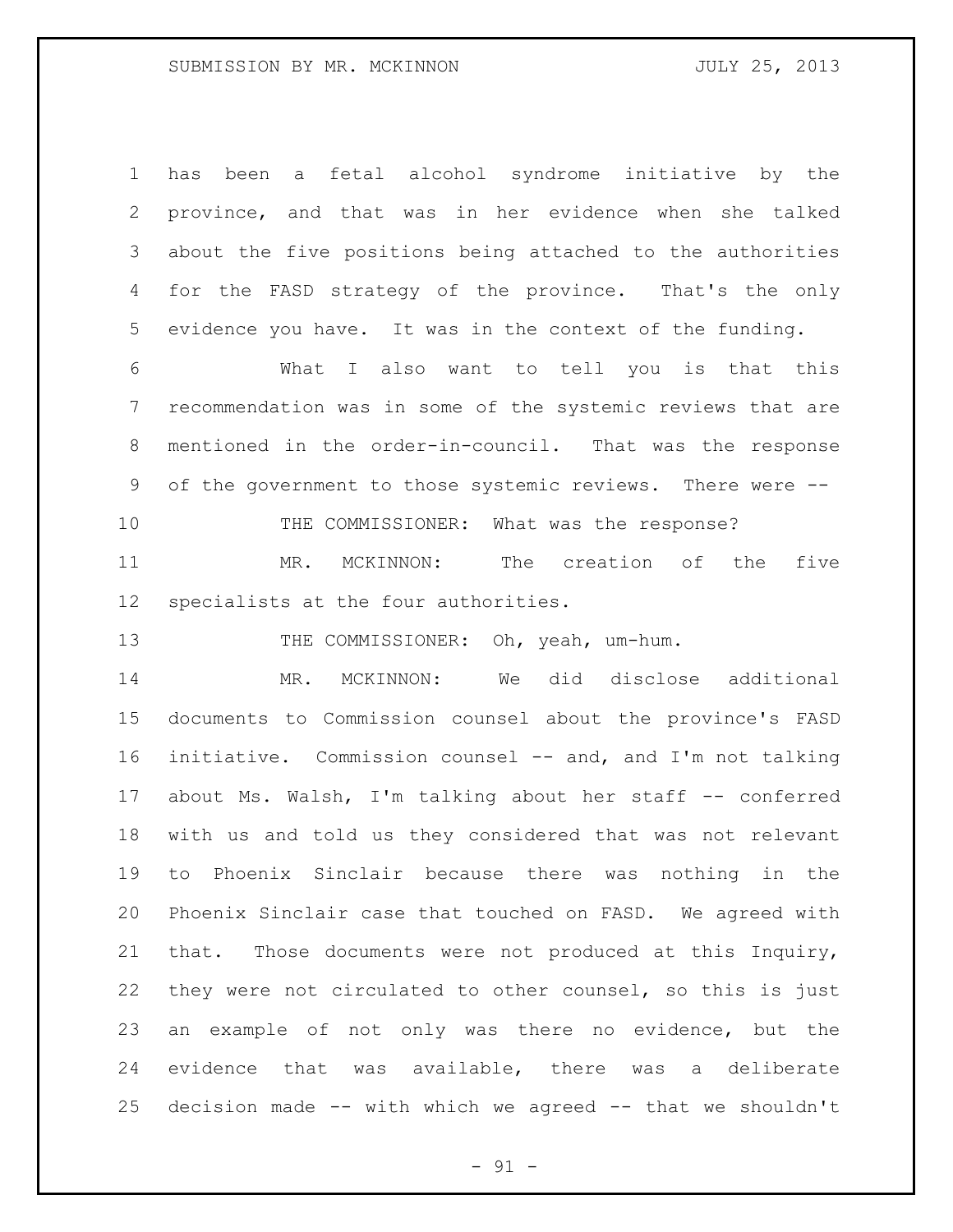go there because it wasn't relevant to the Inquiry.

2 THE COMMISSIONER: Well, I think -- MR. MCKINNON: So -- THE COMMISSIONER: I think you can leave it on the basis that I'll be writing my report on the basis of the evidence that I heard. MR. MCKINNON: Thank you, Mr. Commissioner. Finally, I move to recommendations 43 and 44 of the authorities which deals with, as I read it, authorities and agencies getting into the housing business and provision of food. 12 Now, we have heard evidence at this Inquiry about the issues of housing and we have heard evidence about poverty, and there's no dispute food security is fundamental human right, but the Department is of the view that this is not the role of child welfare authorities or their agencies, is to be in the housing business or in the food distribution business. The caveat on that is we know agencies often provide food. If they go into a home and there's no food, they use their incidental expenditures to provide food for that house.

 THE COMMISSIONER: Well, it's part of the service.

 MR. MCKINNON: Part of the service, but it shouldn't be institutionalized. We should not confuse the

 $-92 -$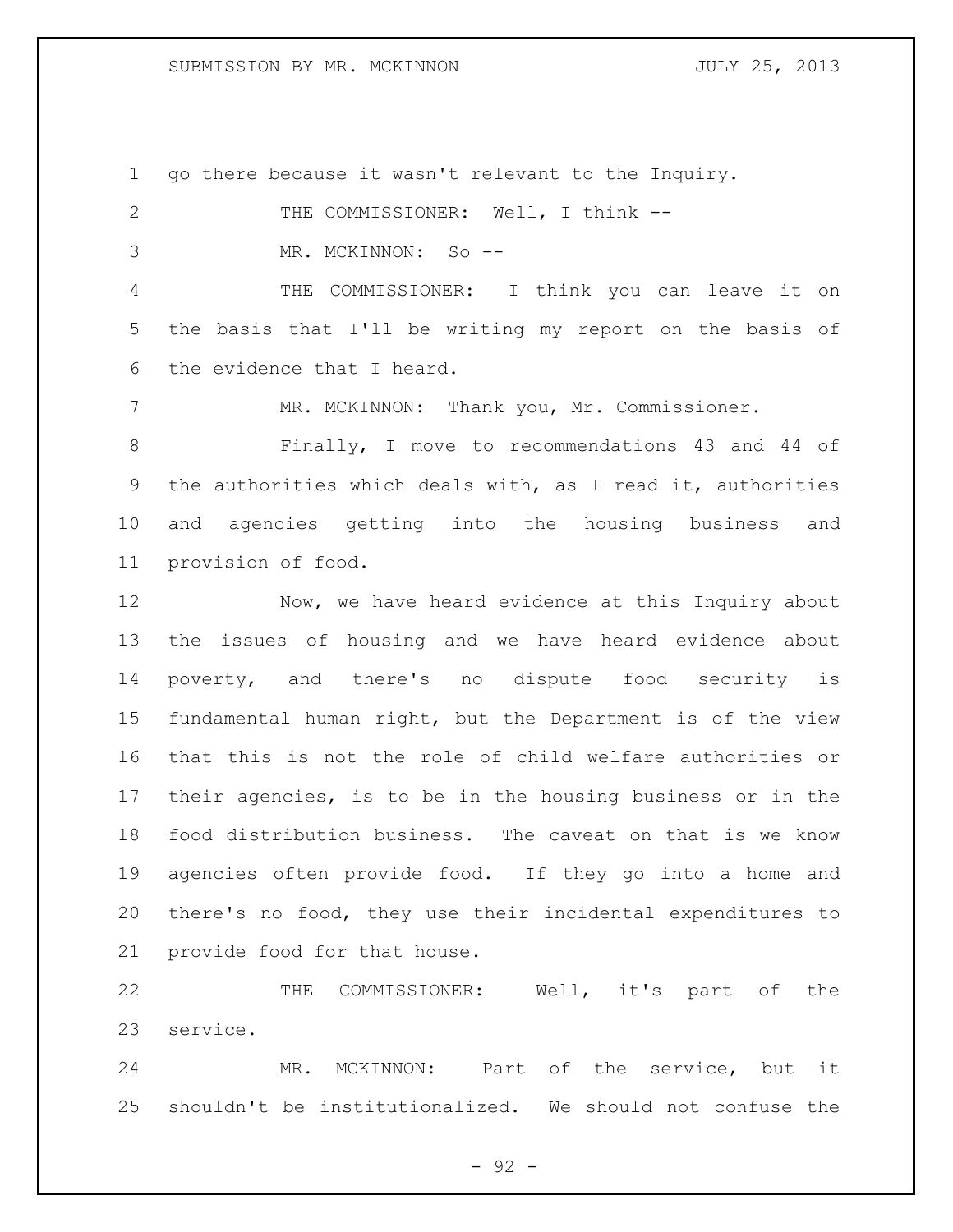mandate of child welfare and move into -- move child welfare into the housing business or into the food security business. So those are my comments on the ANCR and the authorities. Now moving to the AMC-SCO brief. THE COMMISSIONER: This is whose brief? MR. MCKINNON: This is Mr. Funke's brief. THE COMMISSIONER: Oh, yes, okay. 10 MR. MCKINNON: At page -- and, and I'm referring to his earlier version, his first version, not his oral submission. 13 THE COMMISSIONER: Yes, I have that with me. No, I guess, I guess maybe I have both. Go ahead, anyway. MR. MCKINNON: At page 34 of his earlier brief, clause two, Mr. Funke talks about the Winnipeg CFS deficits. Essentially, his point is that Winnipeg CFS has an advantage over other agencies because their deficits were written off. Have you found it, Mr. Commissioner? 22 THE COMMISSIONER: Yes, I have. MR. MCKINNON: It's the, the centre paragraph. 24 THE COMMISSIONER: Just -- I'll just go through right through it.

 $-93 -$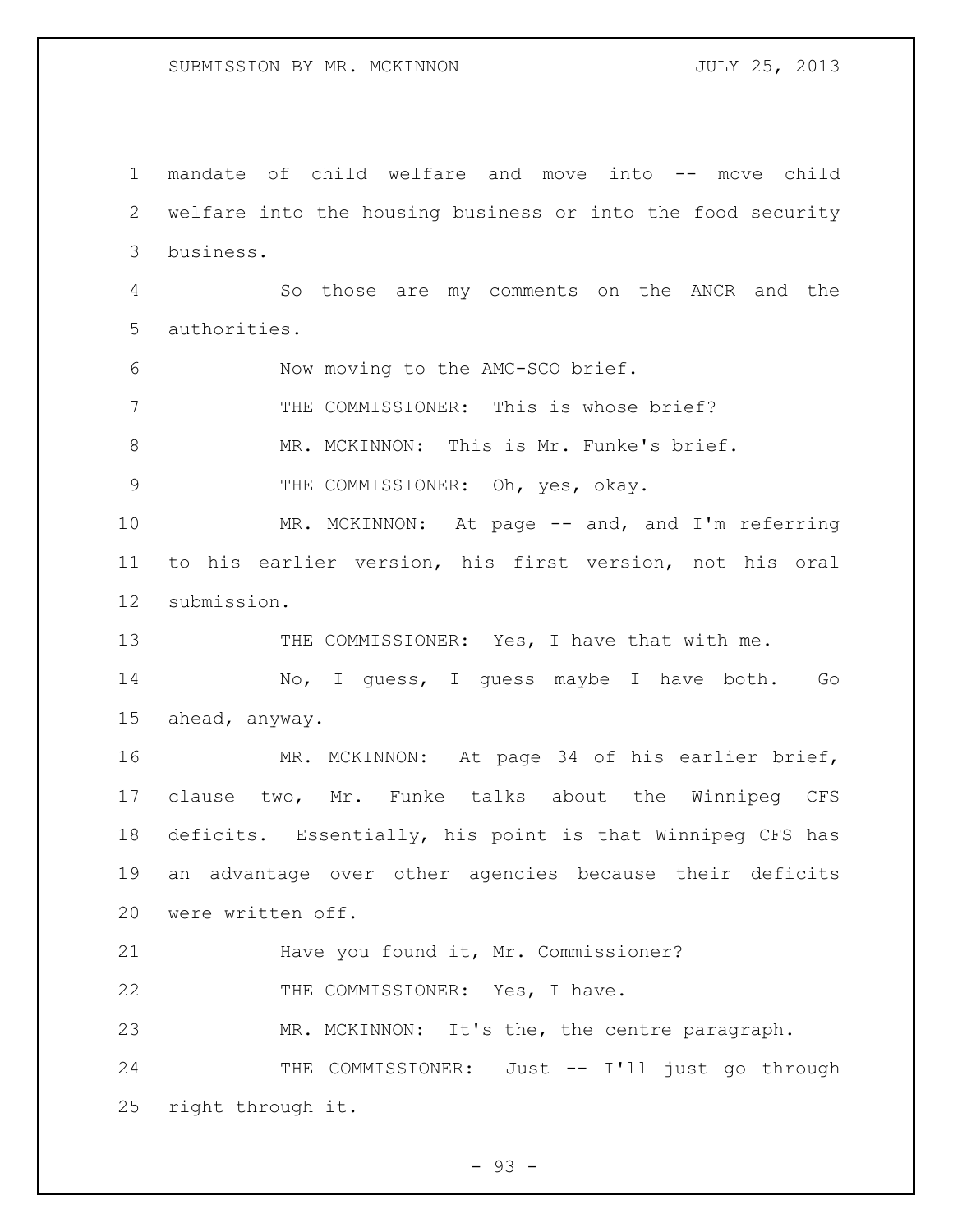Yes.

 MR. MCKINNON: The last half of that paragraph where there's a list of deficits in the millions of dollars that were allegedly written off, Mr. Funke was relying on information contained in the annual reports of the Department in connection with -- when he produced this information. And the point I want to make, Mr. Funke and I have had some discussions about this, and in the spirit of cooperation I disclosed to him that there were some very complicated accounting reasons why those are shown as deficits and I produced information to him, and as a result of the information I produced to him, he is no longer arguing that those deficits were related to the operations of Winnipeg CFS, and you will see in his oral submission he's no longer advancing that point.

 And these deficits are complicated, Mr. Commissioner. They relate primarily to issues that I have trouble comprehending, relating to seconded employees from Winnipeg that were working at other agencies, so it's a complicated calculation. Mr. Funke's not advancing it anymore. I just don't want you to write your report with the belief that Winnipeg CFS is receiving 1.5 to 2 million dollars in debt relief year after year. And so I'm submitting that's not an issue for your consideration.

Winnipeg CFS now --

- 94 -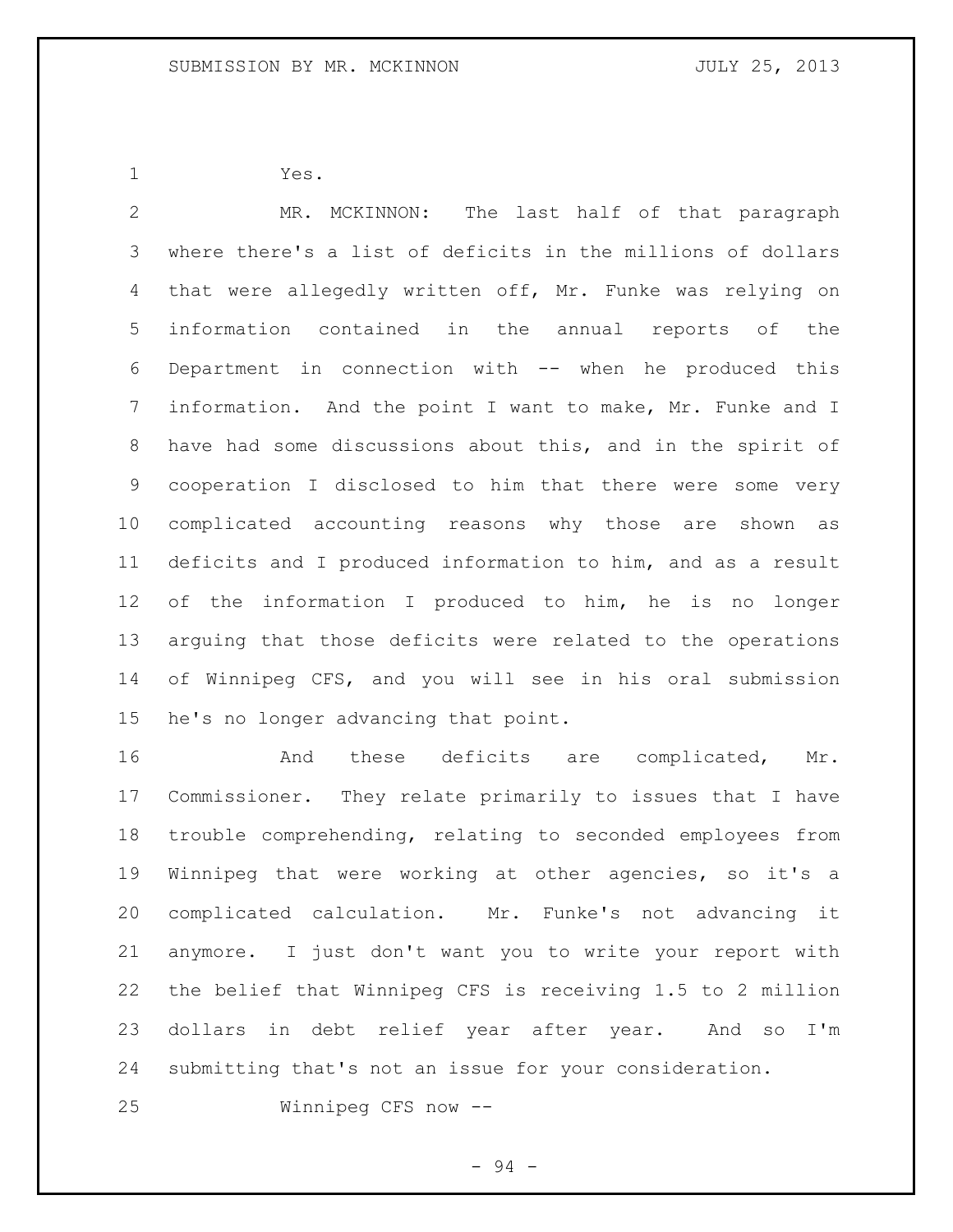THE COMMISSIONER: And it was, it was gone from his statement yesterday.

 MR. MCKINNON: It was gone from his statement yesterday and Mr. Funke has been most cooperative with me on that point. I just wanted to make sure it didn't find its way into your report.

7 THE COMMISSIONER: Understood.

8 MR. MCKINNON: When it comes to the recommendations of Mr. Funke, I'm going to be selective which ones I comment on. I think the most important one that I comment on is recommendation number nine.

12 THE COMMISSIONER: Now, are you using yesterday's brief or the written brief?

 MR. MCKINNON: I, I'm using his, his original brief.

THE COMMISSIONER: That's fine.

 MR. MCKINNON: And I think all of them are the same in both, but he, he changed the order a little bit.

19 THE COMMISSIONER: Right.

 MR. MCKINNON: But number nine was the one where he -- it's Roman numeral ix, it's at the bottom --

22 THE COMMISSIONER: Yes.

23 MR. MCKINNON: -- of page --

24 THE COMMISSIONER: Yes.

25 MR. MCKINNON: -- 37, and that's where he's

 $-95 -$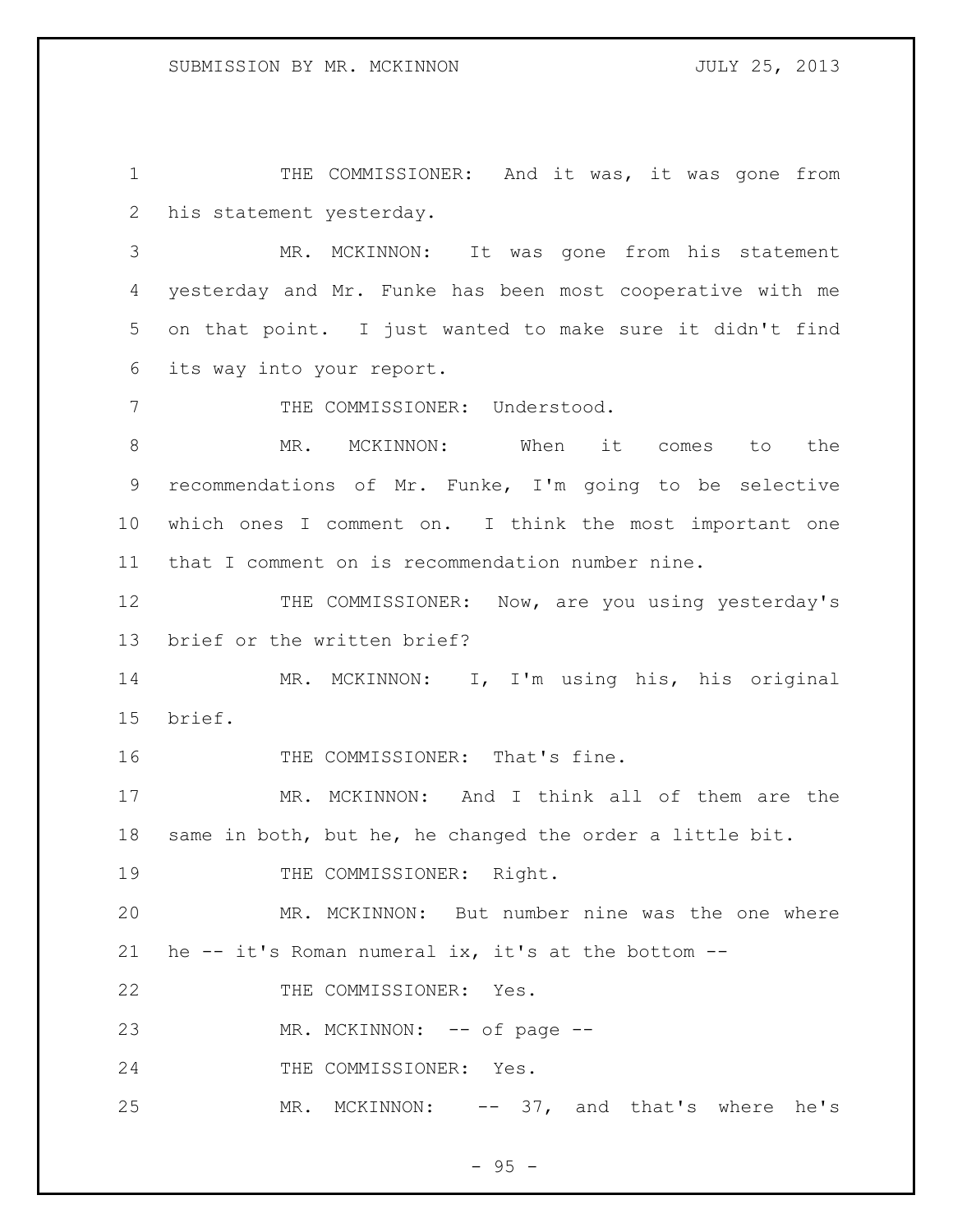talking about a greater discretion to override the SDM tools. And Ms. Harris dealt with this at some length yesterday, and I endorse her submissions.

 And what I want to emphasize about this is I think there is a misconception on the part of Mr. Funke or his client about the SDM tools, and let me try to illustrate the point. And Mr. Funke was talking about using the old tools, whatever they were, and run a parallel 9 system so that we could see whether there was -- and, and, and social workers having discretion as to which tools to accept, which assessments to accept. But the important thing that, that you have to understand is that the, the key tool, the actuarial tool is a probability of future harm tool, and that looks at issues of neglect and abuse.

15 And if you want to see the tool, Mr. Commissioner, it's at Commission disclosure 1077, page 22322.

18 I don't know if you want to see it now or not, but the point I make is that that tool is used to come up with the risk that a child will be neglected or abused in the next 18 months. If the risk is moderate or high, that family will receive services. That's all that happens. That becomes a family eligible for services. So I ask you to consider what would happen if we use the old tools and it didn't assess that family would be at risk? All that

 $-96 -$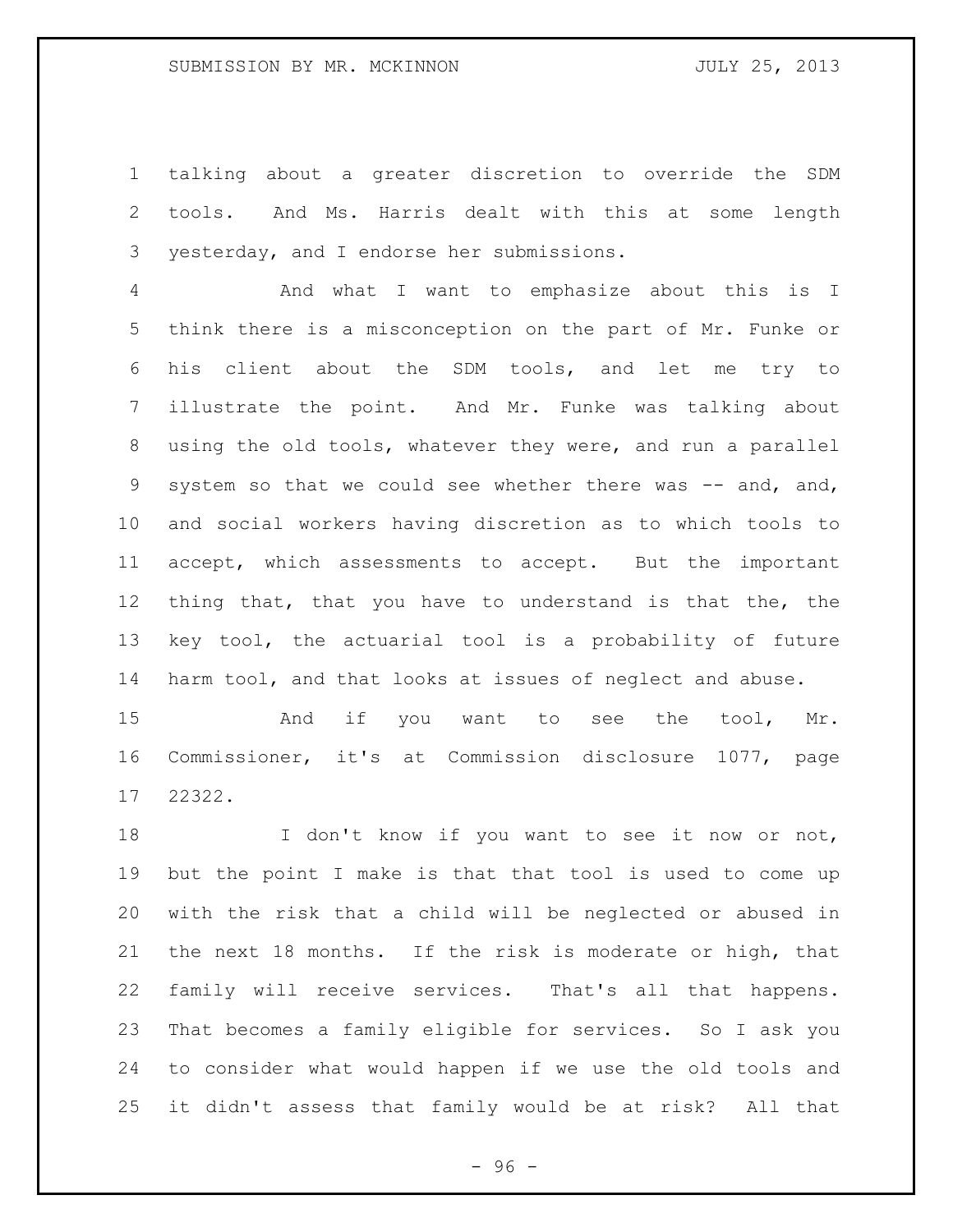could potentially happen is that a family that would otherwise be eligible for services didn't receive those services. I think that would be scandalous. And I'm repeating myself, but this probability of future harm tool defines when families need and require service. That's all it does. It does not lead to apprehension. 8 THE COMMISSIONER: And no need for an override, then. MR. MCKINNON: No need for an override. There's still discretion that's built into the tool, but it won't

 result in additional aboriginal children coming into care. That's a different issue. That's safety.

 So I, I'm just trying to imagine the scandal if the risk showed on the probability of future harm tool and no services were provided and something terrible happened to that child. How would any agency be able to explain their behaviour?

 Recommendation number 12 is the Eagle Urban Transition Centre. And you'll recall, Mr. Commissioner, Mr. Funke called a very impressive witness who spoke about the work being done by this organization. I have no bone to pick with this centre, I think they're doing great work, but I'm going to urge you to be cautious that just because this witness was a great witness, this program sounds like

- 97 -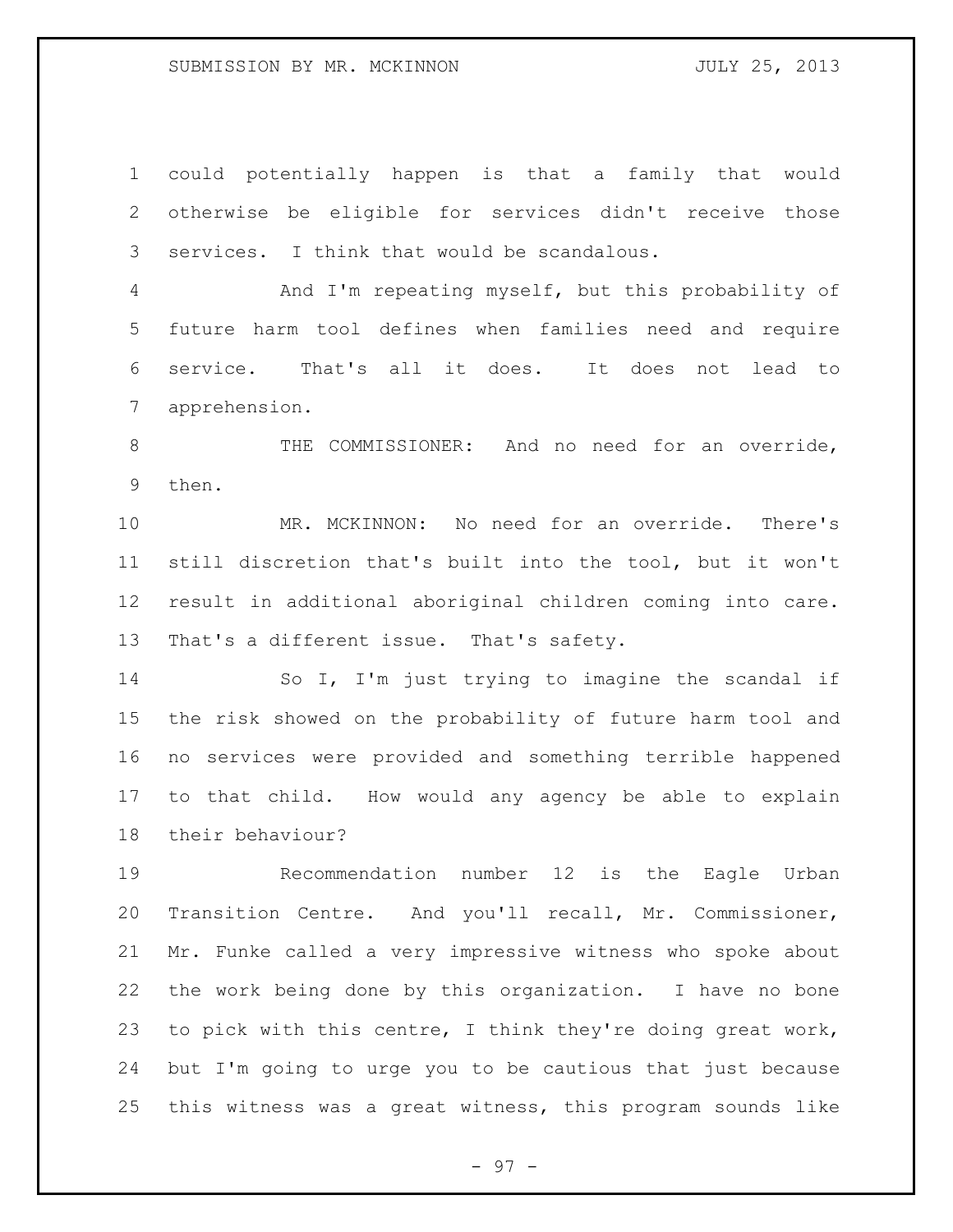a great program, that it does not leapfrog over other deserving organizations that are in need of and requesting funding.

 We heard, for example, that the Aboriginal Centre in Winnipeg -- I think it was Wayne Helgason was their witness -- provides very similar services. So when it comes to the recommendations that you make on things like the services being provided by the Eagle Urban Transition Centre, we're urging you to make those recommendations, if you choose to do so, more broadly in terms of defining the service that you think is important, and let the funder decide who's best able to provide those services.

13 I'm now moving on to the General Authority. I adopt almost everything the General Authority said in their submissions, Mr. Commissioner, except their recommendations.

17 THE COMMISSIONER: Except what?

18 MR. MCKINNON: Their recommendations.

THE COMMISSIONER: Oh, okay, oh, yes, okay.

 MR. MCKINNON: And I'll just add a couple of comments with respect to a couple of their specific 22 recommendations. I think they start at -- at least, I'm going to start commenting on the recommendation at paragraph 102.

25 THE COMMISSIONER: Yes, I have it.

- 98 -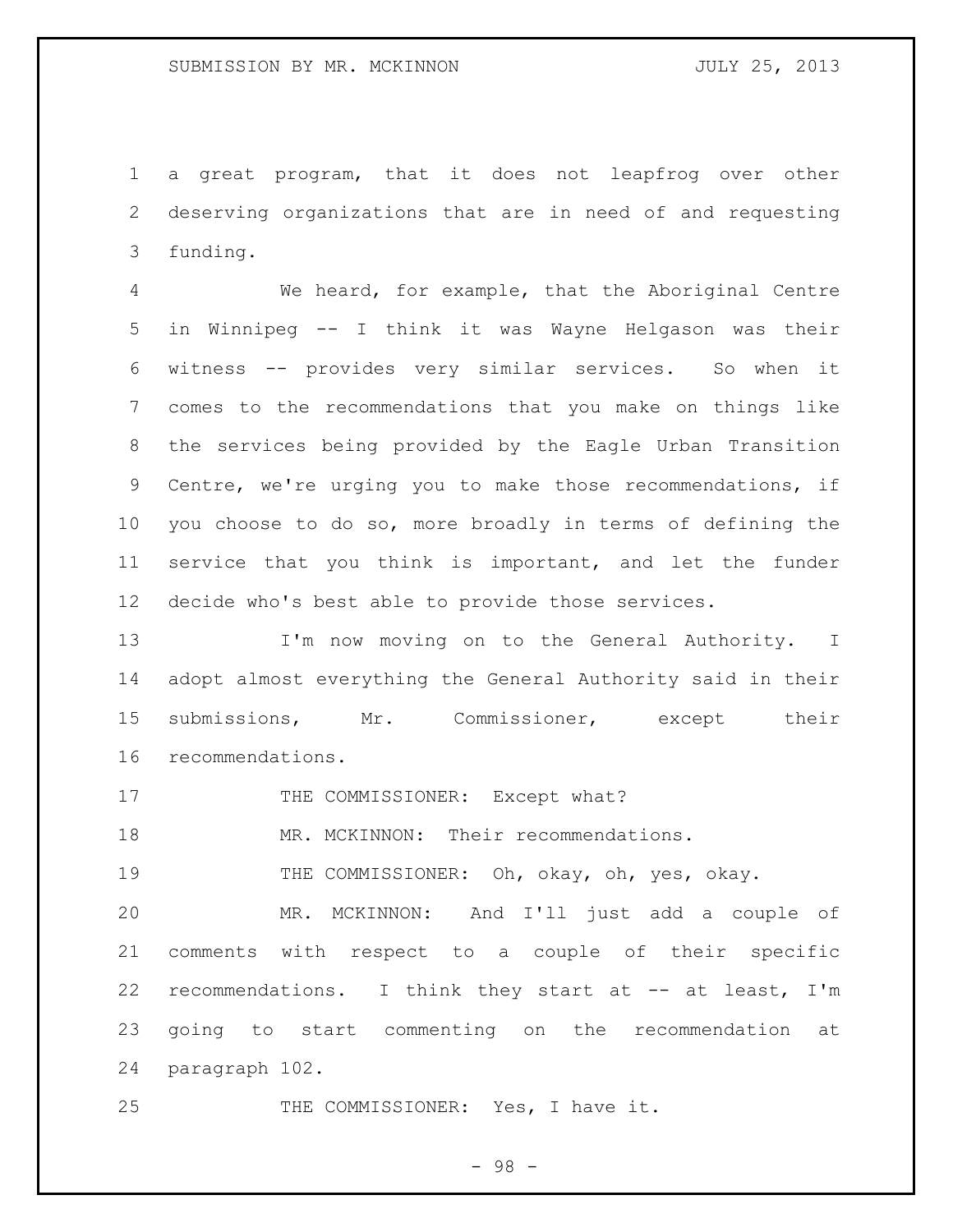MR. MCKINNON: Mr. Rodgers or the General Authority has made a recommendation there with respect to the adoption issue. Again, that's an issue on which we heard very little evidence. The point I want to make to you, Mr. Commissioner, is that we have to be very sensitive when it comes to adoption issues as it might impact aboriginal communities. We don't want a repeat of the sixties scoop or any of the other things that we've been criticized for in the past. And when I say "we," it's child welfare across Canada.

11 THE COMMISSIONER: Who, who, who might have given evidence that would support that recommendation?

 MR. MCKINNON: If there was any evidence, it would have come from Mr. Rodgers. I can't recall it.

 Finally, paragraph 115, which is the General Authority full legislative mandate. Now, that sounds innocuous enough, Mr. Commissioner, but the difficulty that this recommendation presents is that Winnipeg CFS is an entity under the Department of Family Services and Labour. And as a branch of the government, they are not allowed to have an independent bank account, they're not allowed to receive revenue or issue cheques directly. Their employees are civil servants; they're governed by the Department's human resource policies and pension plan.

What I want to make sure you understand, Mr.

- 99 -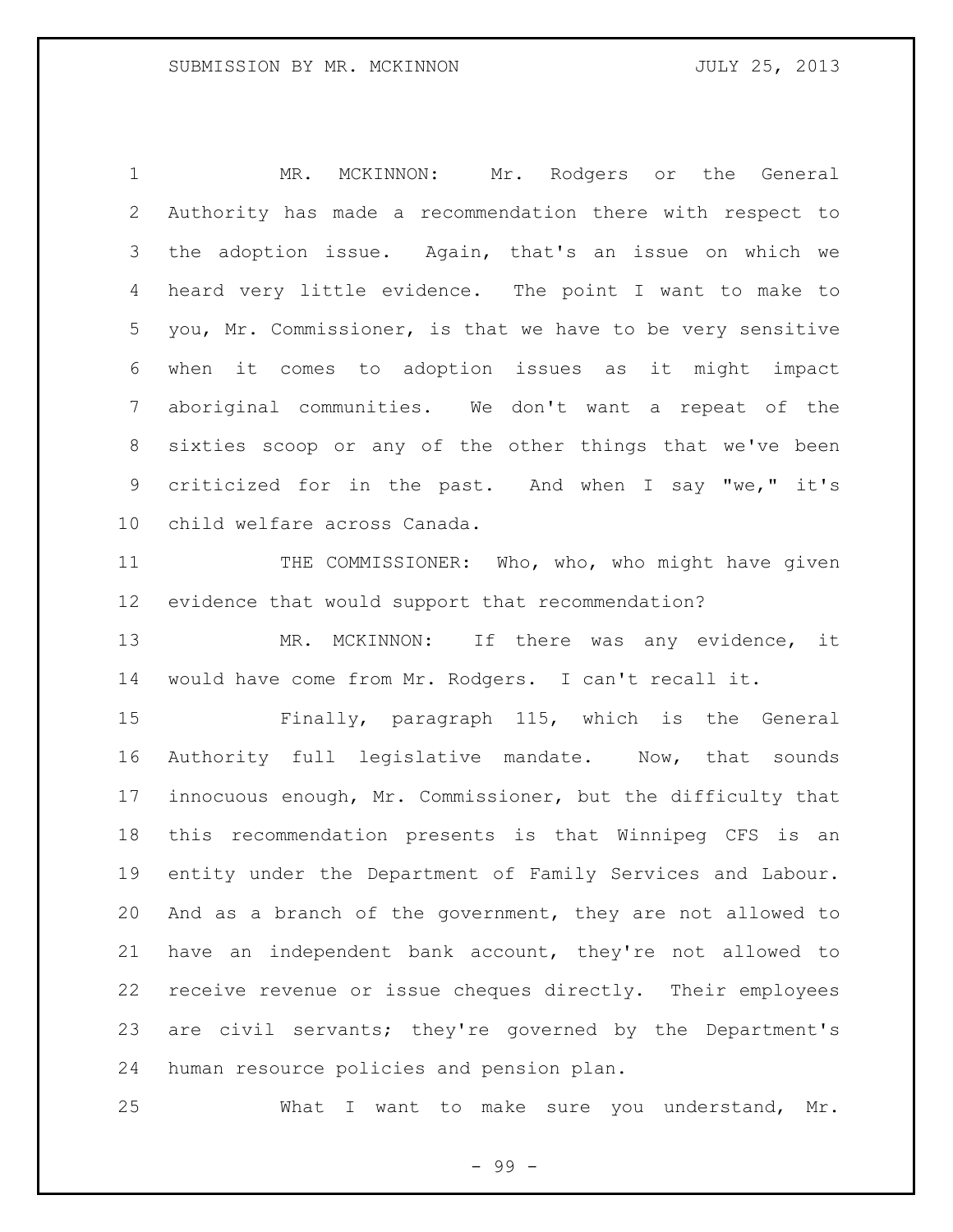Commissioner, is that in order to change that, in order to give the General Authority a full legislative mandate, which would mean in order to implement this, Winnipeg CFS would have to become an independent agency. And we heard a lot of evidence, the disruption that was caused when Winnipeg CFS was made a part of the Department in 2003. It's my submission that there would be significant cost and disruption to making it an independent agency, and therefore the Department is opposed to this recommendation. Those are my submissions on the other parties' recommendations, Mr. Commissioner. I haven't obviously covered them all, but the ones where I thought I could perhaps be of some assistance. 14 Unless there are any other questions ... 15 THE COMMISSIONER: I have a couple of questions, but I, I think that's fine for you to reply today. It'll just shorten up the reply time for next week. MR. MCKINNON: Well, and having the benefit of going last, unless something comes up, I won't have to reply. 21 THE COMMISSIONER: Yes, yeah. Well, now I do have a couple of questions. Let me just find my -- the acts here. 24 It, it -- what I, what I want to know, really, is, in light of Section 18 of the Authorities Act, what

 $- 100 -$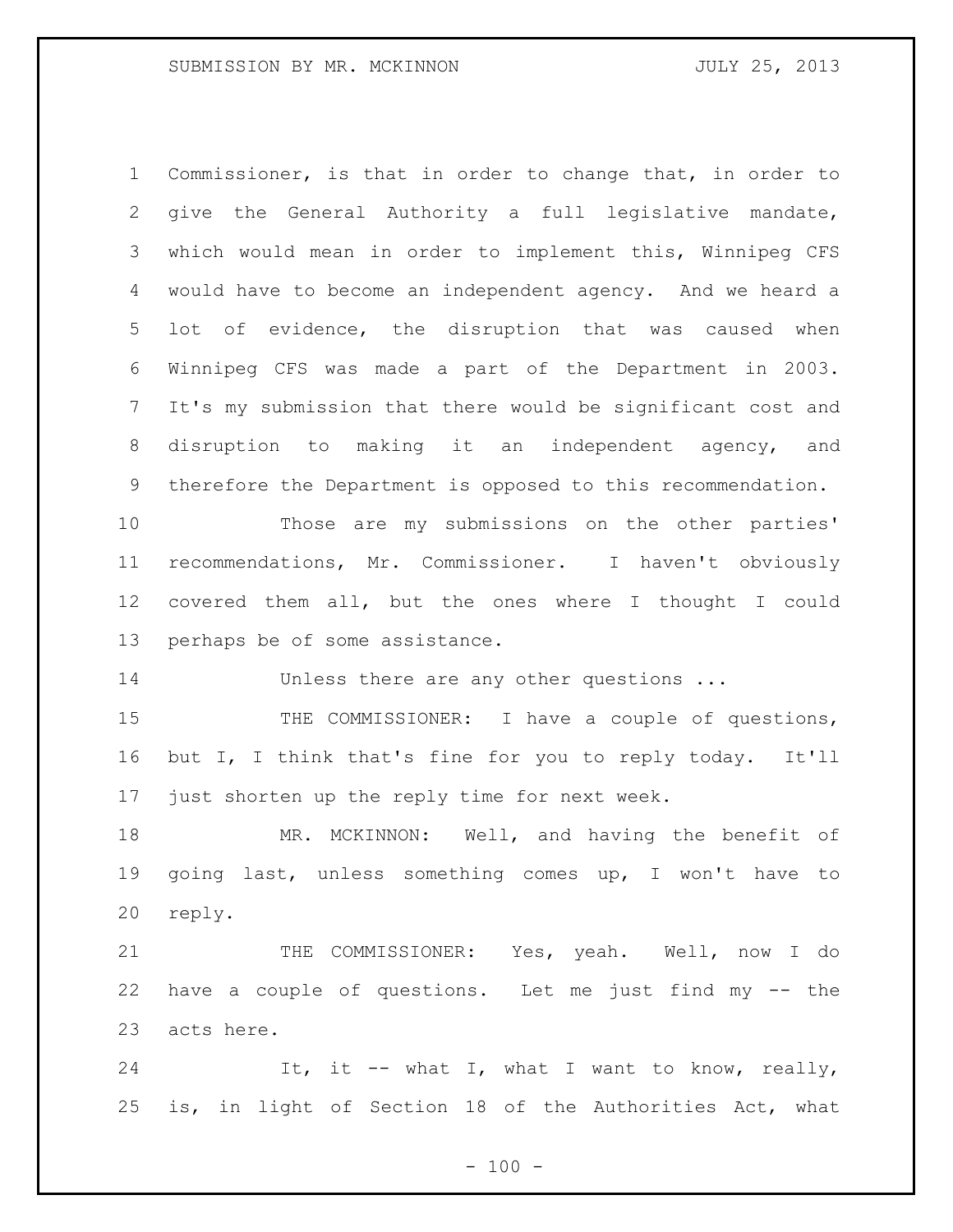powers and duties that are listed in the Child and Family Services Act pertaining to the director -- MR. MCKINNON: Yes. THE COMMISSIONER: -- are still left with the director? And, and as you, as you likely know, the -- as that Section 18 in the Authorities Act specifically says, after setting out the authority, that the authority shall have -- the powers and duties of the director cease with respect to those agencies. That's, that's Section 18. 10 MR. MCKINNON: Yes, yes. THE COMMISSIONER: What, what is left with the director? MR. MCKINNON: Very good question. I'm going to answer it two ways. First I'm going to answer at a very high level, which is all I'm capable of, and then I'm going to give you a very specific answer which is in document, documentary form. 18 THE COMMISSIONER: Which is what? MR. MCKINNON: In documentary form. 20 THE COMMISSIONER: Okay, yeah. MR. MCKINNON: So at a very high level, the director has responsibility for what I'm going to call province-wide services: licensing, criminal record checks, investigations of, of agencies where there's allegations against persons working in agencies, registries --

 $- 101 -$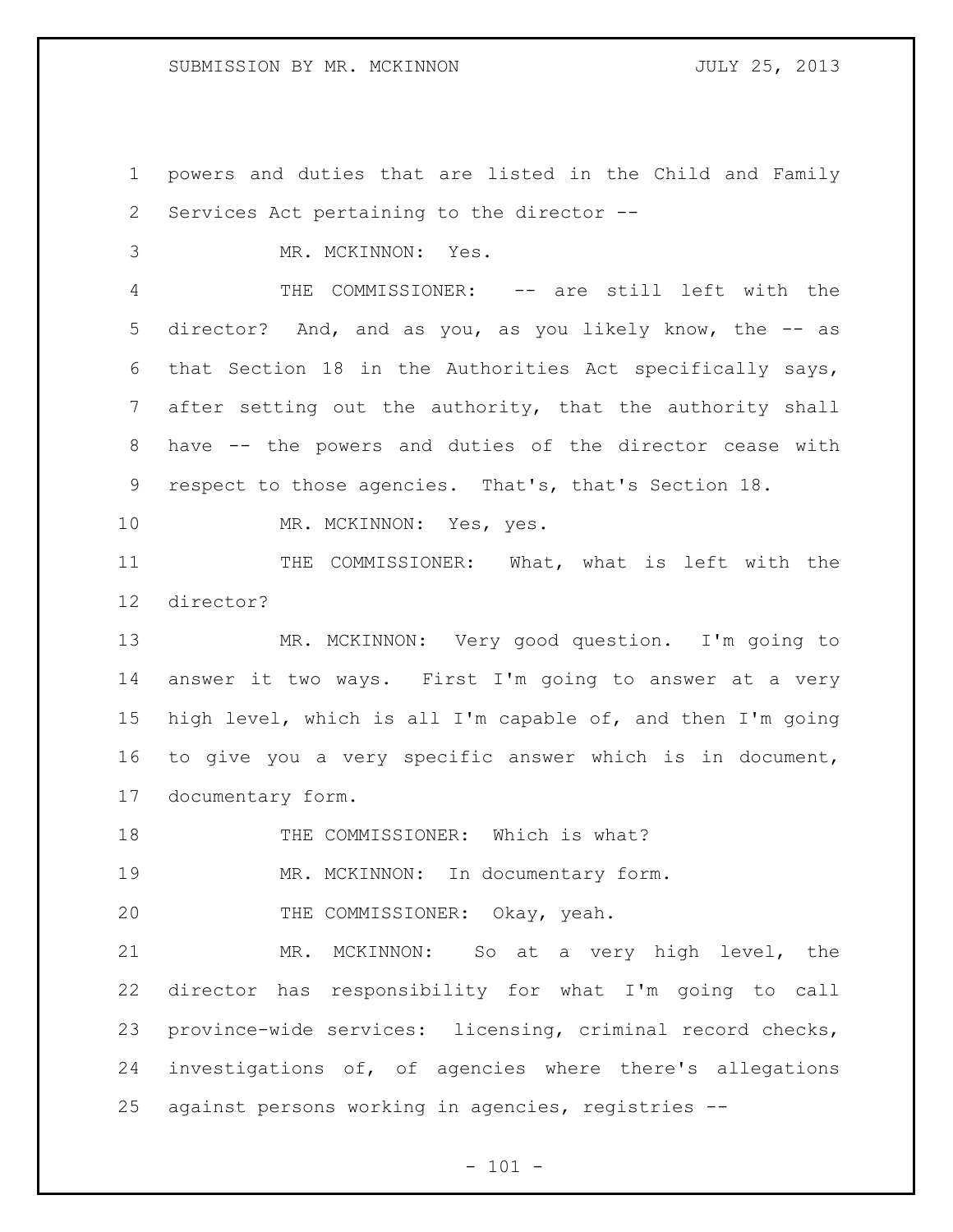UNIDENTIFIED PERSON: (Inaudible). 2 MR. MCKINNON: -- adoption registry -- UNIDENTIFIED PERSON: (Inaudible). 4 MR. MCKINNON: -- and standards. And standards, as you know, the ultimate authority is with the director of child protection, but by convention there is a standards development protocol where a consultation process involving the authorities is, is engaged. And the standards development protocol, we gave you the Commission disclosure number through Mr. Cochrane a couple of days ago. I could look it up again. So at a, at a very, very high level, that's what the director of child protection does today. 13 THE COMMISSIONER: Quite removed from day-to-day child welfare issues. 15 MR. MCKINNON: Quite removed. Then they still do have this fundamental override. There's -- I don't know that it's been used but -- there is still statutory authority, but it's rarely used to actually apprehend a child. I'm looking at my client.

 Technically, the director of child protection could apprehend any child in the province, so there is this ultimate safeguard. But what I then want to take you to in terms of the detail, if, if --

 Madam Clerk, if you could assist, it's Commission disclosure 1103, which is the funding model, and it's page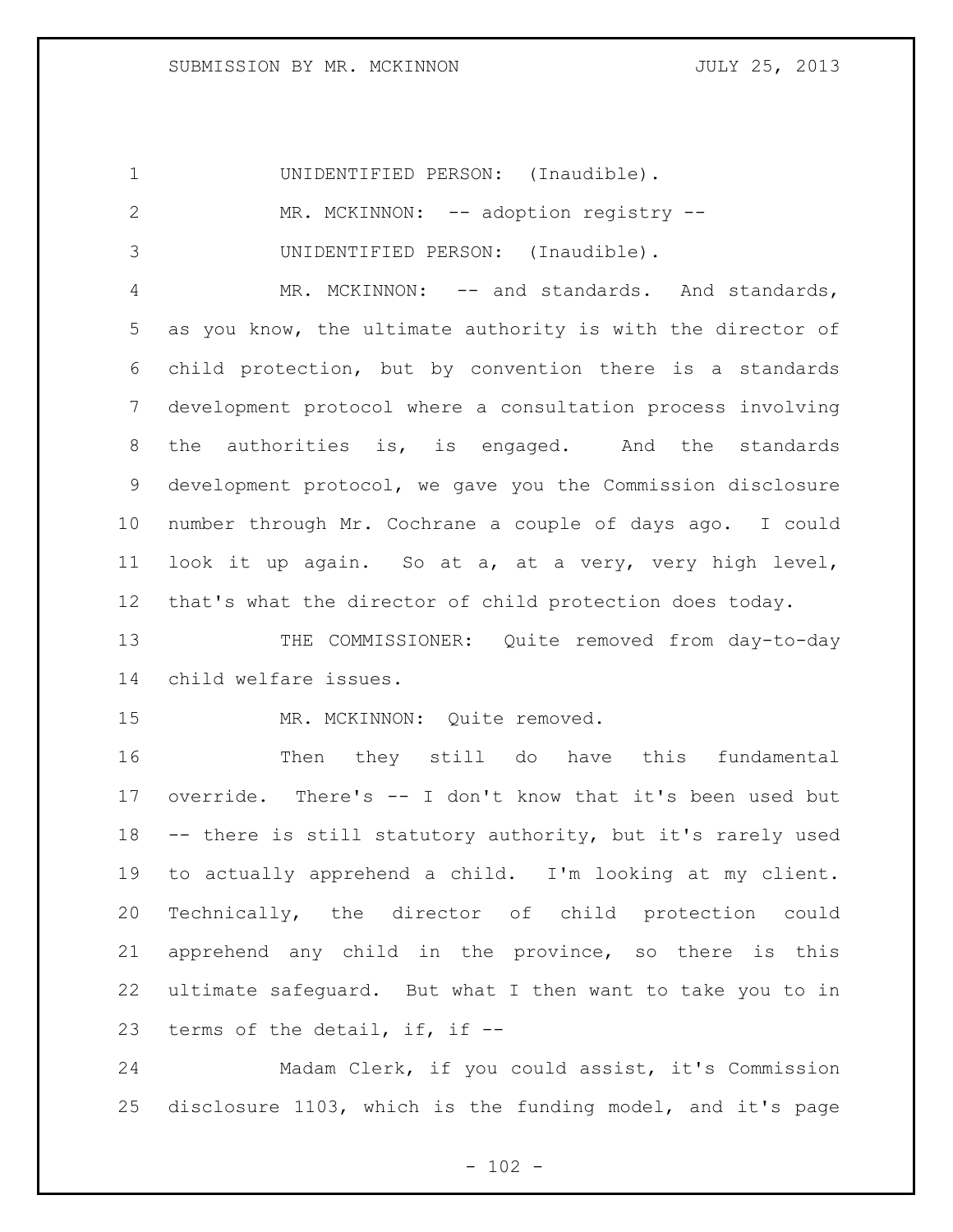23539.

| 2  | And Mr. Commissioner, this is about a four-,                |
|----|-------------------------------------------------------------|
| 3  | five-page document that was prepared by Manitoba Civil      |
| 4  | Legal Services. It's been attached as Appendix 1 to the     |
| 5  | funding model and it is a detailed chart showing --         |
| 6  | COMMISSIONER: That is the funding model<br>THE              |
| 7  | between who?                                                |
| 8  | MR. MCKINNON: Canada and Manitoba.                          |
| 9  | THE COMMISSIONER: Okay, yeah.                               |
| 10 | MR. MCKINNON: But this is an appendix. It's not             |
| 11 | part of the funding model.                                  |
| 12 | THE COMMISSIONER: To the new funding model.                 |
| 13 | MR. MCKINNON: Right. And I think what -- I'm                |
| 14 | guessing here, Mr. Commissioner, but I think Canada was     |
| 15 | asking the same question, because Canada is saying, Okay,   |
| 16 | we're entering into an, an arrangement with Manitoba, and   |
| 17 | you've got the director of child protection and you've got  |
| 18 | the authorities, who does what? So that was attached as an  |
| 19 | exhibit -- or as an appendix to the funding model, and it's |
| 20 | three or four pages long.                                   |
| 21 | Madam Clerk, if you could just sort of scroll               |
| 22 | through it.                                                 |
| 23 | So it's very specific as to what the act says,              |
| 24 | what the authorities regulation says, and who the           |
| 25 | responsible party is. So in some cases it's the director,   |

- 103 -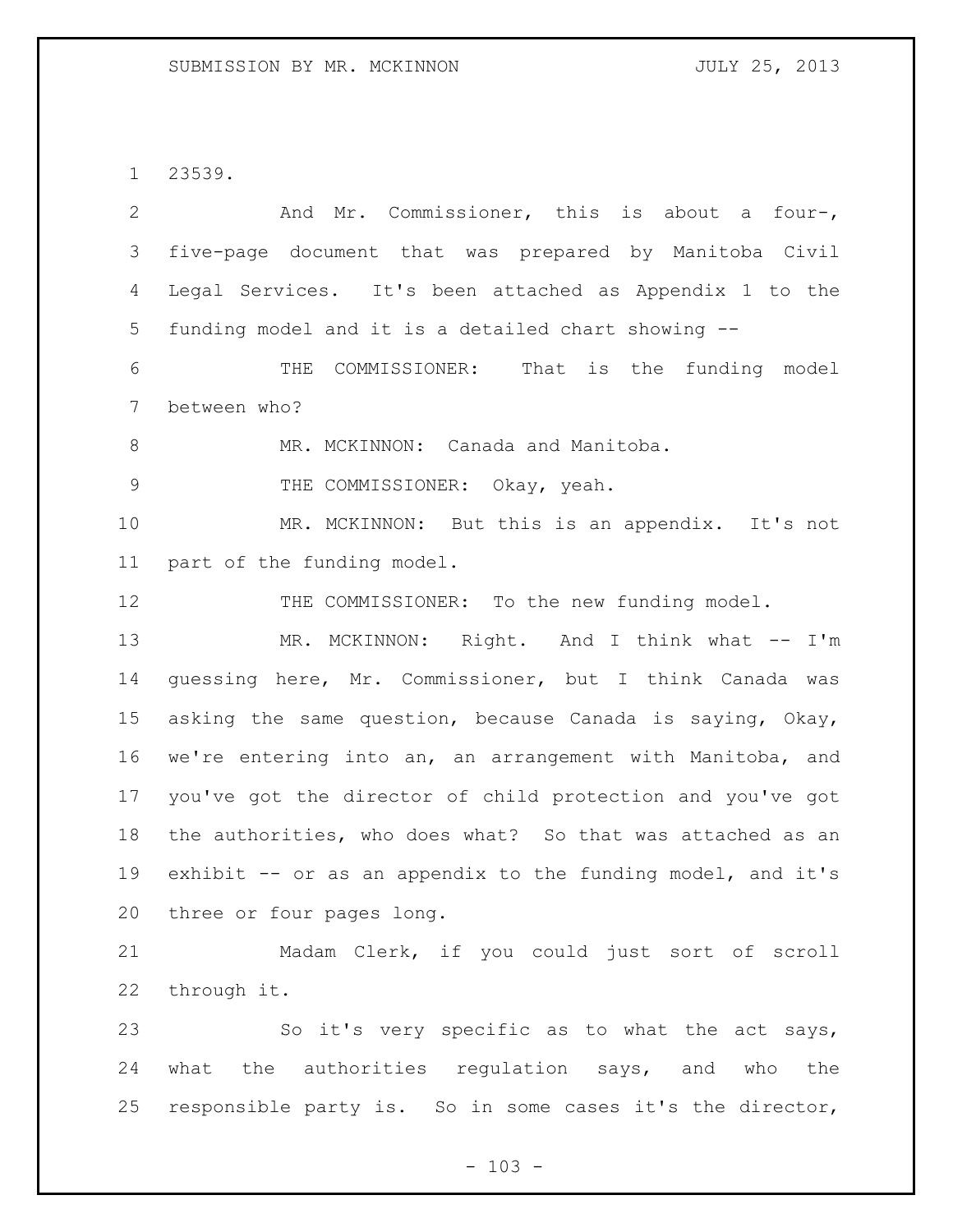in some cases it's the authorities, and in some cases it's a shared responsibility.

 So I, I commend that to you, Mr. Commissioner. If you're looking for any level of detail beyond the very high level that just described to you, it can be found there.

 THE COMMISSIONER: Thank you. I think that answers my question.

 Then my final question is, is this, that I would like to know a little more about the structure of the, of the standing committee. Does it have a staff? How many positions are there? What's the nature and essence of the work they do?

14 MR. MCKINNON: Standing committee is statutory. I'll be one moment and I'll find the ...

It's in the Authorities Act.

17 THE COMMISSIONER: Yes.

18 MS. WALSH: Section 30.

19 THE COMMISSIONER: Yes, it's --

MR. MCKINNON: Section --

21 THE COMMISSIONER: -- Section, Section 30.

 MR. MCKINNON: Section 30, thank you. I'm going to tell you what I can tell you, given my current knowledge. You'll see it's the, the, the four authorities. It's the ...

 $- 104 -$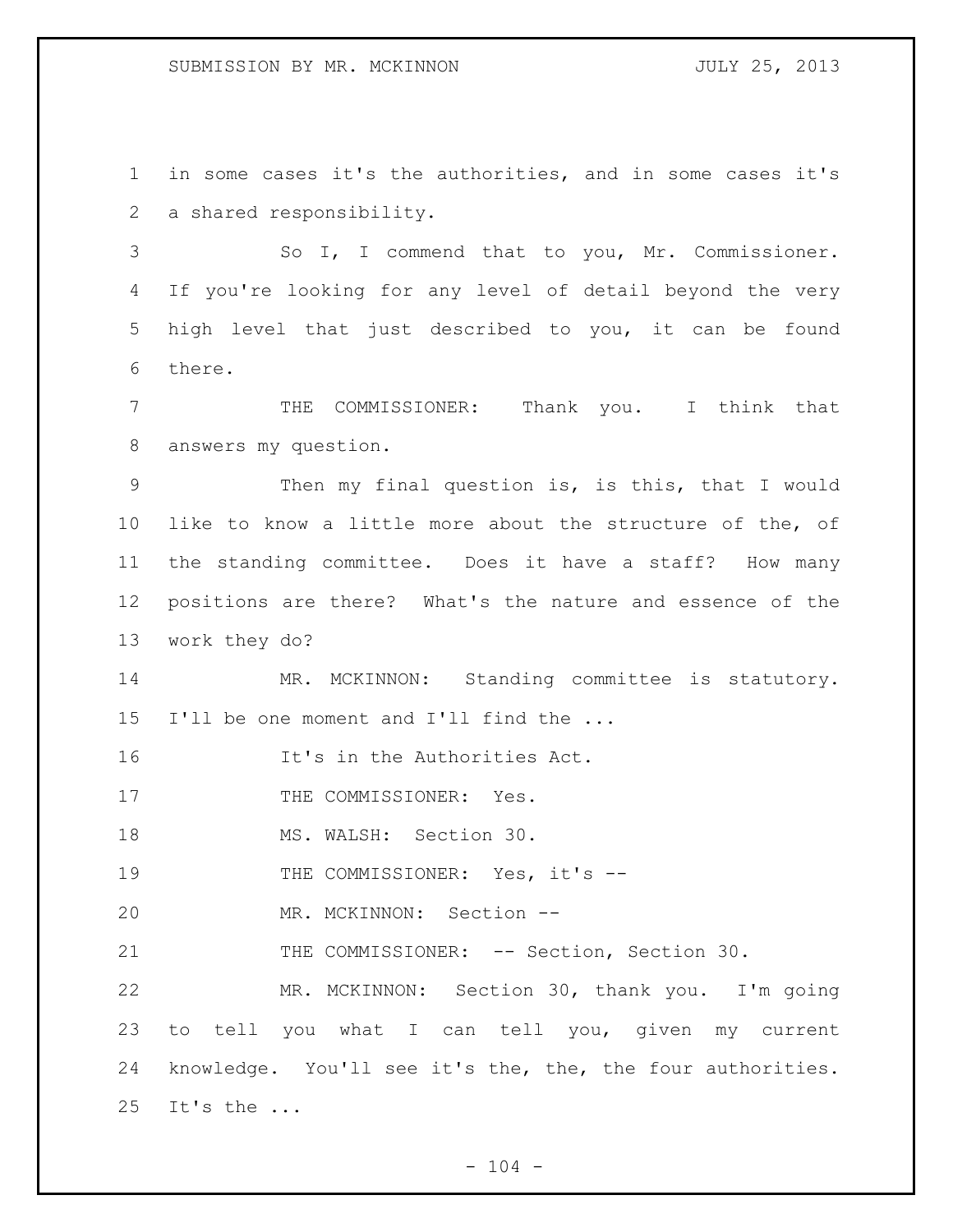1 THE COMMISSIONER: Yes. MR. MCKINNON: There's an additional member appointed by the Métis Authority. The director's a member. So that's standing committee. It has an office called the standing committee office, which was funded since 2006. THE COMMISSIONER: Now, you might want to reply to this next week because I have a follow-up question with it. MR. MCKINNON: Okay. And that would be helpful to, to do that and perhaps give me the follow-up, too. 11 THE COMMISSIONER: Yeah, as I want to know more about it, it -- the structure and functioning with -- you say it has a staff and so on. What kind of positions are fulfilled there, what do they do, and, and what, what's the object of, of the work they're doing? And along with that my other question is what accountability, if any, attaches to the committee and its work by way of reporting out to the authorities, the government, and the general public of Manitoba? MR. MCKINNON: That would probably be best if I have the weekend to look at that. THE COMMISSIONER: You certainly have. MR. MCKINNON: That would be helpful. Some of it may be in evidence. If it's not in evidence, I'll, I'll, I'll make submissions on it.

 $- 105 -$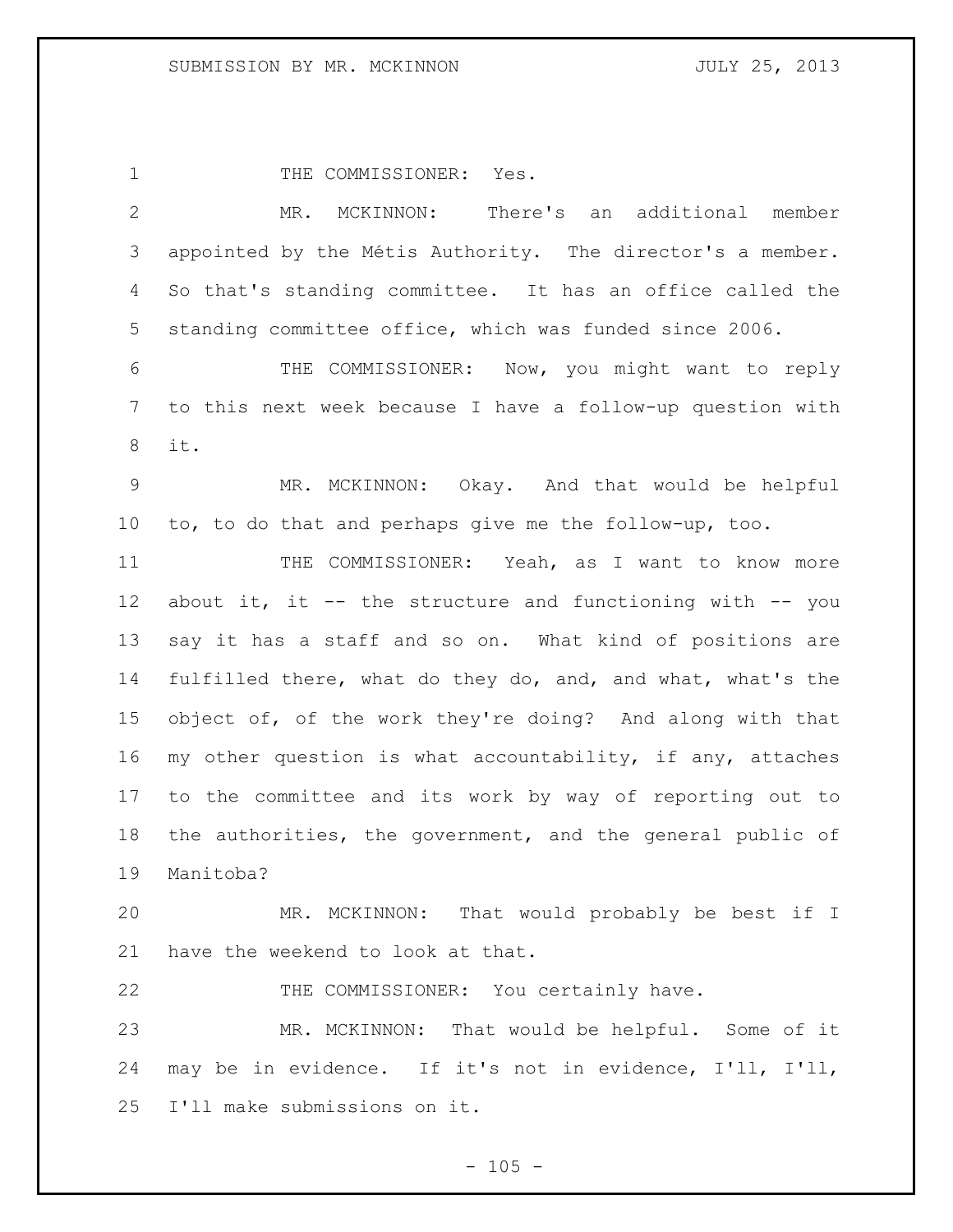1 THE COMMISSIONER: Well, after all I've said, if there's not evidence I can't -- I guess I can't do much about it, but I'm interested to hear what you have to say. MR. MCKINNON: I hear you, Mr. Commissioner. We'll see what we can come up with.

 THE COMMISSIONER: All right. Well, then that completes your submission?

 MR. MCKINNON: It does, Mr. Commissioner. I just want to thank you for your patience. I want to thank all other counsel in the room who, in my view, have shown a very high degree of professionalism and cooperation, one with the other. I'm satisfied that all counsel in this room are seeking the same objective, which is the improvement of the lives of children in Manitoba. It's been a pleasure to work with all of these people.

 I want to pay particular thanks to Commission staff, and make special mention to Ms. Ewatski, who I know has worked very late at night because I've been dealing with her very late at night, and she has made us all look better by her dedication and hard work and I appreciate that very much.

22 THE COMMISSIONER: Stand up.

MR. MCKINNON: Thank you, Mr. Commissioner.

24 THE COMMISSIONER: Thanks, Mr. McKinnon.

Now, Ms. Walsh, I suggest we, we adjourn for 15

 $- 106 -$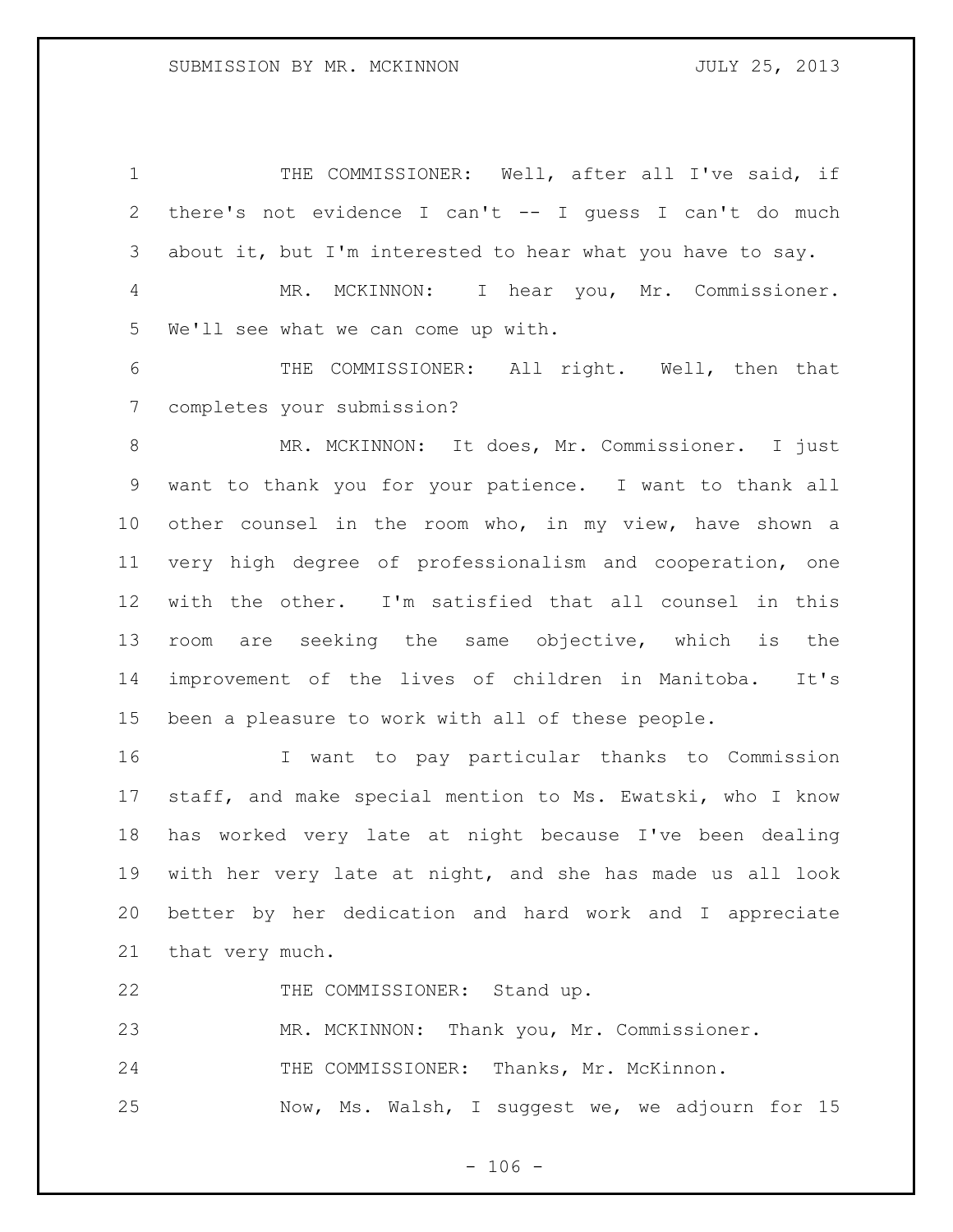SUBMISSION BY MS. VERSACE JULY 25, 2013

 minutes and then take the University of Manitoba this afternoon?

 MS. WALSH: Yes, I think they're, they're well-prepared.

5 THE COMMISSIONER: All right.

MS. WALSH: Thank you.

 THE COMMISSIONER: Well, I'm going to adjourn for 15 minutes now. I'm not going to leave my desk immediately because I've got so much paper here I'm going to organize it, but we stand adjourned for 15 minutes.

(BRIEF RECESS)

14 THE COMMISSIONER: Okay, we'll take our time.

 UNIDENTIFIED PERSON: Oh, right, we're back on the record.

 MS. VERSACE: Thank you. Maria Versace on behalf of the University of Manitoba.

 As you know, the University of Manitoba, on behalf of the Faculty of Social Work, was granted intervener status in this Inquiry in recognition of the fact that we offer the only accredited social work program in Manitoba and that most social workers with university degrees in the province have received a portion of their education at our institution. While the university was not

 $- 107 -$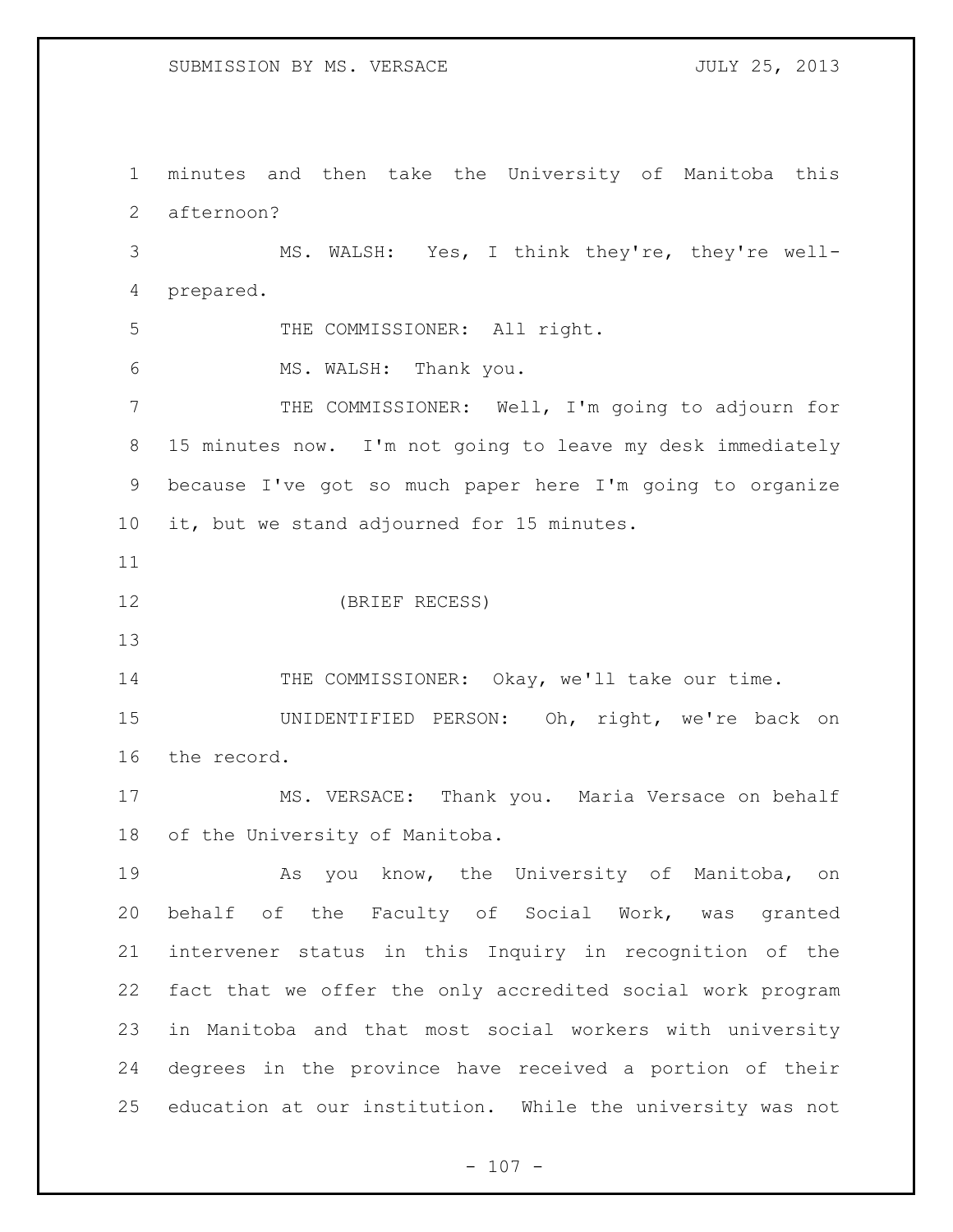directly involved in the system that provided services to Phoenix Sinclair, we feel a societal responsibility to assist in building a strong child protection system in the province and in finding solutions to prevent future tragedies.

 The university has submitted a written brief that highlights a number of factors that should be considered when reviewing the child welfare system and that we urge you to consider -- that you consider these factors in preparing a report.

 In this submission I propose to highlight certain content of that written submission, and then address the particular recommendations made by Mr. Gindin that you indicated you wished to hear about, as well as other recommendations made by the other parties regarding training, particularly by the U of M and education offered by the U of M.

 I will not be referring to specific portions of the evidence, although that evidence has been referenced in our written materials and much of it has been highlighted by other counsel. Instead, I will simply touch on the broader themes presented in our submission that should be considered when recommending changes to the child welfare system. We urge you to keep these themes in mind when reviewing the specific recommendations submitted by the

 $- 108 -$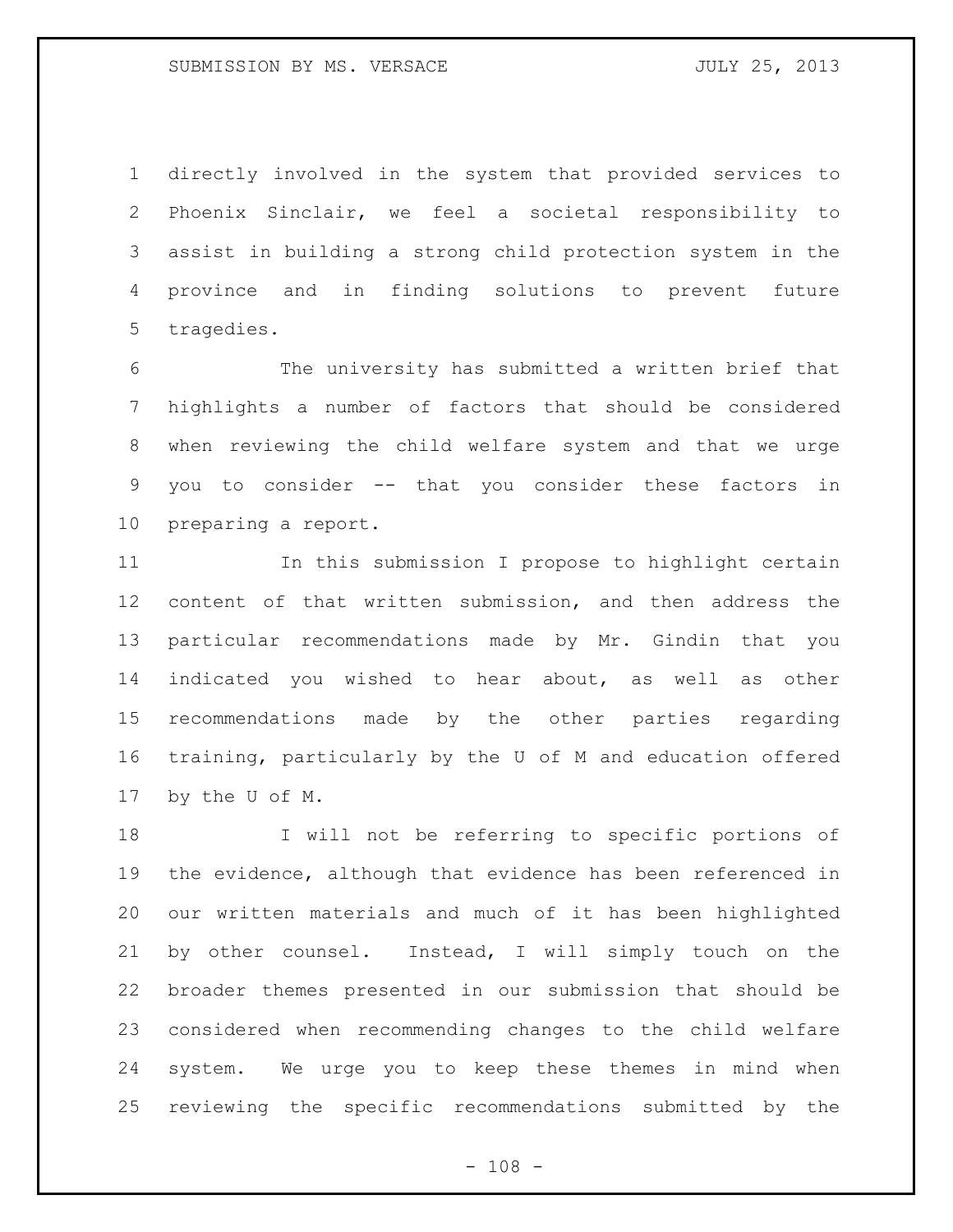## SUBMISSION BY MS. VERSACE JULY 25, 2013

various parties in this Inquiry.

 This Inquiry was held in three phases. In phase one the Commission heard evidence on the facts surrounding the contact Phoenix Sinclair and her family had with the child welfare system; phase two focused on the child welfare system itself, starting with a discussion about best practices and the delivery of child welfare services; and phase three focused on how improvements to child and family service system can be enhanced to better protect children.

 The University of Manitoba participated in phases two and three of this Inquiry.

 In phase two the Commission heard from two University of Manitoba witnesses, Dr. Alexandra Wright, who spoke about best practices in social work and about an ecological approach to child welfare; and Dr. Harvy Frankel, who is seated to my left, who spoke to the curriculum used within the faculty, the accreditation standards that influence that curriculum, the efforts made to establish a college of, of social workers, and the level of specialization that exists with respect to child welfare issues.

 In phase three, the Commission heard from two additional University of Manitoba witnesses, Dr. Brad McKenzie, who spoke to the overrepresentation of aboriginal

 $- 109 -$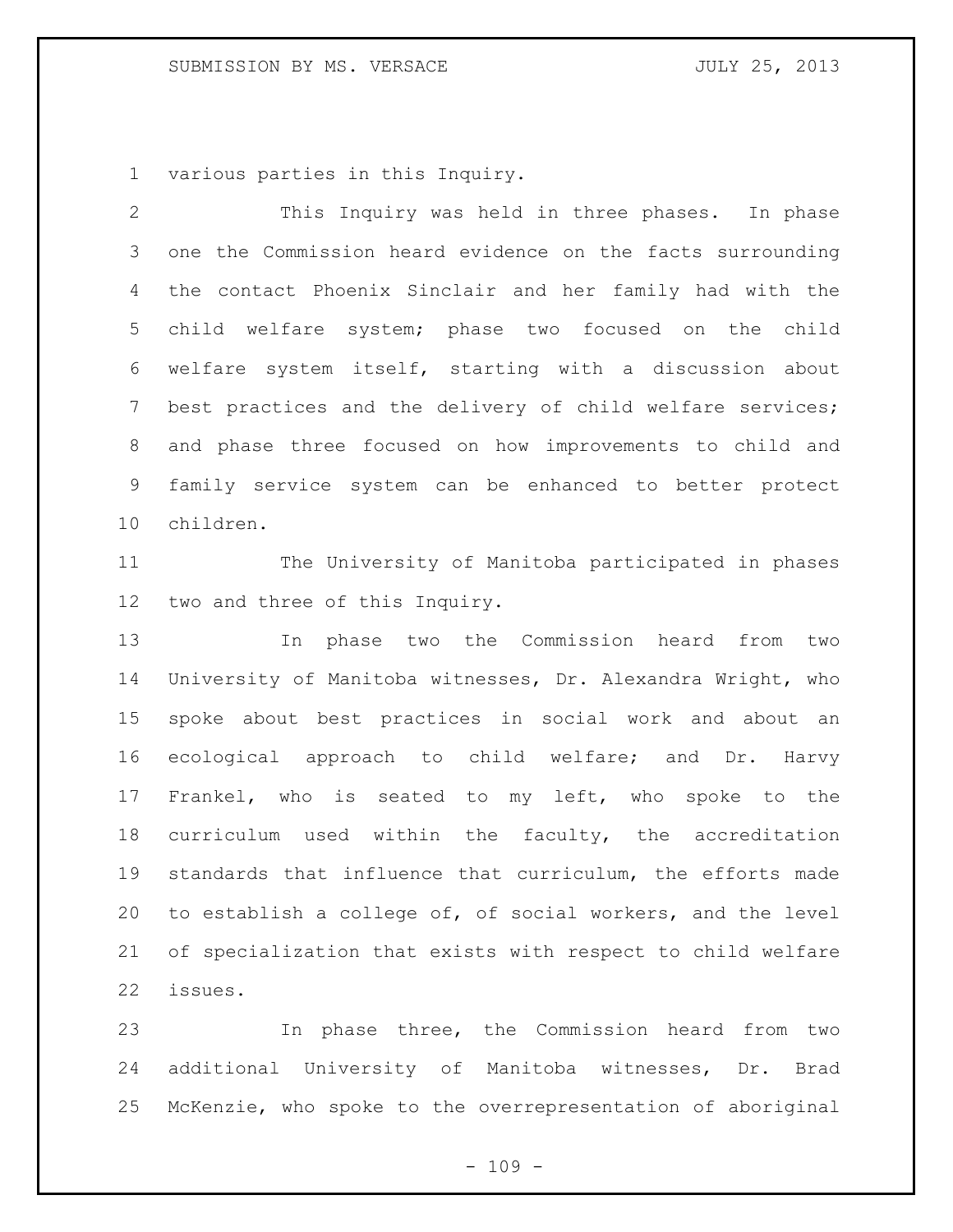children within the current child welfare system, and about a community caring approach to child welfare and how that approach might be funded; as well as Dr. Marni Brownell, who spoke to the most common risk factors for children going into care and the need for an upstream approach to child welfare which would focus on preventative measures as opposed to a downstream approach that is reactionary in nature.

 These witnesses, along with a number of others that presented evidence in the three phases of the Inquiry, raised a number of factors that should be considered in creating any comprehensive strategy to improve child and family services in Manitoba.

 These factors demonstrate five overlapping themes for consideration, which are outlined in our brief and which I will briefly summarize this afternoon.

17 THE COMMISSIONER: When you refer to your brief, can you tell me sort of what page you're going to or what paragraph number?

MS. VERSACE: I, I certainly can.

21 THE COMMISSIONER: That'll just, that'll just help me for following.

MS. VERSACE: Certainly, I can do that.

24 THE COMMISSIONER: Because I've read it all, but that was ten days ago, kind of thing.

 $- 110 -$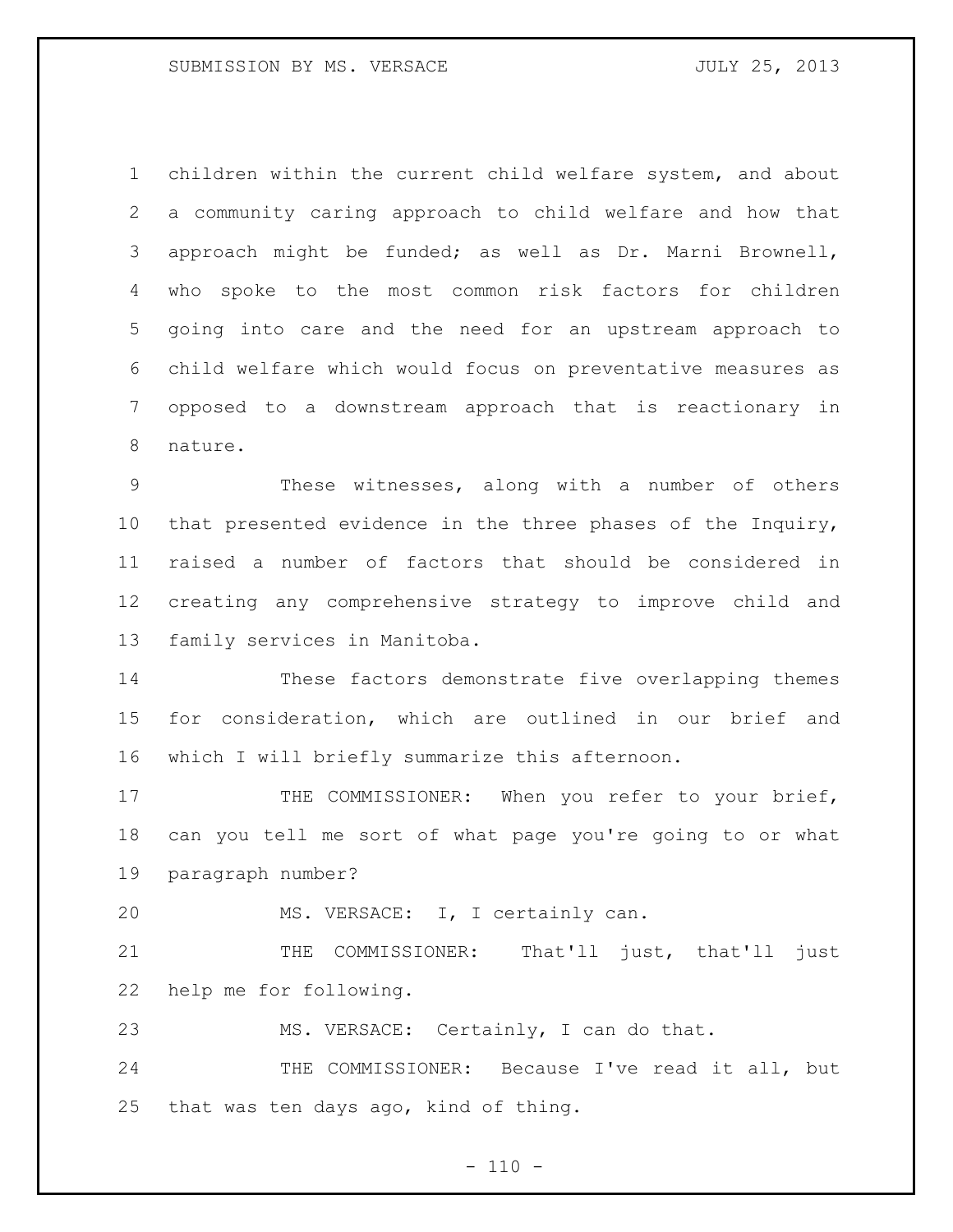MS. VERSACE: I can certainly do that for you, Mr. Commissioner.

 So the university submits that any comprehensive strategy to improve the, the system must address five overlapping themes, which I'll, I'll address and point you to the specific paragraphs in turn.

7 THE COMMISSIONER: Right.

 MS. VERSACE: First, there's a need for involvement of aboriginal communities in planning, managing, and delivering services; second, a commitment to evidence-based or evidence-informed practice as a basis for reforms; third, a commitment to develop knowledge skills among -- and skills among social workers and child welfare service staff; fourth, a need for expanded focus and commitment to the differential response and family enhancement model; and fifth, a need for closer collaboration between child and family services and community-based services, and we would submit that that would include the University of Manitoba.

 So beginning with the need to involve aboriginal communities in planning, managing, and delivering services, Dr. Trocmé, Dr. McKenzie, Dr. Wright, and Dr. Frankel all spoke to the importance of building capacity in aboriginal communities by working collaboratively with those communities with respect to the education and development

- 111 -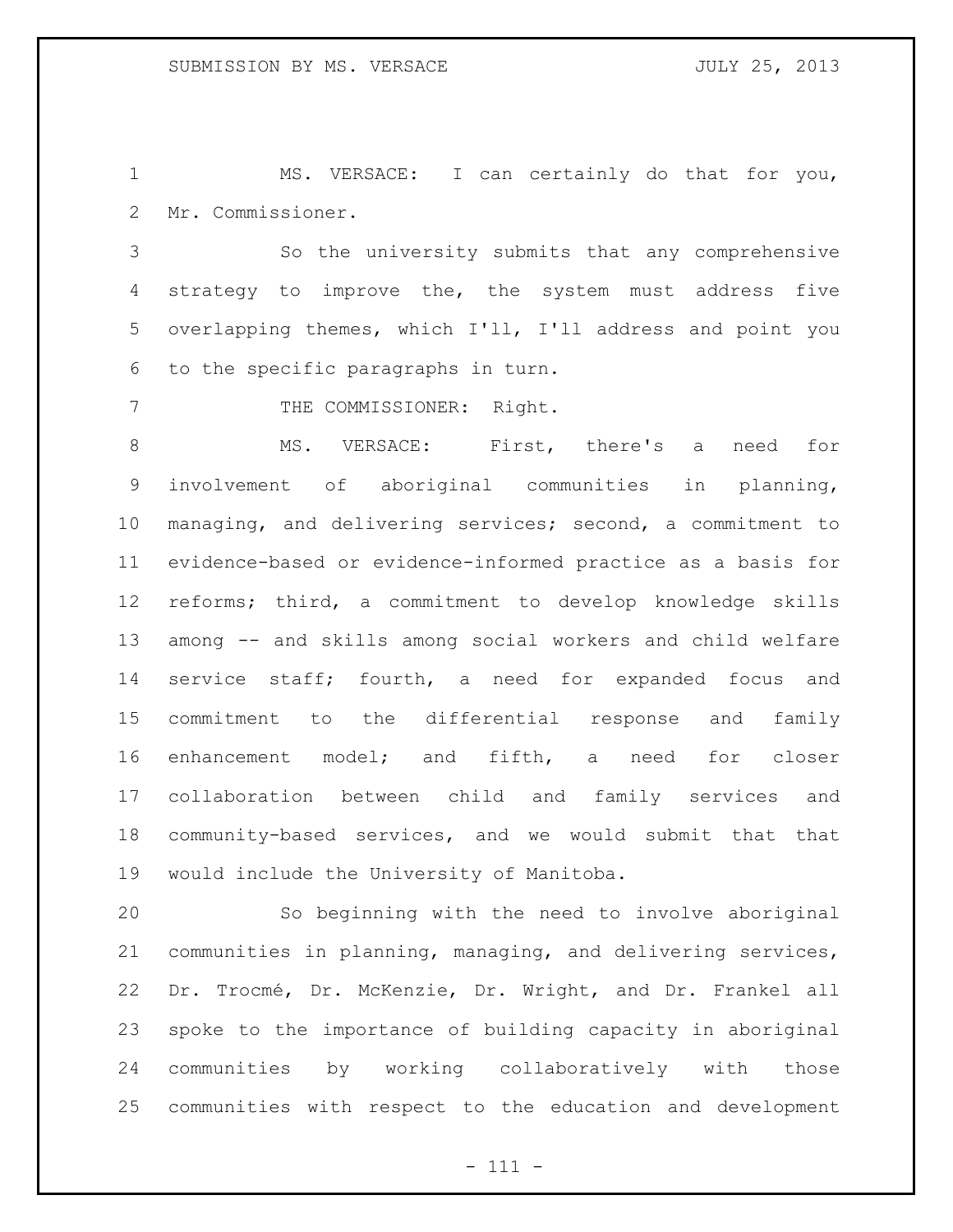of young people, and also with respect to the economic development of the community and the community's engagement in supporting families. And we have summarized and, and referenced their evidence in paragraphs 9 to 16 of our brief.

 THE COMMISSIONER: Thank you. Oh, yes, I see where you are.

 MS. VERSACE: We submit that any reform to the child and family service system must include a continuing financial commitment to the involvement of aboriginal people and communities in planning, managing, and delivering aboriginal-specific child and family services to aboriginal people and must further include increased efforts to ensure collaboration.

15 The university therefore urges you, Mr. Commissioner, to consider including recommendations in your report that support aboriginal involvement in social work and child and family service planning, such as new government funding to support a Master of Social Work based on indigenous knowledge, to develop leaders who can approach social work and child welfare from a different perspective, and to ensure the development of cultural relevance and integration of cultural knowledge and practice in social work practice beyond the Bachelor of Social Work degree. That recommendation is at paragraph

- 112 -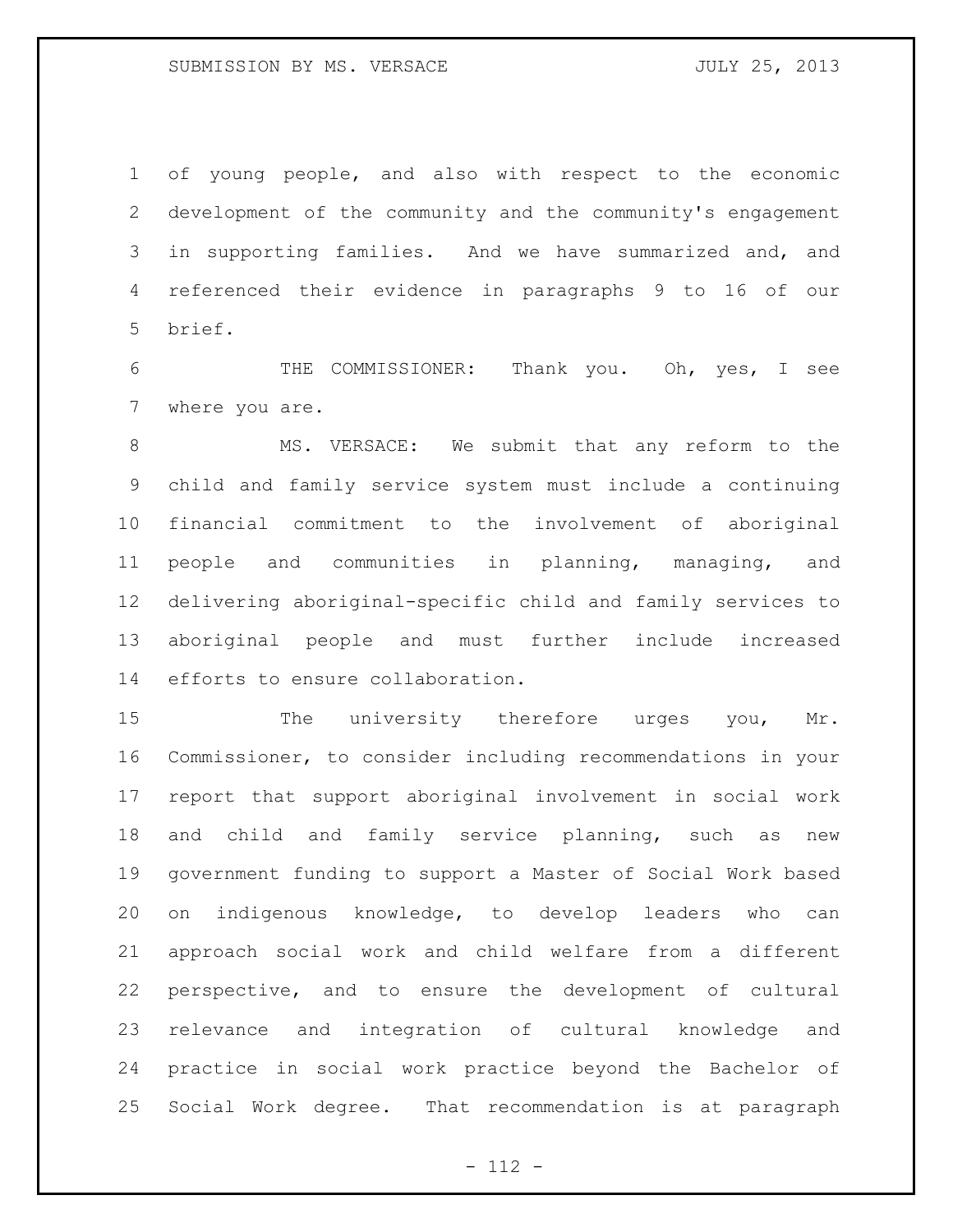55(a) of our brief.

 We also urge you to consider recommendations that incorporate systematic evaluation of practice tools and service models to ensure cultural relevance and respectful service provision, which is especially important in aboriginal communities and newcomer communities. And that recommendation is further elaborated again in paragraph 55 of our brief.

 Moving to the second theme or consideration, there must be a commitment to evidence-based or evidence- informed practice as a basis for service reforms. Evidence-informed or evidence-based practice is the concept that decision making or planned intervention should be based on research and clinical evidence, including frontline experience and the family's perspective, and that there should be a planned process to decision making.

 The benefits of that system were discussed during the evidence of Dr. Wright, Dr. Nico Trocmé, and Elsie Flette, and we provided the references to their evidence at paragraph 17 to 20 of our brief.

 The university recommends that this increased commitment to evidence-informed or evidence-based practice be achieved through investment in evaluation and review of programs that work from other jurisdictions to help develop best practices, through ongoing evaluation and attention to

- 113 -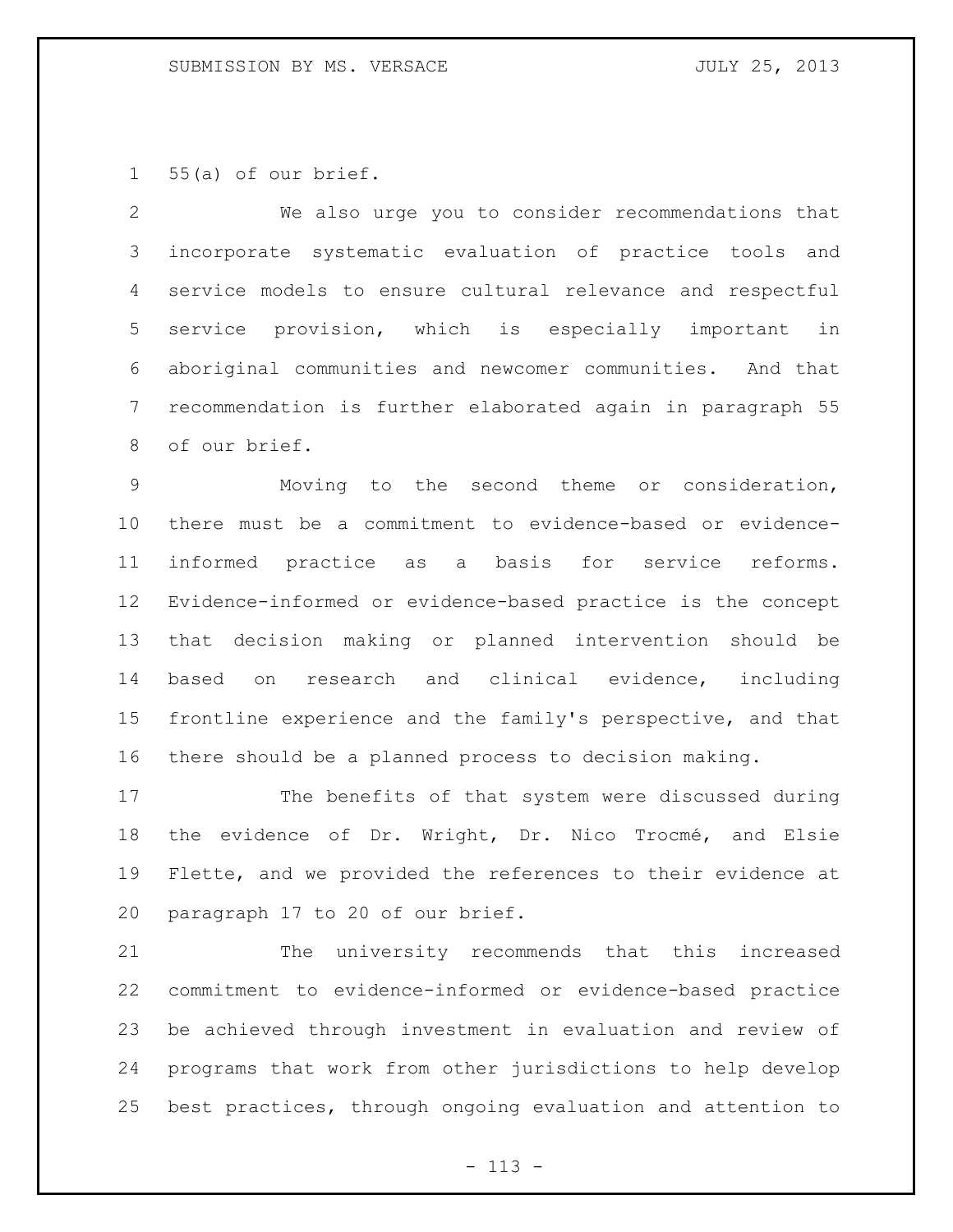methods of ensuring the efficient and effective use of frontline staff time, including the creation of datasets that can be then analyzed by the province through organizations such as the Manitoba Centre for Health Policy in order to inform policy and to assess the strengths and weaknesses of the system and the services provided. Those recommendations, again, are in paragraph 55(b) of our brief.

9 THE COMMISSIONER: 55(c), yes.

10 MS. VERSACE: Thank you.

 Thirdly, any recommended reforms must also support a commitment to develop knowledge and skills among social workers and, and child welfare staff. The evidence 14 of Dr. McKenzie, Dr. Frankel, and Dr. Wright suggests that staff in the child welfare system must be educated and trained in the use of structured decision making tools that include safety assessment, risk assessment, and the strengths and needs assessment leading to case plans; that they must be educated and trained to have the skills of good, sound, clinical judgment, and an ability to do an assessment of families; and they must be educated and trained to facilitate engagement with families to build trust and cooperation, increasing their ability to provide service. These witnesses also spoke to the importance of ensuring that workload pressures are eased so that workers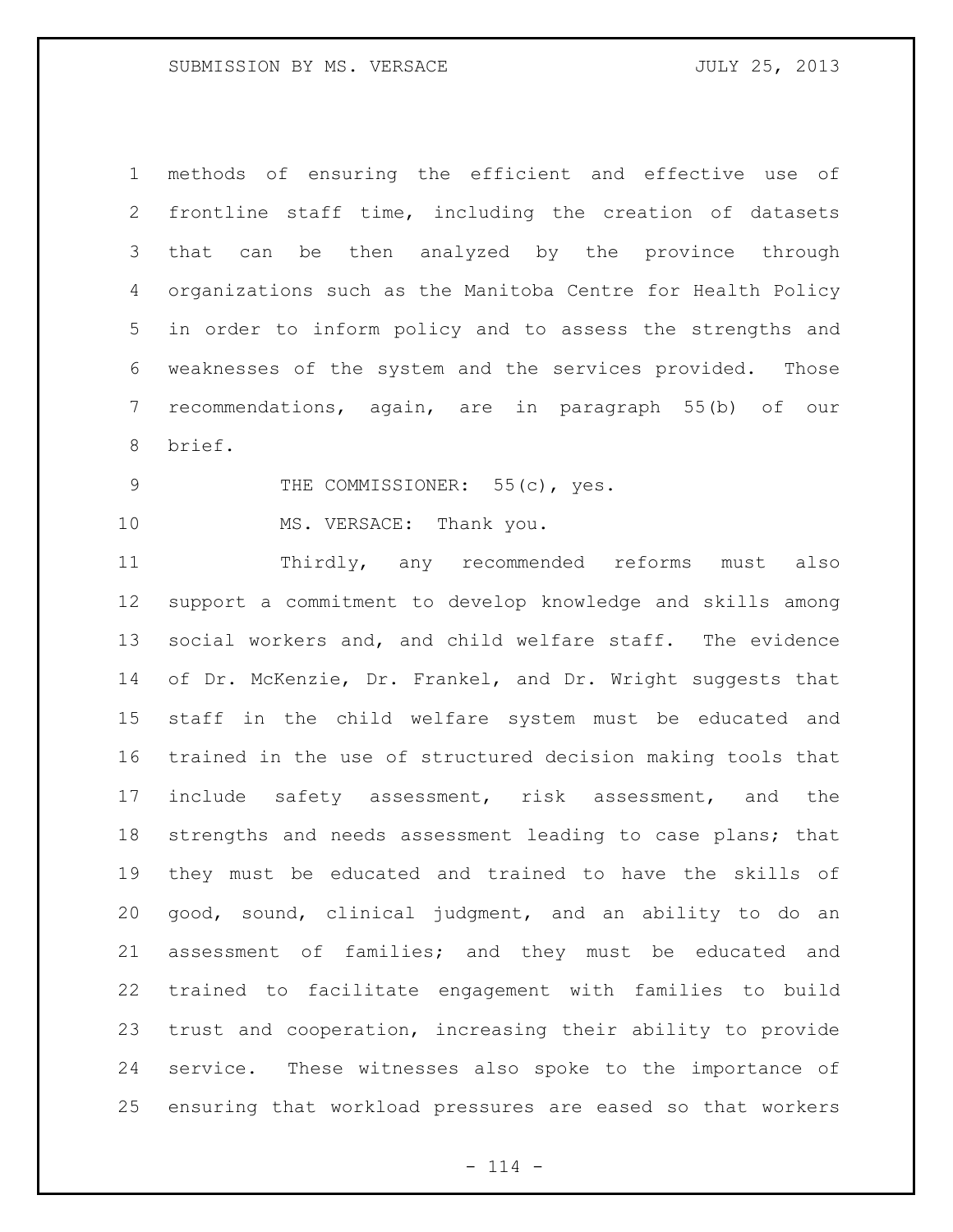can attend ongoing training and truly benefit from that training.

 Mr. Commissioner, the university urges you to consider including recommendations in your report that will ensure efforts are made to build staff in supervisory capacity, and those recommendations should include an emphasis on training and a more family oriented service model in child welfare, which has been shown to increase staff satisfaction. We submit this should include efforts to increase staff retention by addressing the issues of caseload size, staff turnover and vacancies, the lack of support from -- a lack of support from management to address those issues, professional development, and supervisory expertise and availability, as these have been found to be problematic to staff retention and best practices in social work.

 And we also ask that you consider recommendations that include a commitment to reducing the administrative burden for staff which, when combined with reasonable workloads and ongoing training and experience in child welfare, facilitates a shift in service from an over- emphasis on case management to more casework with families and children and increases staff capacity. And again, those are further elaborated in paragraph (c) of our, of our submission.

 $- 115 -$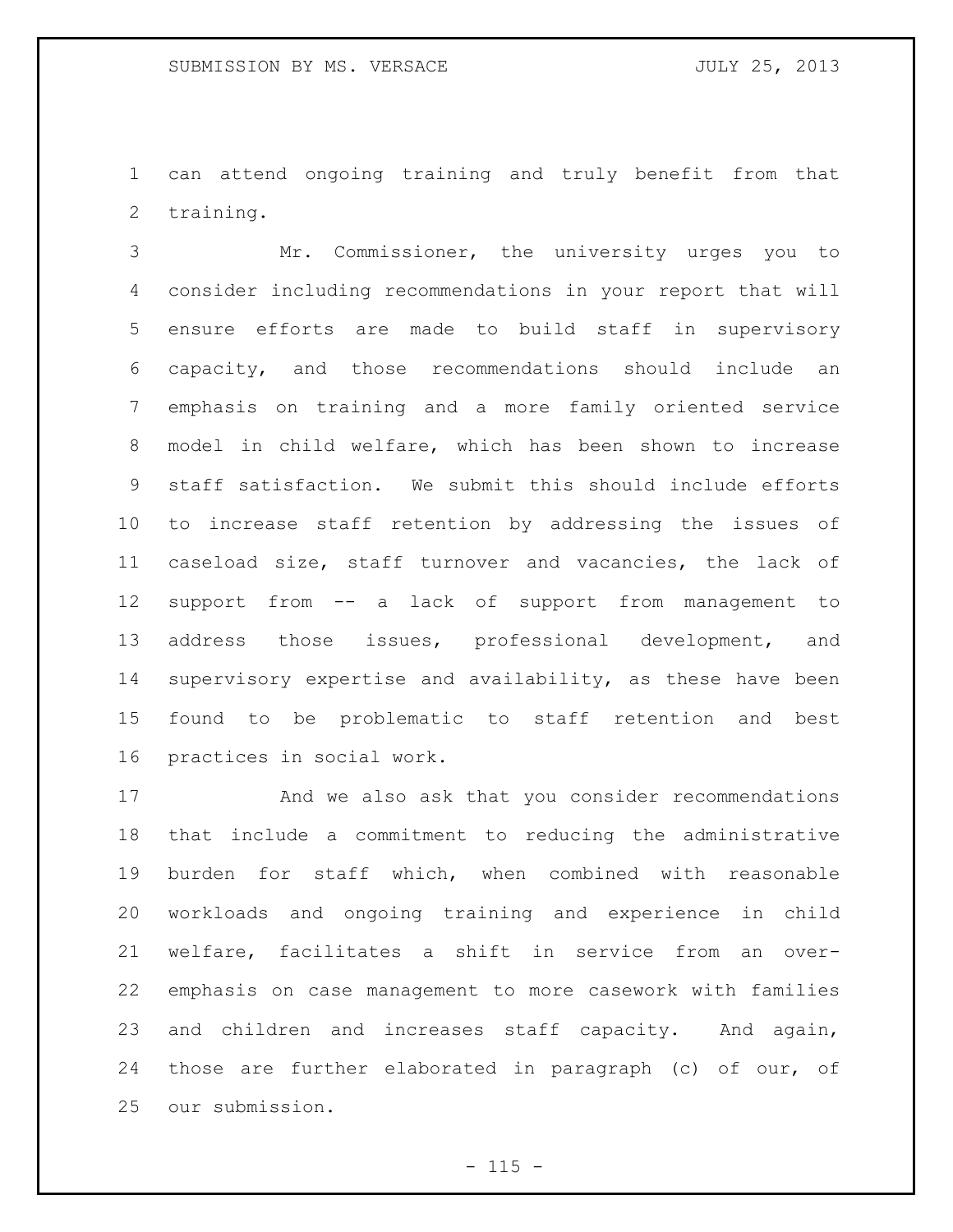The university further recommends that funding be allocated to increase the supply and availability of a highly trained workforce through efforts to encourage child welfare workers to obtain a formal social work degree, as research has suggested that a minimum requirement of a Bachelor of Social Work degree provides basic knowledge and skills necessary to be able to perform child welfare work.

 The University of Manitoba has taken certain measures to make the Bachelor of Social Work degree more accessible to child welfare workers and to include more child welfare specific courses in its undergraduate curriculum, including instituting a large distance education program delivered both online and in rural and northern Manitoba. The university has also developed continuing education programs in aboriginal child welfare and child and family services in -- and in community wellness, which credits can be used towards a Bachelor of Social Work if the student completes the entire diploma and is admitted into the faculty.

 And that was evident in Dr. Frankel's evidence, which we refer to in paragraph 26.

22 THE COMMISSIONER: Yes.

 MS. VERSACE: The university submits that these efforts could be supplemented by the development of a comprehensive labour force strategy for child and family

 $- 116 -$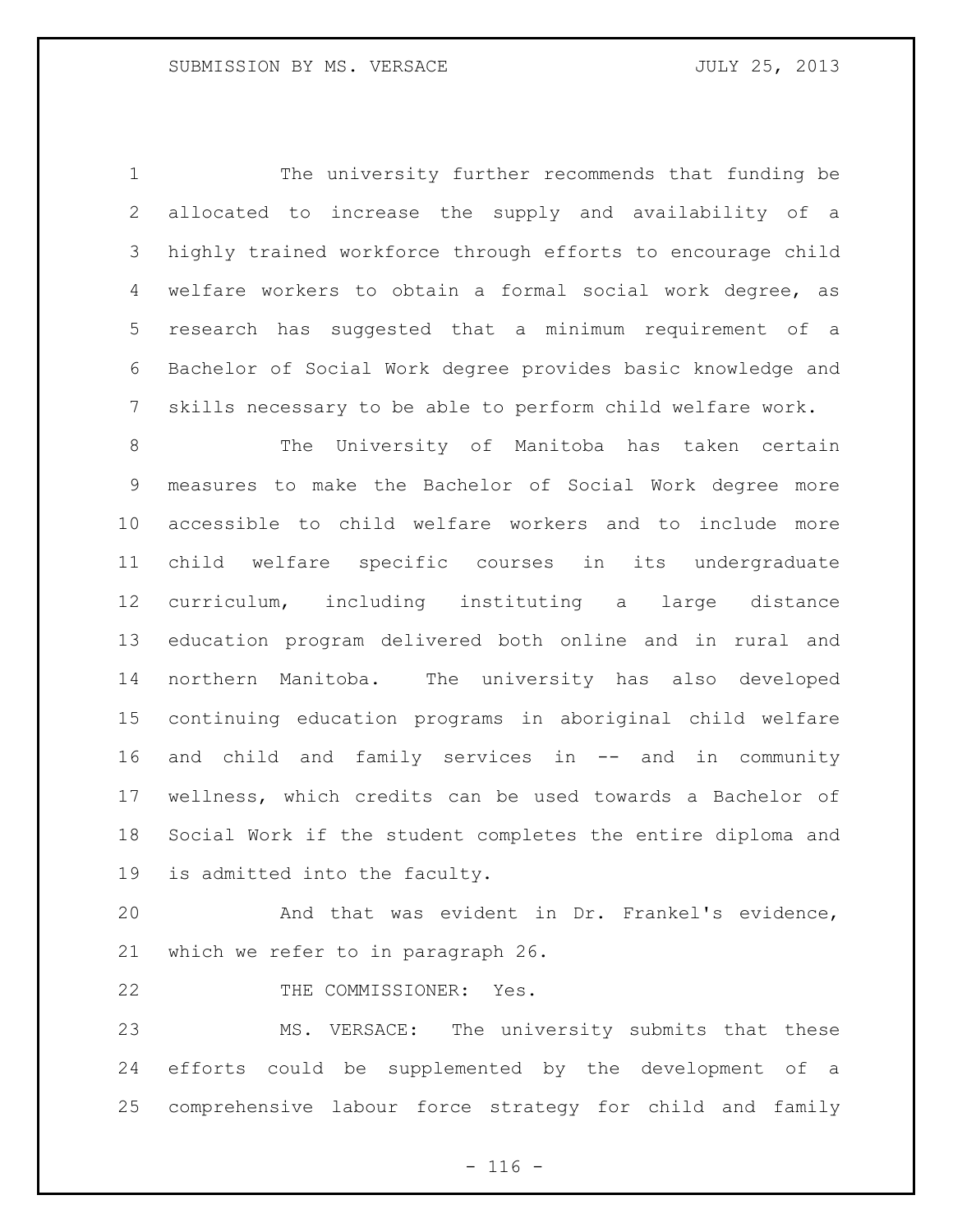services in Manitoba similar to the nursing initiative that has taken place in this province in recent years, which strategy should be developed in collaboration with the province, the child welfare authorities, and the University of Manitoba Faculty of Social Work.

 It is important to note that it is not the university's job to create practice-ready child welfare social workers. However, the university, through the Faculty of Social Work, must partner with the authorities and agencies to train staff, and the university submits that the training that was described by Ms. Harris on behalf of the General Authority, that the training that the General Authority has started to implement on the job is exactly how the system of training as between the authorities and the university should work.

 THE COMMISSIONER: There's a relationship that's proving to be satisfactory.

 MS. VERSACE: Yes, and we welcome further collaboration in terms of the types of training and programming.

 THE COMMISSIONER: And at this point it's as between the university and, and the General Authority only? MS. VERSACE: My understanding is its less frequently taking place at the other authorities, although there is collaboration there as well.

- 117 -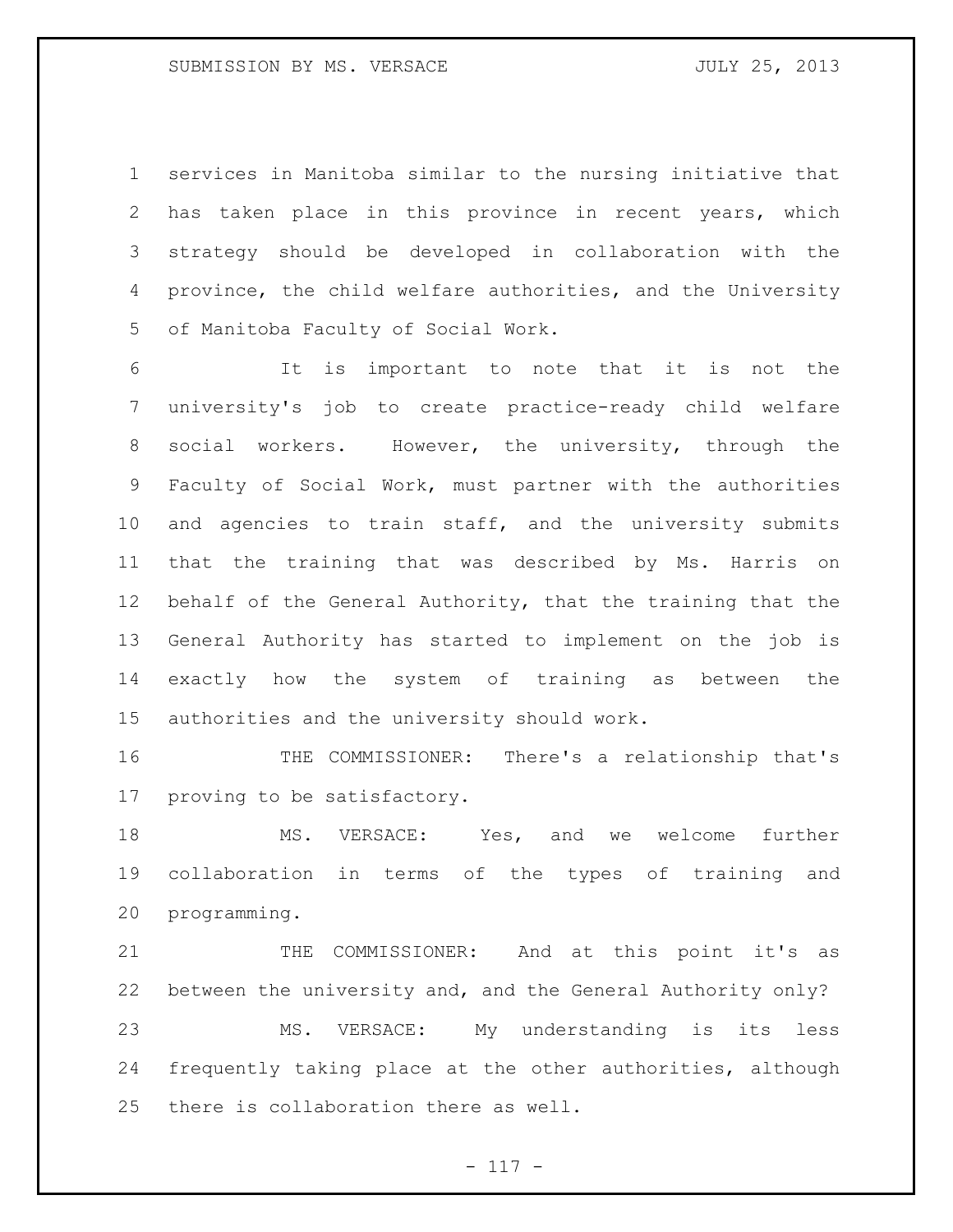THE COMMISSIONER: Well, that's good. That's good to hear.

 MS. VERSACE: Moving to the fourth theme or consideration, the university urges you to consider recommendations that expand focus on a differential response and family enhancement model.

 In his evidence, Dr. McKenzie spoke to the benefits of that model in terms of improved child safety and family functioning, greater parental satisfaction, and greater staff satisfaction. And you can refer -- we have referenced that evidence at paragraphs 30 to 38 of our brief.

13 THE COMMISSIONER: Yes.

 MS. VERSACE: There was some debate about where to locate these programs and how to deliver them, whether outside of the child welfare system, which has the potential benefit of building additional community capacity, or inside the child welfare system, which does have the potential for greater coordination between protection and prevention services. Regardless of where these services are developed and offered, new resources must be allocated for family enhancement services so that funding does not end up being divided between protection and prevention, which would result in a constrained system. The university submits that expanded commitment

- 118 -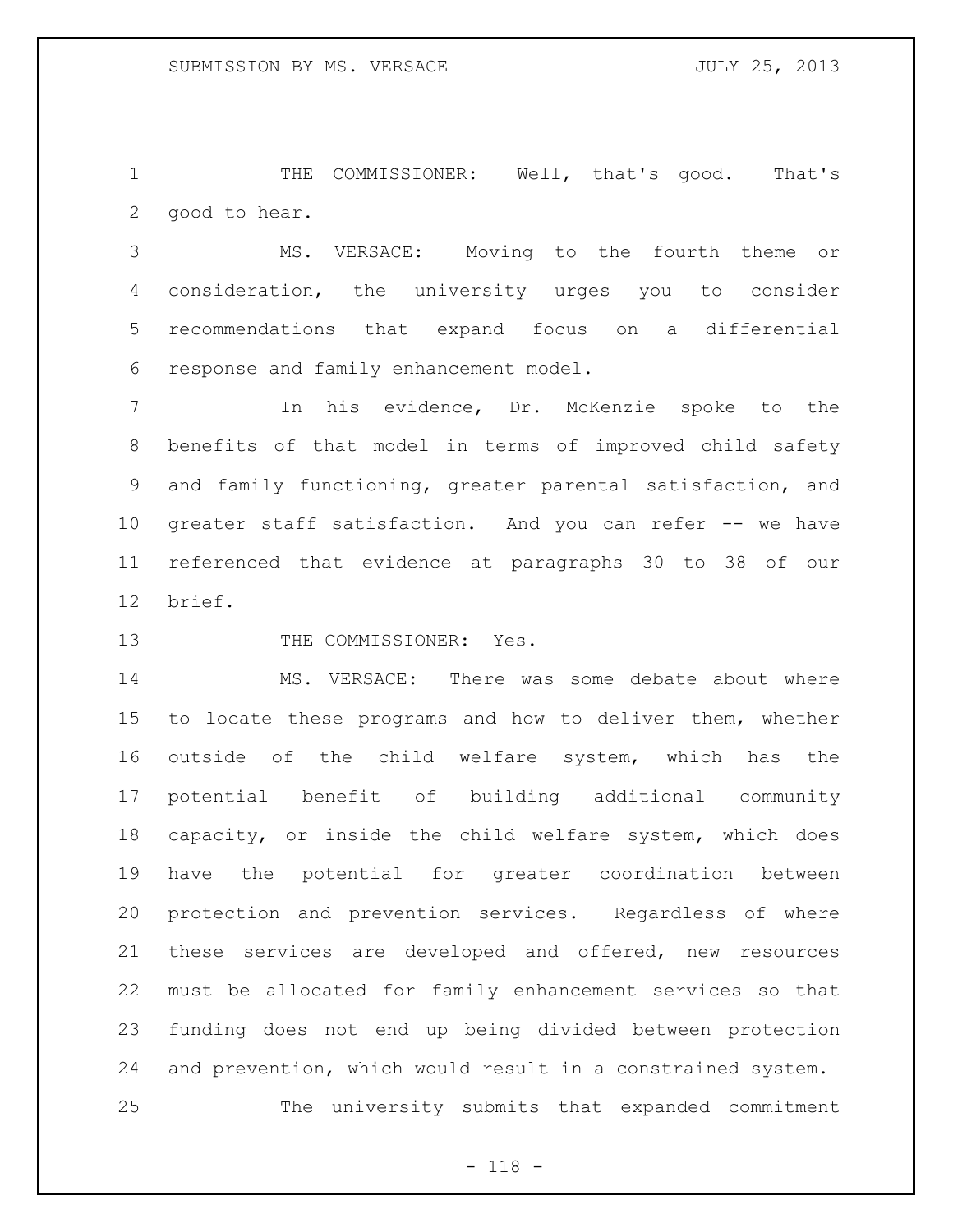to differential response and family enhancement practice models may be achieved in four ways, although there may be more. I will focus on four, however.

 Firstly, through increased focus on safety oriented practice that combines knowledge about safety and risk assessment with skills and knowledge in work with families and that brings groups together to case conference and map out how to engage with other service providers in assisting that process.

 Secondly, through block or flexible funding to expand early intervention services and build community capacity, particularly in aboriginal communities, with ongoing annual funding increases in order to sustain new initiatives over the long term, particularly in relation to staffing costs.

16 Third, through new investment targeted at strengthening the roles of the community service system that works most closely with families referred or likely to be referred to child welfare system.

 And fourth, through new funding to assist coordination of services between child welfare system and the community service system, such as providing funding to a lead agency to help coordinate the services offered by the community-based organizations in a community caring model.

 $- 119 -$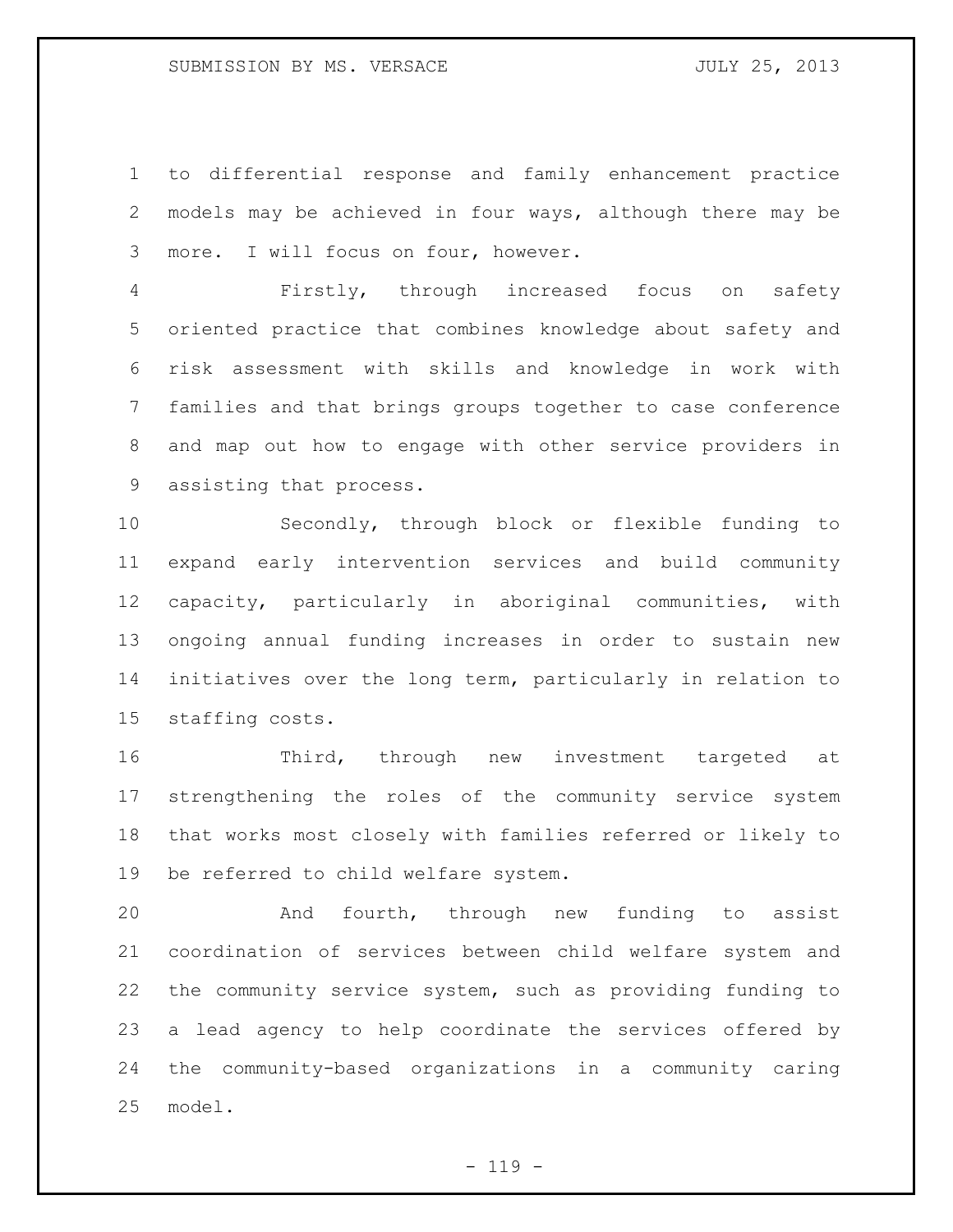The final theme brought forward in the evidence is the need for closer collaboration between child and family services and other community-based services, and the University of Manitoba would hope to be part of the collaboration. Dr. McKenzie spoke of other jurisdictions in the world that have successfully set up mechanisms for coordination of referrals and service provision. He spoke about the Child Wellbeing Centres in New South Wales, Australia, that have implemented a reporting system, set up in the schools, that allow them to pre-screen families that need particular services and refer those families to services that are needed in the circumstances. We refer to that evidence at paragraph 40 of our brief.

 However, while the devolution of some of these services to external community-based organizations is important in building community capacity and has met with success in other jurisdictions, the success of this approach depends on three factors: a well developed, highly professionalized service organization with experience in delivering child and family service programs; well-developed mechanisms for coordination of referrals and service provision; and continued involvement of child protection agencies and government in ensuring adequate accountability, service outcomes, and value for money.

The university therefore urges you to consider

 $- 120 -$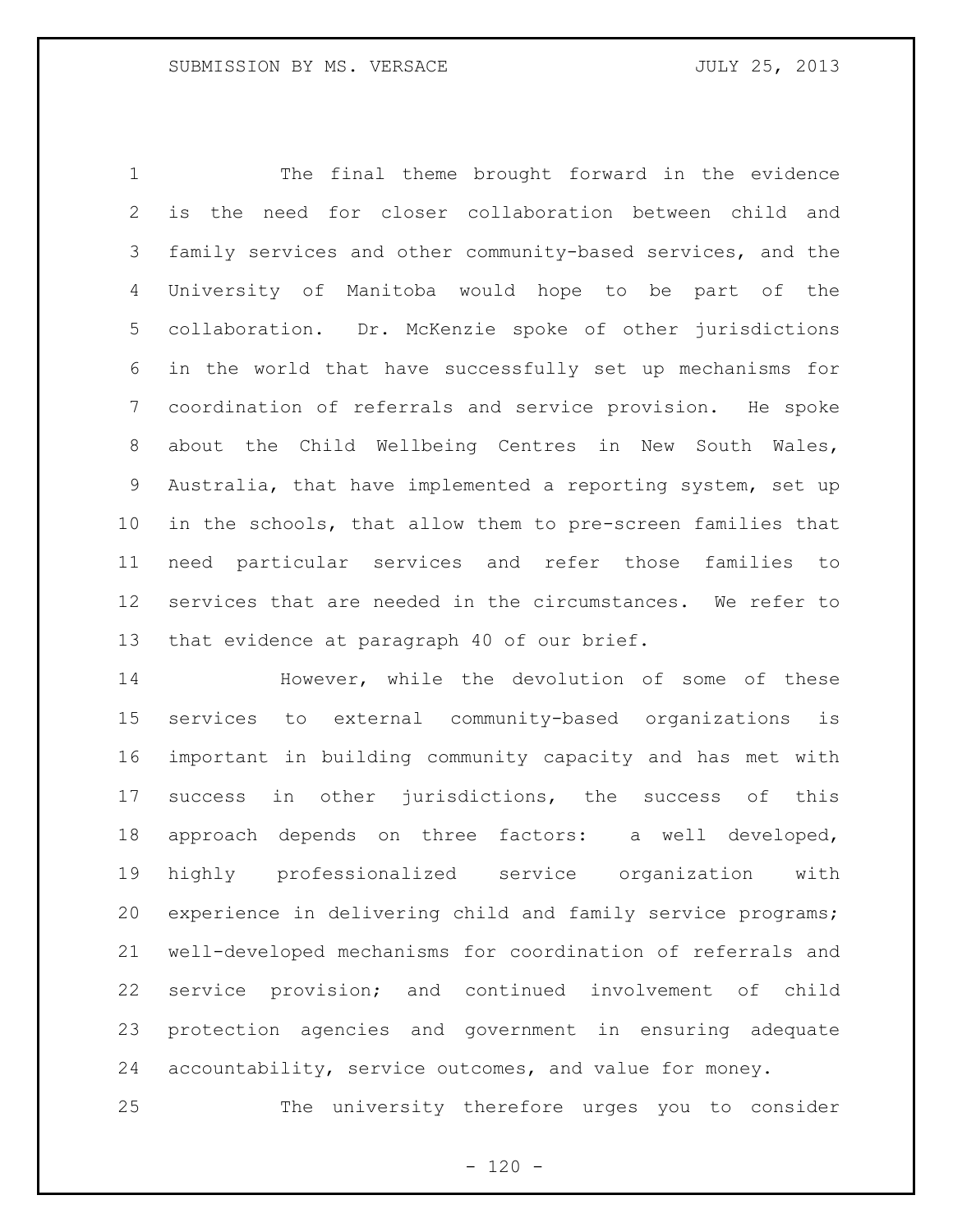including recommendations in your report that the government designate new funding to strengthen community services and assist in the coordination of those community services with child and family services.

 The recommendations I have mentioned are further elaborated upon, as I have mentioned, in the university's brief as quality of service improvements, and that's at paragraph 55. The university also made recommendations regarding system improvements that we urge you to consider.

 The welfare of children will be improved by increasing and targeting efforts and funding at the first two levels of the system, being universal access to certain services and targeting programs for at-risk children and families. These two levels were under the heading of prevention before occurrence in Dr. Trocmé's chart that Mr. McKinnon referred to at paragraph 117 of his brief and reviewed this morning. These should eventually lead to a reduced need for funding at the third level, being child protection services.

 With respect to level one, universal access to services, the university urges you to consider recommendations that will promote more universally provided services for children and families, including efforts to promote neighbourhood and social cohesion, as well as housing condition, adequate income support to families

- 121 -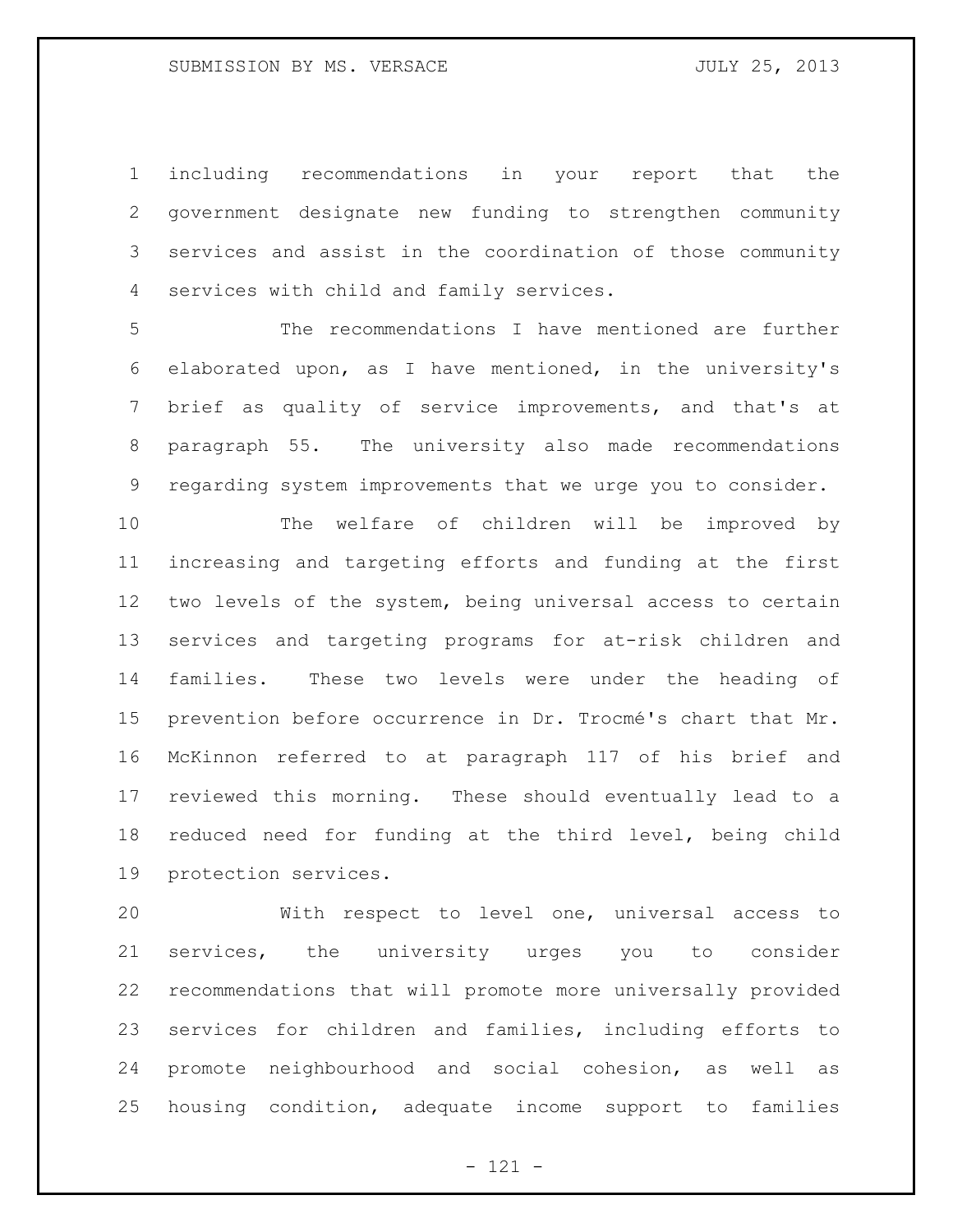through programs such as guaranteed annual income, early screening and services offered for children who are or may become at risk, support services to enhance child development -- for example, specialized services including daycare and pre-school such as the Perry preschool program -- and support services to enhance parenting such as home visitors, parent education -- and parent education such as the Positive Parenting Program.

 Although a range of these services do exist in Manitoba, these are not accessible to all, nor are they always well-coordinated. Small, rural communities and those living on reserves are often poorly served by these programs and there is no well-coordinated response between provincial and federal governments on reserve. We submit that targeted funding and intersectoral coordination are essential to address the factors that tend to place children at risk.

 With respect to level two, targeted programs for at risk children and families, the university urges you to consider recommendations that will support targeted programs regarding substance abuse problems potentially within the education system, targeted home visits, and interventions where a failure to engage may trigger investigation of child maltreatment and related actions to ensure the safety of children at risk and make sure

- 122 -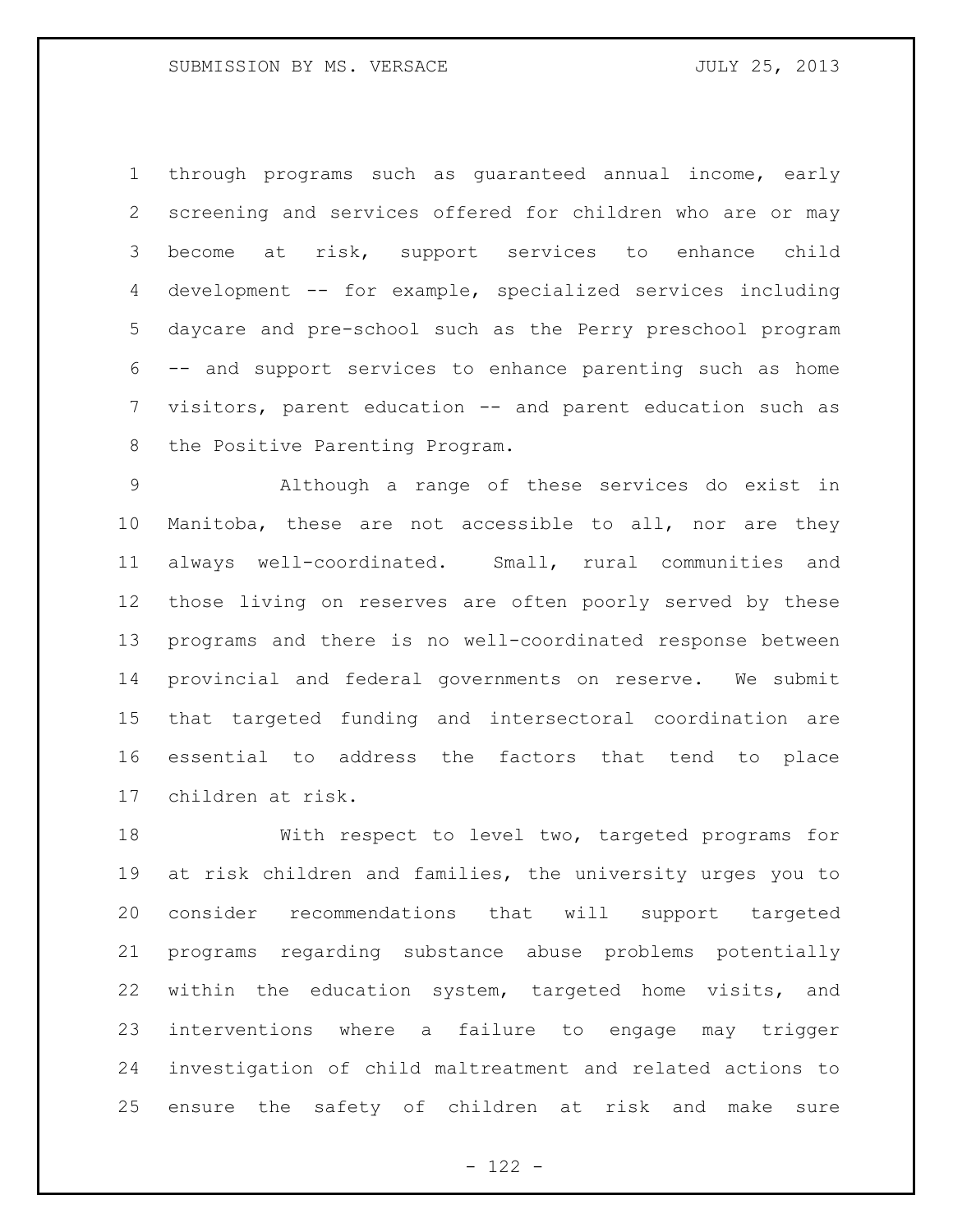families are not falling through the cracks.

 Again, despite the presence of some of these programs aimed at early intervention which include a number of non-government services focusing more specifically on aboriginal children and families, these programs are underdeveloped in Manitoba compared to many other jurisdictions, and intersectoral coordination is essential to a successful child welfare system, particularly at the community level, and service providers of these more targeted programs should include other government departments, the non-government sector, and the child welfare system through programs in the model of differential response and family enhancement.

 We submit that new investment in levels one and two services must be accomplished in ways that both protect child safety in the immediate future and build family and 17 community supports over the longer term.

 I'll move now to the five recommendations arising out of Mr. Gindin's submission.

 The first was that the Child and Family Services Act be changed to reflect child protection as the only purpose of the mandated child protection agencies' division between child protection and child wellbeing.

 The university takes no formal position on this matter, but we'll simply comment that both of these models

- 123 -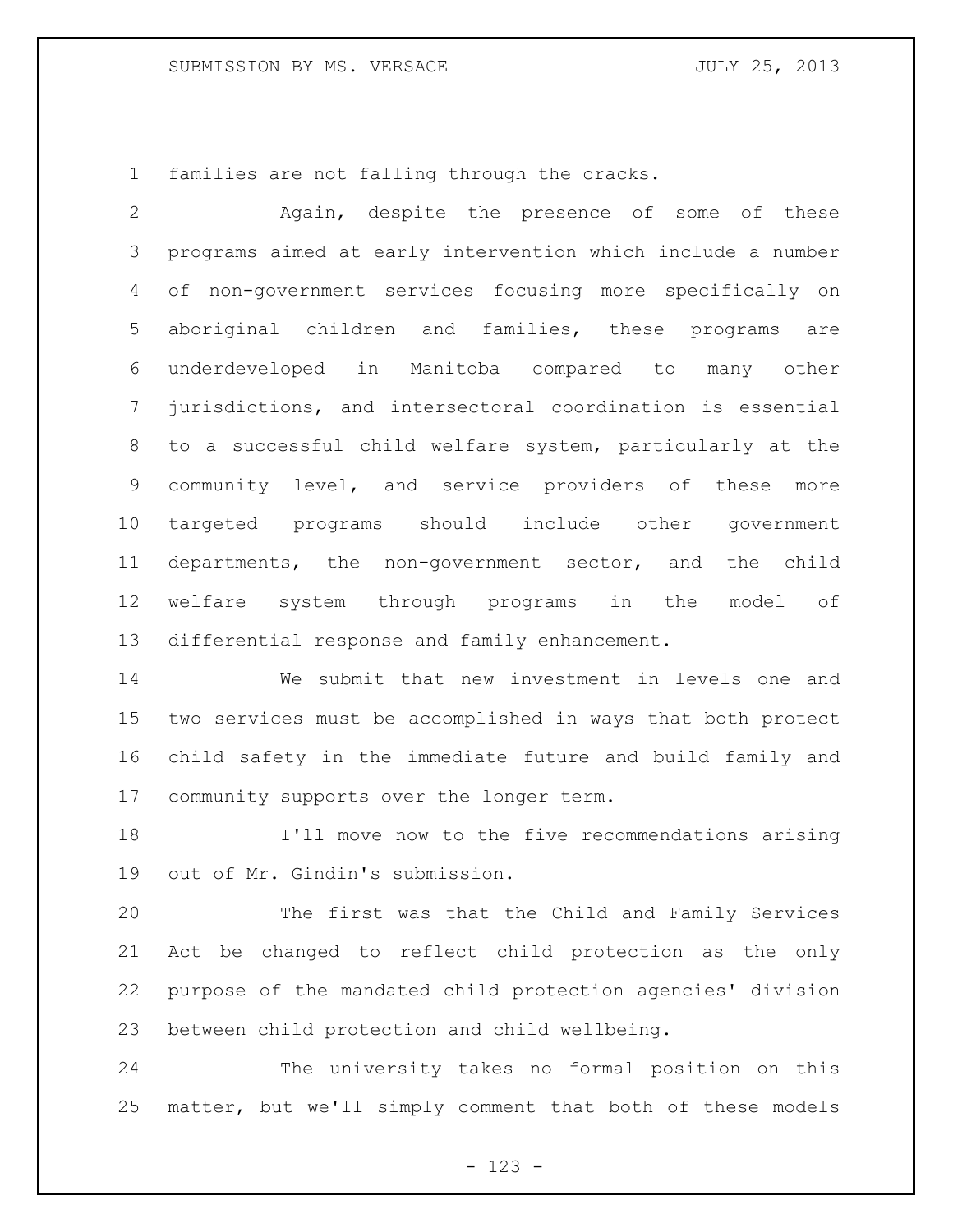have been used in the past, so it's not the model that is the problem but in how you implement the model in terms of communication of information and funding. We will also comment that the danger in having a separate agency is that the enforcement agency will not work -- will not necessarily work in a coordinated way with the support agency, and that potentially leads to a fragmented service and separation of children from their families in situation where it could be potentially reasonably avoided.

 With respect to the next recommendation, number three, that files be opened in the name of the child, the university takes no position on that.

13 THE COMMISSIONER: I can, I can understand that, when you're not involved in the day-to-day workings of the Department --

MS. VERSACE: Yes.

17 THE COMMISSIONER: -- and, and the agencies, yeah.

 MS. VERSACE: Moving to number 17, that the new registration process be implemented as soon as it is proclaimed, requiring all social workers to be registered, the university takes no formal position on this but we do wish to make a couple of comments.

 THE COMMISSIONER: I'd be interested to hear them.

 $- 124 -$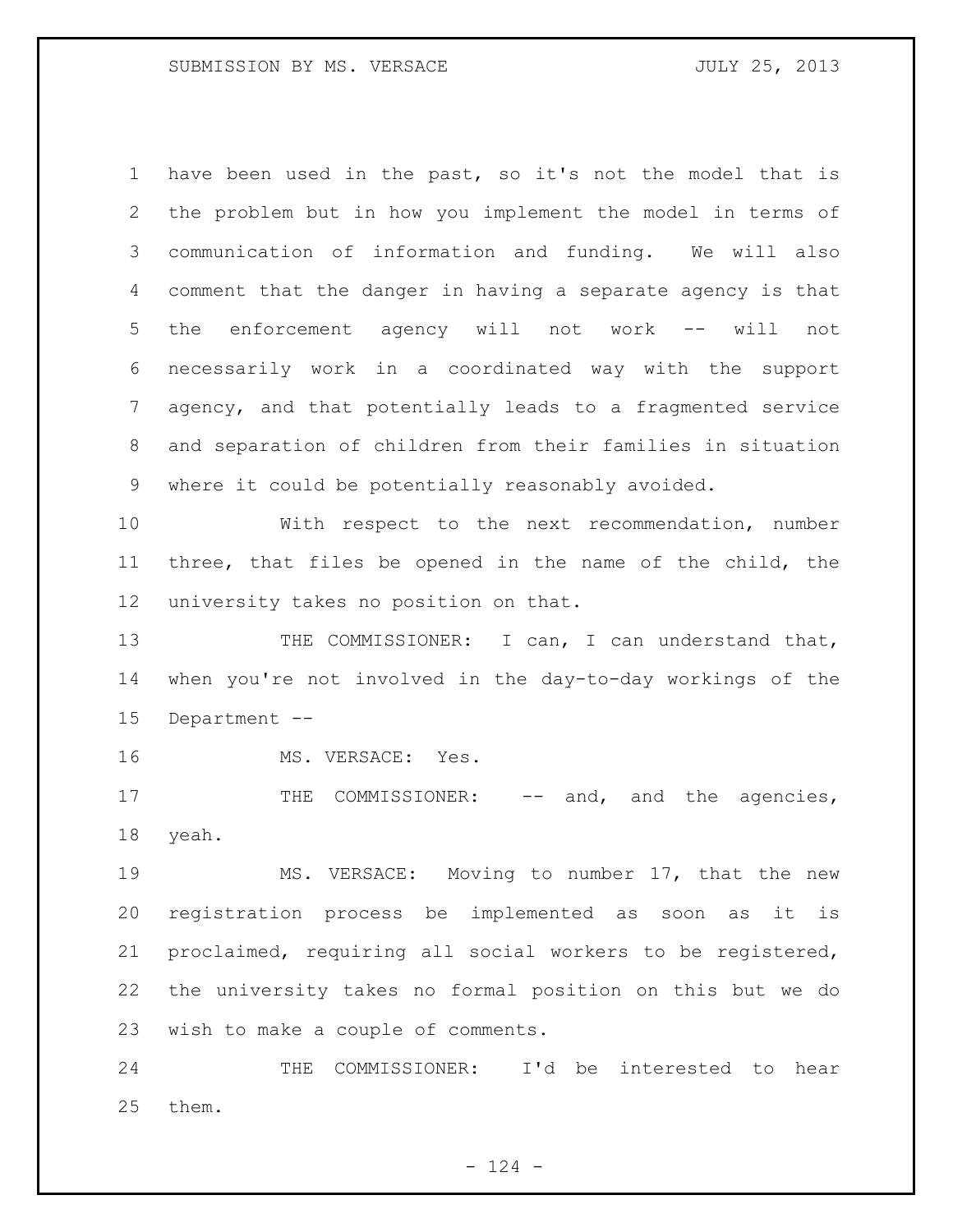MS. VERSACE: Certainly. This recommendation focuses on the legislation that simply protects the title of social worker, without addressing the educational standards of workers who are actually practising in the child welfare system. This recommendation will only have an effect on the way the agencies provide services if it is coupled with the recommendation that only social workers may hold certain key roles within the authorities. This recommendation alone would not have any effect, as agencies could still employ workers in frontline positions that are not social workers and, in fact, that is a common practice in today's system.

 If there is a correlating recommendation that child welfare workers must be registered social workers, then it also raises the question of the professional self- regulatory body's absorption capacity in the short term. And by way of example, all child welfare workers in Saskatchewan will soon have to register with the Saskatchewan Association of Social Workers, but this is being done in stages to deal with that absorption capacity issue.

I'll move on to number 32 --

23 THE COMMISSIONER: Just before --

24 MS. VERSACE: -- regarding --

THE COMMISSIONER: Just before you, just before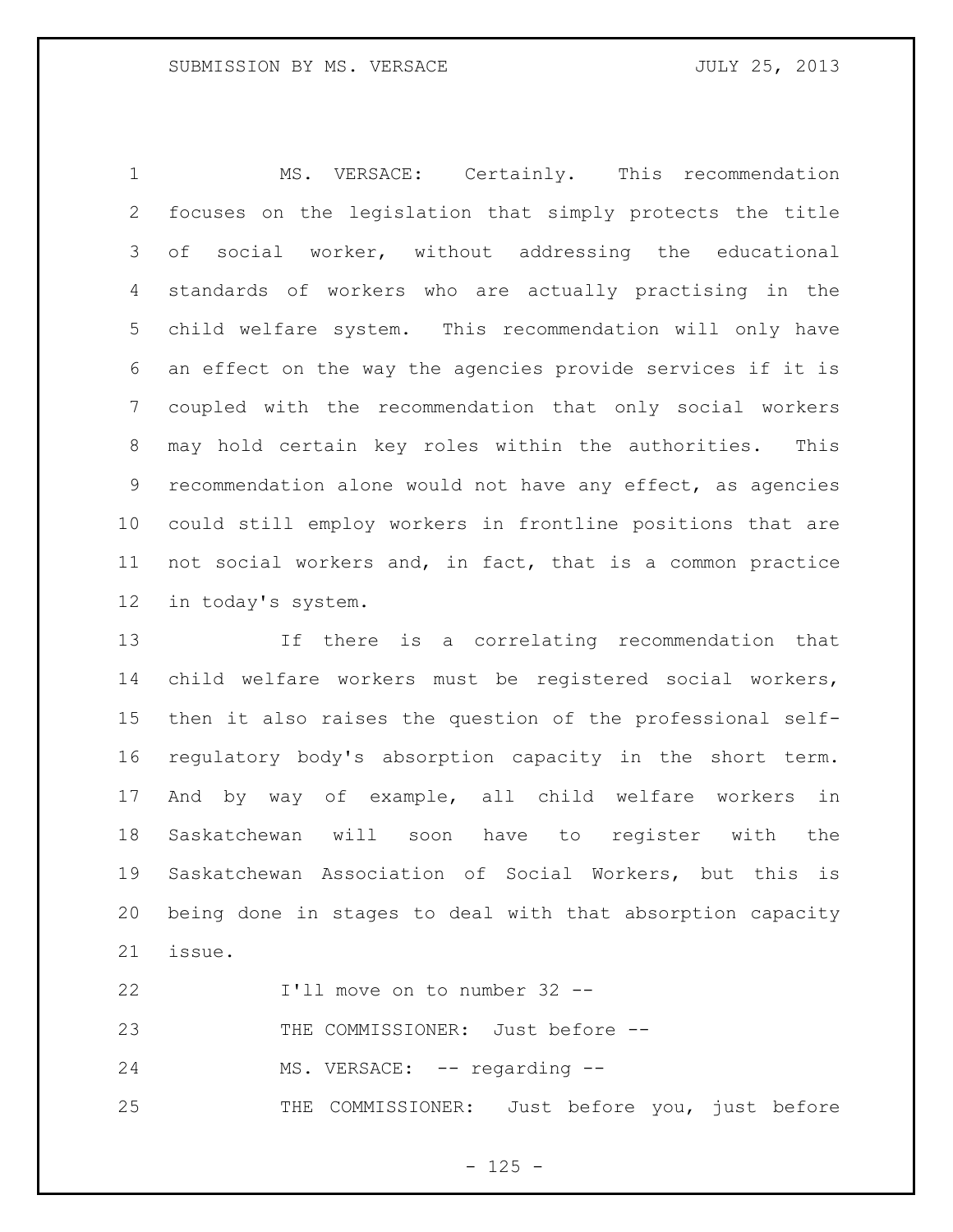## SUBMISSION BY MS. VERSACE JULY 25, 2013

you go on with that --

| 2  | MS. VERSACE: Certainly.                                   |
|----|-----------------------------------------------------------|
| 3  | THE COMMISSIONER: -- Dean Frankel, was it you or          |
| 4  | was it Dr. McKenzie that was on that transition team?     |
| 5  | MR. FRANKEL: It was me.                                   |
| 6  | THE COMMISSIONER: It was you.                             |
| 7  | MR. FRANKEL: Yes.                                         |
| 8  | THE COMMISSIONER: And you were to report by June          |
| 9  | the 30th. At least, that's what I remember.               |
| 10 | MR. FRANKEL: And we, in fact -- that's been               |
| 11 | $delayed --$                                              |
| 12 | THE COMMISSIONER: I'm not asking you to talk out          |
| 13 | of school, but if you can talk in school and there's      |
| 14 | anything you can tell me, I'd like to hear --             |
| 15 | MR. FRANKEL: (Inaudible).                                 |
| 16 | COMMISSIONER: I'll hear you at the<br>THE                 |
|    |                                                           |
| 17 | microphone. But on the other hand, if, if it's            |
| 18 | confidential material, I accept that.                     |
| 19 | MR. FRANKEL: Oh, no, certainly I'm happy to               |
| 20 | comment on it. We have been delayed. We had a recent      |
| 21 | meeting with the Minister and agreed to report by the end |
| 22 | of this year, by December.                                |
| 23 | THE COMMISSIONER: I see. So there'll be no                |
| 24 | proclamation in the interim. That's -- I would think      |

- 126 -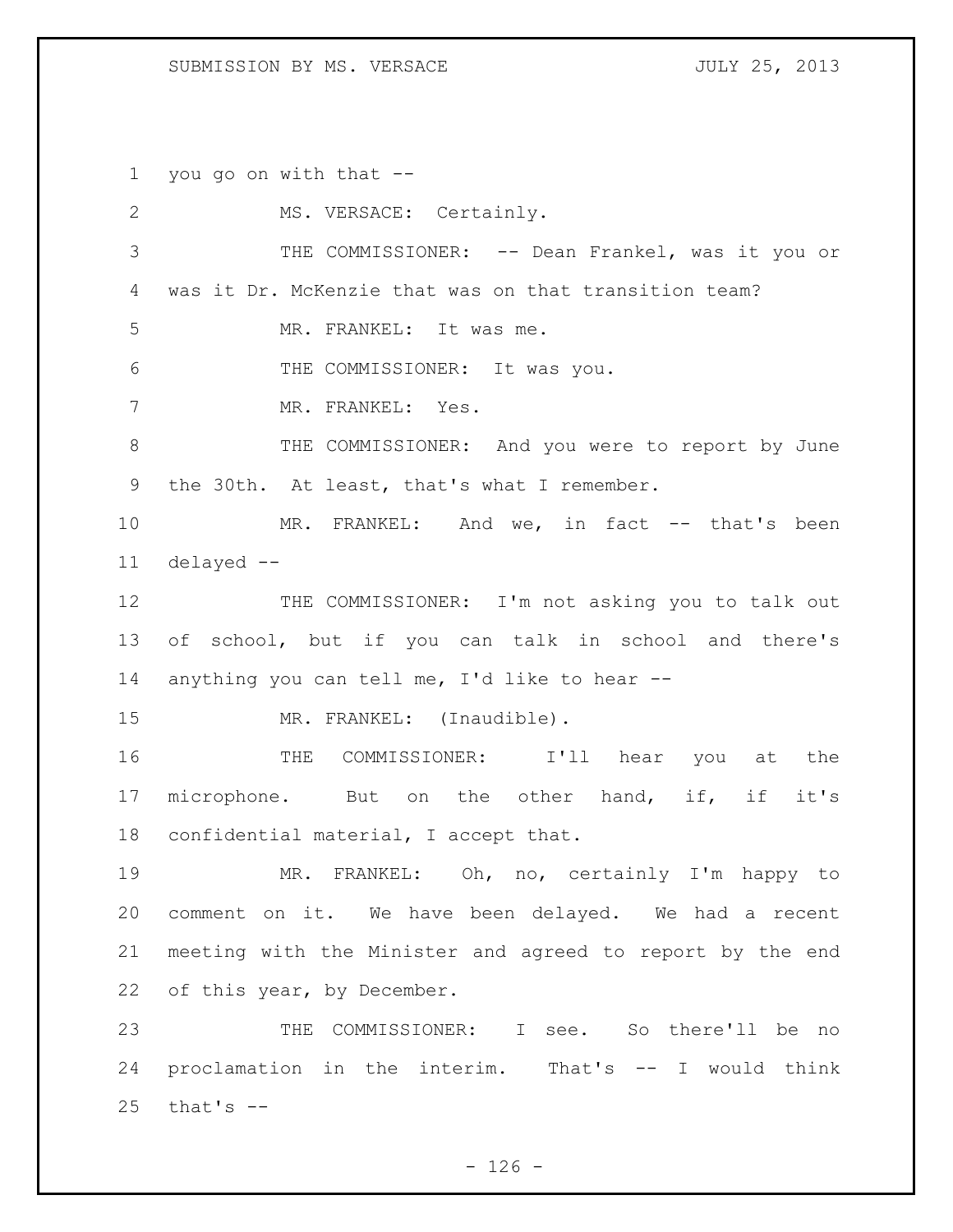SUBMISSION BY MS. VERSACE JULY 25, 2013

1 MR. FRANKEL: That's --2 THE COMMISSIONER: -- a certainty. MR. FRANKEL: That's correct. THE COMMISSIONER: Yes. Well, that's an update, yes. Thank (inaudible) and when you gave evidence you spoke to, to the college, I know. 8 MR. FRANKEL: Yes. THE COMMISSIONER: And then that's a matter of record that I'll be reviewing. Thanks, Dean. MS. VERSACE: And so I'll move to number 32 of Mr. Gindin's recommendations, that the Office of the Children's Advocate be an independent voice, and to remove any appearance of bias, that the children's advocate should not be a formal child welfare social worker. The university would be opposed to this type of a recommendation as we believe that personal suitability and orientation should count more than one's previous job history, and certainly the staff of the children's advocate office should include persons with child welfare experience and expertise. 22 THE COMMISSIONER: Thank you. MS. VERSACE: Finally, with respect to the fifth recommendation regarding the acknowledgement by the

Manitoba government regarding -- the acknowledgement by the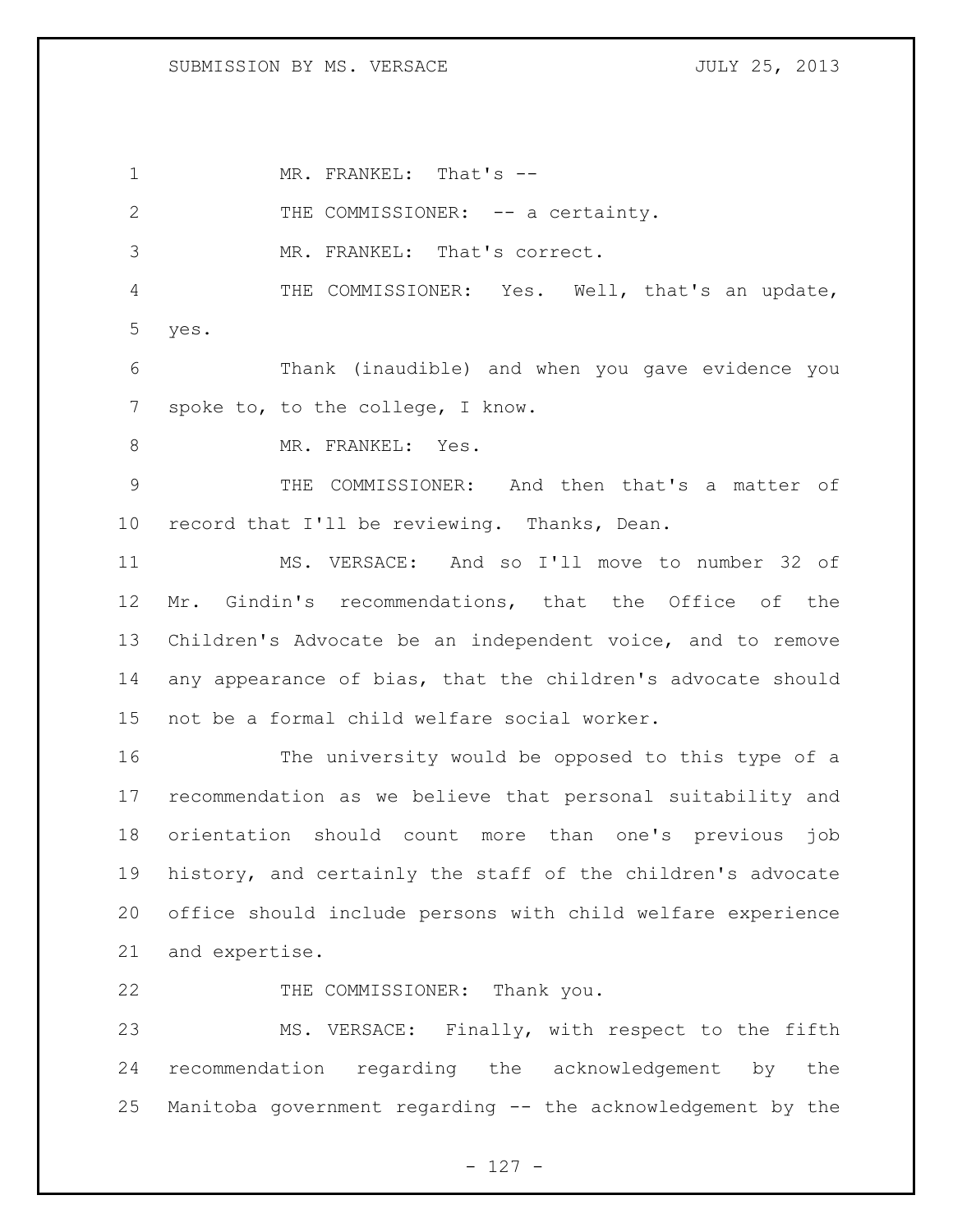Manitoba government that the overrepresentation of aboriginal people in the child welfare system requires a concerted effort to increase funding and develop programs, the university supports this recommendation and has elaborated on the importance of this point in, in paragraphs 9 to 16 and paragraph 47 of our written submission. 8 THE COMMISSIONER: In, in paragraphs what? 9 MS. VERSACE: Nine to 16. 10 THE COMMISSIONER: Nine to 16. MS. VERSACE: And paragraph 47. And we have nothing further to add to that. 13 THE COMMISSIONER: Thank you. MS. VERSACE: I'd like to move now to recommendations made related specifically to the University of Manitoba. Mr. Gindin made a further recommendation at number 15 of his brief that increased funding be allocated to the University of Manitoba to run more clinical courses in child welfare with emphasis on frontline social work. 21 THE COMMISSIONER: Yes. MS. VERSACE: Again, I reiterate that it is not the university's responsibility to create practice-ready social workers, but certainly we want to partner with the authorities and agencies to educate and train staff, and we

- 128 -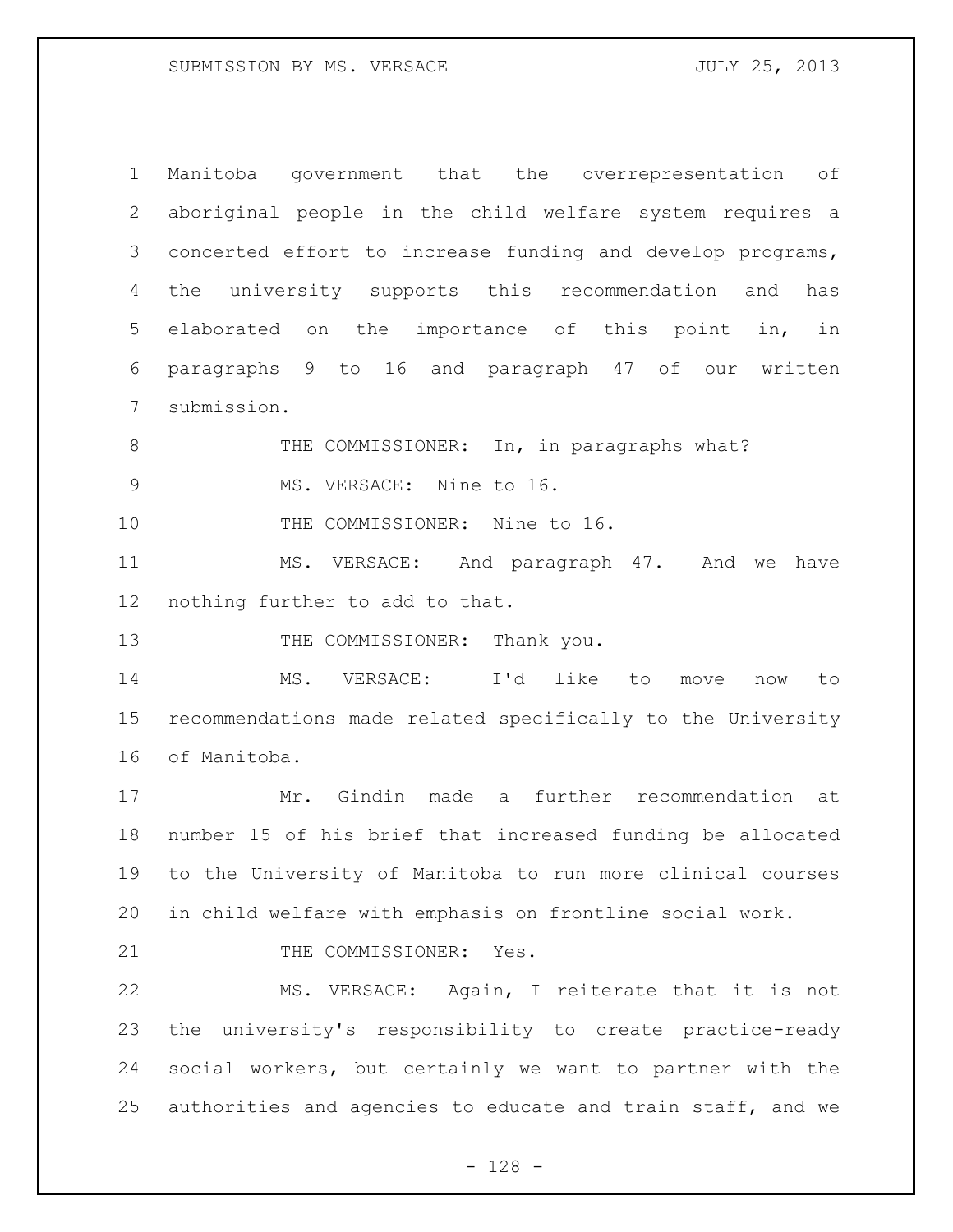## SUBMISSION BY MS. VERSACE JULY 25, 2013

 would support recommendations that the government might provide funding to the Faculty of Social Work to offer regular cohorts of the child and family services concentration for existing child welfare staff who don't have degrees, as well as for potential new staff.

 THE COMMISSIONER: But in, in the curriculum there are courses that are centred particularly on, on child welfare issues.

 MS. VERSACE: Yes, there are, and Dr. Frankel spoke to those courses in his evidence.

11 THE COMMISSIONER: Yes, he did.

 MS. VERSACE: And perhaps at this point I, I will note that the University of Manitoba Bachelor of Social Work currently does have, as well, more aboriginal and First Nation content than most social work, social work programs across the country, although we do acknowledge that there may be additional work to be done and we are committed to continually reviewing those course offerings within the framework of the accreditation guidelines.

 And I believe that addresses also the recommendation number 29 of ANCR and the Northern and Southern Authorities' joint submission.

23 THE COMMISSIONER: Right.

 MS. VERSACE: Finally, with respect to all of the recommendations made by the various parties, we simply ask

 $- 129 -$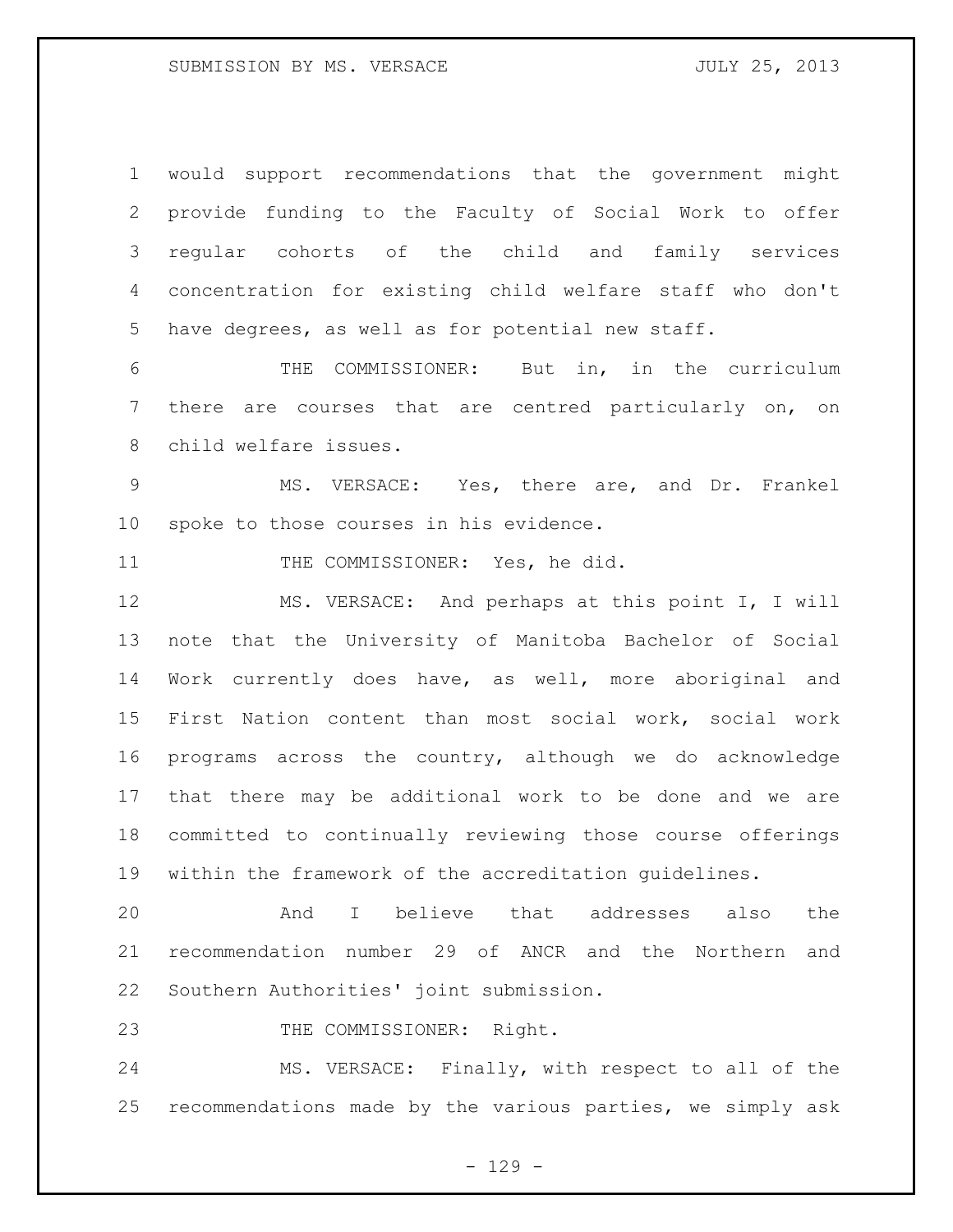that you review and assess those recommendations in light of the five themes presented in our submission and -- as that relates to the evidence presented that has been referenced in, in those submissions.

 The University of Manitoba has an interest in assisting improvements to the child welfare system as it offers the only accredited social work program in Manitoba and it is a major educator of social workers and child protection workers in Manitoba. We are committed to assisting and implementing whatever recommendations are made, as we do feel a societal responsibility to assist in building a strong protection system in the province and in finding solutions to prevent future tragedies.

 Such assistance can take and has taken the form of collecting and analyzing data through the Manitoba Centre for Health Policy, through modifying the social work generalist undergraduate degree within the framework of the accreditation standards to provide a concentration in child and family services and indigenous perspectives, by providing certificate programs to child welfare workers through distance education and in various regions of the province, as well as by supporting our faculty members who are engaged as experts and consultants within the child welfare system.

We urge you to consider recommendations that will

 $- 130 -$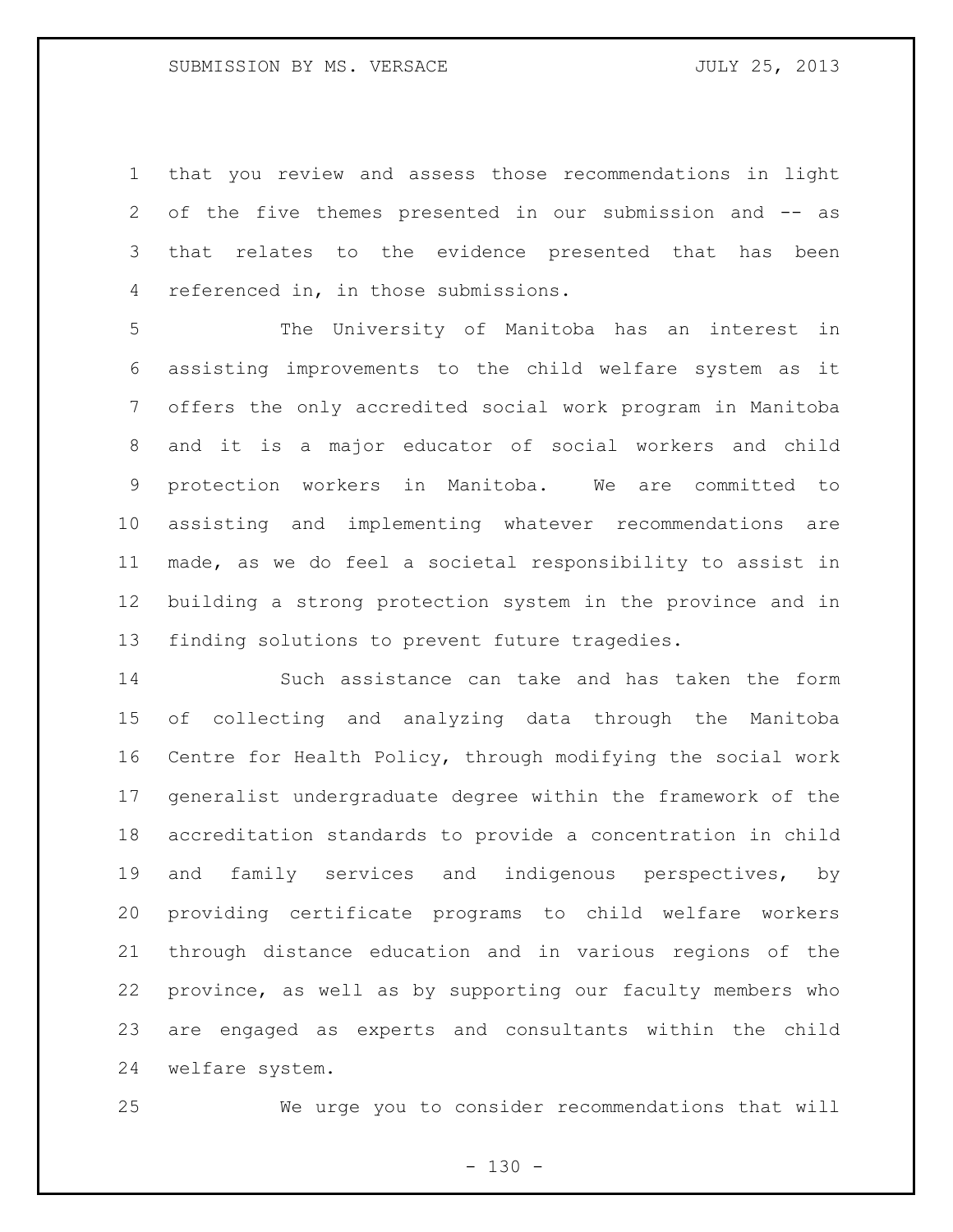## SUBMISSION BY MS. VERSACE JULY 25, 2013

 allow the university to continue to act in this capacity and assist in making the child welfare system one in which children and family can get the supports they need.

 Subject to any questions, we would like to take this opportunity to thank you for allowing the University of Manitoba to be involved as an intervener in this Inquiry, and for your careful and thorough consideration of all of the evidence and the submissions. And we would also like to thank Commission counsel and staff for their efforts throughout this process.

11 THE COMMISSIONER: Well, thank you very much, Ms. Versace, and, and through you to the university my appreciation for the contribution they've made. The, the faculty members that you made reference of, the dean, and Dr. Wright, and, and Dr. McKenzie and, and Professor Brownell, I guess, along with Dr. Trocmé who came from outside, we're -- are going to be well-referenced in my report, I assure you, because from those academic people came a lot of background information about how the system 20 should work, and, and I think -- as I think what I, I said when the dean was on the stand, it's part of what I like to see university doing, is getting out in the community and being of assistance, and the University of Manitoba has stepped up to the plate here and, and I express my appreciation for that.

- 131 -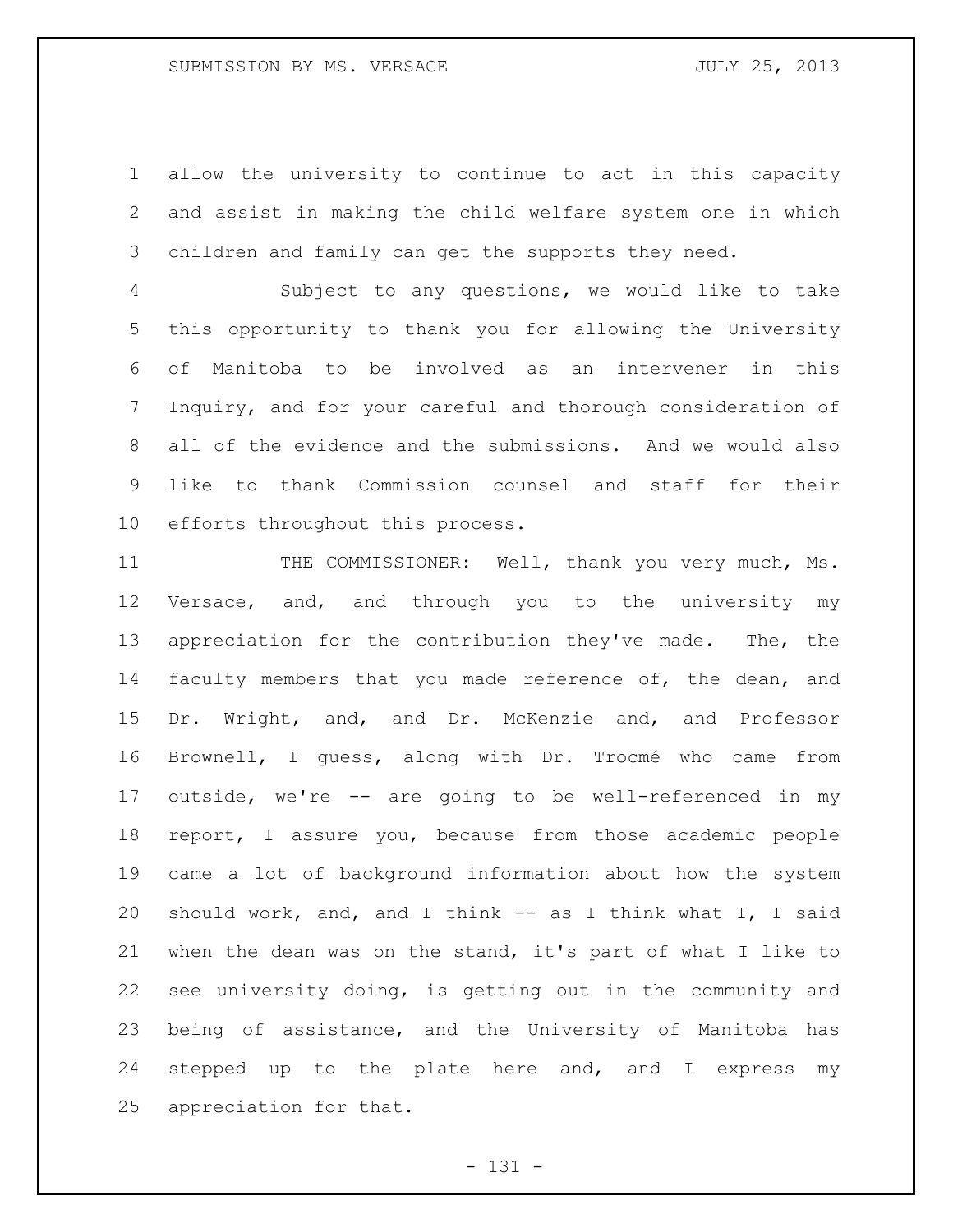1 MS. VERSACE: Thank you. 2 THE COMMISSIONER: Thank you. All right. We're having one more submission this afternoon, are we? MS. WALSH: Yes. You're, you're ready? Good. The MMF, then. 7 THE COMMISSIONER: Mr. Haight. 8 MR. HAIGHT: Thank you, Mr. Commissioner. THE COMMISSIONER: Now, just before you start, Ms. Walsh, Ms. Ewatski told me that there was another document arrived in the office today. Did you file something today? MR. HAIGHT: No, not today. I spoke with Ms. Ewatski and with Ms. Walsh, and that was where I'm going to begin, actually -- THE COMMISSIONER: Oh. 17 MR. HAIGHT: -- my submission today, sir, is to advise of the need to make some corrections to Exhibit 136, which is the -- THE COMMISSIONER: Yes. MR. HAIGHT: -- paper filed by the MMF and the Métis Child and Family Services Authority, entitled Métis Children and Families in the Child Welfare System. THE COMMISSIONER: I have 136 here. MR. HAIGHT: You do, and --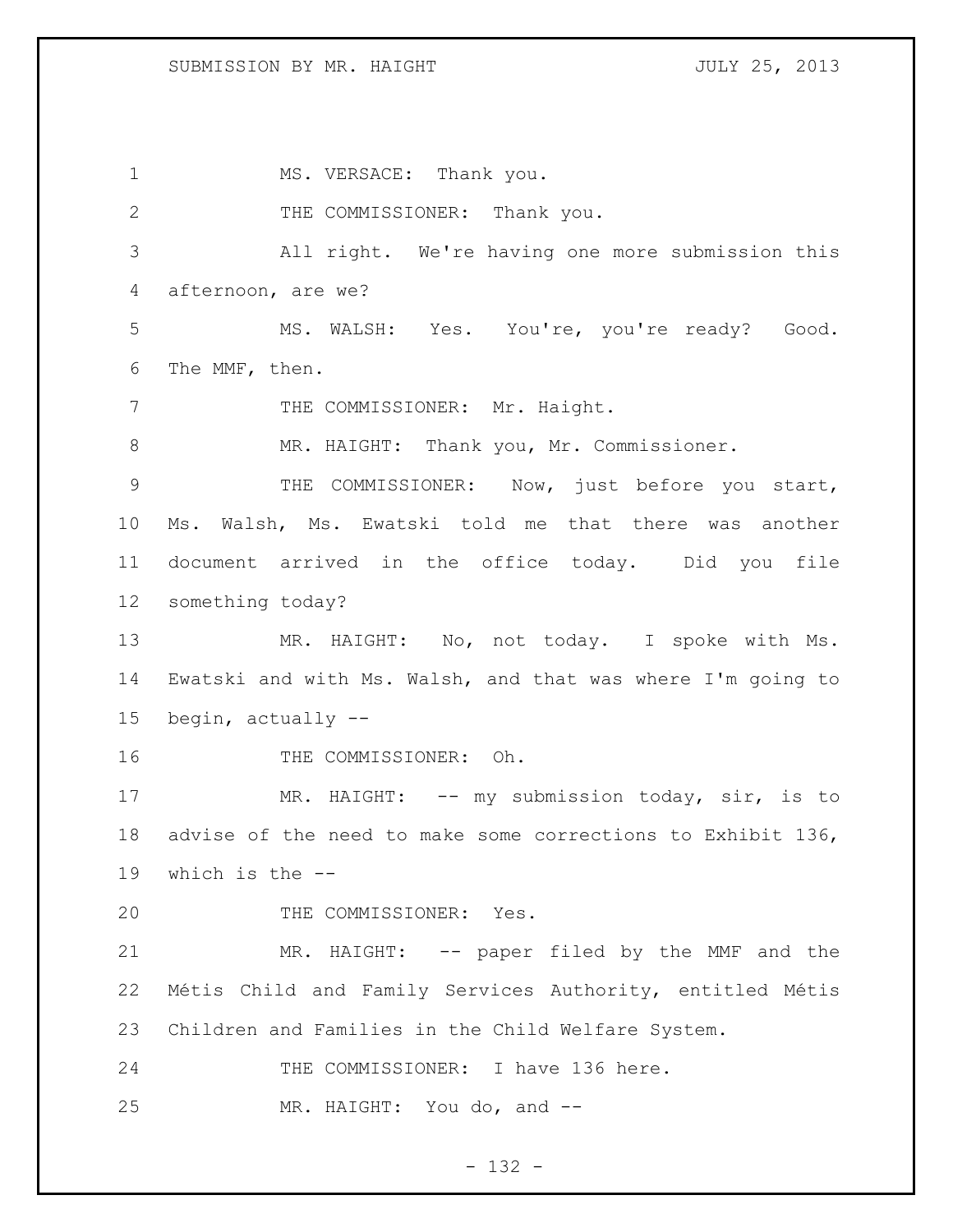1 THE COMMISSIONER: Yes. MR. HAIGHT: And what I'm going to do -- I'll just explain to you the corrections that need to be made and the process which I have suggested to Ms. Walsh as to how we might do that. 6 THE COMMISSIONER: Mr. Haight --7 MR. HAIGHT: And --8 THE COMMISSIONER: -- did I give you a chance of introducing yourself and your client? MR. HAIGHT: You mentioned, you mentioned my name but, but I should, for the record, indicate it's Bill Haight -- thank you, sir -- on behalf of Manitoba Métis Federation and Métis Child and Family Services Authority. So Exhibit 136, you recall, has at the end of it a Appendix A, which deals with Selected Indicators of Métis Socio-Economic Gaps. 17 THE COMMISSIONER: Yes. MR. HAIGHT: And you may recall, sir, during the course of the evidence of Ms. Schibler and Ms. Mayer, that there was questions asked both in direct and in cross- examination regarding the reference to all other residents for Winnipeg and all other residents for Manitoba, and the comparison between the Métis population and all other residents. And the question was asked whether all other residents include First Nations people, and the answer to

- 133 -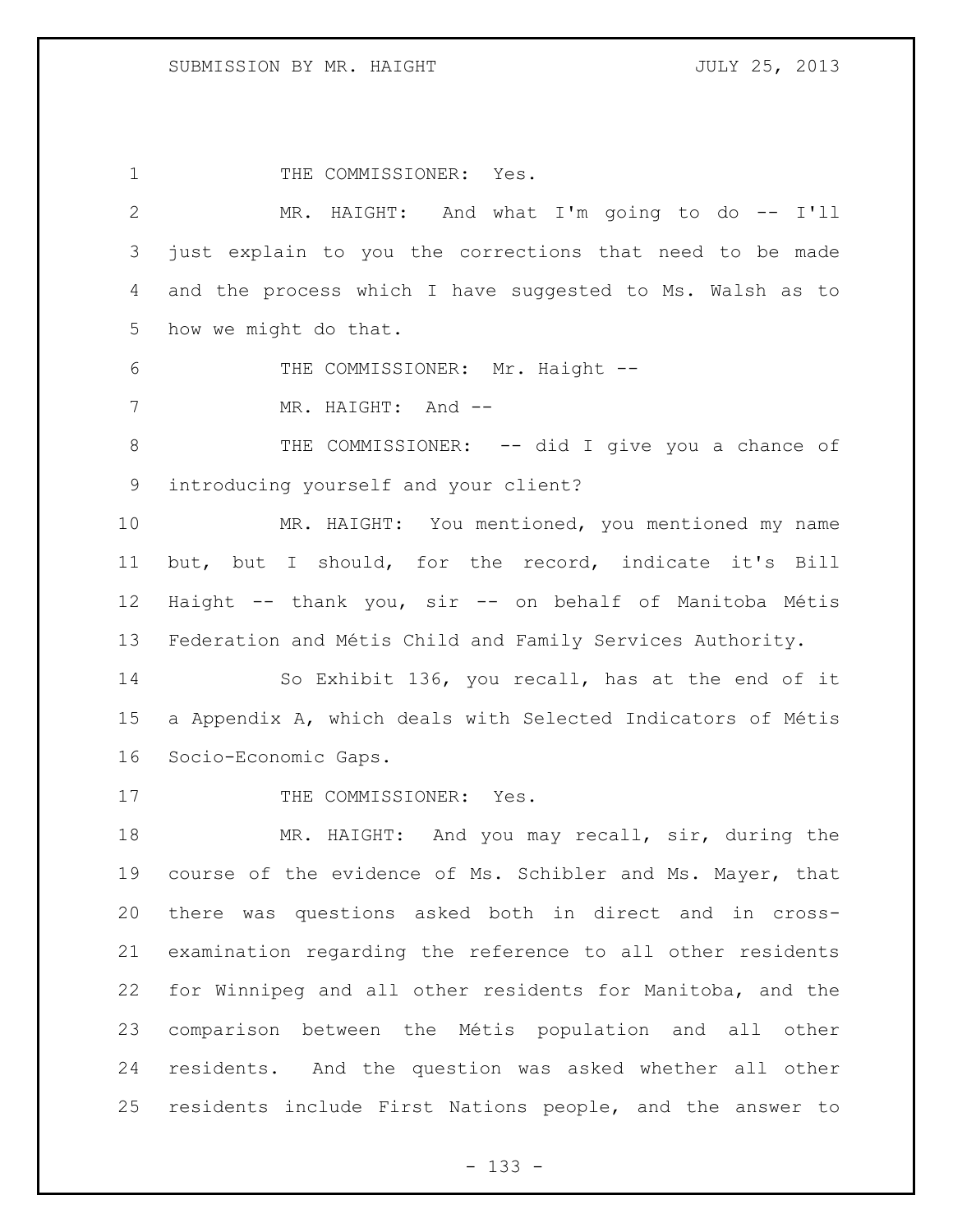that question was yes. That answer was correct and Schedule A is correct.

 The difficulty is, is that in the body of the paper, pages 18 to 28, when Schedule A is discussed and referred to, the term -- the Métis population is compared to non-aboriginal population when it should say "all other residents," and that happens on a number of occasions between pages 18 and 28.

 And so what I intend to do, sir, is, is provide to Commission counsel an amended version of 136 which will have interlineations and underlining so that the changes can be readily seen, and then my suggestion is that once Commission counsel circulates that, if there's no objection -- and I would be surprised if there were -- but if there is no objection, then that document would be marked then as Exhibit 136A.

17 And my, my client's initial request was to have 136 removed. Spoken to Ms. Walsh about that and, and for -- under good reason, she suggested that that's not the way to proceed, and so the compromise, I think, would be that on the website Exhibit 136 would have an asterisk indicating that that document is amended, please reference document 136A.

 And so I expect to get that document, now that we're not sitting tomorrow, around to Ms. Walsh tomorrow.

- 134 -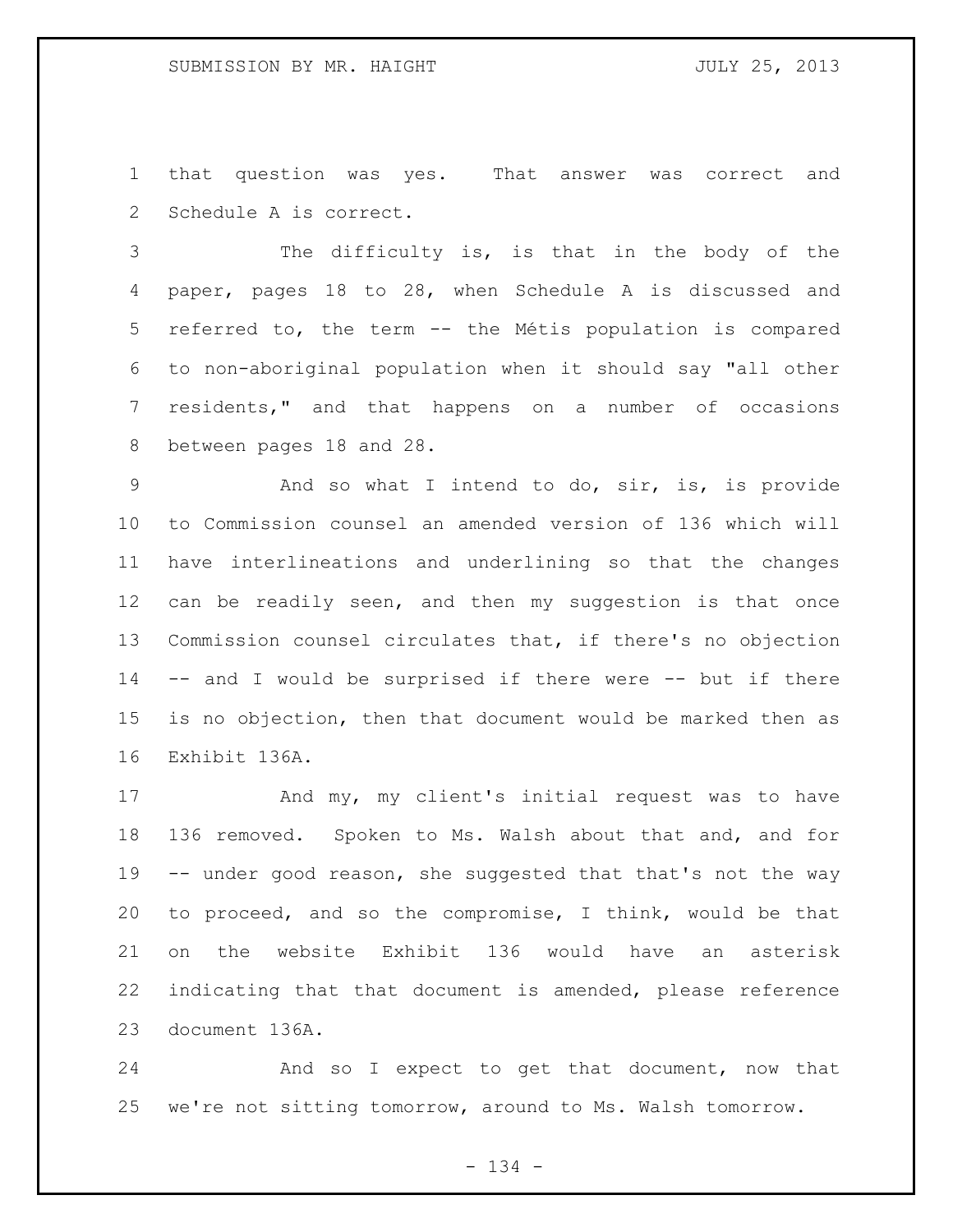THE COMMISSIONER: I'd heard there was something and I thought it arrived, but I understand you and I, I can't see there'd be any objection to that.

MR. HAIGHT: Okay. Thank you sir.

 So then moving to the submission, submission in substance, as you will recall, Mr. Commissioner, you heard from the representatives of the Manitoba Métis Federation and the Métis Child and Family Services Authority, or what I'll, for purposes of brevity, refer to as the authority, in phase three of this Inquiry. And the Métis Authority or its agencies did not provide services to Phoenix Sinclair, her family, or her foster parents, and therefore had no involvement until it was announced that phase three was going to be part of this Commission of Inquiry, and the -- both the MMF and the authority sought and received intervener status so that they could provide to you their perspective on why it is that Métis families disproportionately come into contact with the child welfare system when compared with non-aboriginal populations.

 So you will also recall that in addition to hearing the MMF perspective on that socio-economic issue, you also heard from the authority regarding the programs that they -- that it had implemented as a result of the recommendations that came out of the external review, and that arguably is a phase two type issue but with the

 $- 135 -$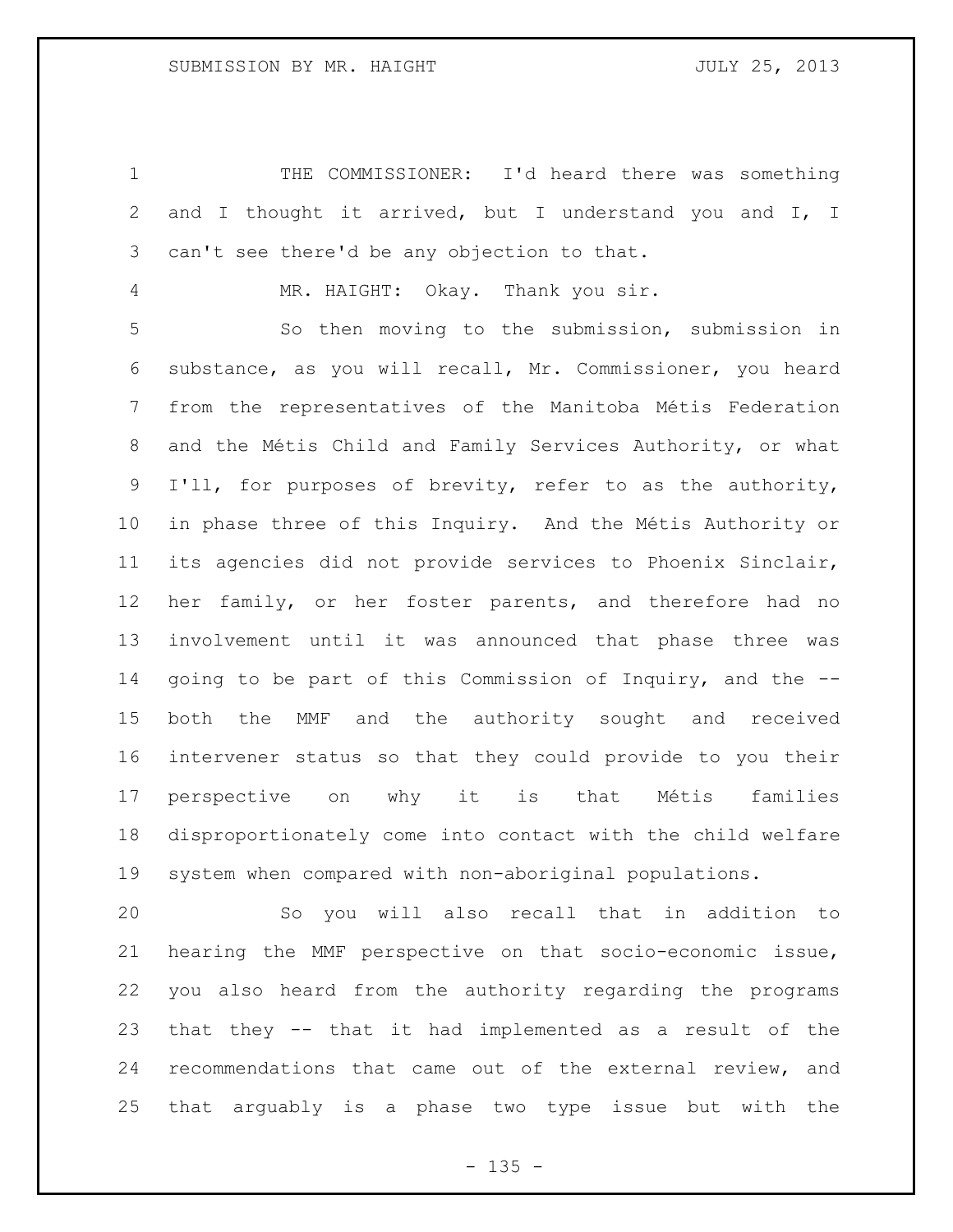consent of Commission counsel we dealt with it all at once in the course of phase three.

 And what you heard was that the authority, through its two agencies, has placed a great deal of emphasis on proactive or preventative services that are culturally specific to the Métis, and while the agencies under the authority have 1,060 children in care, the authority has strived to offer, through its two agencies, services which are proactive, which attempt to avoid the often counterproductive stamp of taking children into care, and the Commission heard that those programs are resulting in positive outcomes.

 The Commission also heard from a number of experts regarding the importance of preventative services. You heard from Dr. Trocmé -- and, and Mr. McKinnon refer to it again today -- that the targeted preventative services and their importance, and those were the sort of services that -- and are the sort of services that the authority through its agencies provide.

 You also heard from Kerry McCuaig, Dr. McKenzie, Dr. Brownell, and Dr. Santos, who all passed on to you the importance of preventative services. And you also heard from a number of witnesses the importance of attempting to encourage a preventative centred funding model, which is, 25 of course, something that we don't have today and, of

- 136 -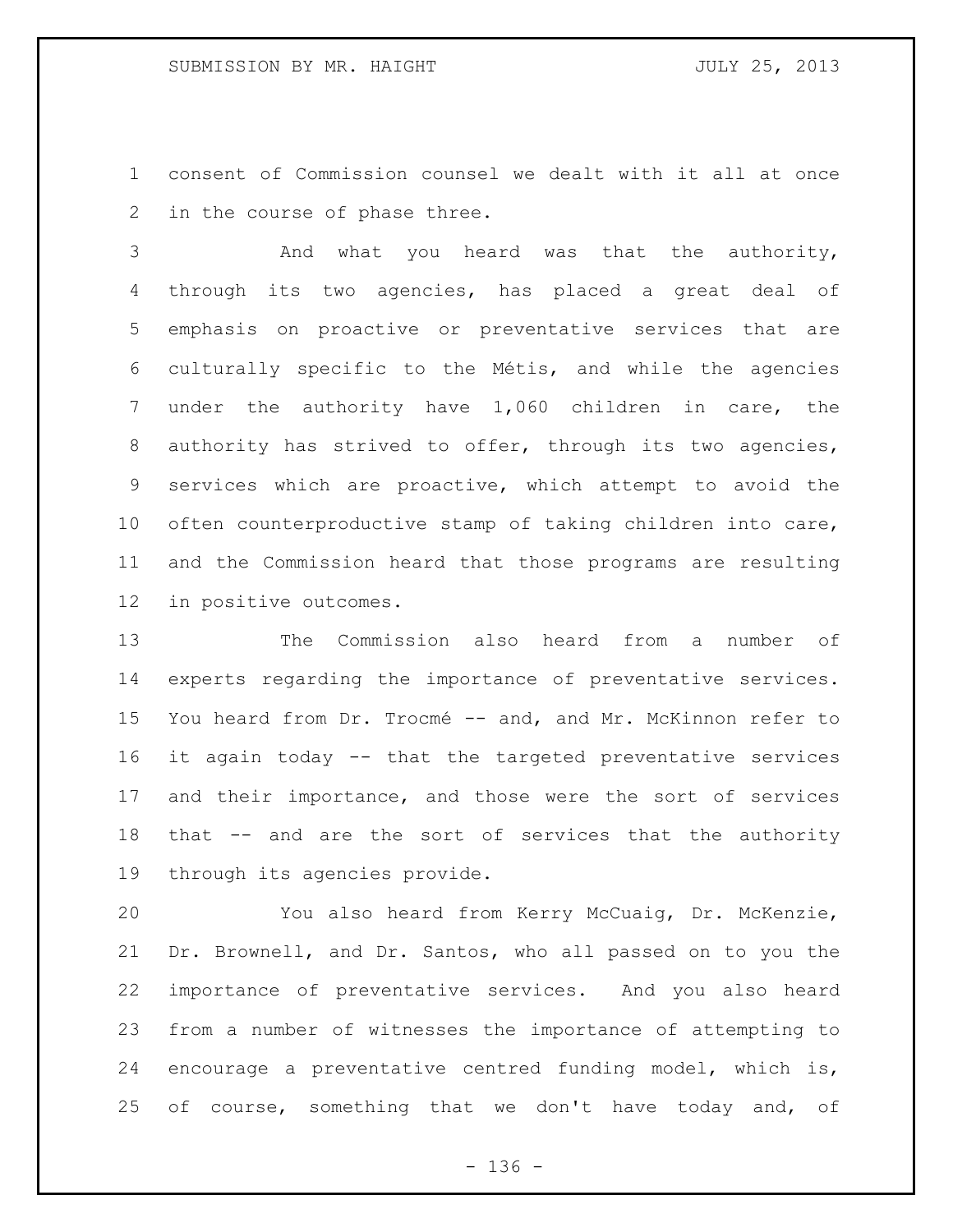1 course, the authority echoes that message, sir, and ...

 But on the other side of the coin, you heard from the authority that a number of its culturally distinct preventative programs are in jeopardy because of the current funding model's emphasis on number of children in care and funding based upon that. The authority presented to you in its evidence, through its paper, and in its brief, its perspective that the funding model rewards the reactive step of taking children into care. While -- and while there must be funding for this, it should not be unduly emphasized and it should not be at the expense of preventative services which you have heard are so important.

14 And while it is true, as Mr. McKinnon says, that the funding that is available today is far greater, that the province has stepped up to the plate, along with the federal government, and provided a great deal more funding, that is true. The concern is with the emphasis as to how 19 that funding is shelled out, sir. And the emphasis appears to be -- based upon what this Inquiry has heard, to be somewhat misdirected and, and missing the message that has 22 been provided to you by these academics, these -- and, and people on the ground, that it is, it is jeopardizing, at least in the case of the authority and its agencies, these preventative and proactive steps.

- 137 -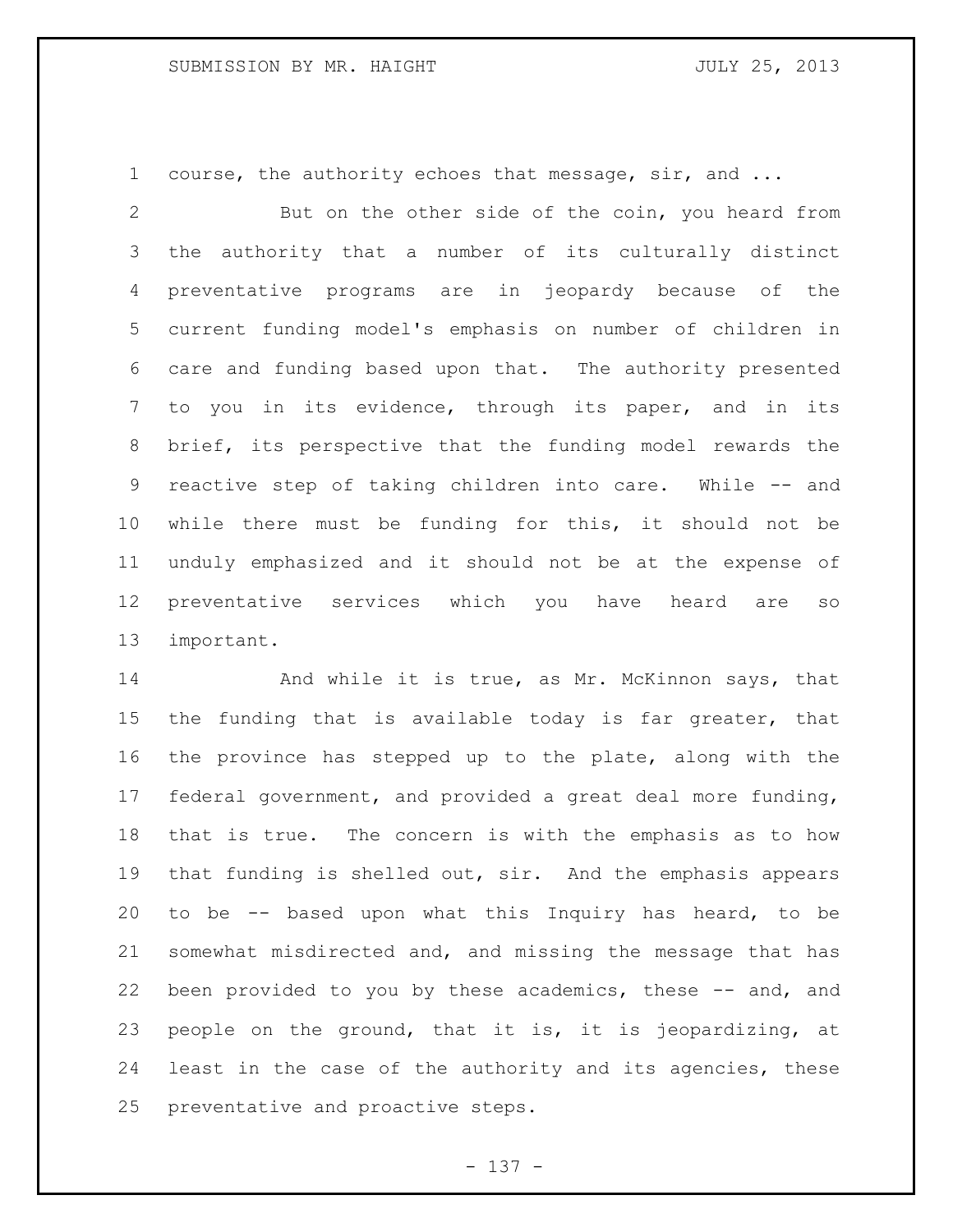And it's the position of the authority that an explicit change in emphasis is required in order to reduce the number of children in care and reduce the disproportionate exposure of Métis families to the child welfare system, a change in emphasis that explicitly makes more funding available for preventative programs.

7 The Mand so I'm not standing here, as some have and said, We need more money. We just need to look at how we're using the money and take a look at what money is going to the reactive step of taking children into care and what money might be utilized to prevent that so that you don't need to use those dollars.

 The authority, sir, made four recommendations in the paper. Those were repeated in the brief and I won't go into them because I've effectively summarized most of them in the submission that I just made to you. The only other recommendation that I've not touched upon, that was made by the authority, is that full devolution must occur.

 It was the intention that it occur, and it has not been fully implemented, and it is the perspective of the authority that, that a timeframe be set, a reasonable timeframe -- you saw in the paper that it was three years -- a reasonable timeframe be set and then all parties then work towards full devolution.

The -- before turning to the socioeconomic

- 138 -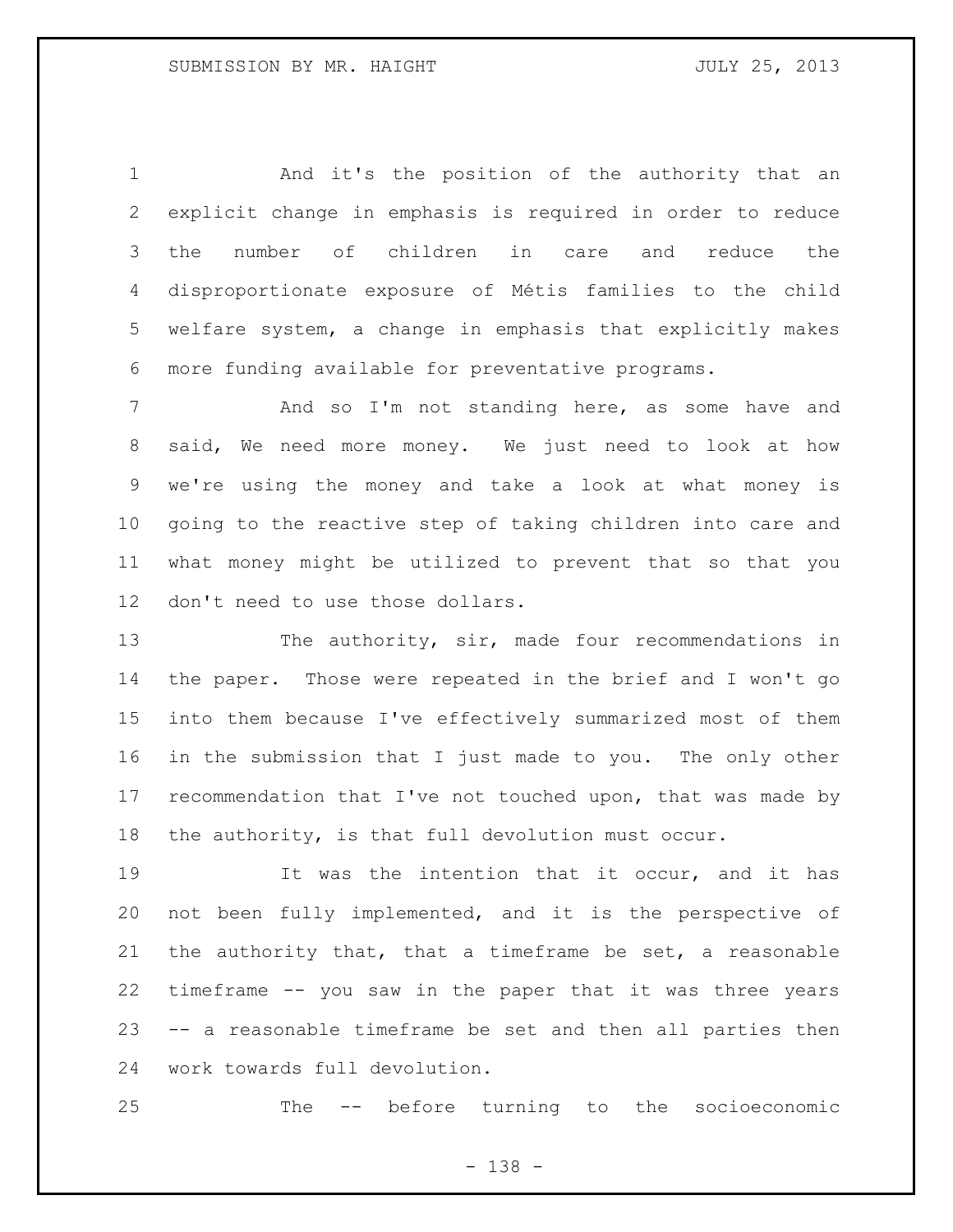issues, Mr. Commissioner, and the, the MMF's perspective on those, there are a number of recommendations that have been made, particularly those made by Mr. Gindin on behalf of 4 Ms. Edwards and Mr. Sinclair, and those recommendations have been provided to the authority and I'll make comment them. I, I don't intend to go through them in a great deal of detail.

 I can advise you that there are a number of recommendations made by Mr. Gindin with which the authority agrees, and there are a number of recommendations which are already reflected in current practice and so I won't go into those. I will reserve -- or, excuse me, I will leave 13 my comments to deal only with the issues where, where there is a disagreement, and you will hear that my position or that the position of the authority is very similar to that given by the General Authority, very similar to that given by the Department, and now by the university.

 Specifically dealing with recommendation number one under the heading of New Philosophy, that family services should be delivered by a separate government agency or non-governmental organization, the authority joins with the General Authority, with the Department, and with the university to say that that -- it would not be a step forward. In fact, the Métis Authority would view that as a step backwards to the old days of the Children's Aid

- 139 -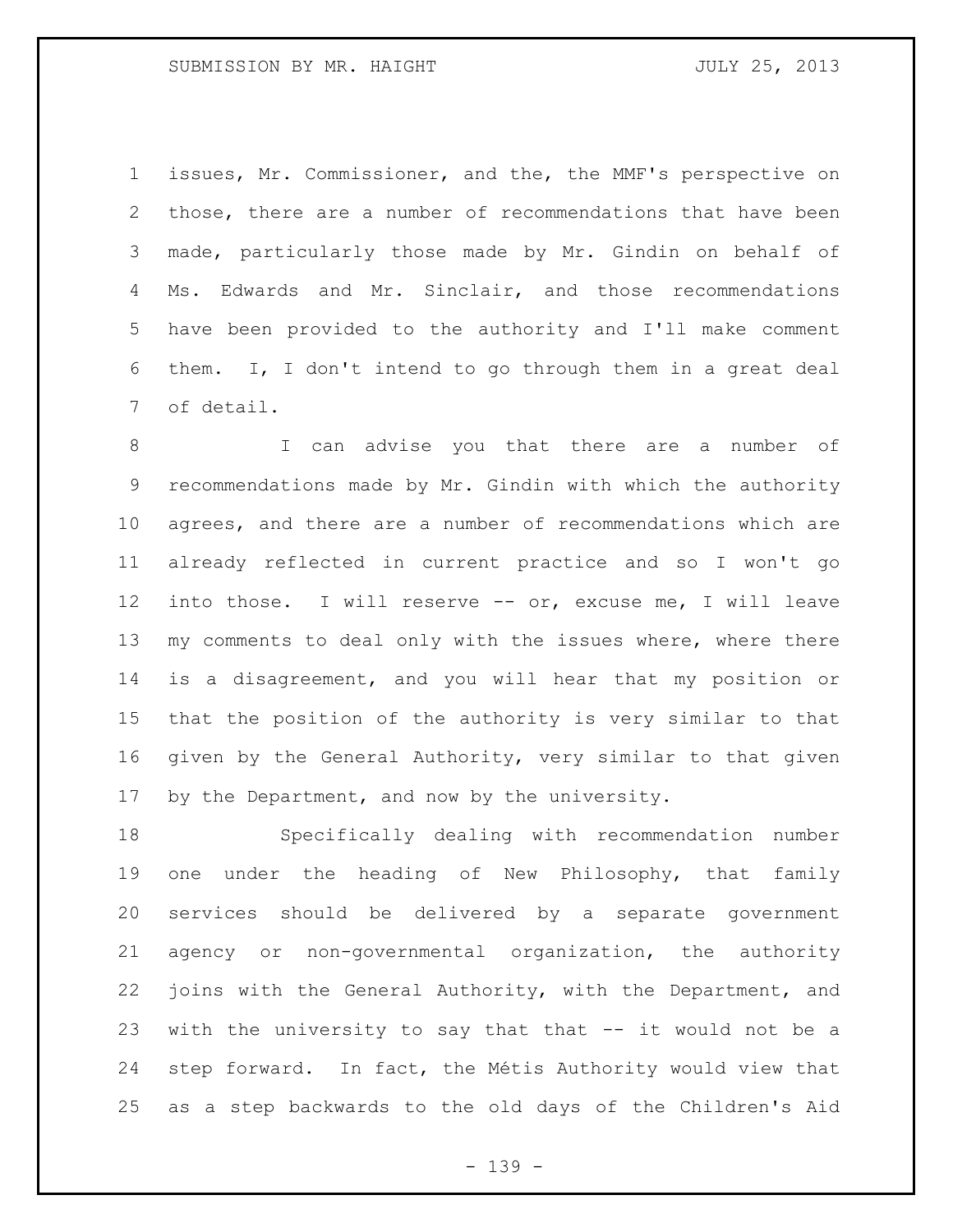Society. And I won't -- I, I can tell you that the reasons for them, them suggesting that that would not be a step forward are those reasons already provided by Ms. Harris, 4 Mr. McKinnon, so I won't repeat them, but, clearly, there is a need for collaboration between the two streams and it is the view of the authority that such a step would restrict that collaboration.

8 Recommendation number three, that files be opened in the name of the child as opposed to the parent or caregiver. Like the General Authority and the, and the Department, the Métis Authority disagrees and cannot accept that recommendation. And by opening a file only in the name of the child and not the parent, the system may be prevented from knowing if a protection file exists on an adult. This practice basically protects the adult from other systems who may be conducting prior contact checks to determine suitable employment with vulnerable populations, and this could be a dangerous practice, is the view of the 19 authority, Your Honour -- or, excuse me, sir, Mr. Commissioner.

 Recommendation number 11, hiring of social workers should be screened to make sure that they have time to fulfil their job commitments without significant distractions like long commutes or attending university classes in other fields. While this recommendation is

 $- 140 -$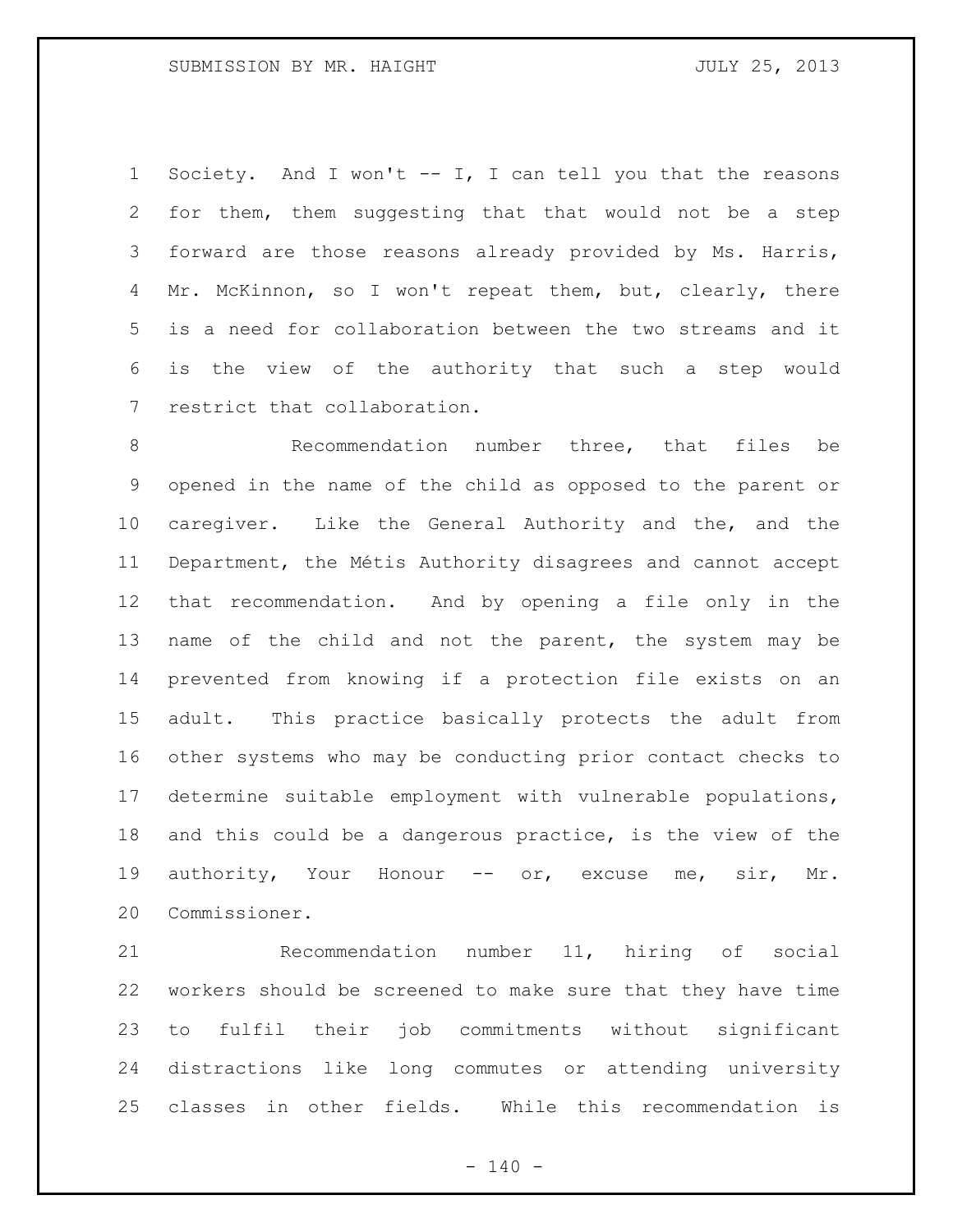ideal, it is almost impossible, in the authority's view, to carry out and, in fact, current practice has shown that many staff are currently in university and working full- time and are able to manage both without either suffering. That's the authority's experience.

 The recommendation that a unit employ a court worker who can take instructions and appear on behalf of the social workers' routine matters before the court, again, the authority feels that that would be ideal and agrees with it but the current funding model does not support those type of resources.

 Recommendation 27 seeks special training to be implemented by the authorities in identifying issues that should be implemented by the authorities. And the authority agrees with that but not the authorities solely, that that is something that needs to be carried out by the authorities as well as the Department. And in fact, that's in essence what is happening today. The province oversees core training as well as the four authorities, and the child protection branch sits on a joint training team to determine system training. So, so it's not just the responsibility of the authorities, but the responsibility of the system as a whole, sir.

 Recommendation 32 about -- that recommends that child's advocate -- children's -- Office of the Children's

- 141 -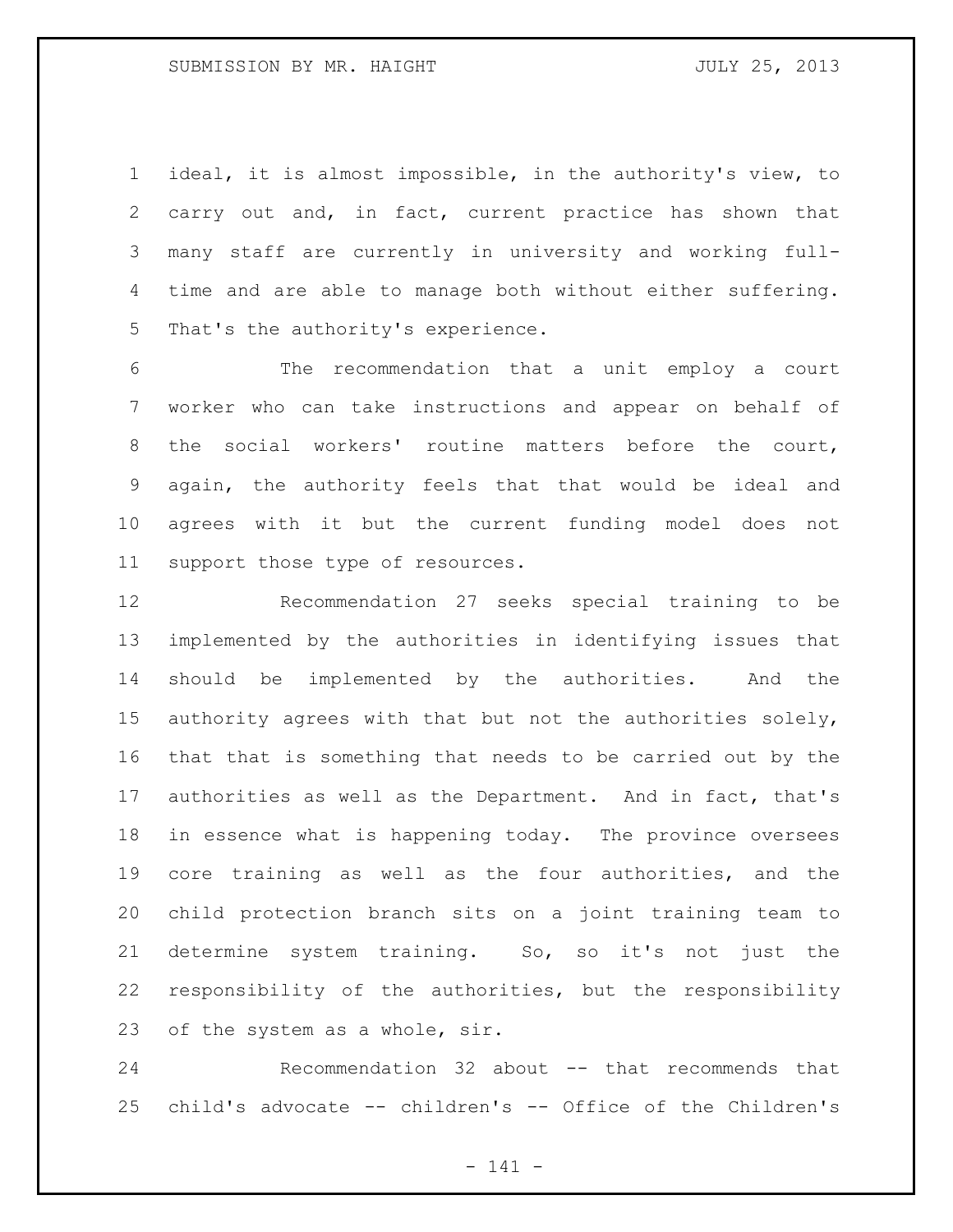Advocate be truly independent voice for the children and youth of Manitoba and former child welfare social workers should not be eligible to fill that position, the authority disagrees with that. It would be unduly restrictive and you would be overlooking, as was suggested by others, very suitable and excellent candidates. Ms. Harris made the 7 suggestion of perhaps lawyers and, again, that would -- lawyers with experience in this area might be appropriate as well, but not to the exclusion of other acceptable and qualified candidates. So I think that would be unduly restrictive and could effectively result in that office being ineffectual, as opposed to more effective, as, as is desirable.

 Finally, sir, recommendation 45, that it be expressly provided by legislative provision that the confidentiality provisions apply to the families and not to the names of the social workers unless it would clearly lead to the identification of a particular family. There is a safety concern that the authority has regarding that issue. Anonymity is important for frontline workers who are involved in child protection and that, in the authority's position, should be maintained.

 And so that's the authority's position on, on the position as put forward -- the recommendations put forward by Mr. Gindin. And by emphasizing only the areas in which

- 142 -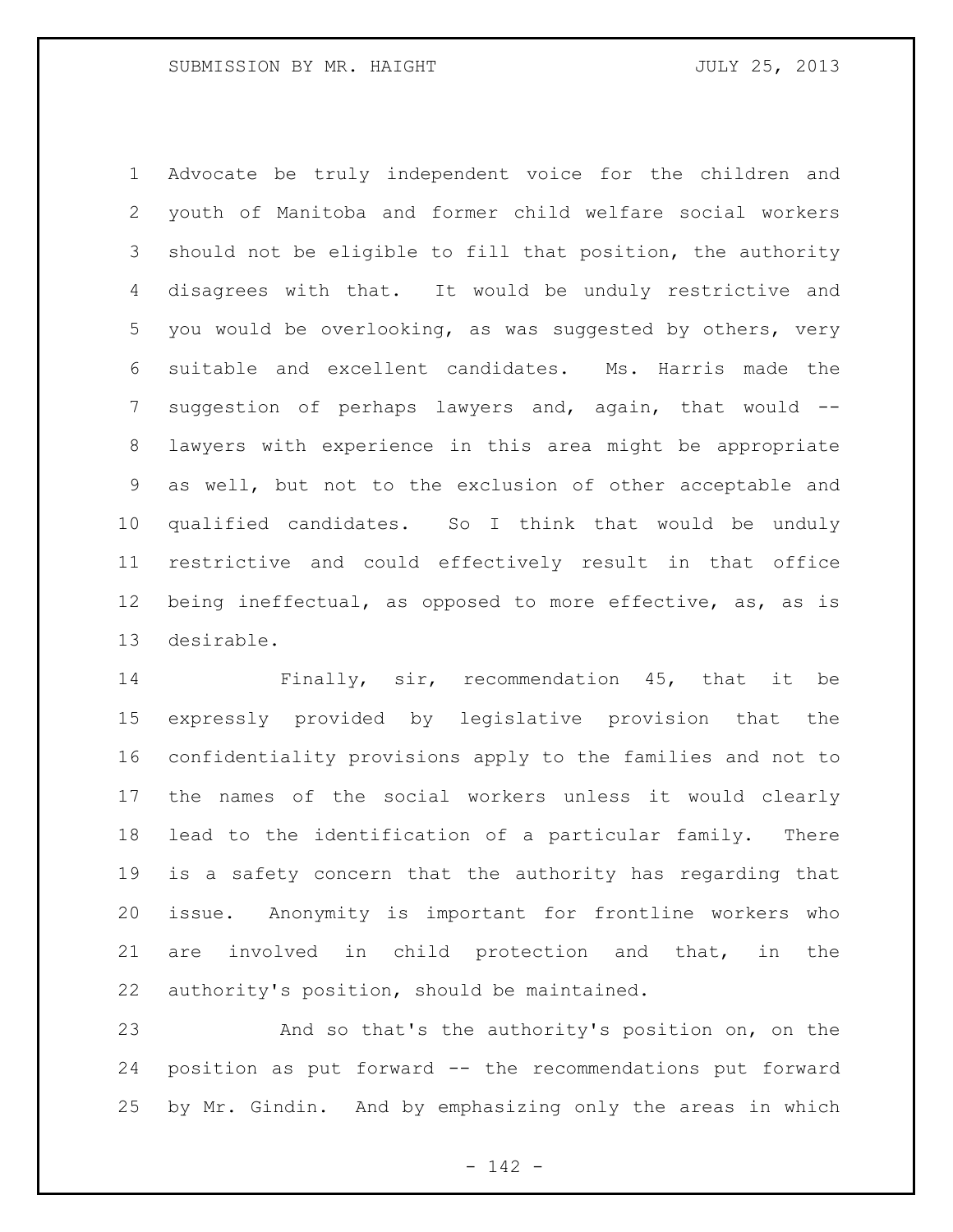## SUBMISSION BY MR. HAIGHT SUBMISSION BY MR. HAIGHT

 we disagree which, as you can hear, Mr. Commissioner, are not -- there is not significant number. I don't want to 3 detract from the efforts made to put those recommendations, and which I said before, a great deal of which the authority agrees with or takes no position on, and a great deal of which are also currently implemented so, so --

 THE COMMISSIONER: And that, that refers to all those that you have not made specific reference to.

 MR. HAIGHT: Those to which I have not made specific reference to, sir, the authority either agrees with, takes no position with, or are currently implemented in practice, correct.

13 So that leads me, then, sir, to the MMF's position on the socio-economic issue raised in phase three. The court -- the Commission, excuse me, heard from the MMF not only through the paper that was submitted, Exhibit 136, but through the evidence of Ms. Schibler and Ms. Mayer. The Inquiry heard about the social conditions impacting Métis children and families. Specific statistics were provided to you, sir, through that Appendix A to Exhibit 136, on health and education, and compared the Métis experience to all other residents, and that information was specifically drawn from what is known at the MMF as the Métis Atlas. Statistics were also provided to you regarding housing and employment and compared the Métis

- 143 -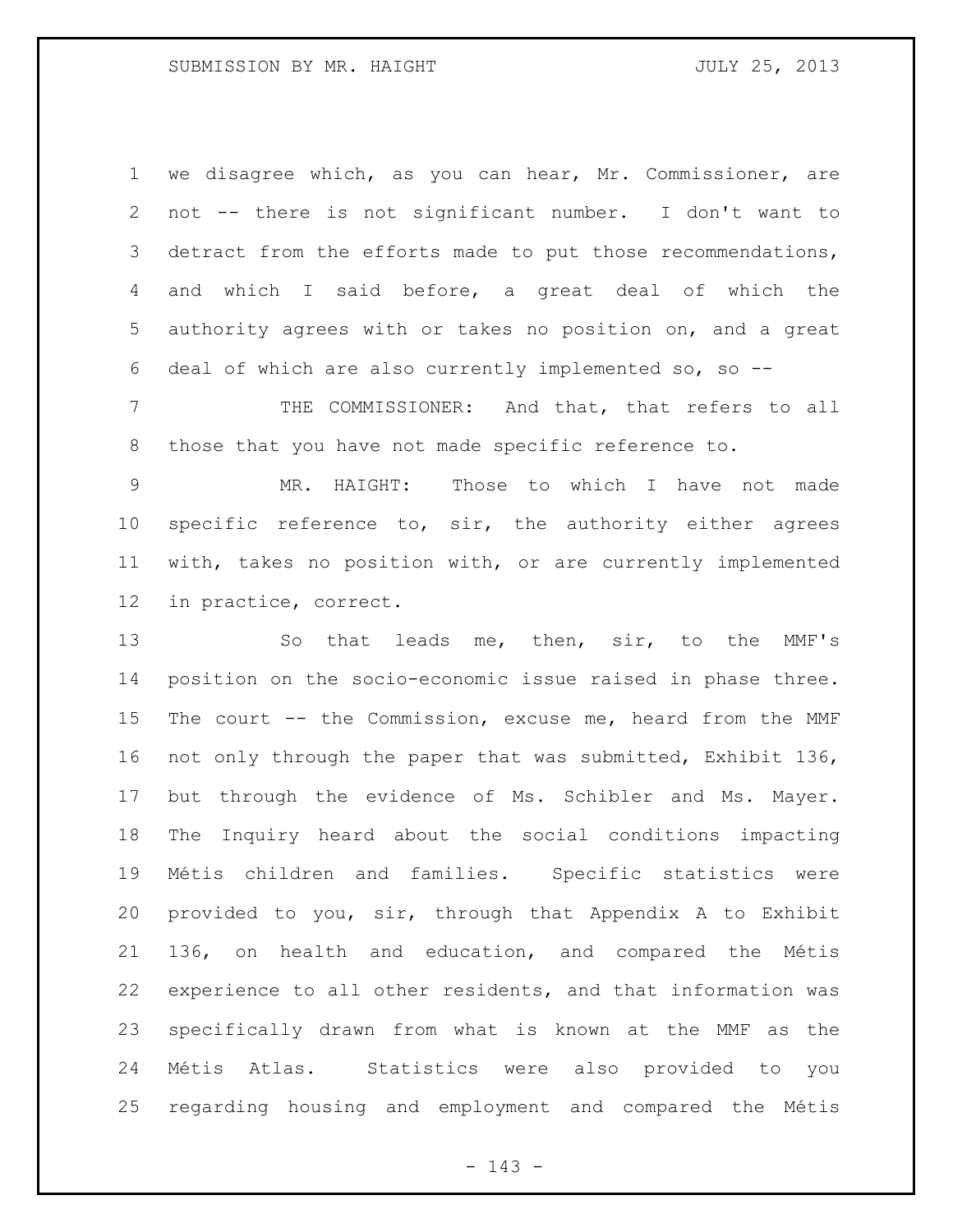experience to all other residents.

 And what is clear from the information provided to you by the Métis, what is clear from the information provided throughout phase three -- and I heard Mr. McKinnon say it today, and it seems as though it's unanimously accepted -- that, that the socio-economic plight of aboriginal people -- in, in this case, the Métis people -- the, the problems with housing, the problems with, with employment, health, they are all indications -- socio- economic indicators of poverty and they are all the cause of a disproportionality that we have seen with aboriginal people, the Métis and First Nations, and their involvement in the child welfare system. The -- that fact, I think, is universally accepted, sir.

 The, the more difficult question -- and I think it's probably well beyond the scope of this Commission of Inquiry -- is, how do you fix that? And, and that is, is a multi-faceted and multi-dimensional issue that we have probably, despite the depth of the evidence heard here, only, you know, touched the tip of the iceberg.

 But from the Métis perspective, there is one solution, sir. There is one way that can pave a positive way forward, and that is the full implementation of the Manitoba Métis policy. And you heard about the policy. It was, in fact, tendered as Exhibit 137. The policy is a

 $- 144 -$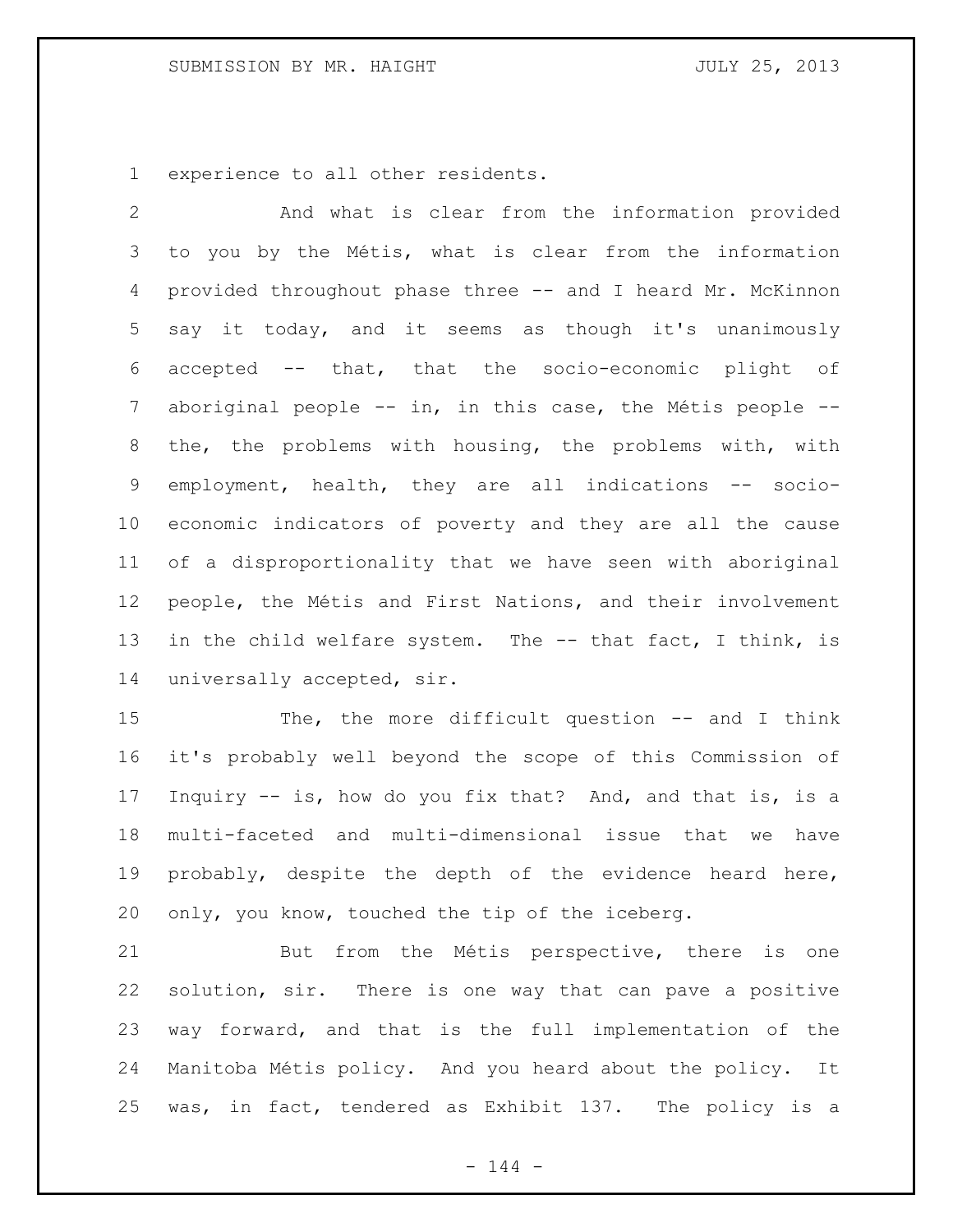policy of the Province of Manitoba, enacted as such and created in partnership with the Manitoba Métis Federation. It recognizes the cultural distinctiveness of the Métis people. It also acknowledges -- the Province of Manitoba has said right in its own policy -- the enduring gap in the quality of life between the Métis and the non-aboriginal people of Manitoba, as well as the requirement to close that gap.

 So that which you are looking at in this Inquiry has actually been stated for all to see, by the Province of Manitoba in the Manitoba Métis policy.

12 THE COMMISSIONER: And, and what does it say about how that should be done?

14 MR. HAIGHT: It doesn't. It doesn't, but what we did hear, sir, is that that policy has not been fully implemented. It has set goals and it has set a way of trying to achieve that goal -- those goals through consultation with the MMF, through implementation of Métis- specific, culturally-specific programs, and yet we heard that that policy has not been fully implemented.

 And while this Commission of Inquiry cannot say thou shalt implement, or I recommend that you implement it in this fashion, it can recommend -- and I'm asking that the Commission do so recommend -- that the Manitoba government sit down with the MMF and work towards full

 $- 145 -$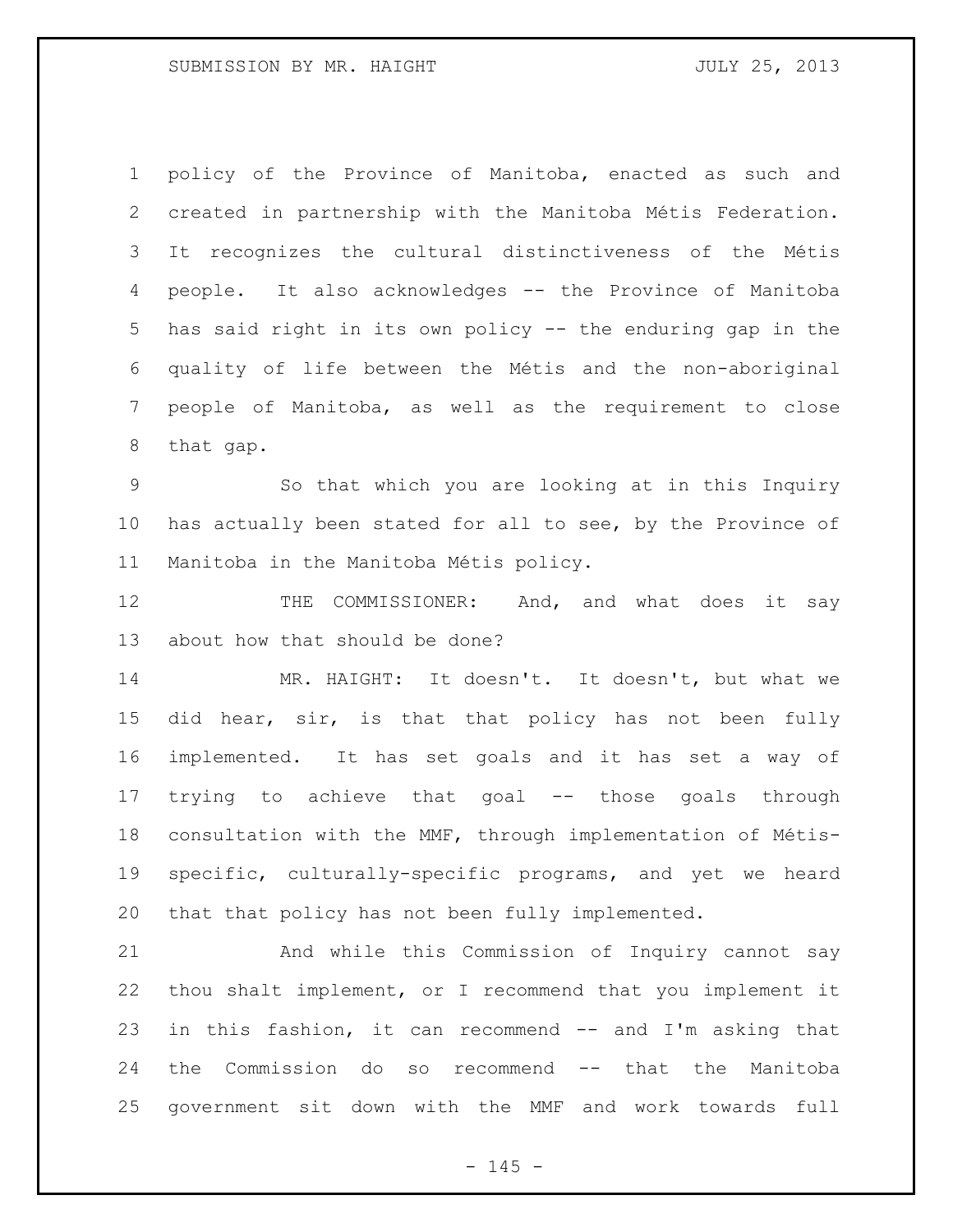implementation of that policy because --

 THE COMMISSIONER: Well, are you suggesting that the Manitoba government alone can address the socio- economic problems that you speak of, the poverty, the housing, the, the substance abuse, and all that goes with it?

7 MR. HAIGHT: No, that is not the suggestion. It is -- what I said, sir, is it is one of the ways forward. It is a way forward that will assist. But the question that you ask raises another very sensitive issue with the MMF and that is the fact that the funding that it receives is predominantly and largely provincial. The MMF looks on, I can tell you, with great envy at the programs that are available to First Nations as a result of federal funding, which it receives very little of.

 You heard, I believe, Mr. Helgason speak of an employment -- a tripartite employment agreement that was put in place between the MMF, the provincial government, and the federal government. That is a rarity, sir. That very rarely happens.

 And, and so, so, clearly, the federal government needs to stand up to the plate but they're not a party to this proceeding and so, so it's difficult for me to stand here and, and, and for the Commission of Inquiry to make recommendations in that respect when, when the federal

 $- 146 -$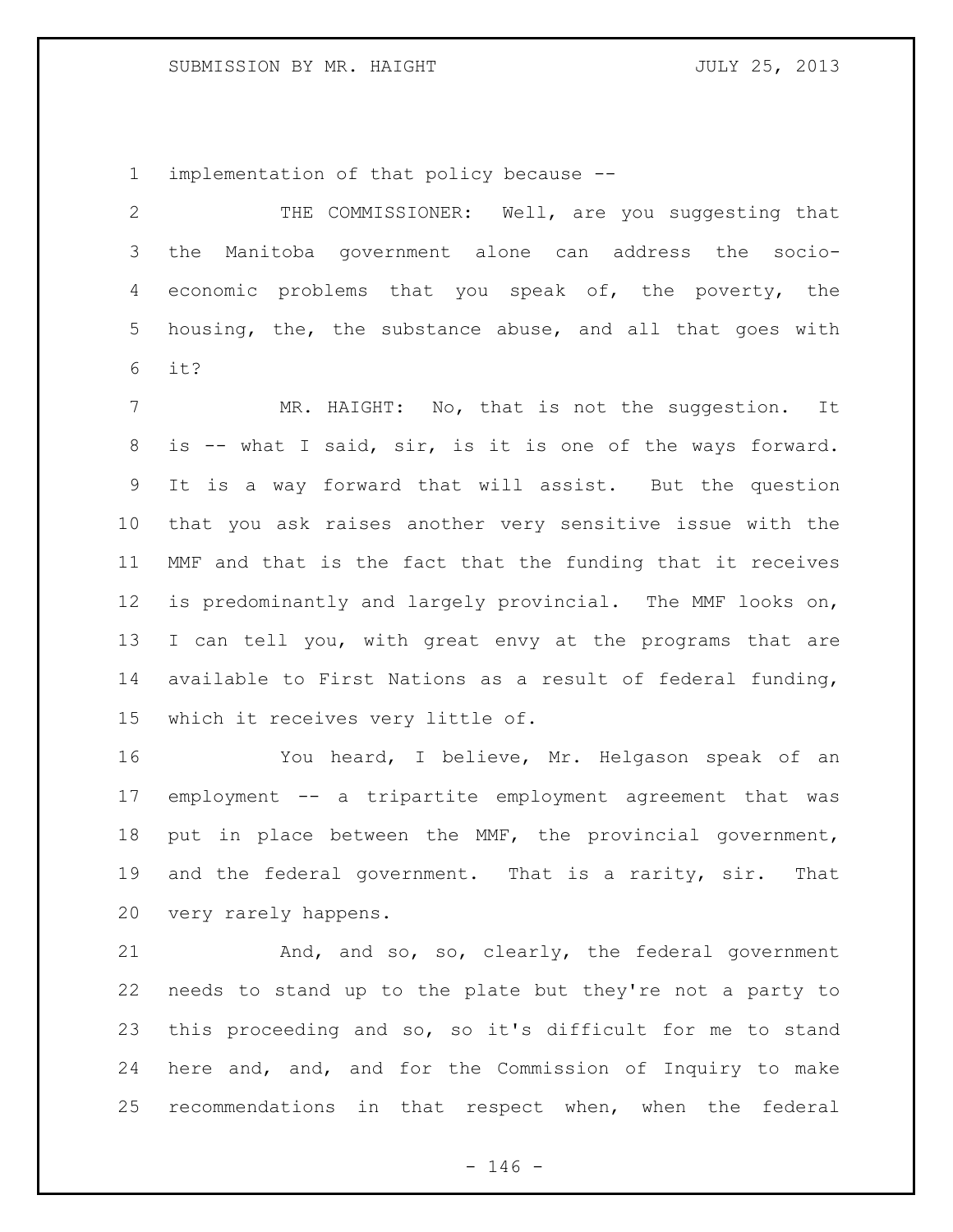# SUBMISSION BY MR. HAIGHT SUBMISSION BY MR. HAIGHT

government is, is not a party to this proceeding.

 But I can tell you that it is a very live issue. It is one that the Métis are very hopeful may be rectified by the recent decision from the Supreme Court of Canada as it relates to land, at least. But it is -- has been a thorn in the side of the Métis people for years, and hundreds of years, sir. So, so -- but I'm just trying to address what the parties to this proceeding might be able to do.

10 The MMF believes -- what's ironic about, about the Métis policy is, is the statement made and the inconsistency that we see today through the emphasis of the current funding model and the impact that it's having on culturally specific preventative programs initiated by the authority and its agencies. Those programs are in jeopardy because of the emphasis of a funding model, yet the Métis policy says, you know, this is our goal, to develop these sort of programs to assist the Métis people. And so there is an inconsistency and an irony there that I think needs to be stated, needs to be stated clearly, and, and the province I think needs to be told that, that that inconsistency needs to be rectified.

 And it's the view, sir, that if the province were to sit down and work towards full implementation of the Métis policy, that will assist the socio-economic condition

- 147 -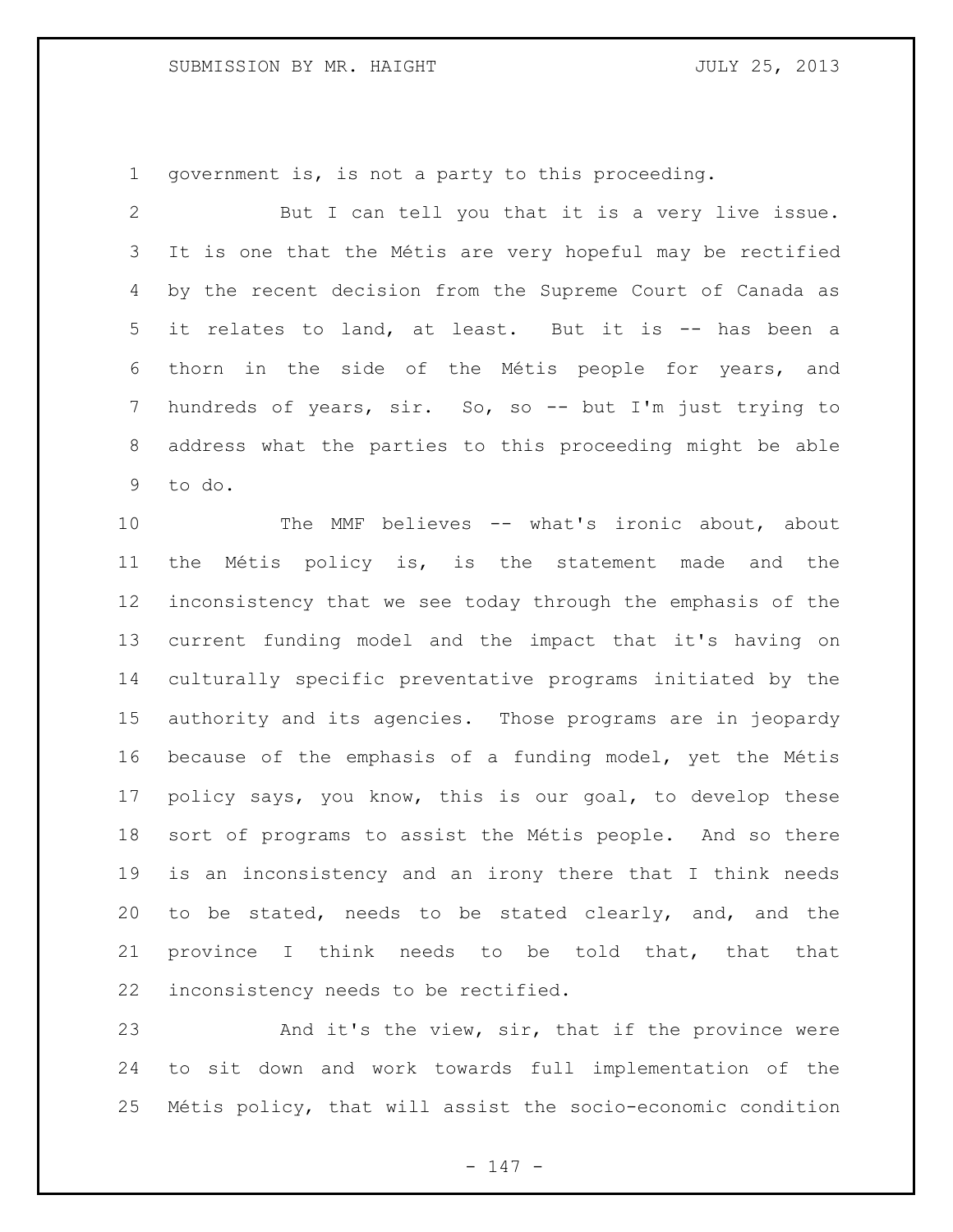## SUBMISSION BY MR. HAIGHT SUBMISSION BY MR. HAIGHT

 of the Métis and that will bridge the gap somewhat. Subject any questions that you have, sir, that's my submission on behalf of my two clients. THE COMMISSIONER: No, Mr. Haight, I think that's -- everything I had on my mind, I've spoken to. MR. HAIGHT: Thank you, sir, for your, your great attention at all times during this, this Inquiry. Thank you. THE COMMISSIONER: Thank you for your participation. 11 MR. HAIGHT: Thank you. THE COMMISSIONER: So Ms. Walsh, I think the arrangement is now we adjourn till Monday morning; is that it? MS. WALSH: Yes, Mr. Commissioner. We have Monday and Tuesday set aside in any event, so we'll hear the remaining two submissions on Monday morning and then proceed with replies. THE COMMISSIONER: Yes. And, and it's anticipated that that can be done within the two days. 21 MS. WALSH: Yes. 22 THE COMMISSIONER: All right. MS. WALSH: Thank you. 24 THE COMMISSIONER: With that arrangement having been agreed to by everybody, we'll stand adjourned now till

- 148 -